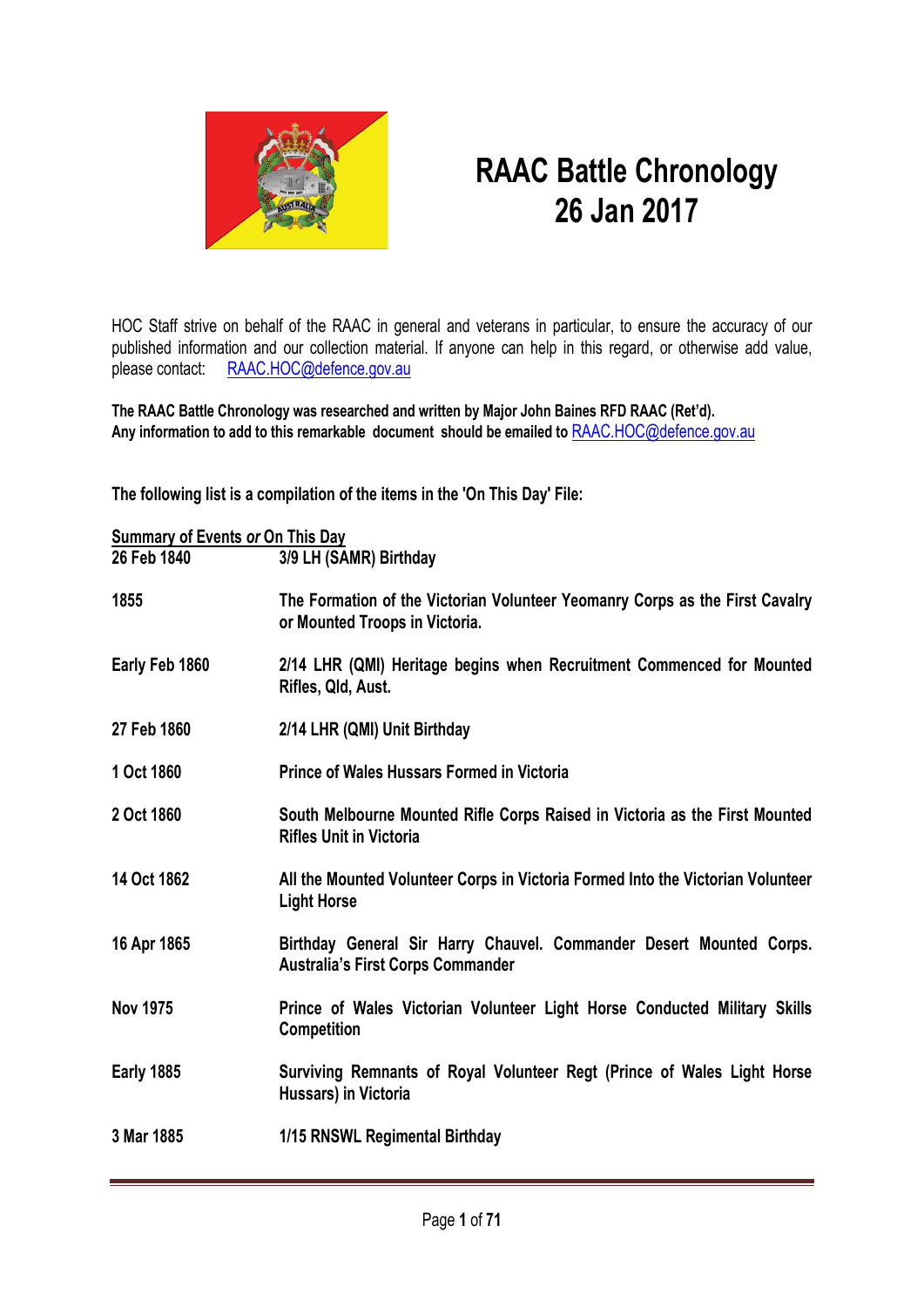| 3 Mar 1885          | <b>Sudan contingent departed Sydney</b>                                                                                                                                 |
|---------------------|-------------------------------------------------------------------------------------------------------------------------------------------------------------------------|
| 4 Mar 1885          | Queensland Mounted Infantry (QMI) Volunteers Reorganised as Part of 1884 Qld<br>Defence Act.                                                                            |
| 1 May 1885          | 8/13 VMR Regimental Birthday                                                                                                                                            |
| 1891                | <b>QMI Originate the Practice of Wearing Emu Feathers</b>                                                                                                               |
| 24 Mar 1891         | Darling Downs Mounted Infantry Led by Lt H. Chauvel Warned Out for Duty in<br>Qld Shearers' Strike and Originate the Wearing of Plumes, Qld                             |
| 1 May 1897          | 12/16 HRL Regimental Birthday                                                                                                                                           |
| 20 Feb 1899         | NSWL Sqn Embarked For London for Six Months Rigorous Training at Cavalry<br>School, Aldershot                                                                           |
| 11 Oct 1899         | Boers Advance into Natal and Cape Colony to signal the Start of the Sth African<br>Boer War 1899-1902.                                                                  |
| 21 October 1899     | The First Australian Mounted Troops to Fight in the Second Boer War defeat the<br>Boers at Elandslaagte as Part Of The Irregular Troops of the Imperial Light<br>Horse. |
| 2 Nov 1899          | NSW Lancers Land at Cape Town, Boer War.                                                                                                                                |
| 22 Nov 1899         | NSW Lancers Join Gen John French's Forces at Colesberg, Border District,<br>Cape Colony.                                                                                |
| 23 Nov 1899         | NSW Lancers Troop Begin their Campaign at Belmont, Boer War.                                                                                                            |
| 25 Nov 1899         | New South Wales Lancers Involved in the Battle of Graspan, Boer War                                                                                                     |
| 27 Nov-Mid Dec 1899 | First Contingent Australian Mounted Troops Arrive at Cape Town, Boer War.                                                                                               |
| 13 Dec 1899         | 1st QMI Landed at Cape Town as the Predecessors for Other Contingents to the<br>Boer War (1899-1902).                                                                   |
| Circa Jan 1900      | NSWMR Sqn Commanded by Maj J.M. Antill Occupied Rebellious Boer Town of<br>Prieska Supporting Loyalists and Harrassing Boer Sympathisers.                               |
| 1 Jan 1900          | 1st QMI Attack Boer Laager at Sunnyside, Boer War.                                                                                                                      |
| 16 Jan 1900         | Patrol of NSW Lancers and Australian Horse Ambushed at Slingersfontein,<br>Cape Colony, Boer War.                                                                       |
| <b>Feb 1900</b>     | 1500 Australian Mounted Volunteers of the 2 <sup>nd</sup> Contingents Arrived in South<br>Africa.                                                                       |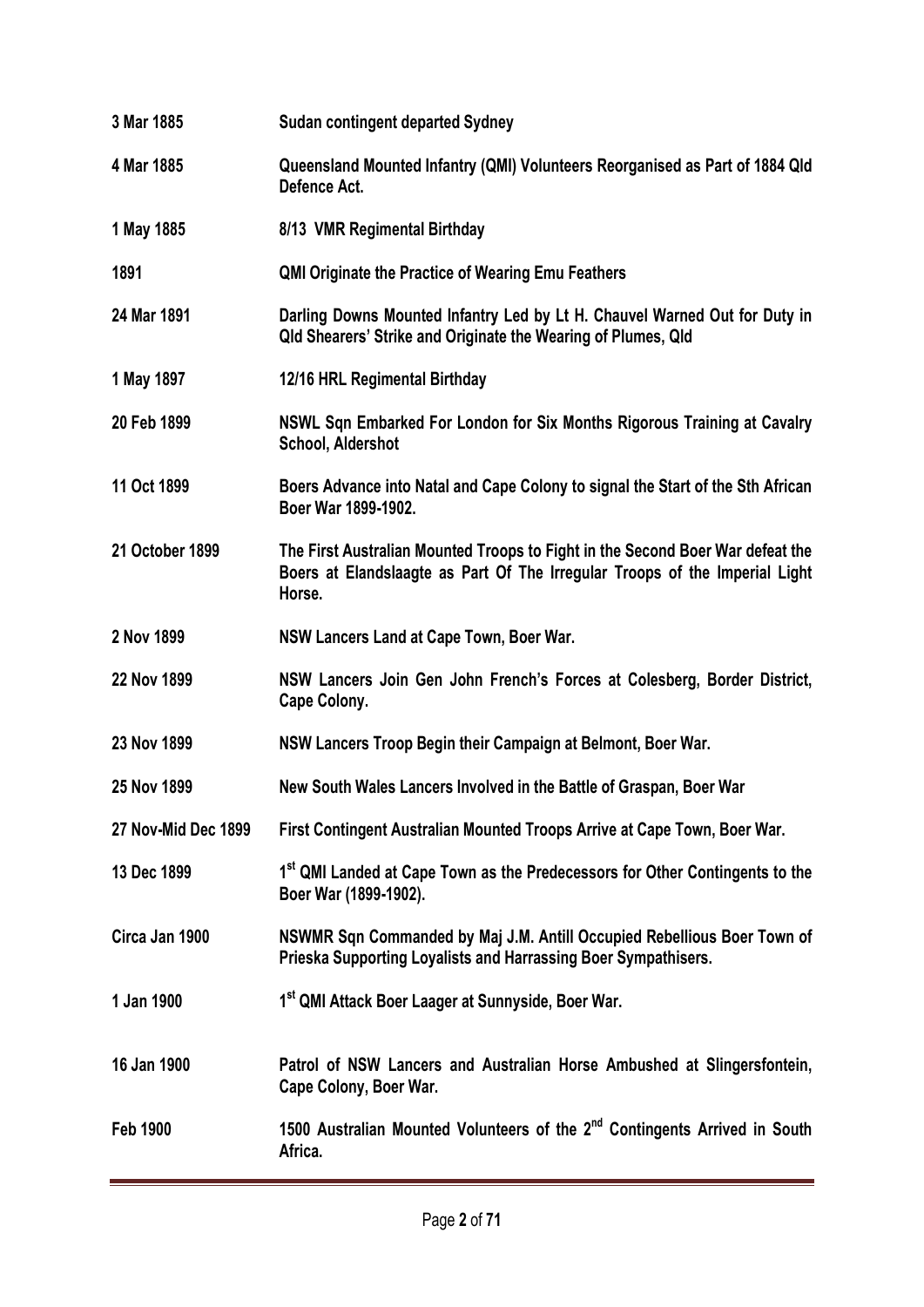| 1 Feb 1900      | 1 <sup>st</sup> QMI Join Lord Robert's Column on the March to Relieve Kimberley, Orange<br>Free State, Boer War.             |
|-----------------|------------------------------------------------------------------------------------------------------------------------------|
| Early Feb 1900  | QMI Part of Maj Gen French's Cavalry Charge which routed the Boers at Klip<br>Drift, Cape Colony, Boer War                   |
| 6-12 Feb 1900   | Australian Regt the First Australian Military Unit to Face a Serious attack,<br>Colesberg, Cape Colony.                      |
| 9 Feb 1900      | Western Australian Troops Fought Valiantly Against Boer Attacks on Right<br>Flank of Colesberg Defence, Cape Colony.         |
| 10 Feb 1900     | Two Victorian Outposts on Left Flank of Colesberg Defence Overrun, Cape<br>Colony.                                           |
| 12 Feb 1900     | Australian Regt Fought Valiantly at Pink Hill, Colesberg Defence, Cape Colony.                                               |
| 13-15 Feb 1900  | Australian Mounted Troops in Gen Roberts Drive to Relieve Kimberley, Boer<br>War.                                            |
| 14 Feb 1900     | QMI, NSWMR & NSWL Involved in the Relief of Kimberley, Boer War                                                              |
| 15 Feb 1900     | QMI Entered the Relieved Kimberley as Part of Maj Gen French's Forces, Cape<br>Colony, Boer War.                             |
| 16 Feb 1900     | QMI and New Zealanders Took Part in Action at Dronfield, Orange Free State,<br>Boer War.                                     |
| 16-27 Feb 1900  | Sqn of NSW Mounted Rifles Conduct Skirmishes Against Boer Rearguard<br>withdrawing to Protect Bloemfontein, Boer War.        |
| 17 Feb 1900     | NSWMR Involved in Major Action at Paardeburg, Orange Free State, South<br>Africa, Boer War                                   |
| 18-27 Feb 1900  | <b>QMI Support Cordon that Contained General Gronje's Army at Paardeberg Drift,</b><br>Boer War.                             |
| 6 Mar 1900      | NSW Mounted Rifles Exchange Fire with Boers as Part of General Roberts'<br><b>Column Advancing to Blomfontein, Boer War.</b> |
| 12 Mar 1900     | New South Wales Mounted Rifles Reached Bloemfontein, Boer War                                                                |
| 13 Mar 1900     | Australian Mounted Troops Enter Blomfontein Orange Free State as Part of Gen<br>Robert's Force, Boer War.                    |
| <b>Mar 1900</b> | Australian Mounted Troops Involved in Searching for Rebels and Commandoes,<br>Western Border, Cape Colony, Boer War.         |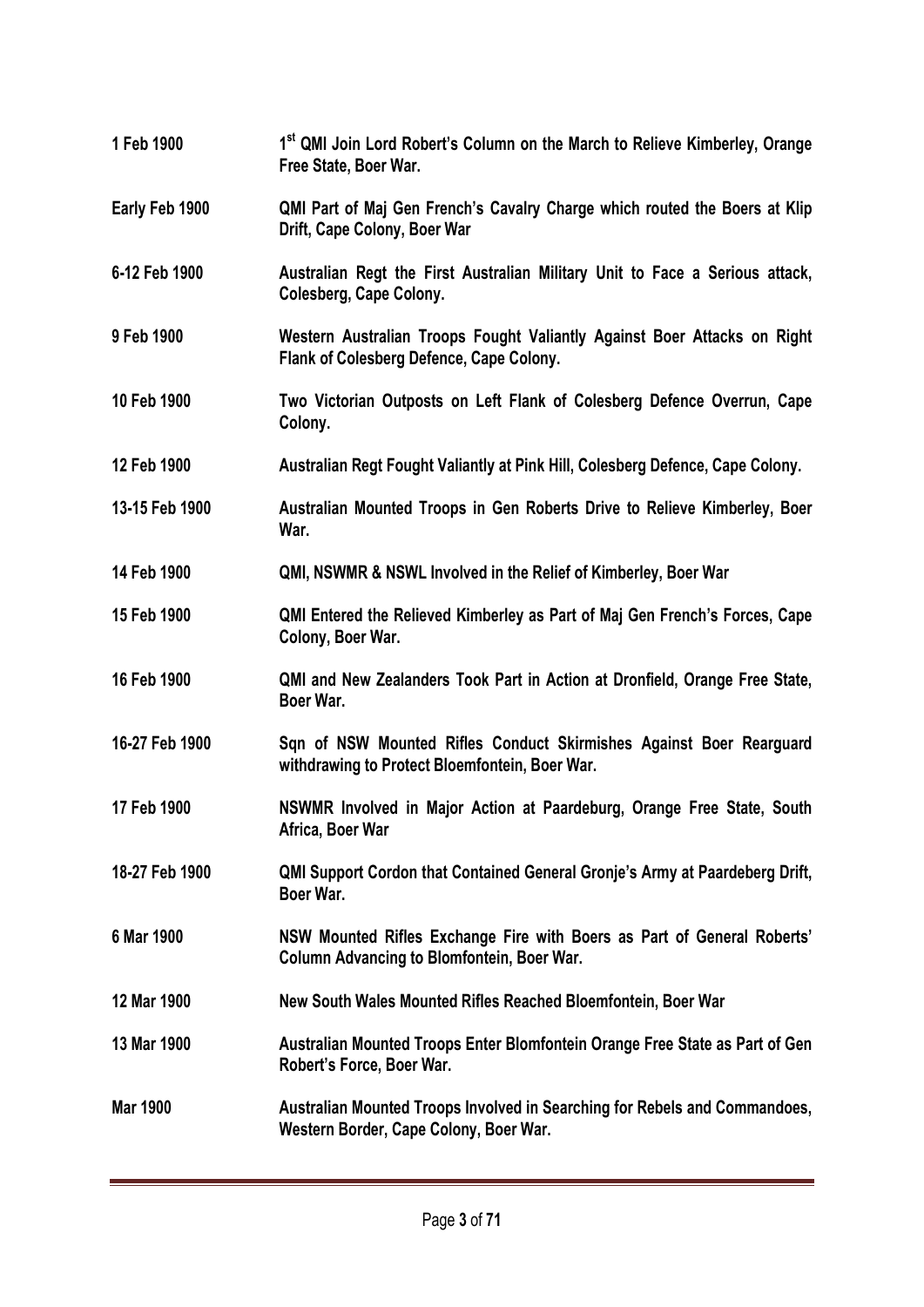| 31 Mar 1900         | QMI, NSWMR & Australian Horse Assist in the Relief of a Cav Bde Ambushed<br>at Sannah's Post, Free State Sth African Boer War.                                         |
|---------------------|------------------------------------------------------------------------------------------------------------------------------------------------------------------------|
| 6 Apr 1900          | 1 <sup>st</sup> Mounted Infantry (MI) Bde Comprising the Combination of the 1 <sup>st</sup> and 2 <sup>nd</sup><br>Australian Contingent Units. Bloemfontein, Boer War |
| 1-31 May 1900       | QMI Advanced from Bloemfontein to Johannesburg, Transvaal, Boer War.                                                                                                   |
| 3 May 1900          | Aust Mounted Troops in the Advance from Bloemfontein to Pretoria, South<br><b>African Boer War</b>                                                                     |
| 5 May 1900          | NSW Mounted Rifles Charge The Boers in the River Vet at Coetzee's Drift in the<br>Advance from Bloemfontein to Pretoria, Sth African Boer War.                         |
| 5-14 May 1900       | Sqn of 3 <sup>rd</sup> Contingent (QMI) Tasked to Escort Artillery in Relief of Mafeking,<br>Cape Colony, Boer War.                                                    |
| 10 May 1900         | New South Wales Mounted Rifles in Action at Zand River, Boer War                                                                                                       |
| 16 May 1900         | Australian Mounted Troops in the Relief of Mafeking, Transvaal, Boer War.                                                                                              |
| 17 May 1900         | Sqn 3rd Contingent (QMI) In Flying Column That Met and Defeated Boers En<br>Route to Relieve Mafeking, Cape Colony, Boer War.                                          |
| 28 May 1900.        | Australian Mounted Troops Enter Johannesburg, Transvaal, Boer War                                                                                                      |
| 29 May 1900         | 1 VMR & 2 VMR in Action at Witwatersrand, Boer War                                                                                                                     |
| 31 May 1900         | QMI Capture Commandant Runck of the German Legion, Rand River, Orange<br>Free State, Boer War.                                                                         |
| Early Jun 1900      | Australian Mounted Troops Enter Pretoria, Transvaal, Boer War.                                                                                                         |
| 11 Jun 1900         | Australian Mounted Troops Committed in the Battle of Diamond Hill, Pretoria,<br>Boer War. Day 1                                                                        |
| 12 Jun 1900         | Australian Mounted /Troops Committed in the Battle of Diamond Hill, Pretoria,<br>Boer War. Day 2                                                                       |
| 23 Jun 1900.        | 4 <sup>th</sup> Regt Imperial Bushmen Conducted Convoy Escorts in Support of the<br>Advance to Middleburg, Boer War.                                                   |
| <b>Jul-Aug 1900</b> | QMI Reduced in Size and Command Charges to Maj Chauvel for a series of<br>Battles, Orange Free State, Boer War.                                                        |
| 2-3 Jul 1900        | SA Sqn of 4 <sup>th</sup> Regt Imperial Bushmen Charge Boers to Successfully Recapture<br>Guns.                                                                        |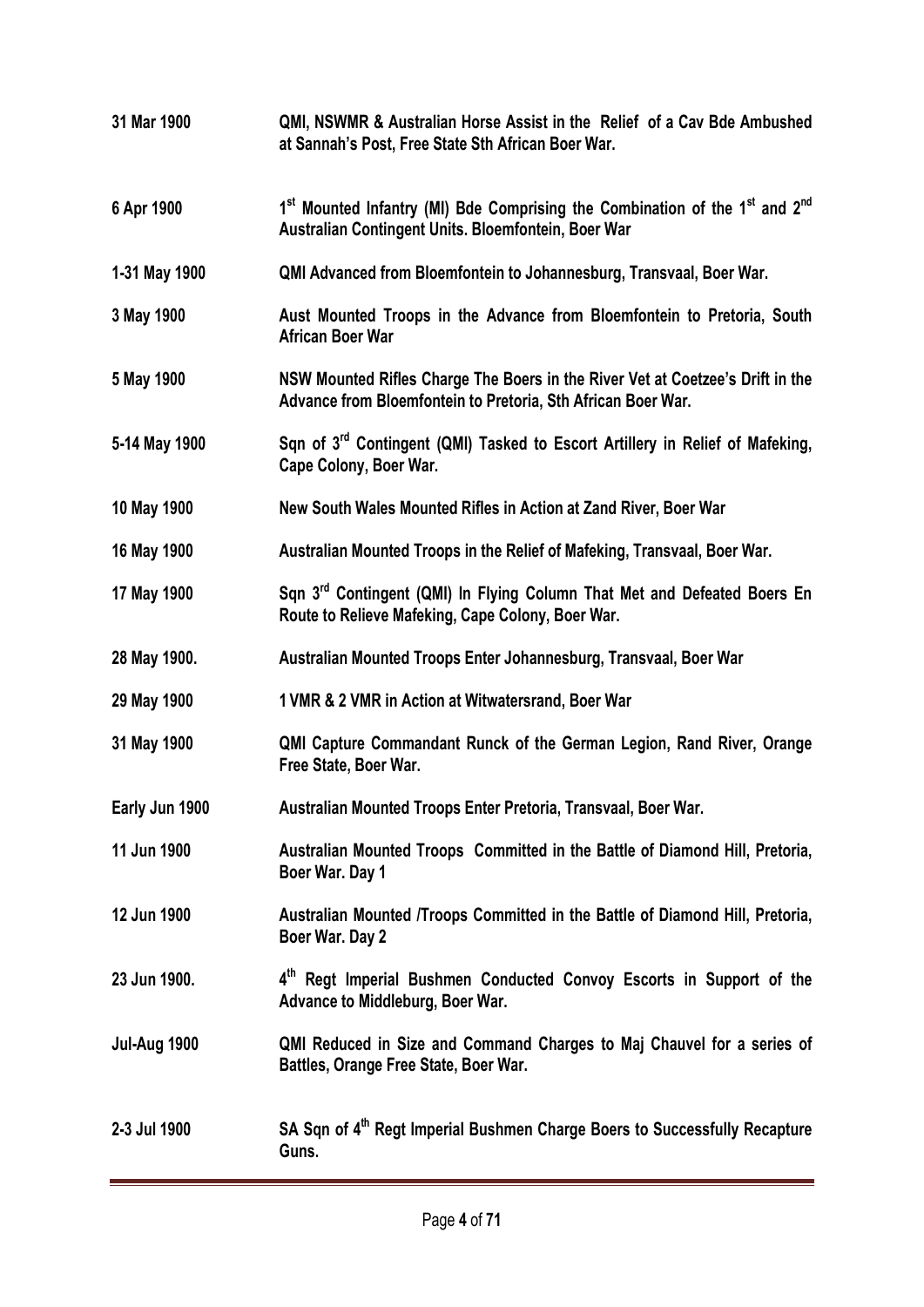| 7 Jul 1900      | Australian Mounted Troops Secure High Ground Dominating Rustenberg and<br><b>Prevent Boer Attack</b>                 |
|-----------------|----------------------------------------------------------------------------------------------------------------------|
| 16 Jul 1900     | Australian Mounted Troops in strike Nth East to Reach Rail line behind Boers,<br>Pretoria.                           |
| 19 Jul 1900:    | Australian Mounted Troops in Attack on Boer Wagon Trains at Palmietfontein,<br>Boer War.                             |
| 21-22 Jul 1900  | QMI AS Part of Citizen Bushmen Force Ambushed by Boers in Action between<br><b>Rustenburg and Elands River Post.</b> |
| 23-27 Jul 1900  | NSW Lancers and Australian Horse Reached Middelburg, Boer War.                                                       |
| 24 Jul 1900:    | 4 <sup>th</sup> Regt Imperial Bushmen Take Part in a Fierce Skirmish at Stinkhoutboom.<br>Boer War.                  |
| 4 Aug 1900:     | <b>QMI form Part Of Australian Citizen Bushmen in the Siege of Elands River Post,</b><br>Transvaal, Boer War. Day 1. |
| 5 Aug 1900:     | QMI AS Part Of Australian Citizen Bushmen Part of Siege of Elands River Post,<br>Boer War. Day 2.                    |
| 6 Aug 1900      | QMI Form Part of Australian Citizen Bushmen In Siege At Elands River Post,<br>Boer War. Day 3                        |
| 7 Aug 1900      | Australian Citizen Bushmen Part of Siege of Elands River Post, Boer War.<br>Day 4                                    |
| 8 Aug 1900      | <b>QMI Commander and Garrison Commander Reject Offer to Surrender, Elands</b><br>River Post, Boer War. Day 5.        |
| 12 Aug 1900     | QMI Force at Elands River Reject the Second Offer to Surrender, Elands River<br>Post, Boer War. Day 9.               |
| 9-16 Aug 1900   | Australians Make a Name for Themselves as the Siege of Elands River Post<br>Concludes. Boer War Day 6-12.            |
| 15 Aug 1900     | QMI as Part of Garrison at Elands River Post Survive the Seige Day. Boer War.<br>Day 11.                             |
| 16-17 Aug 1900  | Imperial Bushmen in Action at Buffels Hoek, Boer War                                                                 |
| 25 Aug 1900     | Australian Mounted Troops Form Part of the Attack on Belfast, Boer War.                                              |
| 26-27 Aug 1900: | Australian Mounted Troops Overwhelm Bergendal Farm but Fail to pursue and<br>trap the Boers. Boer War.               |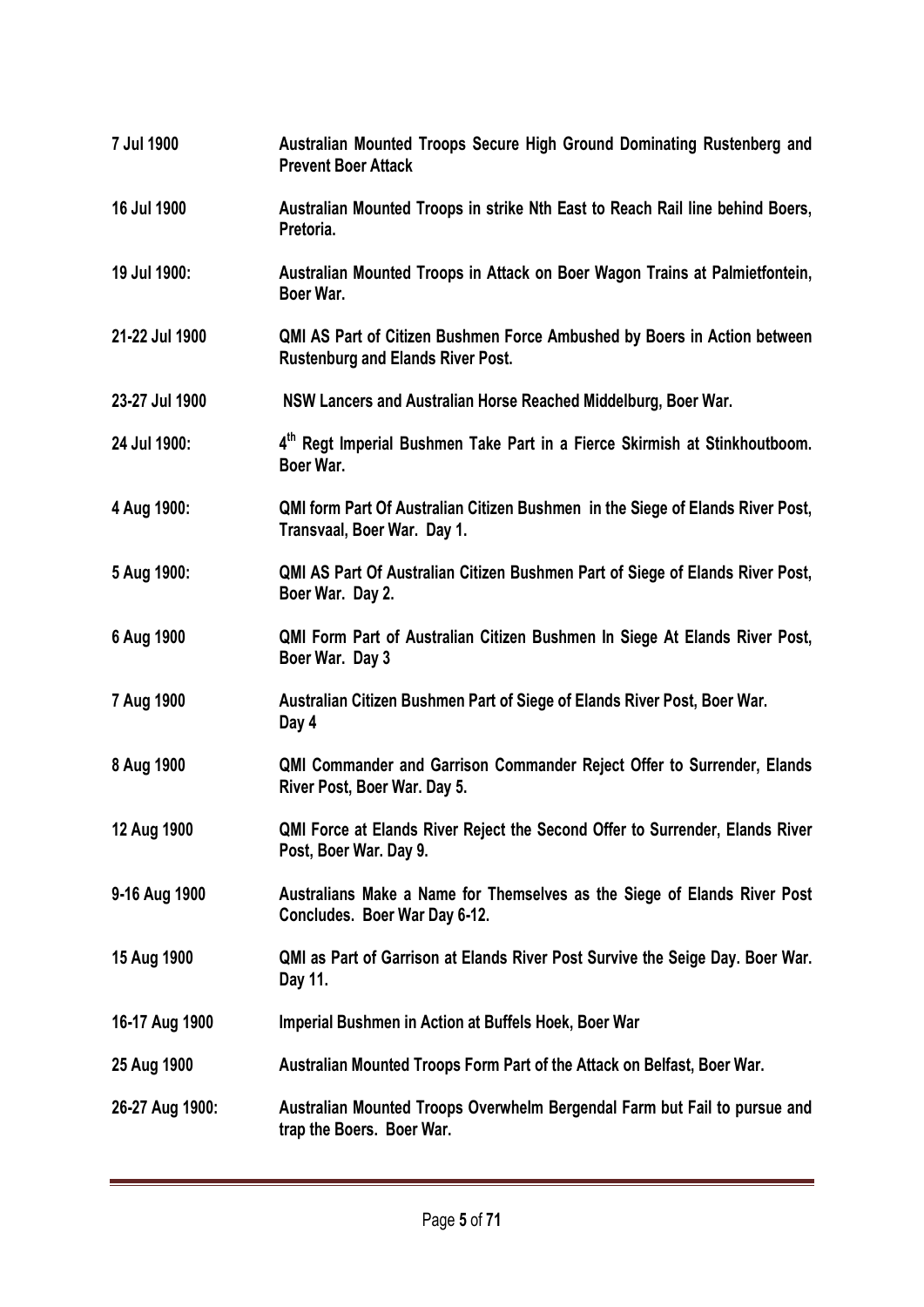| 1 Sep-Oct 1900        | Australian Mounted Troops Ambushed at Zwartklof (Black Ravine) Resulting in<br>Awards Of Two Victoria Crosses and a DCM to Troopers |
|-----------------------|-------------------------------------------------------------------------------------------------------------------------------------|
| 3 Sep 1900            | 2 WA Mounted Infantry Cleared a Path for Divisional Advance, Boer War                                                               |
| 7 Sep 1900            | Australian Mounted Troops Began Sweep to Clear Western Transvaal of Boer<br><b>Bands, Boer War</b>                                  |
| 9-24 Sep 1900         | Australian Mounted Troops Involved in Push to Trap Botha's Commandos.                                                               |
| Circa Mid Sept 1900   | 6 NSW Imperial Bushmen Mounted Troops in Flying Column to Relieve<br>Schweizer-Renebe, W Transvaal.                                 |
| 6 Oct 1900            | Australian Mounted Troops Relieve Imperial Troops at Bothaville                                                                     |
| 27 Oct 1900           | NSW Mounted Troops Capture Boer Gun and Pursued Boers Across the Vaal.                                                              |
| 1 Nov 1900            | Australian Mounted Troops in Plumer's Bde Attack 800 'Boers by Selm River                                                           |
| 11 Nov 1900           | Australian Mounted Bushmen See No Glory in Boer War                                                                                 |
| 25 Nov 1900           | <b>Australian Mounted Troops Approach Rhenoster Kop</b>                                                                             |
| 29 Nov 1900           | Australian Mounted Troops in Plumer's Bde Battle the Boers at Rhenoster Kop,<br><b>Boer War</b>                                     |
| 3 Dec 1900            | VMR Troops In Imperial Escort Defeated by Boers near Buffelspoort, Boer War.                                                        |
| 13 Dec 1900           | 1st Contingent QMI Leave South Africa for home, Boer War.                                                                           |
| Mid Dec 1900 - Feb 01 | Australian Mounted Troops Formed Part of Force to Engage 2000 Boers<br><b>Entering Cape Colony.</b>                                 |
| 1 Jan 1901            | Queensland Mounted Infantry Regiment (QMI) Attack Boer Laager in Orange<br>Free State, Boer War                                     |
| End Jan-Mid Apr 1901  | Australian Mounted Troops Involved in Lord Kitchener's First Forceful Drive<br>Across Eastern Transvaal, Boer War.                  |
| 9 Feb 1901            | Australian Bushmen Contingents Ride of Colesburg in Search of De Wet's Boer<br>Force Crossing into Cape Colony, Boer War.           |
| 11 Feb 1901           | Australian Mounted Troops Active in Engaging De Wet's Advance Guard into<br>Cape Colony, Boer War.                                  |
| 13 Feb 1901           | Australian Mounted Troops in Plumer's Column Harried De Wet's Rearguard,<br>Cape Colony, Boer War.                                  |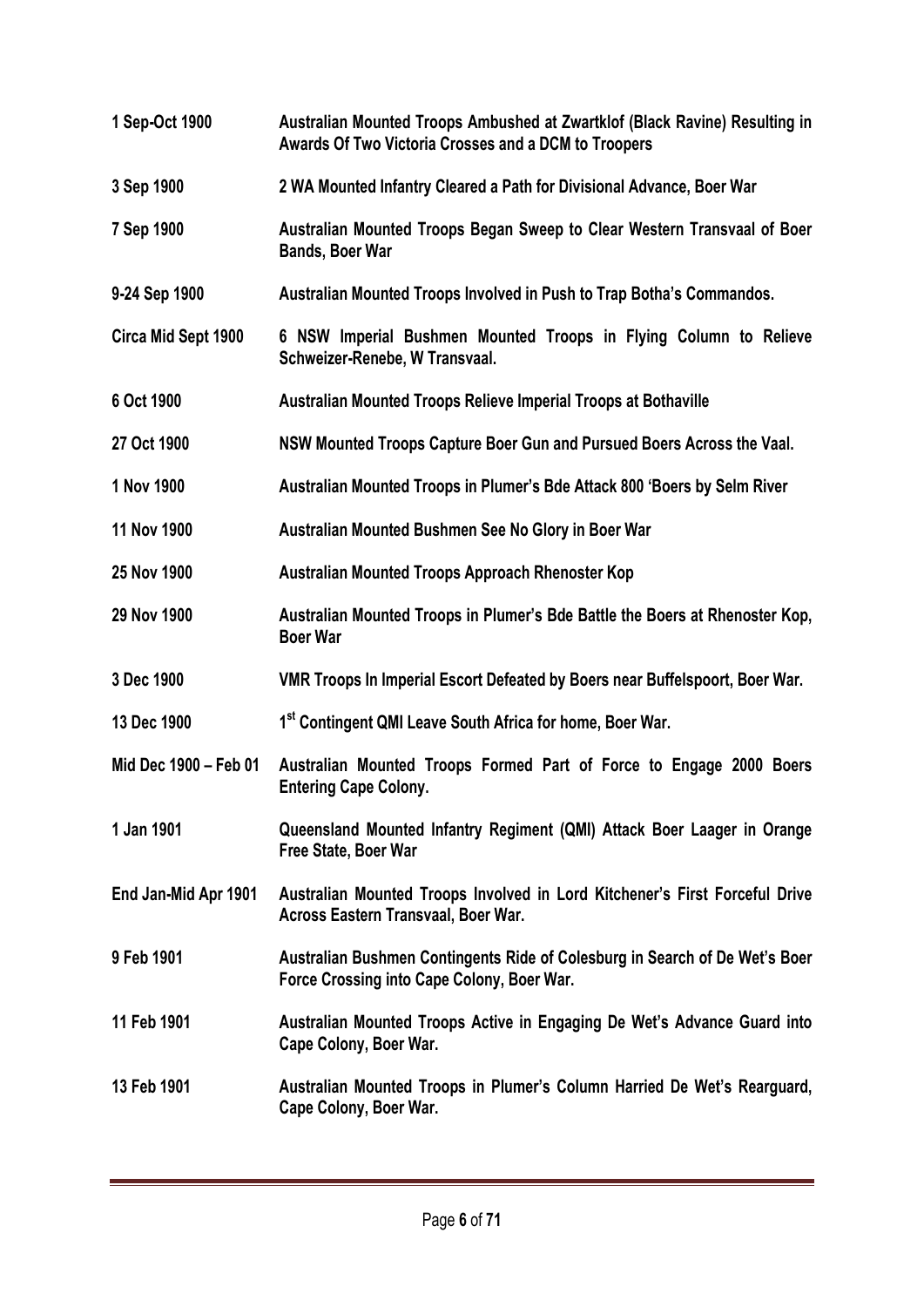| 14 Feb 1901          | Queenslanders as Part of the Australian Commonwealth Horse Force the Boer<br>General De Wet to Flee, Wolverkuil, Boer War. |
|----------------------|----------------------------------------------------------------------------------------------------------------------------|
| 14-15 Feb 1901       | Australian Mounted Troops in Plumer's Column Find and Rout De Wet's<br>Column, Wolwekuil, Cape Colony, Boer War.           |
| 15 Feb 1901          | Queensland Soldiers Capture Small Bands of Boers Single-Handed, Wolverkuil,<br>Boer War.                                   |
| 16-22 Feb 1901       | Qld Imperial Bushmen Pursue and Trap De Wet, Saxen Drift, Boer War.                                                        |
| 18 Feb 1901          | Australian Mounted Troops in Attack on Cyferlaagte Heights, Hartebeestfontein,<br>Boer War.                                |
| 24-28 Feb 1901       | Australian Mounted Bushmen Capture Boer Party at Thorn Ravine as De Wet<br>and Steyn Elude Capture.                        |
| 3-27 Mar 1901        | Australian Mounted Troops Defeated Koos de la Rey Forces, Lichtenburg, Boer<br>War.                                        |
| 24 Mar 1901          | Australians Captured Boer Convoy and Guns at Veldfontein, Boer War                                                         |
| <b>Mar 1901</b>      | The Last of Second Contingent Australian Mounted Troopers Left the Battlefield<br>for Home, Boer War.                      |
| 8 Apr 1901           | Aust Mounted Troops Rode into an Undefended Pietersburg, Free State, Boer<br>War                                           |
| 15 Apr 1901          | 5 <sup>th</sup> VMR Ride Out of Middleburg, Transvaal, Boer War                                                            |
| 24 Apr 1901          | 4th Imperial Bushmen Capture Boer Laager, Transvaal, Boer War                                                              |
| Apr-Jul 1901         | The Australian Bushmen Depart South Africa                                                                                 |
| 7 May 1901           | 5 <sup>th</sup> VMR Soldiers Ambushed by Boers near Rhenoster Kop, NE Transvaal, Boer<br>War                               |
| 9 May 1901           | Victorian and Tasmanian Imperial Bushmen Active in the Cape area, Boer War.                                                |
| 16 May 1901          | 5 <sup>th</sup> & 6 <sup>th</sup> WA Mounted Infantry (WAMI) Fight their way out of Boer Trap, Brakpan<br>Farm, Boer War.  |
| 22 May 1901          | Aust Mtd Troops Reach Bethal as Part Of a Sweep to end Boer Resistance in<br>the Eastern Transvaal. Boer War.              |
| 24 May 1901          | 2 <sup>nd</sup> NSW Mounted Rifles and 3 <sup>rd</sup> Imperial Bushmen Capture Boer Lager at<br>Leeuwdoorns, Boer War.    |
| Circa 24-25 May 1901 | Troops at Bethal Returned to Standerton Under constant Sniper Fire, Eastern                                                |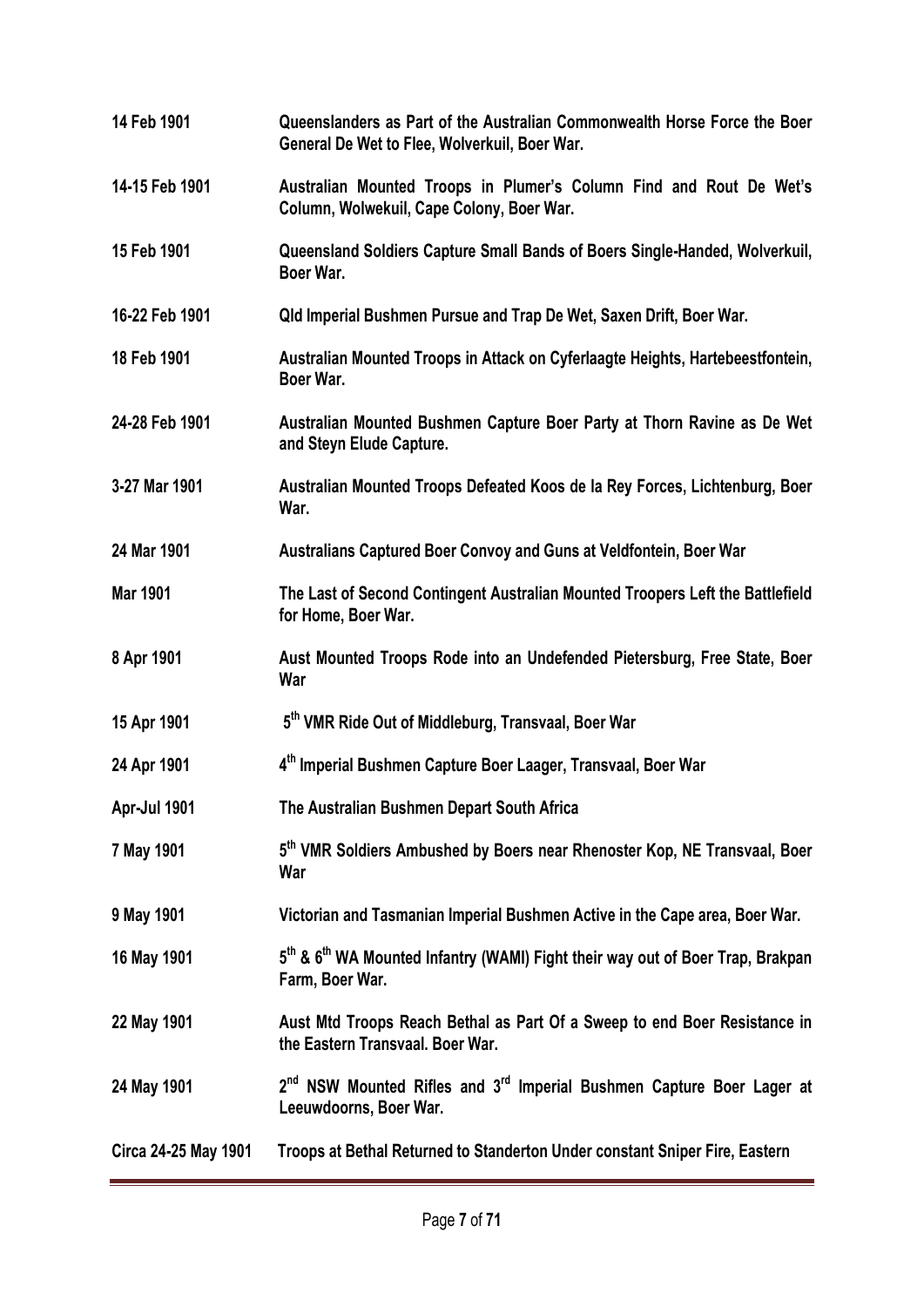**Transvaal, Boer War.**

- **5-6 Jun 1901 Mounted Infantry and South Australian's Defend Captured Boer Laager at Graspan, Boer War.**
- **9 Jun 1901 Australian Mounted Troops Reached Piet Retief as Part Of March East of Standerton, Eastern Transvaal, Boer War.**
- **12 Jun 1901 5th VMR Defeated by Boers at Wilmansrust, Boer War.**
- **15 Jun 1901 Australian Irregular with South African Constabulary Awarded VC**
- **17 Jun 1901 5th Qld Imperial Bushmen Fight their way out of Boer Traps in the Slangapiesberg Range, Eastern Transvaal, Boer War.**
- **3-Mid July 1901 Australian Mounted Troopers Assist in the Pursuit of Boers in the Lyndenburg area, Eastern Transvaal, Boer War.**
- **28-30 Jul 1901 South Australian Part of the Drive from Klerksdorp to the Moddor River, Transvaal and Orange Free State, Boer War.**
- **30 Jul-16 Aug 1901 Australian Mounted Troops Continued to Assist in the pursuit of Boers, Carolina and Ermelo Districts, East Transvaal, Boer War.**
- **2 Aug 1901 South Australians Attack Boers at Groovlei Farm, as Part Of the Drive to the Modder River, Boer War**.
- **4-10 Aug 1901 Australian Mounted Troopers Involved in the Closure of the Drive from Klerksdorp to Modder River, Boer War.**
- **4-13 Aug 1901 Tasmanian Mounted Soldiers Ranged the Eastern Cape and Joined the great push North, Roodespoort, Eastern Cape, Boer War.**
- **16-20 Aug 1901 Australian Mounted Soldiers Active in Mounted Column Seeking Boers and Creating Destruction on the Population. Boer War**
- **23 Aug 1901 5 VMR Form Part Of Force Reconnoitring Likely Boer Invasion Routes.**
- **23 Aug 1901 6 Qld Imperial Bushmen Fight Frantic Boers, Vaal.**
- **25 Aug-23 Sept 1901 Australian Mounted Troops Scour Free State for Boer Bands**
- **6 Sept 1901 5th Qld Imperial Bushmen Ambushed at Mokari Drift, Free State**
- **9 Sep 1901 Australian Mounted Troops Formed Part of Blocking Force Against Boers, Natal, Boer War**
- **6 Oct 1901 Australian Commonwealth Regiment Battle the Boers at Paul Pietersburg, Natal**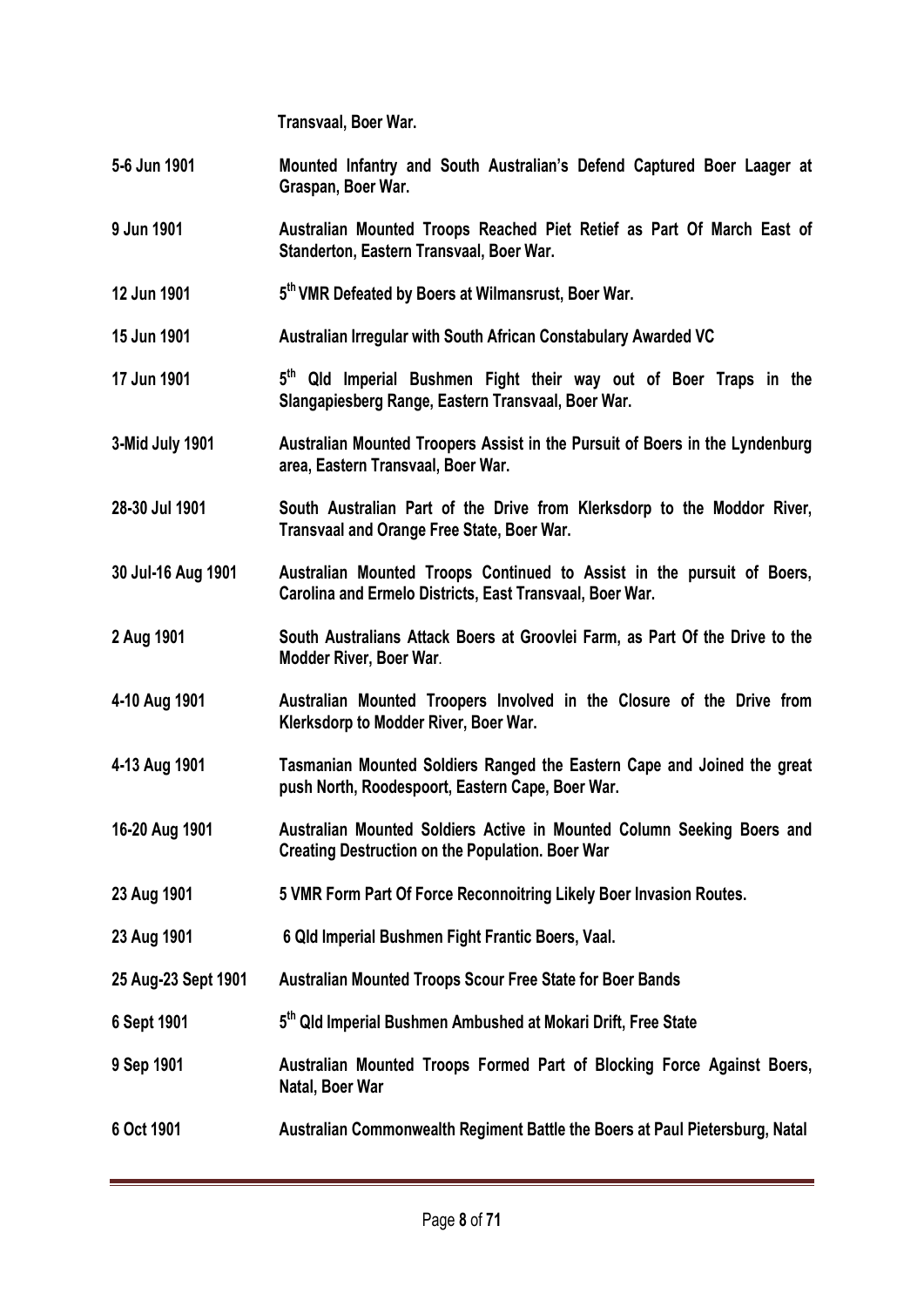**22 Oct 1901 Qld Mounted Troops In Action Through the Pongola Bush. 25-30 Oct 1901 Australian Mounted Trps Attacked by Botha's Boer Troops at Antill near Schinmelshock, Boer War. Nov 1901 Vic Mounted Troops Attack Bedroz Farm at Matjeskop, Natal 18 Nov 1901 2nd Tasmanian Imperial Bushmen Scouting Party Ambushed by Boers, Rietfontein Farm, Cape Colony, Boer War. 23 Nov 1901 5 VMR Troop Leader Earned VC for action at Geelhontboam, Boer War. 30 Nov 1901 3rd NSW Mounted Rifles Track and Fight De Wet at Spytfontein as part of Rimington's Column, Free State, Boer War. 1 Dec 1901 Australian Mounted Troops Formed Part 0f a Great Drive Across Eastern Transvaal, Boer War. 3 Dec 1900 VMR Troops In Imperial Escort Defeated by Boers near Buffelspoort, Boer War. 6 Dec 1901 5th Qld Imperial Bushmen Battle 500 Boers at Baalbank, South East Transvaal, Boer War. 9-13 Dec 1901 Australian Mounted Troops in Hamilton's Flying Column that Captured Fleeing Groups of Boers, Eastern Transvaal, Boer War. 4 Jan 1902 5th Queensland Imperial Bushmen and Elements of the VMR Fought Valiantly Against Overwhelming Forces at Onverwacht, Boer War. 24 Jan 1902 SA Mounted Infantry Killed in Action to pin Boers against a blockhouse line, Harrismith, Orange Free State, Boer War. Feb 1902 Australians First Expeditionary Force Recruited for Boer War Service 3 Feb 1902 Doyle's Australian Scouts Scattered 300 Boers at Amorsfoort, Eastern Transvaal, Boer War. 6-8 Feb 1902 Australian Mounted Troops Form Part of the Drive across the Free State to Trap De Wet, Boer War. 12-19 Feb 1902 Australian Mounted Troops Commence Drive to Trap De Wet and his Forces at Harrismith, Orange Free State, Boer War. 18 Feb 1902 2nd Tasmanian Imperial Bushmen Capture Boer Commandant, Grootfontein, Cape Colony, Boer War. 18 Feb 1902 Australian Army's First Overseas Deployment as 1st Aust Commonwealth Horse Bn Sailed for Sth Africa**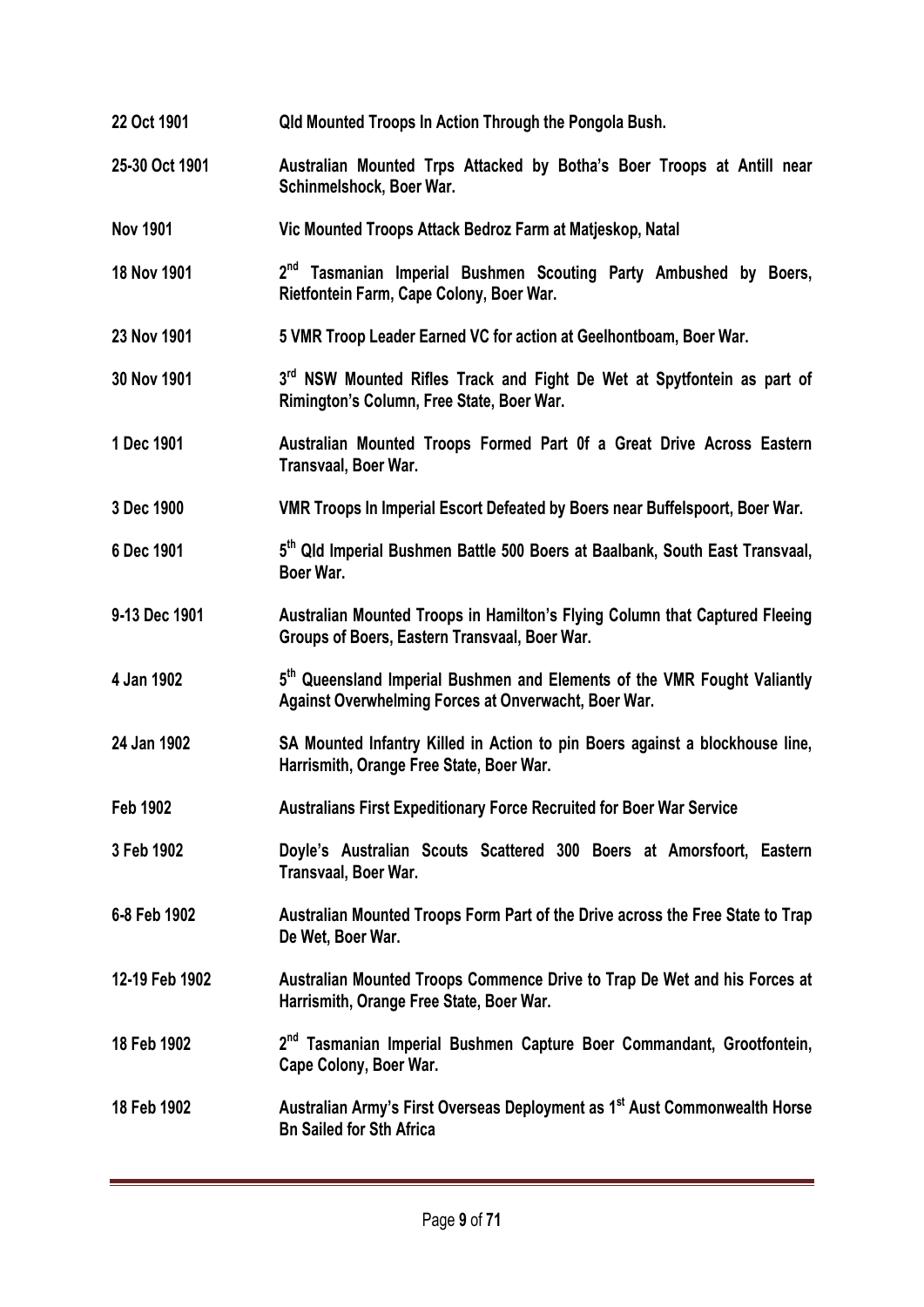**22 Feb 1902 Four Soldiers from 3rd NSW Mounted Rifles Trapped in a vast Alley near Harrismith Captured by Boers. 24 Feb 1902 3rd NSW Mounted Rifles Fire on De Wet and Boer Commandos Breaching the containment line, Langverwacht, Free State, Boer War. 27 Feb 1902 Australian Mounted Troops in Kitchener's Force Reach Harrismith and the End of Boer Resistance in Eastern Free State, Boer War. 27 Feb 1902 Bushveldt Carbineer Irregulars, Australian Lts Morant and Handcock, Executed as a Result of a Controversial Conviction for Murdering Eight Boer Prisoners. March-May 1902 Australian Draft Contingents Finish Their War and Sail for Australia, Boer War. Mid Mar 1902 First Contingent Aust Commonwealth Horse landed in Durban and Entrained to Newcastle, Boer War Late Mar/Early Apr 1902 First Contingent Aust Commonwealth Horse Deployed To Trap Boer Forces near Newcastle, Western Transvaal, Boer War 19 Apr 1902 1st & 2nd Aust Commonwealth Horse, 3rd NSW Imperial Bushmen and Haslers Scouts March Out of Klerksdorp, Boer War 7 May 1902 Australian Bde of Mounted Troops Joined in on the Last Great Drive against the Boers from Klerksdorp to the Western Railway at Vryburg, Boer War 11 May 1902 Australian Mtd Troops Reached Blockhouse at Devondale Siding, Western Railway. Boer War 31 May 1902 The Boer War Ends Aug 1902 Final Queensland Contingents Return Home from Boer War. 5 Oct 1914 9 LHR Raised as Part of 3rd Light Horse Brigade 9 May 1908 Australian Volunteer Automobile Corps Formed in Australia. Aug 1902-1914 Boer War to WWI The Organisational Charges of the QMI. 18 Aug 1914 2 LHR's First CO Appointed 16 Sep 1914 2 LHR Held First Ceremonial Parade at Enoggera, Qld 25 Sept 1914 2 LHR Sailed from Moreton Bay to Fight in WWI 3 Oct 1914 8 LHR Formed at Broadmeadows in Victoria. Circa Mid Oct 1914 2 LHR CO Sought and Obtained Permission to Wear Emu Plumes as the Emblem of the Light Horse.**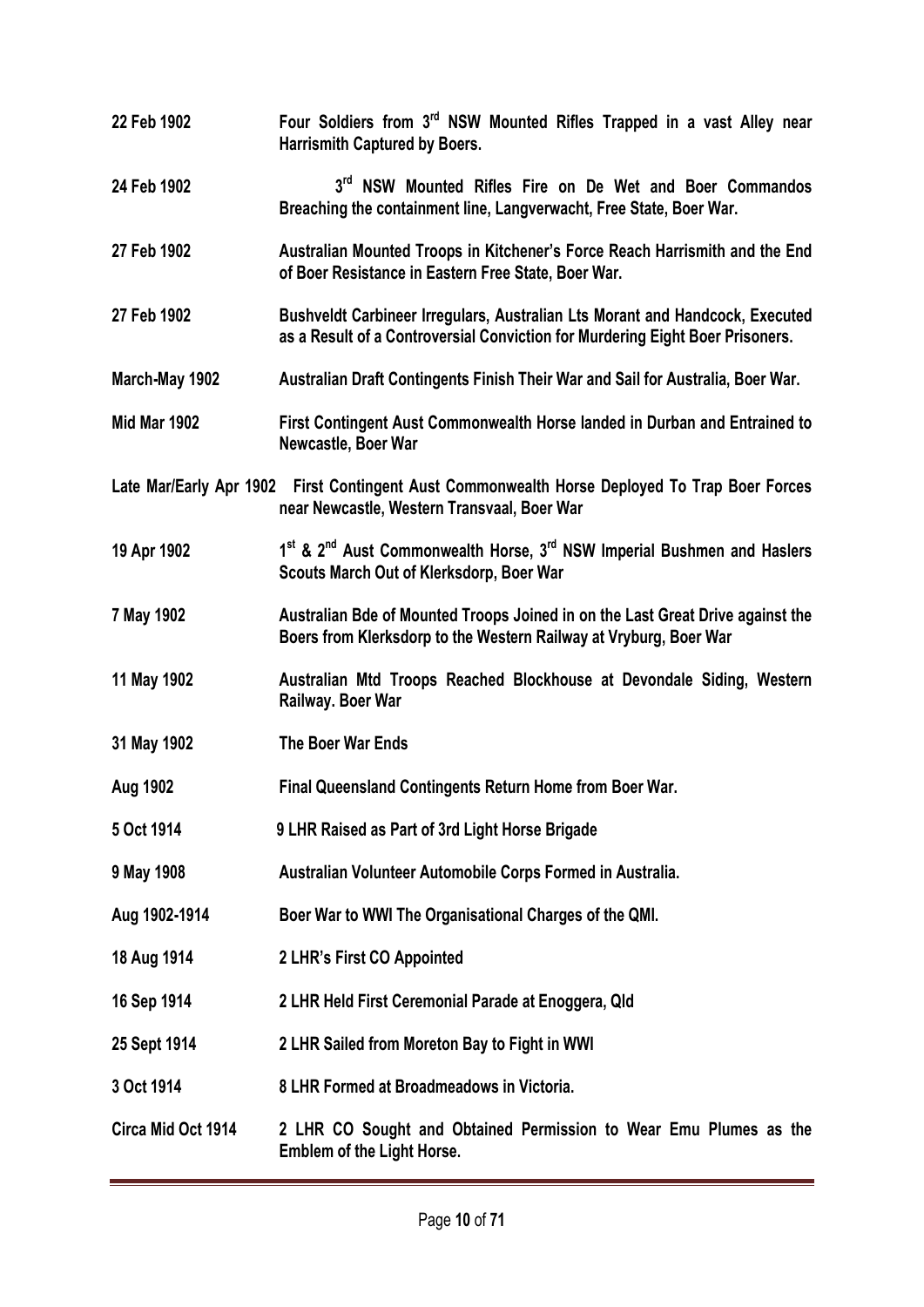- **9 Dec 1914 2 LHR Disembarked in Egypt to Commence WWI Campaign**
- **1915 1st Armoured Car Section Raised in Victoria**
- **30 Jan 1915 2 LHR Moved From Ma'adi to Helioplis, Egypt**
- **11 Feb 1915 9 LHR Embarked For Egypt**
- **25 Feb 1915 8 LHR Embarked From Melbourne En route to the Middle East, WW I**
- **4 Apr 1915 8 LHR Disembarked at Port of Suez and Joined 3 ALH Bde at Mena Camp, Cairo**
- **11-13 Apr 1915 3 ALH Bde Conduct a Raid at Jifjafa**
- **25 April 1915 ALH and the Commencement of the Gallipoli Campaign**
- **28-29 Apr 1915 8 LHR moved from Mena Camp to Heliopolis, Egypt**
- **May-Sep 1915 6 LHR & 9 LHR in Action at Gallipoli**
- **12 May 1915 1 LHR and 2 LHR Are the First Light Horse Regts To Land at Gallipoli.**
- **13 May 1915 1 LHR Take Over Pope's Hill and 2 LHR Take Over Quinn's Post, Gallipoli.**
- **13-14 May 1915 3 LHR Arrived At Gallipoli**
- **15 May 1915 C Sqn 2 LHR Assaulted the Turks at Quinn's Post, Gallipoli.**
- **16-18 May 1915 2 LHR Prepared Trenches and a Second Line of Defence, Gallipoli.**
- **19 May 1915 1 LHR and 2 LHR, Squadrons Defend Quinn's Post and Pope's Hill against Major Turkish Attack, Gallipoli.**
- **20 May 1915 5, 6 & 7 LHRs, 2 ALH Bde Disembarked at Gallipoli**
- **21 May 1915 8, 9 & 10 LHRs, 3 Bde Landed at Gallipoli**
- **22 May 1915 9 LHR Took Over The Trenches at Walker's Ridge, Gallipoli**
- **24 May 1915 2 LHR and Turks Bury Dead at Quinn's Post During Negotiated Truce, Gallipoli**
- **25 May 1915 2 LHR Occupy Reserve Gully and Suffered 5 WIA, Gallipoli**
- **25 May 1915 Miners from 1 ALH Bde Help Dig Listening Shafts at Quinn's Post to Identify Turkish Miners Underneath Quinn's Post**
- **26 May 1915 2 LHR Take Over Poe's Hill From 1 LHR, Gallipoli**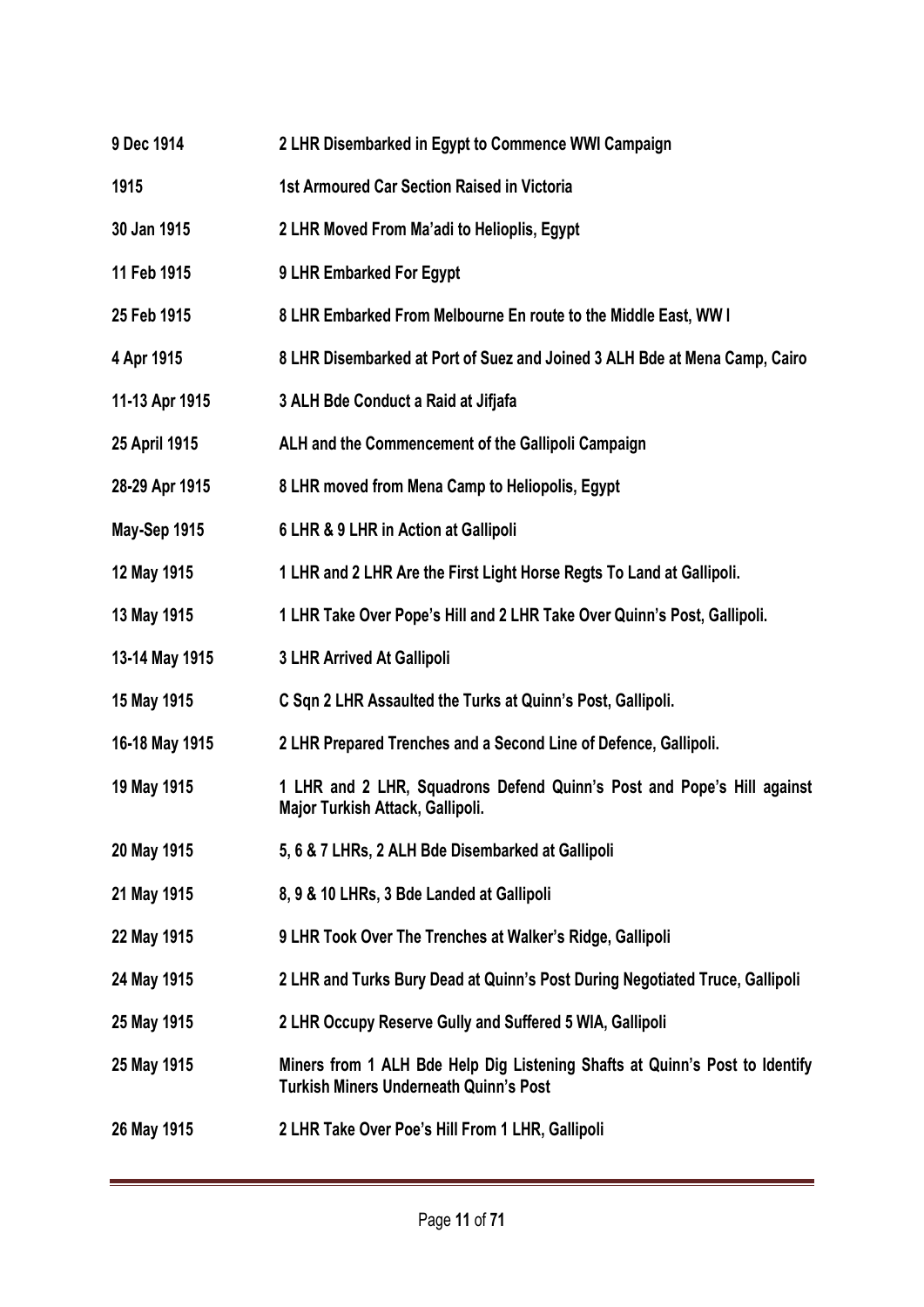**26 May 1915 3 LHR Corporal Recognised for Courageous Action at Quinn's Post , Gallipoli 26 May 1915 7 LHR Trooper Recognised for Courageous Action 27 May 1915 3 LHR Relieved New Zealand Mtd Rifles on Russell's Top, Gallipoli 29 May 1915 Australian Light Horse Actions as Turks break into Quinn's Post, Gallipoli 30 May 1915 10 LHR Attacked to Regain No 3 Sub Section Quinn's Post, Gallipoli Circa Jun 1915 1 ALH Bde Allotted to Garrison Pope' Hill, Russell's Top and the Gully Between, Gallipoli 2 Jun 1915 2 LHR Relieved on Pope's Hill by 1 LHR, Gallipoli Circa 23 Jun 1915 2 LHR Relieved at Pope's Hill, Gallipoli 4/5 Jun 1915 9 LHR Threw Bombs into Turkish Trenches at the Nek, Gallipoli Mid Jun 1915 5 LHR Trooper Began an Occupation as a Sniper Resulting in 119 Casualties, Gallipoli 28 Jun 1915 2 LH Bde in Feint on Harris Ridge to Support 3 Infantry Brigade, Gallipoli 29 Jun 1915 3 ALH Bde Successfully Defended Russell's Top from Turks Attacking Across The Nek, Gallipoli 30 Jun 1915 1 ALH Bde and 3 ALH Bde Defend Pope's Hill, The Nek and Russell's Top, Gallipoli 5 Jul 1915 3 LHR in Action at Gallipoli 6 Jul 1915 2 LHR Supplemented By a Squadron of 3 LHR Take Over Pope's Hill, Gallipoli 8 Jul 1915 5 LHR Sniper Awarded DCM for Action at Gallipoli 12 Jul 1915 6 LHR In Action n Holly Ridge, ANZAC, Gallipoli 12 Jul 1915 6 and 7 LHR In Action, Helles, Gallipoli 12 Jul 1915 Lt James (Reserve of Officers, 3rd Military District) writes to Minister for Defence and Offers to Raise and Equip an Armoured Car Section for the 1st AIF. 30 Jul 1915 4 LHR Officer Saved Lives Under Heavy Shellfire, Ryrie's Post, Gallipoli 31 Jul 1915 7 LHR & 2 ALH Bde Supported 1 Aust Div's Attack on Lean's Trench as a Preliminary to the August Offensive, Gallipoli 31 Jul 1915 4 LHR in Action at Lean's Trench Gallipoli**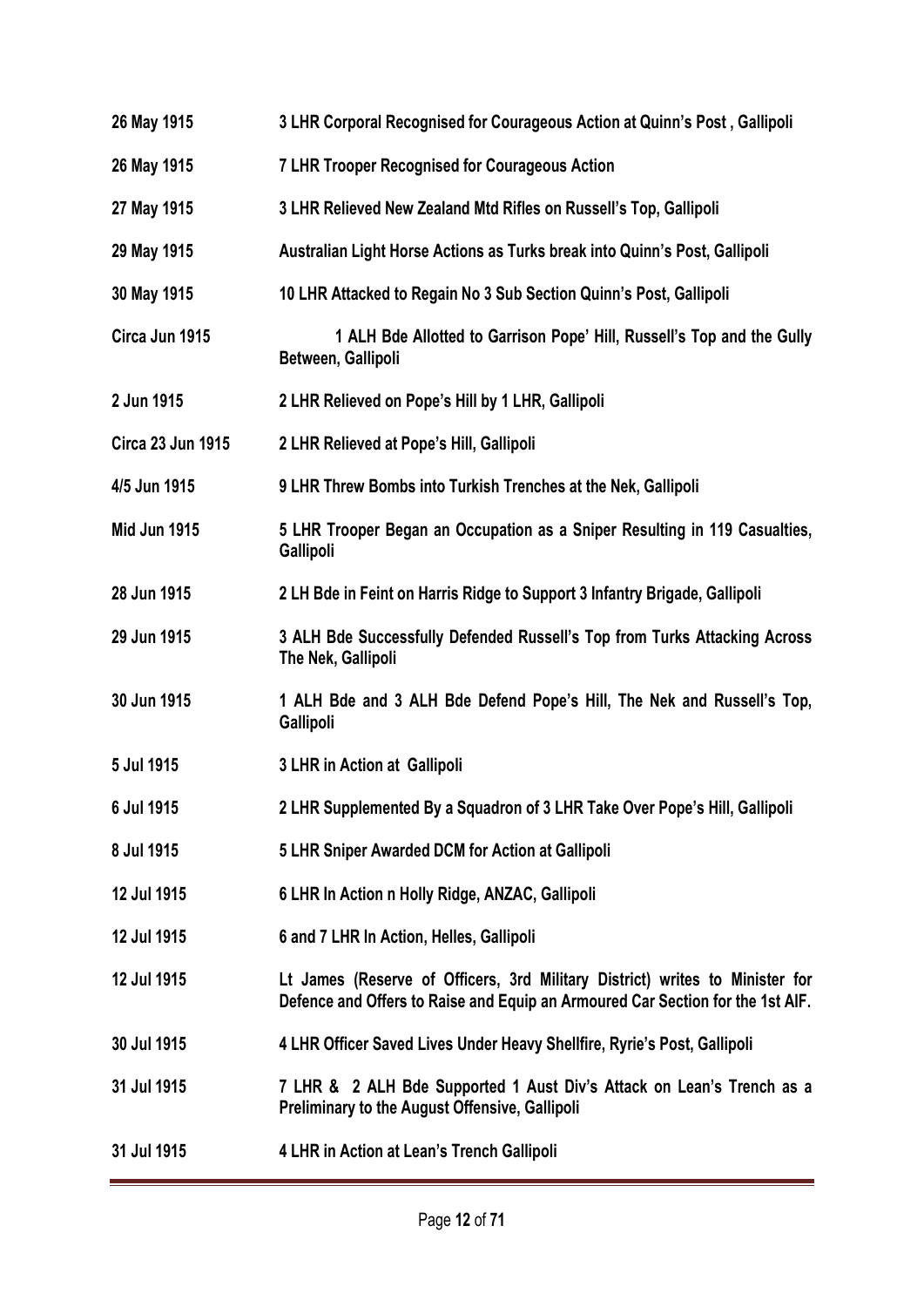| 3 Aug 1915        | 4 LHR RSM Resupplied Ammo to Firing Line at Leane's Trench, Gallipoli                                                 |
|-------------------|-----------------------------------------------------------------------------------------------------------------------|
| 5 Aug 1915        | 2 LHR Took Over Quinn's Post in a Preparatory Move for the Allied Attack on<br><b>Helles and Lone Pine, Gallipoli</b> |
| 6-7 Aug 1915      | I ALH Bde & 3 ALH Bde & the August Offensive, Gallipoli 1915                                                          |
| 6 Aug 1915        | 1 LHR Support to Attack on Lone Pine, Gallipoli                                                                       |
| <b>7 Aug 1915</b> | 1 ALH Bde & 3 ALH Bde Role in the Fresh August Offensive to Break the<br><b>Stalemate on Gallipoli.</b>               |
| 7 Aug 1915        | 8 & 10 LHRs Assaulted Across The Nek, Gallipoli                                                                       |
| 7 Aug 1915        | 1 LHR Assaulted Dead Mans' Ridge, Gallipoli to Augment the Attack On Baby<br>700                                      |
| 7 Aug 1915        | 2 LHR Assault Across No Man's Land, Quinn's Post, Gallipoli to Augment the<br><b>Attack On Baby 700</b>               |
| 8 Aug 1915        | 2 LHR Continued Reduced Operations Against The Turks From Quinn's Post,<br><b>Gallipoli</b>                           |
| 9 Aug 1915        | 2 LHR Handed Over Quinn's Post to 3 LHR and Took Over Pope's, Gallipoli                                               |
| Mid Aug-Oct 1915  | 2 LHR Alternate Tasks, Gallipoli                                                                                      |
| 17 Aug 1915       | Armoured Car Designs and Drawing Submitted to the Department of Defence<br>for 1st AIF Armoured Car Section.          |
| 21 Aug 1915       | 4 LHR in Action at Hill 60, Gallipoli                                                                                 |
| 21 - 30 Aug 1915  | 10 LHR in Action at Kaiajik Aghala                                                                                    |
| 22 Aug 1915       | 4 LHR in Action at Lone Pine, Gallipoli                                                                               |
| 27 Aug 1915       | 9 LHR in Trench Action at Kaiajk Aghala, Gallipoli                                                                    |
| 28 Aug 1915       | 9 LHR Officer Recovered Wounded & Defended Trenches on Hill 90, Gallipoli                                             |
| 29 Aug 1915       | 10 LHR in Courageous Actions at Gallipoli.<br>2Lt H.V.H. Throssell awarded<br><b>Victoria Cross</b>                   |
| 31 Aug 1915       | 7 LHR in Action at Lone Pine, Gallipoli                                                                               |
| 2-5 Sep 1915      | 2 LHR Relieved by 17 Bn 2 <sup>nd</sup> Div on Quinn's Post and Walker's Ridge                                        |
| 4 Sep 1915        | 6 & 7 LHRs in Action at Lone Pine, Gallipoli                                                                          |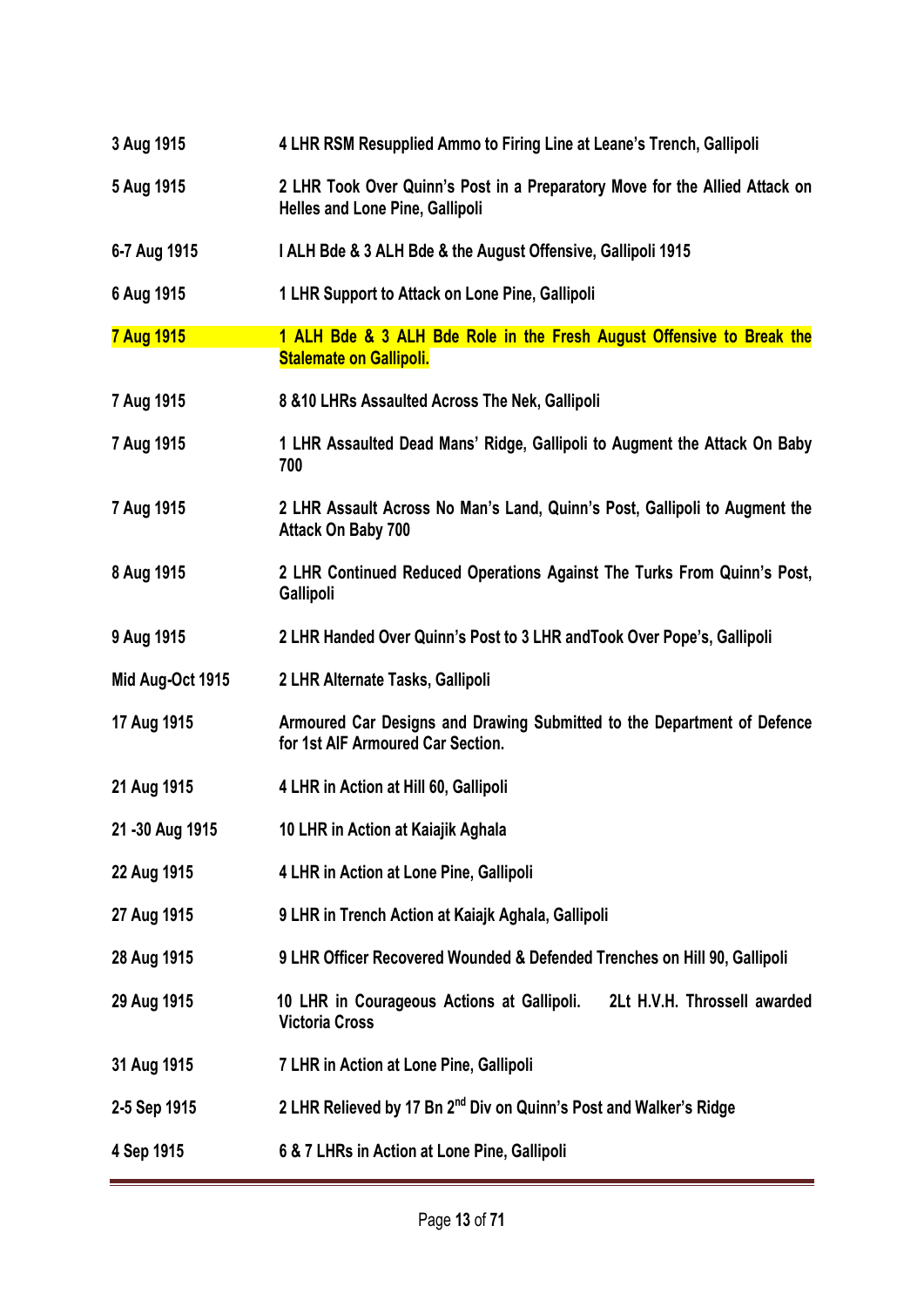- **11 Sep 1915 13th LHR Disembark at Gallipoli Cove**
- **12 Sep 1915 6 LHR in Action on Holly Ridge , Gallipoli**
- **14 Sep 1915 13 LHR Occupy Lone Pine Ridge, Gallipoli**
- **9 Oct 1915 5 LHR Officer in Action at Gallipoli**
- **24 Oct 1915 Work Commences on the Chassis of Armoured Cars for 1st Australian Armoured Car Section at the Vulcan Engineering Works, Victoria**
- **3 Nov 1915 5 LHR in Action at Gallipoli**
- **7 Nov 1915 Light Horse in Action at Sheria**
- **10 Nov 1915 2 LHR in Action at Gallipoli**
- **14 Nov 1915 A Restrengthened 8 LHR Moved Back Into the Defensive Line From Saddle Point to Anthill's Lookout, Gallipoli**
- **15 Nov 1915 3 LHR in Action at Gallipoli**
- **25 Nov 1915 6 LHR in Action at Wilson's Lookout, Gallipoli**
- **27 Nov 1915 7 LHR in Action at Gallipoli**
- **7 Dec 1915 Evacuation of ANZAC forces from Gallipoli Began**
- **12 Dec 1915 8 LHR Relieved 10 LHR on Rhododendron Spur, Gallipoli**
- **13 Dec 1915 Light Horse Deployed Against Sensussi Arabs, Egypt'**
- **13 Dec 1915 1 LHR T/SSM Recognised for Bravery at Metsa Matruth**
- **14 Dec 1915 10 LHR Evacuated from Gallipoli**
- **14 Dec 1915 13 LHR Occupied Trenches on Thompson's Lookout, Gallipoli**
- **18 Dec 1915 Last of the 2 LHR Leave Gallipoli**
- **19-20 Dec 1915 6 LHR in Action at ANZAC**
- **19-20 Dec 1915 8 LHR Moved to the Beach in Preparation for and final Evacuation from Gallipoli**
- **20 Dec 1915 Last Australian Troops Evacuated from Gallipoli**
- **20 Dec 1915 Party of 1 LHR Holding No 1 Out Post Were Among the Last To Leave Gallipoli.**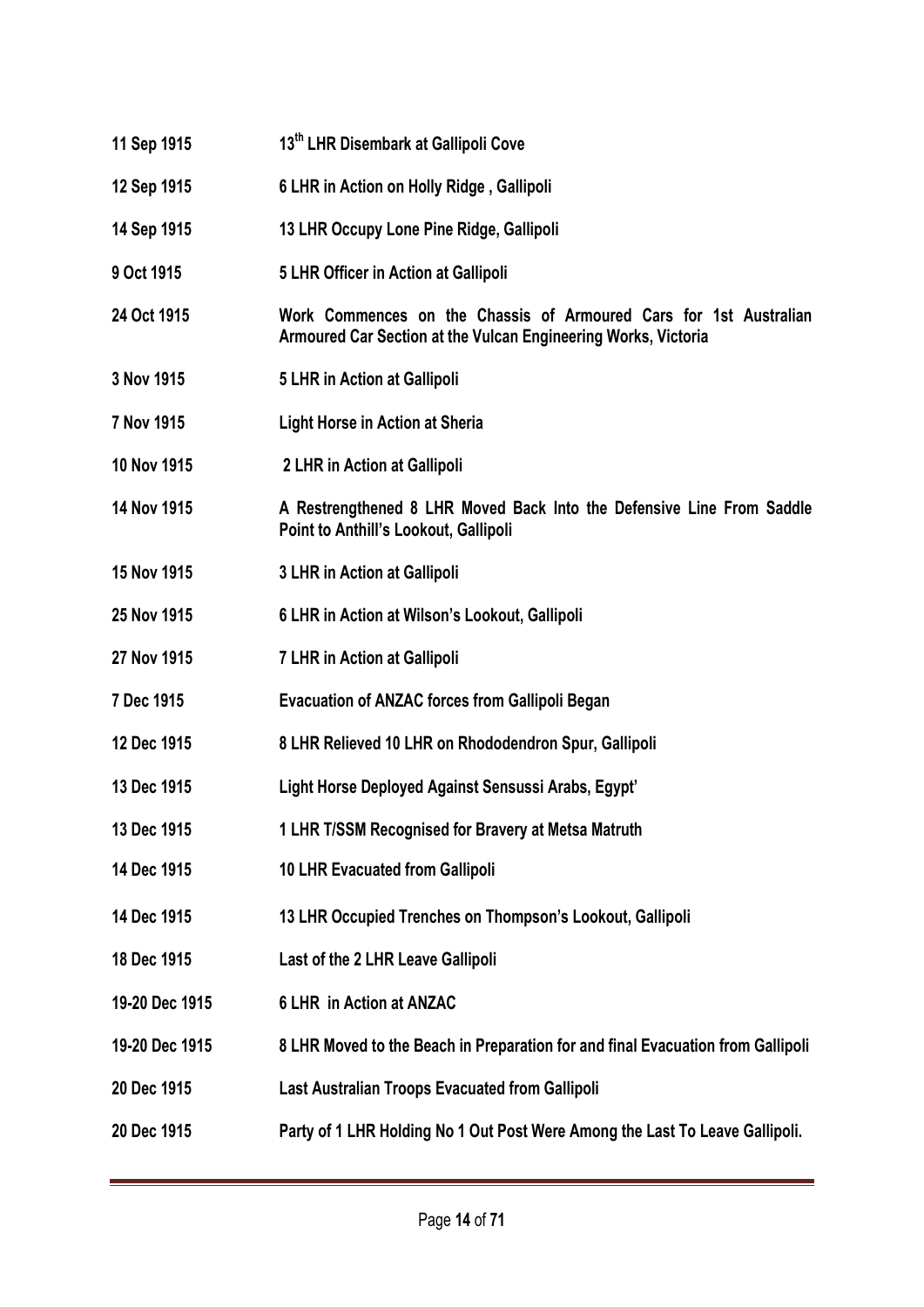| 31 Dec 1915    | 3 LHR Act to protect Water Supply from Senissi Arabs, Wadi Natrum, Sinai.                                                                          |
|----------------|----------------------------------------------------------------------------------------------------------------------------------------------------|
| 8 Jan 1916     | 13th LHR Arrived in Alexandria, Egypt, from the Gallipoli Campaign                                                                                 |
| 9 Jan 1916     | <b>Evacuation of Cape Helles, Gallipoli</b>                                                                                                        |
| 7 Feb 1916     | Construction of Daimler Car Completed for 1st Australian Armoured Car<br><b>Section</b>                                                            |
| 8 Feb 1916     | Construction of Mercedes Car Commenced for 1st Australian Armoured Car<br><b>Section</b>                                                           |
| 13 Feb 1916    | 2 LHR Conducted Operations in the Upper Nile to Warn the Sensussi Arabs<br><b>Against Action, Middle East.</b>                                     |
| 18 Feb 1916    | 2 LHR Sub Units Distributed Throughout The Upper Nile to Conduct Daily<br>Patrols, Egypt                                                           |
| 25 Feb 1916    | 2 LHR Officer Awarded DSO, France                                                                                                                  |
| 27 Feb 1916    | Road Trials of Armoured Cars for 1st Australian Armoured Car Section and<br>Range Practice of the Daimler Car at Port Melbourne, Victoria.         |
| 6 Mar 1916     | Lts James and Cornwell Mobilised for Armoured Car Service with 1st AIF at<br>Swan Island Depot, 38th Fortress Company, Royal Australian Engineers. |
| 13 Mar 1916    | 8 LHR Arrived at the Suez Canal to Commence the Sinai Campaign.                                                                                    |
| 16 Mar 1916    | 2 LHR Marched to Sohag on the Nile Leaving C Sqn at Assiut En Route, Egypt                                                                         |
| 16 Mar 1916    | Australian and New Zealand Mounted Division (A & NZ Mtd Div) Formed in<br>Egypt and Commanded by Maj Gen H. Chauvel                                |
| 16 Mar 1916    | First Australian Officers Gazetted to the Armoured Motor Section 1st AIF                                                                           |
| 20 Mar 1916    | <b>ANZAC Corps landed in France</b>                                                                                                                |
| 21 Mar 1916    | 8 and 9 LHRs Conducted Operations in the Sinai                                                                                                     |
| 26 Mar 1916    | NCOs and Men Concentrated at the Royal Park Camp's 24th Depot Battalion for<br>Service in the Australian Armoured Car Sections of 1st AIF          |
| 28 Mar 1916    | Lts James and Cornwell of the Armoured Motor Section Proceeded to Machine<br>Gun School at Randwick, New South Wales.                              |
| Early Apr 1916 | 8 LHR Occupied the Line East of the Suez Canal                                                                                                     |
| 4 Apr 1916     | NCOs and Men of the Armoured Motor Section Proceeded to Machine Gun<br>School at Port Melbourne, Victoria                                          |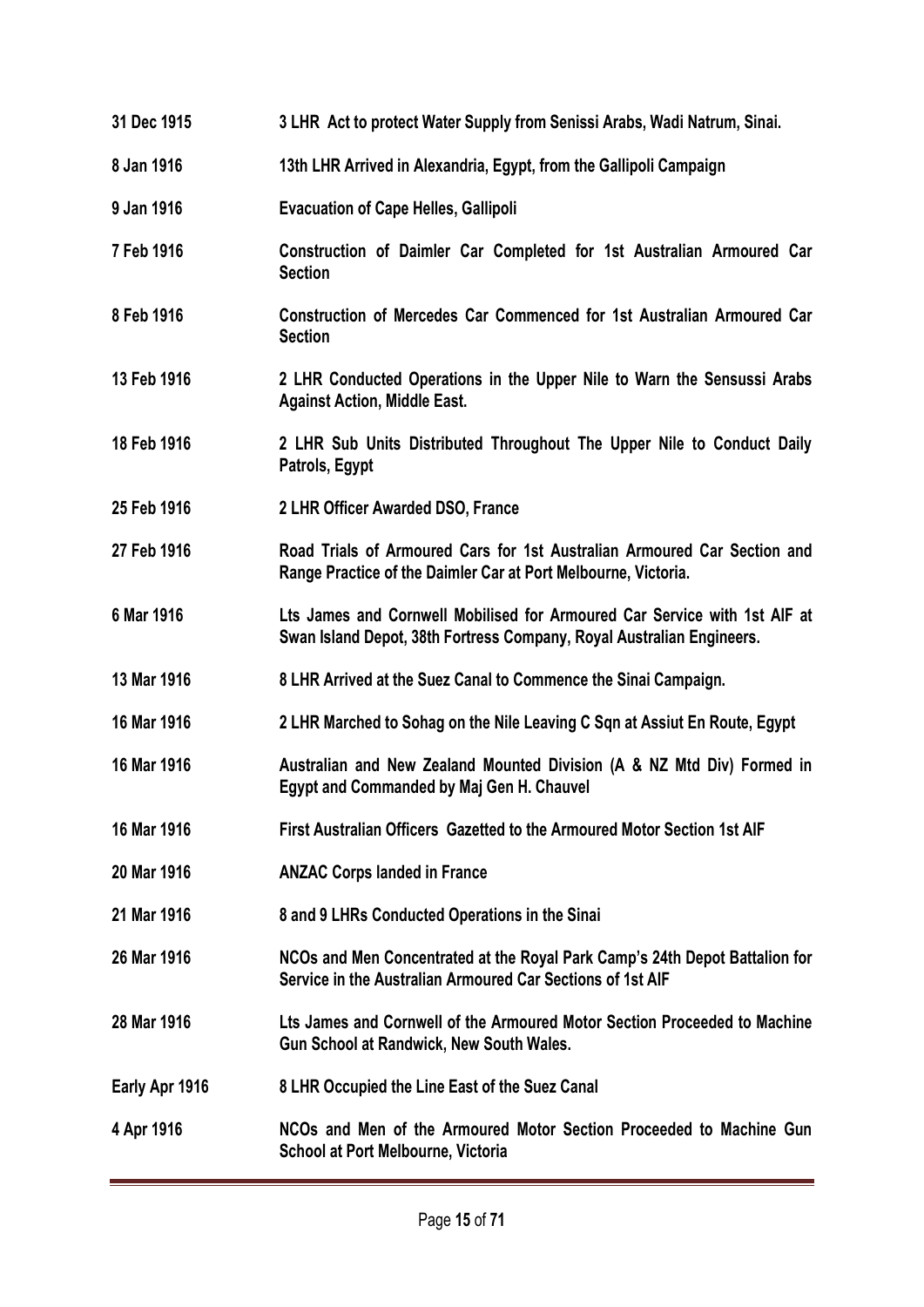**7 Apr 1916 3 LHR RQMS Recognised for Service in Jordan Valley 8 Apr 1916 2 ALH Bde Arrived at Salhia, Sinai 13 Apr 1916 8 LHR & 9 LHR NCOs Recognised for Actions at Jifjafa, Sinai. 23 Apr 1916 5 LHR Reached Kantara, Sinai 24 Apr 1916 2 ALH Bde Entered Romani and Bir Etmaler in the Sinai 28 Apr 1916 Armoured Cars For Armoured Motor Section Presented to Senator Pearce at Victoria Barracks, Melbourne. 10 May 1916 Officers, NCOs and Men of Armoured Motor Section Return to Royal Park from the Port Melbourne Machine Gun School. 18-26 May 1916 2 LHR Crossed the Suez Canal and Marched to Romani, Sinai 27 May 1916 1 LH Bde Relieved 2 LH Bde at a Defended Romani, Sinai 28 May 1916 100 Light Horsemen of 10 LHR form part of the Garrison at Quinn's Post, Gallipoli 29-31 May 1916 2 LHR Acted as Covering Troops to NZMR Bde, Sinai 1 Jun 1916 First Day of the Battle of the Somme 1 Jun 1916 3 LHR Suffered Severe Casualties From Air Attack in 1 ALH Bde Area, Sinai 10-12 Jun 1916 2 LHR Made a Reconnaissance of Bir-Bay'ud, Sinai 12 Jun 1916 8 LHR Officer Awarded MC at Moiya Hareb 16 Jun 1916 1st Australian Armoured Car Section Armoured Cars and Heavy Baggage Sent to Port Melbourne Pending Embarkation. 20 Jun 1916 1st Australian Armoured Car Section Embarked on HMAT A.13** *Katuna* **at Port Melbourne for Egypt and Overseas Service. 23 Jun 1916 1st Australian Armoured Car Section on HMAT A.13** *Katuna* **Called at Adelaide, South Australia on Route to Egypt and Overseas Service. 29 Jun 1916 9 LHR Officer Recognised for Actions at Gallipoli 2 Jul 1916 1st Australian Armoured Car Section on HMAT A.13** *Katuna* **calls at Freemantle, Western Australia on Route to Egypt and Overseas Service.**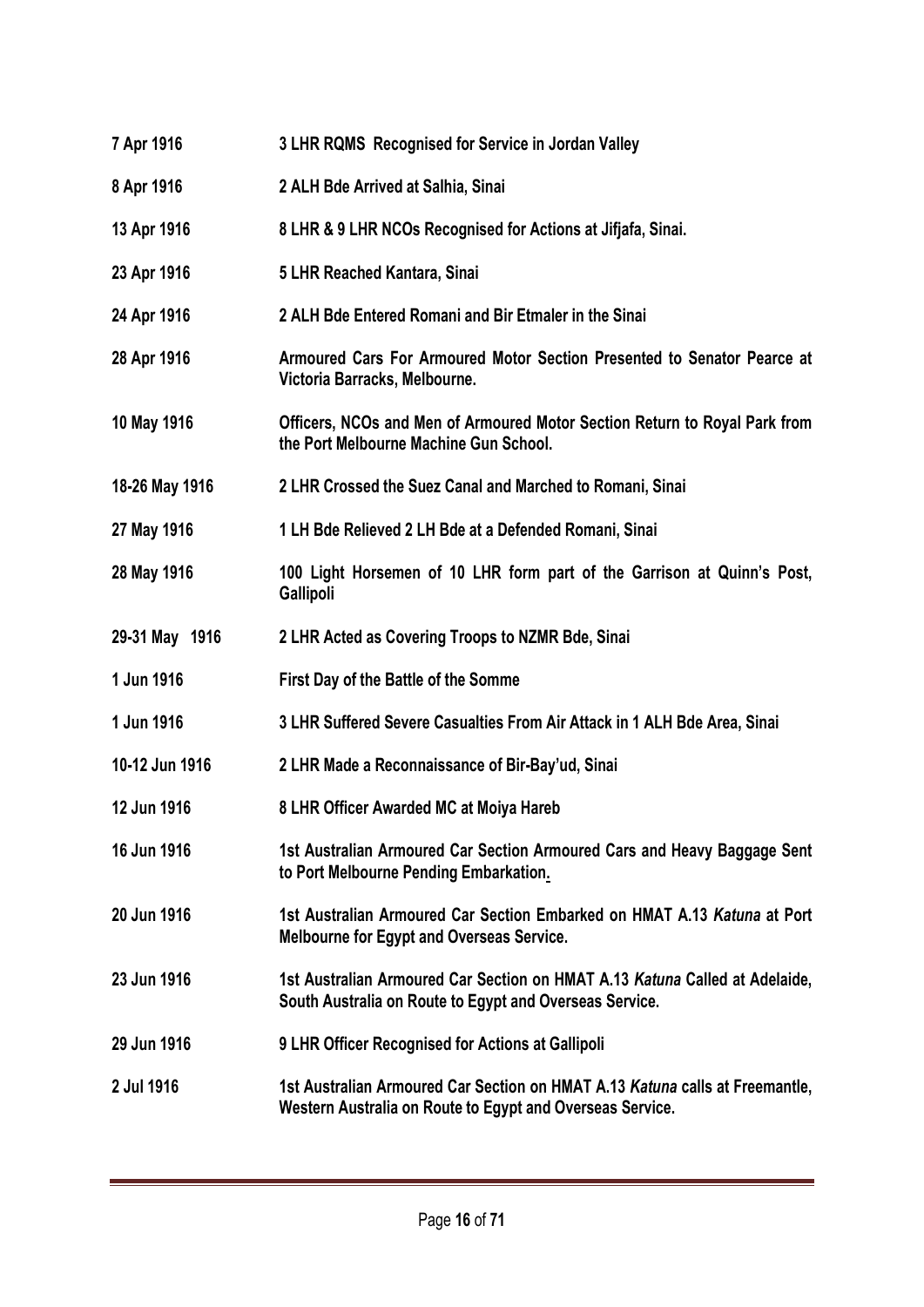**9 Jul 1916 6 LHR Surprised a Post of 17 Turks Towards Salmana, Bir el Abd, Sinai 18 Jul 1916 1st Australian Armoured Car Section on HMAT A.13** *Katuna* **arrives at Colombo, Ceylon on Route to Egypt and Overseas Service. 19 Jul 1916 Battle of Fromelles 20 Jul 1916 2 LHR as Part Of 2 ALH Bde demonstrated against Oghratina in a Prelude to the Battle of Romani, Sinai 22 Jul 1916 6 LHR Officer Commended for Administrative Action at Pozieres, Battle of the Somme 23 July 1916 13 LHR Conducted Corps Cavalry Duties to Support 1 ANZAC Corps at Pozieres, Battle of Somme 25 Jul 1916 3 LHR Officer Recognised for Work as Bde Major 5 Bde, Somme 26 Jul 1916 2 LHR Troopers in Patrol Action at Oghratina, Sinai 29 Jul 1916 2 LHR Sgt Recognised for Bravery Aug 1916 1st Australian Armoured Car Section Retitled the 1st Australian Armoured Car Battery to Conform to British Practice. 1 Aug 1916 2 LHR Resupply Patrol Suffered Casualties Delivering Supplies to Hill 110 From Romani, Sinai 3 Aug 1916 1 ALH Bde & 2 ALH Bde Defence of Romani, Sinai Battle of Romani, – Day 1 4 Aug 1916 1 ALH Bde and 2 ALH Bde Battle Overwhelming Turks on Wellington Ridge, Sinai Battle of Romani, – Day 2. 5 Aug 1916 MC Awarded to Capt F. B. Hinton, 7 LHR, for action at Pozieres 5 Aug 1916 ANZAC Mtd Div Attacks Katia Oasis, Sinai 6 Aug 1916 2 LHR Conducted Battle fied Clearance and Rest, Sinai 6-9 Aug 1916 11 LHR Led Mobile Column Operation In The Sinai 8 Aug 1916 Battle for Moquet Farm Circa 8-9 Aug 1916 2 LHR Attacked the Turkish Rearguard Fleeing Romani at Bir-el-Abd, Sinai 9 Aug 1916 ANZAC Mtd Div Advanced on Bir El Abd 9 Aug 1916 1st Australian Armoured Car Section on HMAT A.13** *Katuna* **Arrives at Port Tewfik, Egypt for Overseas Service.**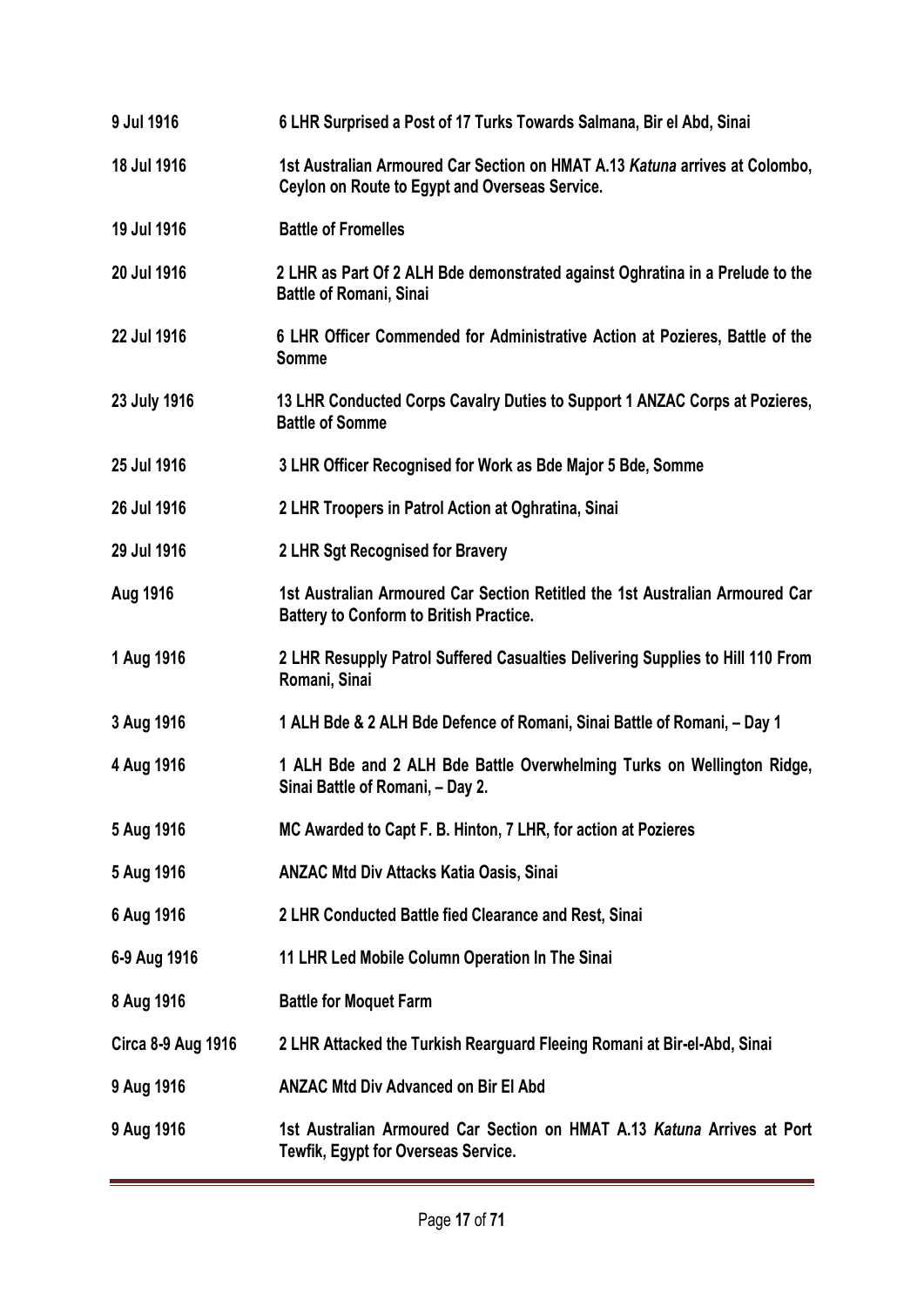| 10 Aug 1916                  | 11 LHR in Action at Mageibra                                                                           |
|------------------------------|--------------------------------------------------------------------------------------------------------|
| 10 Aug 1916                  | 1st Australian Armoured Car Section Attached to the 2nd Light Horse Brigade at<br>Moascar Camp, Egypt. |
| 12 Aug 1916                  | 8 LHR Raid Jifjafa, Sinai                                                                              |
| 15 Aug 1916                  | 3 LH Bde Advanced to Salmana In Preparation for the Advance To El Arish,<br>Sinai WWI                  |
| 16 Aug 1916                  | 1st Australian Armoured Car Battery Entrains for Minina, Southern Egypt.                               |
| 17 Aug1916                   | <b>ANZAC Mtd Div Attacked Mazar In The Sinai</b>                                                       |
| 17 Aug 1916                  | A Sqn of 7 LHR Marched by the Stars to Blow Up the Rail Line Between Gaza<br>and Beersheba             |
| 17 Aug 1916                  | 1st Australian Armoured Car Battery Joins 11th and 12th Light Motor Batteries.                         |
| 21 Aug 1916                  | 1st Australian Armoured Car Battery conducts First Patrol into the Libyan<br>Desert.                   |
| 26 Aug 1916                  | 6 Australian Brigade Attacks Moquet Farm on the Somme                                                  |
| 31 Aug 1916                  | <b>13 LHR Moved to Flanders</b>                                                                        |
| <b>Circa Early Sept 1916</b> | 2 ALH Bde and 3 ALH Bde in Unsuccessful Assault on Turkish Held Mazar,<br><b>Sinai</b>                 |
| 1 Sep 1916                   | 3 LHR Tpr Recommended for Recognition of Bravery, Rafa 1916                                            |
| 15-16 Sep 1916               | 1, 2 & 3 ALH Bdes Moved to Salmana, Sinai                                                              |
| 14 Oct 1916                  | 11 & 12 LHRs Assaulted Maghara, Sinai                                                                  |
| 15 Oct 1916                  | 11 LHR Soldiers in Action at Maghara, Sinai                                                            |
| 13 Oct 1916                  | 11 & 12 LHRs Participated in a Raiding Column on Maghara, Sinai                                        |
| 20 Oct 1916                  | 13th LHR Moved Back To Somme for Corps Cavalry Tasks                                                   |
| Circa Nov 1916               | Major General Sir Philip Chetwode Appointed Commander of the Desert Column                             |
| 15 Nov 1916                  | 2 LHR Rejoined Anzac Mtd Div After Recuperating on the Suez Canal, Sinai                               |
| 18 Nov 1916                  | <b>Somme Campaign Ends</b>                                                                             |
|                              |                                                                                                        |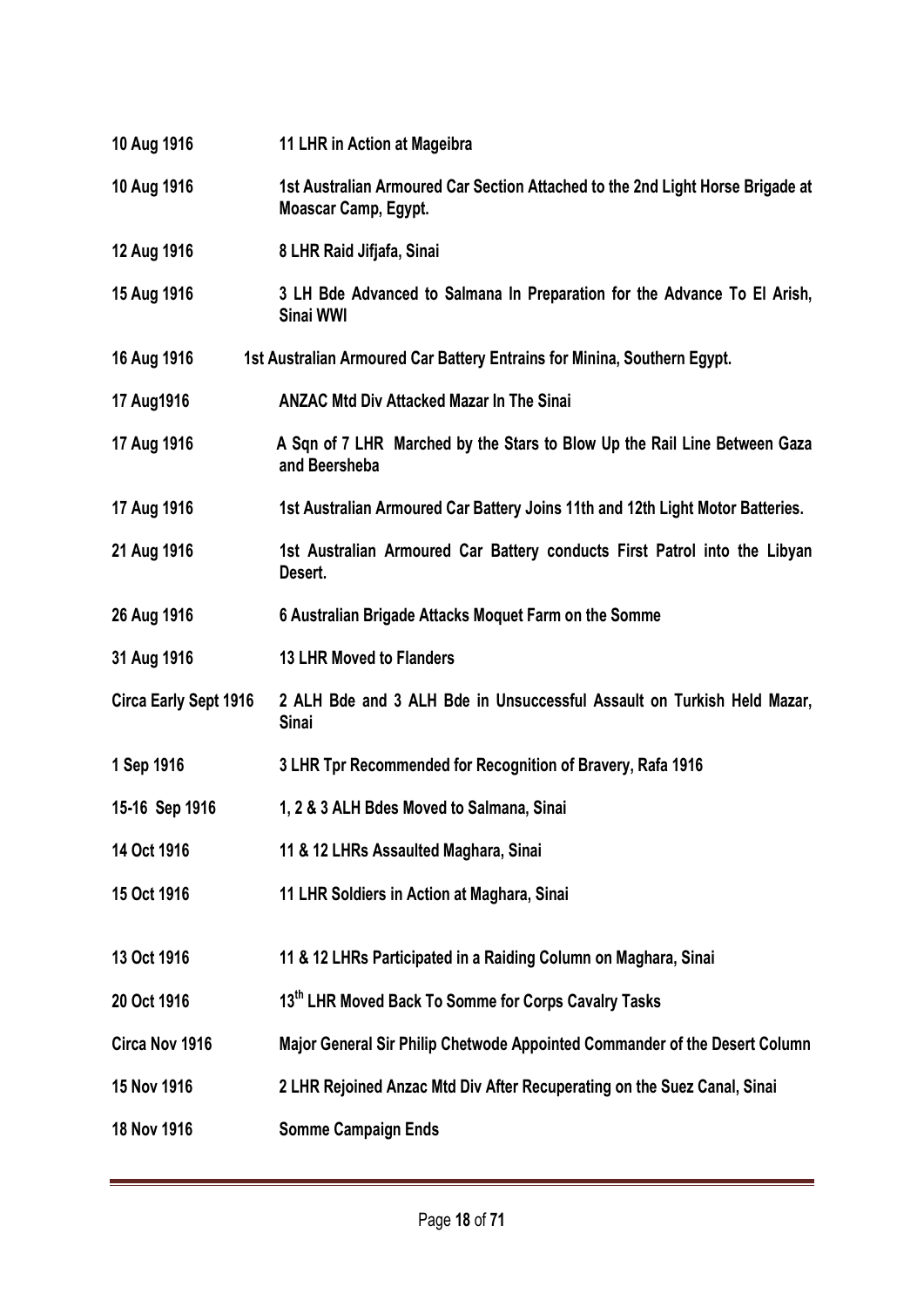| 23-26 Nov 1916     | 8 LHR as Part Of 3 ALH Bde Moved to Bir el Malha                                                                                                         |
|--------------------|----------------------------------------------------------------------------------------------------------------------------------------------------------|
| 4 Dec 1916         | 1st Australian Armoured Car Battery Armoured Cars and Machine-Guns<br>Despatched by Train to Cairo and Returned to the Stores Depot.                     |
| 6 Dec 1916         | 1st Australian Armoured Car Battery Relocates to the Southern Oasis for a Refit<br>of Cars and Weapons and Training.                                     |
| 8 Dec 1916         | 1st Australian Armoured Car Battery Issued with Ford Light Cars and Machine-<br>Guns and is Retitled the 1st Australian Light Car Patrol.                |
| 9 Dec 1916         | 1st Australian Light Car Patrol Crews are Trained in the Operation of Lewis<br><b>Machine-Guns.</b>                                                      |
| 20-21 Dec 1916     | <b>ANZAC Mtd Div Enveloped and Captured El Arish, Palestine</b>                                                                                          |
| 21 Dec 1916        | 1 ALH Bde and 3 ALH Bde Form Part of the Anzac Mtd Div Assault on El Arish,<br><b>Sinai</b>                                                              |
| 22 Dec 1916        | ANZAC Bdes Night March Along Wadi el Arish on the Approach to Magdhaba                                                                                   |
| 23 Dec 1916        | ANZAC Mtd Div(-) Attacked Magdhaba, Sinai                                                                                                                |
| 24 Dec 1916        | 2 LHR Handed Over Prisoners From Magdhaba at El Arish, Sinai                                                                                             |
| 25 Dec 1916        | 1st Australian Light Car Patrol Celebrate Christmas Day at Water Dump A<br>(WDA) near Kharga, Egypt                                                      |
| 30 Dec 1916        | 2 LHR Form Part of 1 ALH Bde Recon of Sheikh Zowaiid Rafa Vicinity, Palestine<br>WWI.                                                                    |
| 1917               | 1st Armoured Car Section Merged with Volunteers from Australian and NZ<br>Mounted Units to Form the Australian Light Car Patrol for Service in Palestine |
| <b>Jan 1917</b>    | 1st Australian Light Car Patrol Conduct Numerous Patrols into the Western<br>Desert, Egypt                                                               |
| 8-Jan1917          | ALH as Part Of Desert Column Advance Marched to Raid Rafa, Palestine                                                                                     |
| 9 Jan 1917         | Anzac Mtd Div (-) were Part of the Desert Column Raid on Rafa, Palestine, WWI.                                                                           |
| 13 Jan 1917        | 1 LHR in Action at El Arish, Palestine                                                                                                                   |
| Circa Feb-Mar 1917 | 2 LHR Employed in Communication Protection Duties, Sinai and Palestine                                                                                   |
| 14 Feb 1917        | 11 LHR Captured Nekhl and Completed the Clearance of Enemy from the Sinai                                                                                |
| 20 Feb 1917        | 13 LHR in Action at Bapaume                                                                                                                              |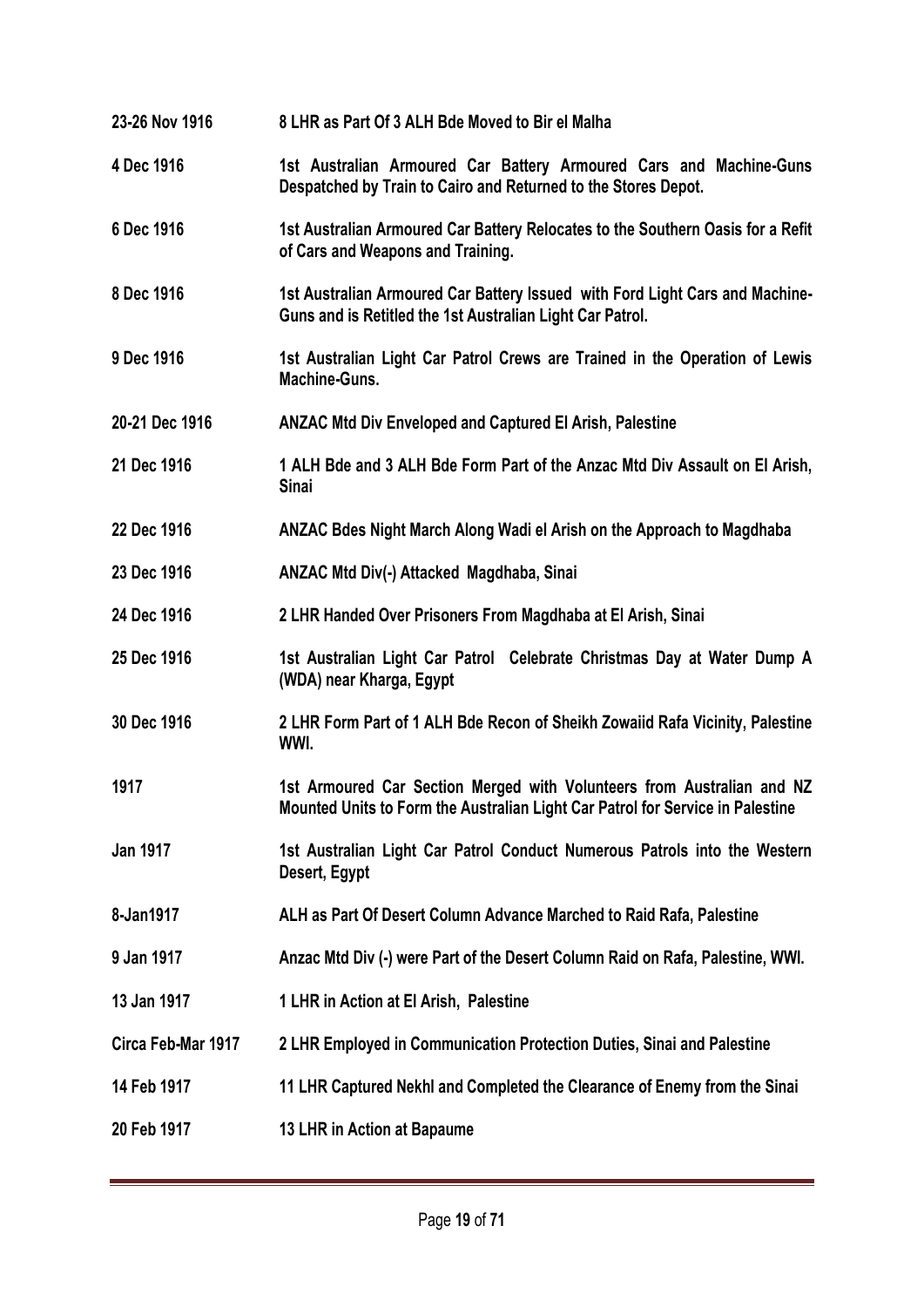| 26 Feb 1917          | 3 LHR Officer Awarded CMG, France                                                                                                                 |
|----------------------|---------------------------------------------------------------------------------------------------------------------------------------------------|
| 16 - 27 Mar 1917     | 13th LHR Conducted Cavalry Tasks in The Battle of Bapaume, France                                                                                 |
| Circa Early Mar 1917 | 3 ALH and 4 ALH Bdes Transferred to Aust Mtd Div, Sinai                                                                                           |
| 25 Mar 1917          | 3 ALH Bde Conducted Recon for the First battle of Gaza in Palestine                                                                               |
| 25 Mar 1917          | 13 LHR Sergeant Conducted Successful Recons at Lagincourt and Louveral,<br><b>Western Front</b>                                                   |
| 26 Mar 1917          | Light Horse Fought to the Centre of Gaza, First Battle For Gaza                                                                                   |
| 1 Apr-13 May 1917    | 13 LHR Conducted Corps Cavalry Roles in The Battle of Bullecourt                                                                                  |
| 6 Apr 1917           | 2 LHR Rode to Khan Yunis to Assemble for the Second Attack on Gaza,<br><b>Palestine</b>                                                           |
| 8 Apr 1917           | 2 LHR Moved to the Point of Assembly for the Second Battle of Gaza, Khan<br>Yunis, Palestine                                                      |
| 11 Apr 1917          | <b>First Battle of Bullecourt, Western Front</b>                                                                                                  |
| 12-14 Apr 1917       | 2 LHR Take Over Outpost Line Towards Abason-el-Kebir, Palestine                                                                                   |
| 15 Apr 1917          | 13 LHR in Operations in France                                                                                                                    |
| 16-18 Apr 1917       | 2 LHR as Part Of Anzac Mtd Div Marched Out To Shellal and Held the Out Post<br>Line El Nagili - El Dammath - El Imara - Gozel - Gelieb, Palestine |
| 17 Apr 1917          | ANZAC Mtd Div and No 7 Liht Car Patrol Began Reconnaissance for Second<br><b>Battle For Gaza</b>                                                  |
| 18 Apr 1917          | The Recon For The Second Battle For Gaza Continued                                                                                                |
| 18-19 Apr 1917       | 2 LHR as Part Of 1 ALH Bde Rode to Khirbet Erk, Palestine                                                                                         |
| 19 Apr 1917          | Light Horse Desert Column Fought In The 2nd Battle of Gaza                                                                                        |
| 20 Apr 1917          | 2 LHR Suffers 2 KIA and 7 KIA from Aerial Bombardment in 1 Bde Move and<br>Held Out Post Line Near Hisseia, Palestine                             |
| 21 Apr 1917          | A Sqn 2 LHR Contacted Enemy Cav Regt Near Goz-el-Gelieb, Palestine                                                                                |
| 23 Apr 1917          | 2 LHR Sergeant Forces Enemy Cavalry to Retire in Action at Goz El Geleib                                                                          |
| 30 Apr 1917          | 4 LHR In Actions in Egypt                                                                                                                         |
|                      | Circa late Apr-Jun 1917 2 LHR Employed an Outpost Duties, Patrols and Improving Defences, Gaza                                                    |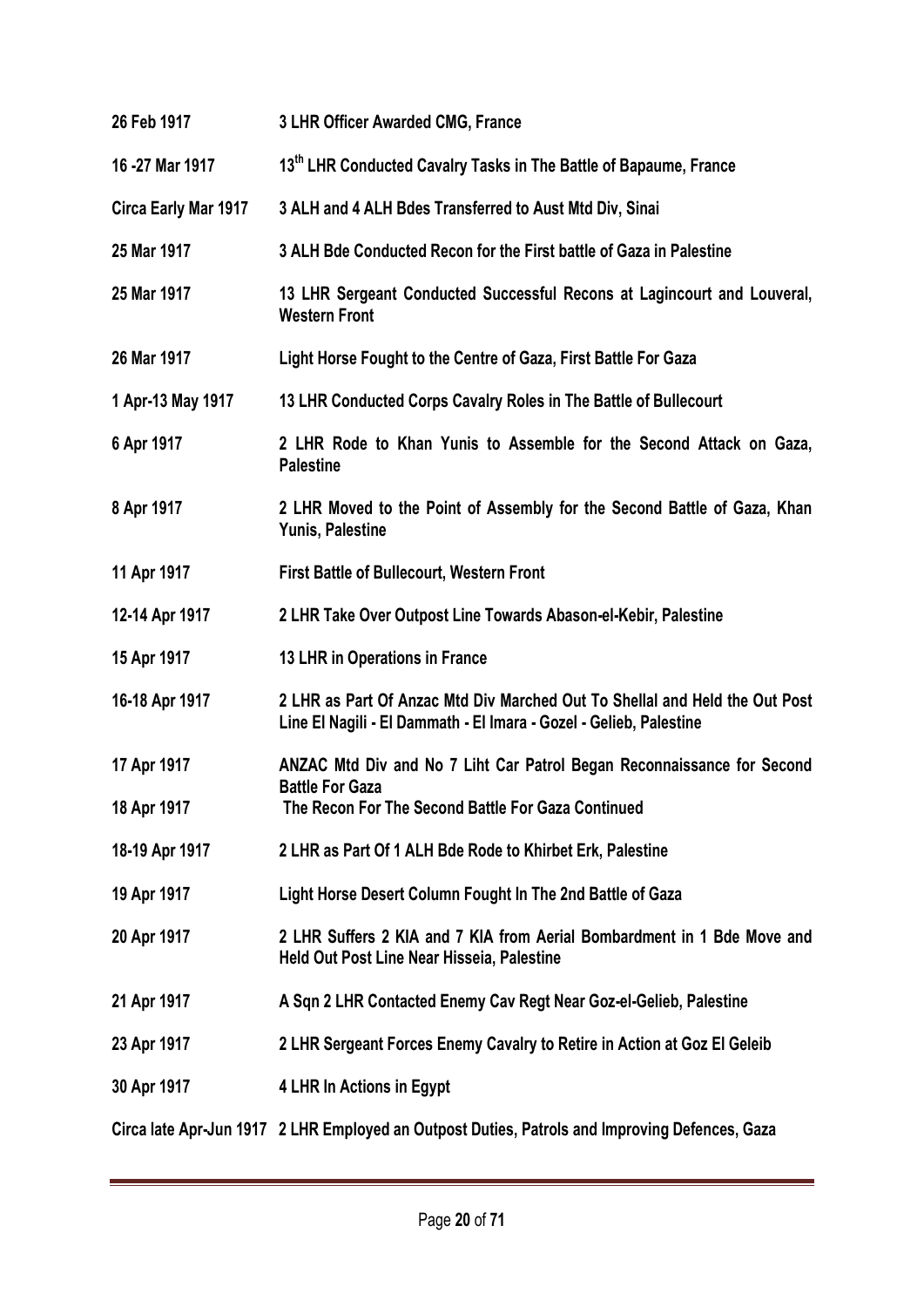- **11 May 1917 2 ALH in Action in Palestine**
- **11 May 1917 2nd Light Car Patrol Arrives at WDA and Relieves 1st Australian Light Car Patrol.**
- **15 May 1917 Officer from 1 Aust Armd Car Patrol is Detached to Topographical Survey Section, Sinai, at Khan Yunus.**
- **18 May 1917 2 LHR Patrol Penetrates Turkish Defences, Gaza-Beersheba, WWI.**
- **18 May 1917 1st Australian Light Car Patrol Entrains for Khan Yunus and taken Under Command of the Desert Column.**
- **22-23 May 1917 2 LHR as Part Of 1 ALH Bde Acted As Covering Troops to Demolition Party Destroying Rail Line, Beersheba –Auja, Palestine**
- **23 May 1917 4 LHR In Action in Egypt**
- **25 May 1917 1st Australian Light Car Patrol is inspected by Lieutenant General Harry Chauvel, GOC Desert Column**
- **26 May 1917 1st Australian Light Car Patrol Conducts First Patrols in Palestine as Part of the Desert Column**
- **30 May 1917 1st Australian Light Car Patrol Receives Reinforcements**
- **2 Jun 1917 11 LHR Patrol Leader Active at Rashid Bek**
- **6 Jun 1917 4 LHR in Action at Messines**
- **6 Jun 1917 1st Australian Light Car Patrol Attached to the Imperial Mounted Division.**
- **7 Jun 1917 4 LHR in Action In Europe**
- **8 Jun 1917 10 LHR Active at Wadi Imlieh**
- **11 Jun 1917 7 LHR Lieutenant Attached to 1st Australian Light Car Patrol for Duty.**
- **14 Jun 1917 A Patrol of 1st Australian Light Car Patrol Engages Enemy Aircraft with Lewis Gun Fire while Escorting the Divisional Commander.**
- **18 Jun 1917 10 LHR Active at Wadi Imlieh**
- **19 Jun 1917 2 LHR & 3 LHR As Part Of 1 ALH Bde Moved to Morakeb for 10 Days R&R, Palestine, WWI.**
- **19 Jun 1917 2 LHR & 3 LHR Active at Baiket El Sana**
- **23 June 1917 5 LHR Conducted patrols East of Esani**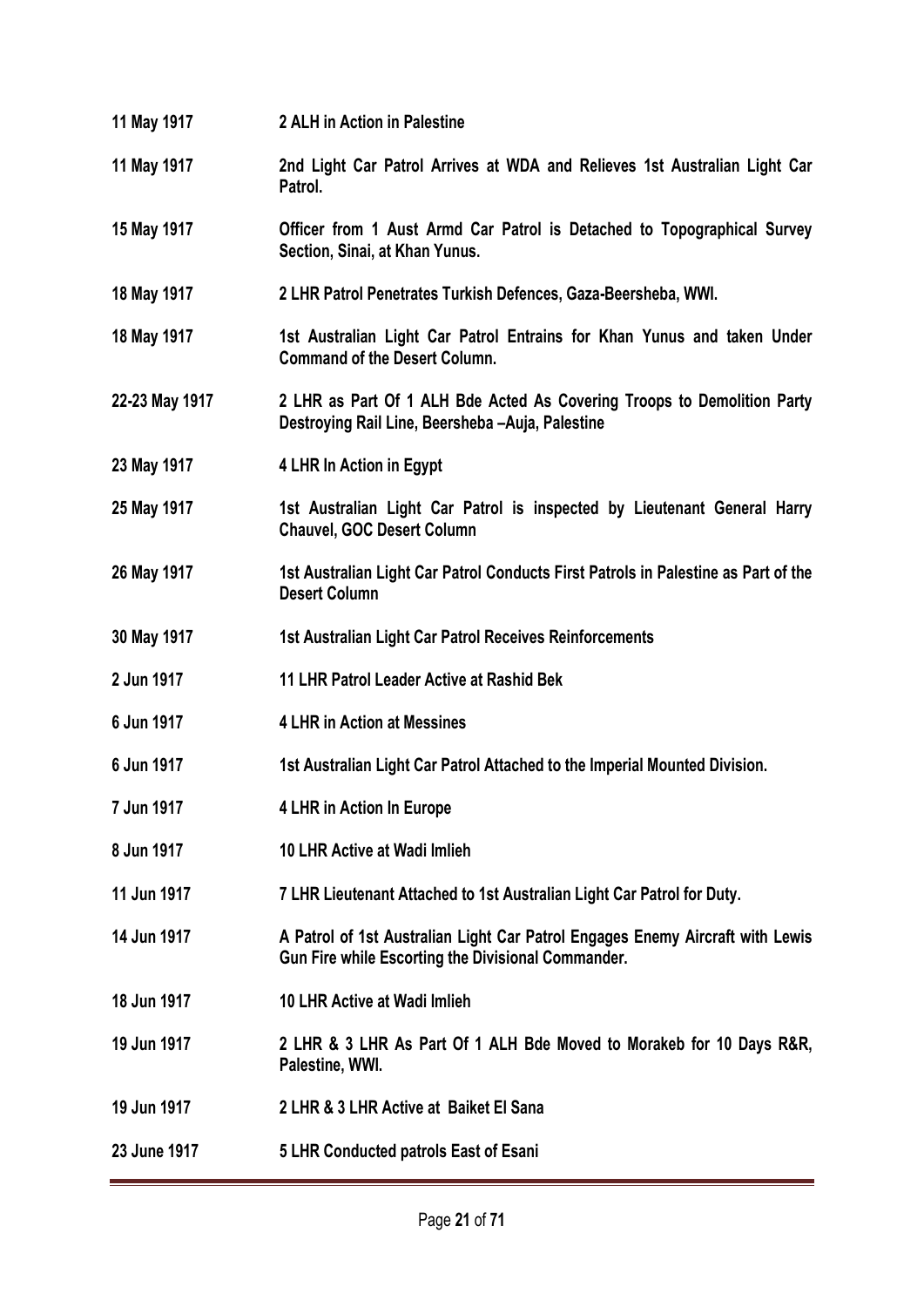| 24 June 1917        | 9 LHR Conduct Patrols at Wadi Imlich, Palestine                                                                               |
|---------------------|-------------------------------------------------------------------------------------------------------------------------------|
| 25 Jun 1917         | <b>4 LHR In Action At Khirbat</b>                                                                                             |
| <b>July 1917</b>    | Desert Mounted Corps Formed Under Command of General Harry Chauvel                                                            |
| 1 Jul 1917          | 4 LHR In Action at Khasif                                                                                                     |
| 4 Jul 1917          | 2 LHR as Part Of 1 ALH Bde Cover Recon by Commander and Surveyors of<br>Enemy Line near Irgeig, Palestine                     |
| 4 Jul 1917          | 8 LHR, 9 LHR & 11 LHR Conducted Reconnaissance Patrols in Direction of<br><b>Beersheba</b>                                    |
| <b>Jul 1917</b>     | 2 LHR as Part Of 1 ALH Bde Patrol "No Mans Land" Between Gaza, Beersheba<br>and Gamli, Palestine                              |
| 15 Jul 1917         | 5 LHR Lieutenant Recognised For Bravery and Leading Patrols East Of Suez<br>Canal, Sinai.                                     |
| 19 Jul 1917         | 1 LHR SGT awarded MID for extensive patrolling activities in the Beersheba<br>area, Palestine                                 |
| 21 Jul 1917         | 2 LHR Patrol Leaders Recognised for Action in the Gaza-Beersheba area                                                         |
| 27 Jul 1917         | 5 LHR SGT Led Bayonet Attack on Arabs, Wadi Esani, Palestine                                                                  |
| 30-31 Jul 1917      | 6 LHR in Action at Km Imleih, Palestine                                                                                       |
| 31 Jul 1917         | Third battle of Ypres Began                                                                                                   |
| 31 Jul - 1 Aug 1917 | 4 LHR Conducted Reconnaissance in Gaza-Beersheba, Palestine                                                                   |
| 2 Aug 1917          | 2 LHR Laid Telephone Cable to Karm In Anticipation of Future Operations,<br><b>Palestine</b>                                  |
| 3 Aug 1917          | 6 LHR SGT in Action as Acting Tp Leader, Gaza, Palestine                                                                      |
| 6 Aug 1917          | Valour Recommendations to 7 LHR, Abu Irgeig                                                                                   |
| 16 Aug 1917         | 7 LHR Squadron Comd in Action at Wadi Ghuzze                                                                                  |
| Circa Aug/Sep 1917  | 2 LHR Provided Protection of Recon for Third Attack on Gaza by C-C, Gen<br>Allenby and Corps Commanders, Chauvel and Chetwode |
| 4 Sep 1917          | 1st Australian Light Car Patrol Attacked by a German Aircraft.                                                                |
| 10 Sep 1917         | 9 LHR Trooper Assists Lawrence of Arabia in Raid at Mudowwaro                                                                 |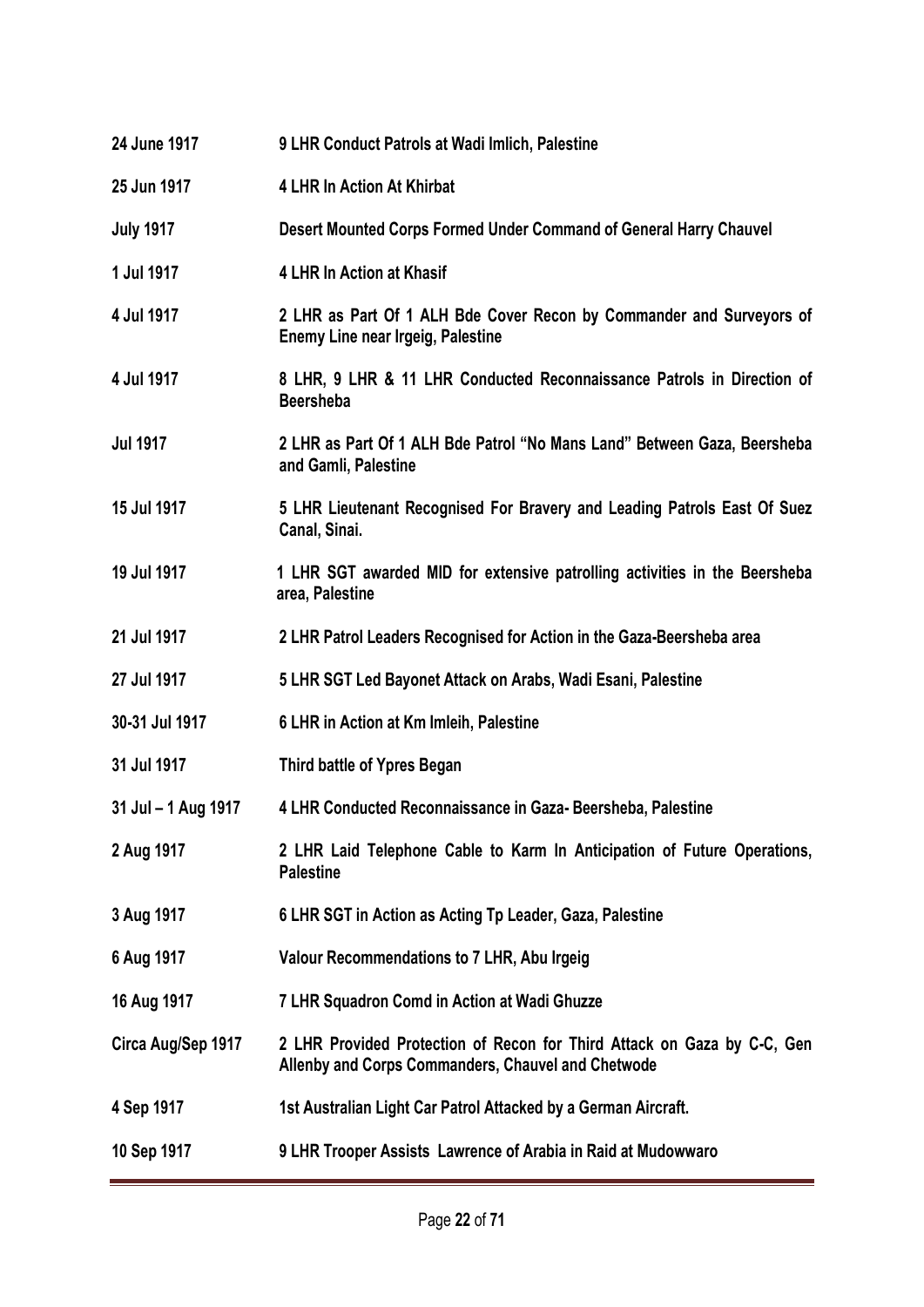- **16 Sep 1917 1 LHR in Action at Khuweilfeh**
- **20 Sep 1917 13th LHR Support the First Australian Attack on Polygon Ridge, Ypres, Flanders**
- **22 Sep 1917 4 LHR Sergeant Decorated for Troop Leader Operations, Ypes, Flanders.**
- **26 Sep 1917 13 LHR Supported the Capture of the Ridge Connecting Polygon Wood and the German Flandern 1 Trench**
- **2 Oct 1917 4 ALH Bde in Action at Wadi El Sufi**
- **4 Oct 1917 13 LHR Supported Attack On Broodseinde Ridge Ypres, Belguim**
- **10 Oct 1917 Battle of Poelcappelle, Western front**
- **10-23 Oct 1917 4 LHR in Action at Passchendale**
- **20 Oct 1917 Desert Mounted Corps Made Initial Moves to Attack Beersheba**
- **24 Oct 1917 Preparations for the Advance on Beersheba**
- **24-27 Oct 1917 2 LHR Commenced Their Move to Beersheba as Part Of the Desert Column Preparations for the Attack on Gaza, Palestine.**
- **25 Oct 1917 8 LHR Seized Positions at Hareira in Preliminary Moves to Attack the Gaza Beersheba Line.**
- **25 Oct 1917 13 LHR in Action At Ypres, Flanders**
- **27 Oct 1917 3 ALH Bde in Action Near Hareira and Moved To Within Striking Distance of Beersheba**
- **30 Oct 1917 Desert Mounted Corps Reached Asluj and Secured the Hebron Rd North of Beersheba**
- **31 Oct 1917 The Australian Light Horse Charge at Beersheba, Palestine**
- **1 Nov 1917 1 & 2 ALH Bdes Searched for Water near Hebron Rd, North East of Beersheba, and 8 LHR Rejoined 3 ALH Bde, Palestine**
- **2 Nov 1917 2 ALH Bde Continued the Advance up the Hebron Rd, North of Beersheba and 8 LHR Fight for Water at Tel Khuweilfe, Palestine**
- **3 Nov 1917 1 ALH Bde Took Command of 8 LHR and Continued the Fight at Khuweilfeh, Palestine**
- **3 Nov 1917 13 ALH Trooper in Brave Action at Ypres, Belgium**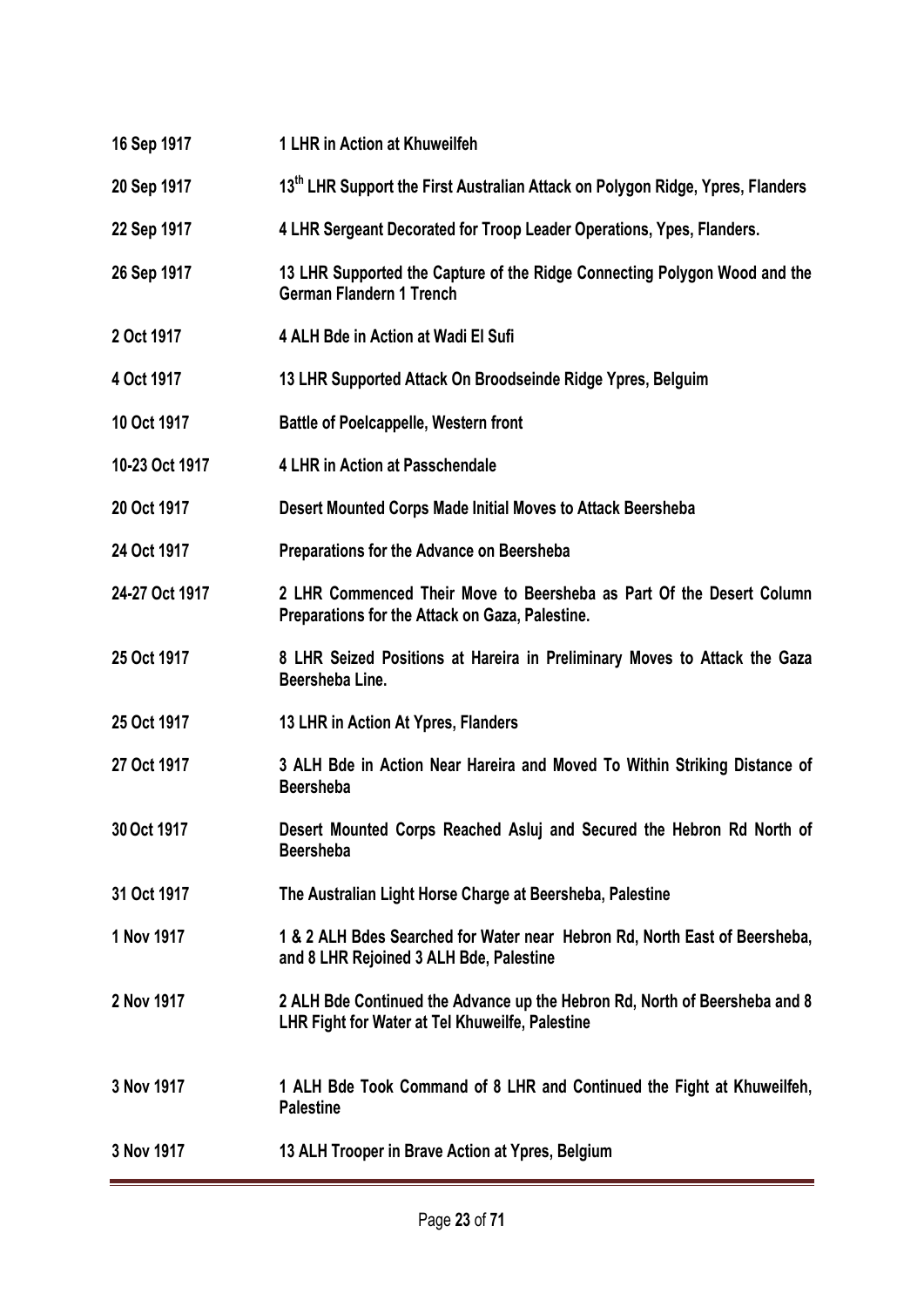**5 Nov 1917 2 LH Bde Withdrew from its position along the Hebron Rd 6 Nov 1917 2 LH MG Sqn Charge Tel el Khuweilfe 6-7 Nov 1917 2 LHR Rode to Sheria as Advance Guard 1 ALH Bde, Palestine 7 Nov 1917 Third Battle of Gaza 7 Nov 1917 Tel el Khuweilfe Captured 7 Nov 1917 4 LH Bde Crossed Wadi Sadeh and Struck Out Hard for Khurbet Buteihah 7 Nov 1917 1 LH Bde with 2 LHR In Support Captured the Turkish Ammunition Dump at Ameidat 8 Nov 1917 Anzac Mtd Div Supported by Aust Mtd Div Captured Jemmameh, Palestine 8 Nov 1917 3 ALH Bde Occupied Huj 9 Nov 1917 2 LHR as Part Of 1 ALH Bde Advanced via Simsim and Burien to El Mejdel, Palestine 9 Nov 1917 Anzac Mtd Div Broke Out Across the Mediterranean Plains North of Gaza 10 Nov 1917 Light Horse Advanced Towards Summeil Circa 10-12 Nov 1917 3 LHR as Part Of 1 ALH Bde Regained Touch With Enemy Rearguard Near Esdud, Palestine 11 Nov 1917 Aust Mtd Div Occupy Summeil 11 Nov 1917 1 LHR & 2 LHR Reconnoitre and Captured Wadi Sakerier, Mediterranean Coast, Palestine. 11 Nov 1917 3 ALH Bde Defended Burkusie, North of Summeil, Middle East 12 Nov 1917 Desert Mtd Corps Began the Great Drive North From Gaza 13 Nov 1917 Desert Mtd Corps Continued the Great Drive North From Gaza 14 Nov 1917 Desert Mtd Corps Continued the Great Drive North From Gaza 14 Nov 1917 End of Third battle of Ypres, Western Front 15 Nov 1917 Desert Mtd Corps Continued the Great Drive North From Gaza**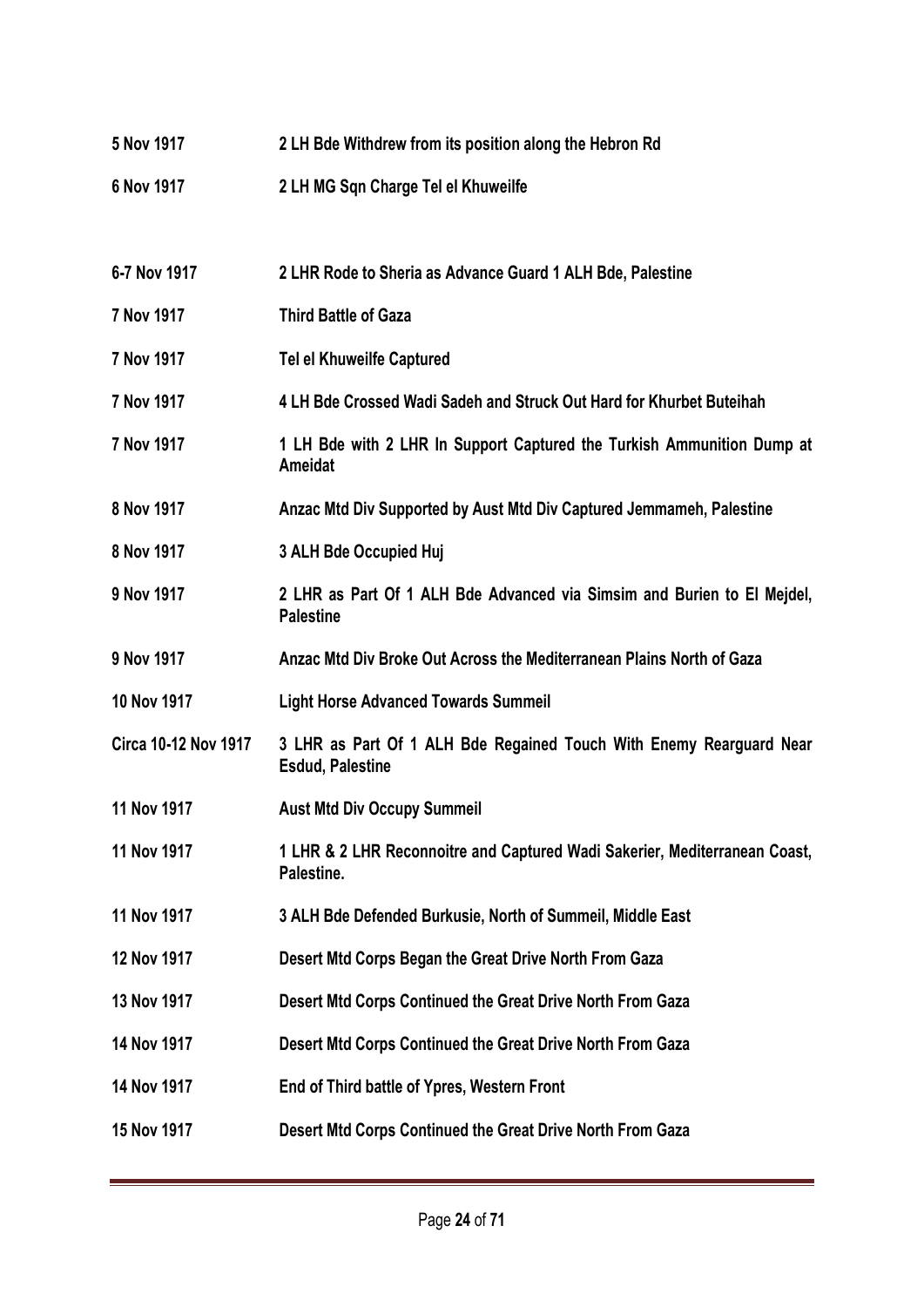**17-18 Nov 1917 B Sqn 2 LHR Occupied Mulebbis and were then Driven Out by Turks who Established it and Bald Hill as Strong Points, Palestine 18 Nov 1917 2 LHR Occupied the Out Post Line From Ibn Ibak-Sakia-Kafra Ana, in Line Without Support in Country Favourable to the Turks, Palestine 18 Nov 1917 3 ALH Bde Attempted to Outflank Latron Whilst 4 ALH Bde Made a Direct Assault 19 Nov 1917 Last Minute Preparations for The Battle of Cambrai and Special Order No 6 20 Nov 1917 Cambrai Day 20 Nov 1917 ANZAC Mtd Div Established a Strong Line of Entrenched Posts to the Mediterranean Sea. 24 Nov 1917 4 LHR in Action on Western Front 25-26 Nov 1917 6 LHR Capt in Action at Gaza 26 Nov 1917 3 & 4 ALH Bde Light Horsemen Move to Support El Burj**

**16 Nov 1917 2 LHR Occupied and Camped at Safiriyeh, Palestine**

- **27 Nov 1917 2 LHR Moved to Yebna and Were Attached to 162 Inf Bde, 54 Div at Ludd, Palestine**
- **27 Nov 1917 5 & 6 LHRs in Action at Mulededis and Wilhelmina, Middle East**
- **29 Nov 1917 3 ALH Bde and 4 ALH Bde Held the Defensive Line North Of Gaza**
- **29 Nov 1917 6 LHR Capt in Action in the Ypes Salient, Europe**
- **30th Nov 1917 7 LHR Defended Bald Hill, Mediterranean Coast, Middle East**
- **30 Nov 1917 8 LHR Defended Positions At El Burj and Decimate Attacking Turkish Bn**
- **1 Dec 1917 D Sqn 4 LHR in Action on the Western Front**
- **1-2 Dec 1917 6 LHR in Action in Palestine**
- **1 Dec 1917 Light Horsemen Snatched Prisoners from Behind Enemy Lines & 8 LH Defended El Burj**
- **3 Dec 1917 6 LHR Attacked Ypres Salient on Bald Hill, Mediterranean Coast, Middle East**
- **4 Dec 1917 4 LHR in Action on the Western Front**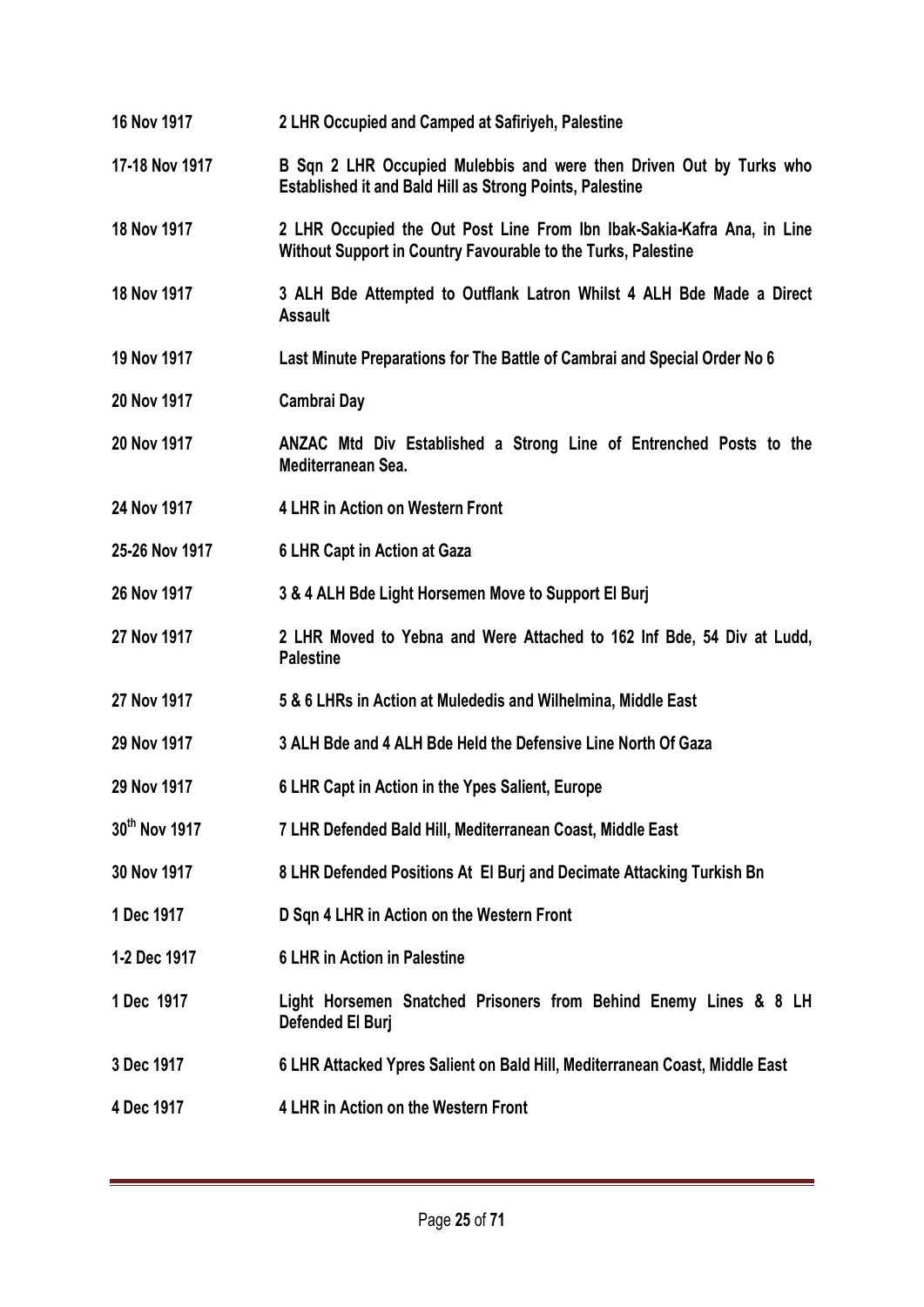- **5-9 Dec 1917 10 LHR Are the First Mounted Troops and the First Australians to Enter Jerusalem**
- **7 Dec 1917 ANZAC Mtd Div Withdrew to Rest, Palestine**
- **8 Dec 1917 9 LHR in Action in Palestine**
- **9 Dec 1917 10 LHR Rode Into a Captured Jerusalem**
- **10 Dec 1917 10 LHR Acting Troop Leader in Action at Bireh, Palestine**
- **10–11 Dec 1917 1st Australian Light Car Patrol Exchanged Current Vehicles for New Equipment.**
- **17-22 Dec 1917 2 LHR as Part Of 1 ALH Bde Participate in 52nd & 54th Div Capture of Bald Hill, Palestine**
- **31 Dec 1917 4 LHR Tp Sgt Demonstrated Coolness and Initiative in Battle, Beersheba**
- **Jan 1918 Light Horse Divs are Withdrawn to Rest in the Sandhills of Belah**
- **Circa Jan- Feb 1918 Desert Mounted Corps Rested and Re-organised near Jerusalem and Jaffa, Palestine.**
- **2 Feb 1918 2 LHR Demonstrated "Attack in Depth by a Mtd Regt" for Corps and Div Commanders, Gaining Chauvel's Approval, Richon, Palestine**
- **16 Feb 1918 2 LHR, as Part Of 1 ALH Bde, Left Richon En Route to Jerusalem and the Jordan Valley.**
- **18 Feb 1918 ANZAC Mtd Div Advanced Into Jordan Valley**
- **19-22 Feb 1918 Anzac Mtd Div Force, Commenced the Advance, into the Jordan Valley, Palestine.**
- **20 Feb 1918 Australian Light Horse Entered the Jordan Plains**
- **21 Feb 1918 3 LHR Troop Galloped Into Jericho, Middle East**
- **22 Feb 1918 Light Horse Return to their Camps at Bethlehem.**
- **22 Feb 1918 2 LHR Cpl Awarded MM, Jericho**
- **23-24 Feb 1918 2 LHR Withdrew from Jordan Valley to Bethlehem for Rest, Palestine.**
- **25-26 Feb 1918 2 LHR Journeyed to their Old Camp at Richon-le-Zio, Palestine.**
- **1 Mar 1918 1 LHR Trooper Recognised For Bravery at Khuweilfeh and Ludd**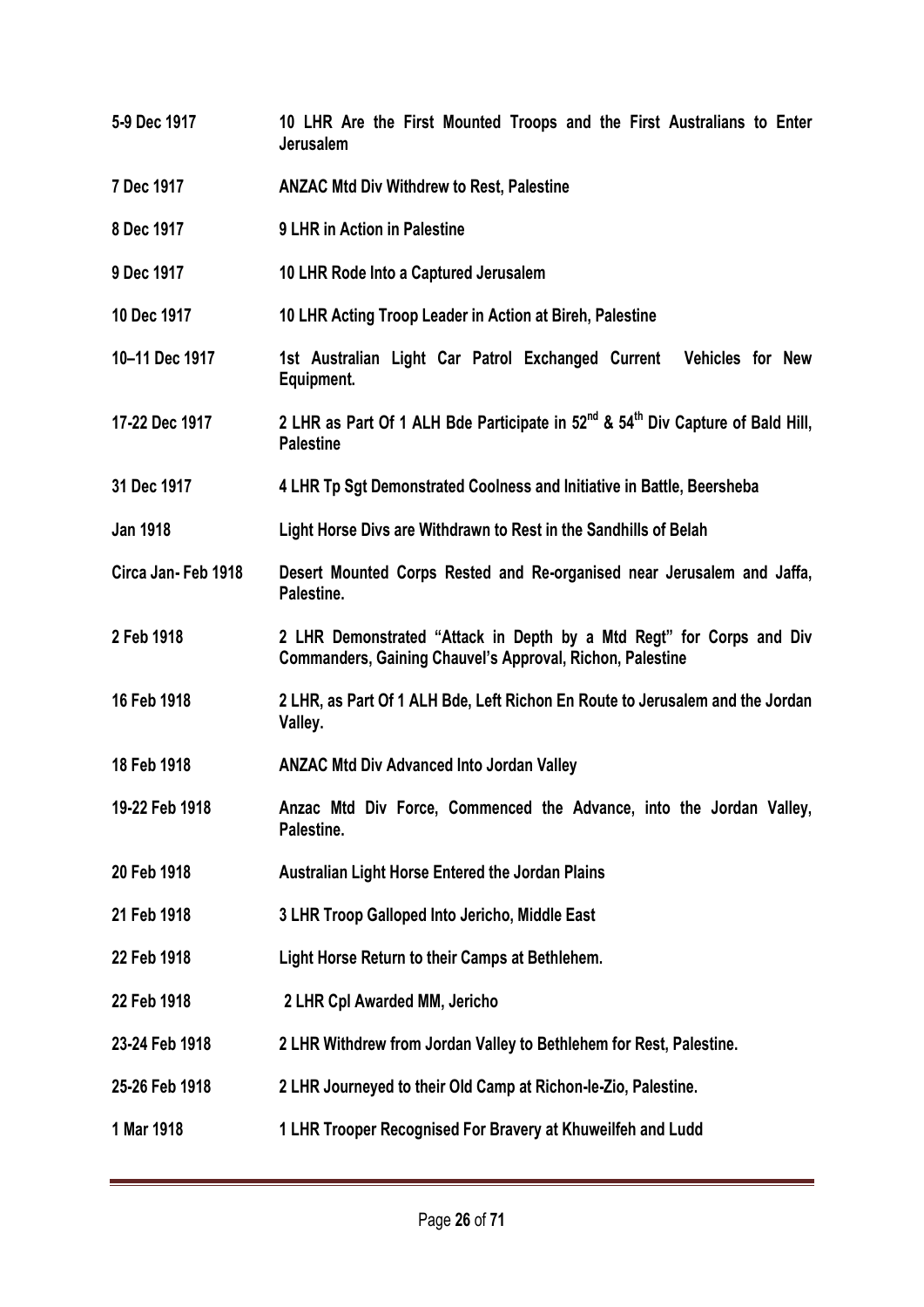**5-8 Mar 1918 A Reinforced 2 LHR Moved Out as Part Of 1 ALH Bde En Route For Beitin, Nth Jerusalem on Nablus Rd, Palestine 10 Mar 1918 2 LHR and 3 LHR Conducted Initial Reconnaissance of Jordan River Crossings, Jordan 13 Mar 1918 Anzac Mtd Div: The Raid to Amman and Es Salt Began 15 Mar 1918 5 LHR in Action at Makhadet Rajla Bridge 20-23 Mar 1918 2 LHR as Part Of 1 ALH Bde Moved to Makhadet Hajla, Jordan Valley 21 Mar 1918 Final German offensive of the First World War began 21 Mar 1918 3 LHR Crossed the Jordan 23 Mar 1918 ANZAC Mtd Div Attacked Across the Jordan River At Hajla and 2 LHR Secured Ain Suieme and Salha 24 Mar 1918 Anzac Mtd Div: Light Horse Bdes Continued the Advance East to Amman. 25 Mar 1918 1 ALH and 2 ALH Bdes Night Marched to Es Salt and To Within a Few Hours of Amman 26 Mar 1918 5 LHR & 6 LHR Active in Amman Area 27 Mar 1918 ANZAC Mtd Div Attacked Amman and 2 LHR Relieved 1 LHR and Unsuccessfully Attempted to Occupy Mafid Jozele, Jordan Valley 28 Mar 1918 Anzac Mtd Div Continued the Attack on Amman 29-31 Mar 1918 ANZAC Mtd Div Continued the Attack on Amman and 2 LHR Attempted To Regain Ground Lost to the Turks, Es Salt Rd, Amman Plateau 30 Mar 1918 2 LHR Patrol Liaised with Arabs During the Fight for Amman 31 Mar 1918 Gallant Actions by 3 LHR in the Defence of Es Salt 1 Apr 1918 Light Horse Withdrew from Es Salt 2 Apr 1918 13 LHR Detached Four Troops for Recon Duty with 1, 2, 3 and 4th Divisions in the Somme 2 Apr 1918 2 LHR Acted as Force Rear Guard as Imperial Forces Withdrew From Amman to the Ghoraniyeh Bridgehead on the Jordan River 3-10 Apr 1918 1 ALH Bde & 2 ALH Bde as Part Of Anzac Mtd Div, Occupied and Improved the Defences at Ghoraniyre, Bridgehead, Jordan Valley 4 April 1918 First action at Villers-Bretonneux**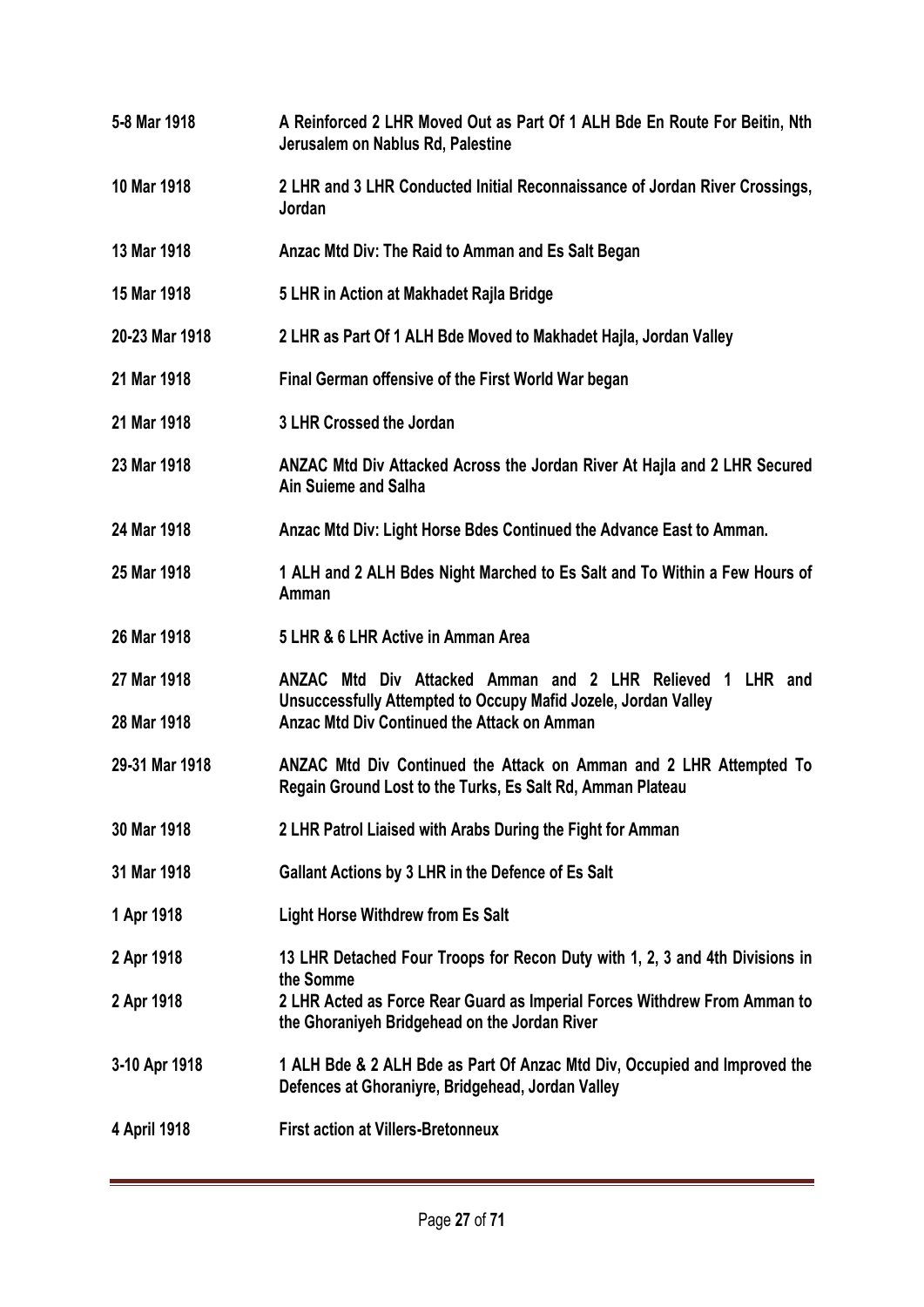| 9 Apr 1918         | 4 LHR in Action at Bolgar Wood, Western Front                                                                            |
|--------------------|--------------------------------------------------------------------------------------------------------------------------|
| 9 Apr 1918         | <b>14 LHR in Action at Mussallabeh</b>                                                                                   |
| 11-12 Apr 1918     | 1 ALH Bde Repelled Turkish Assault on the Ghoraniye Bridgehead, Jordan<br>River.                                         |
| 12 Apr 1918        | <b>Battle of Hazebrouck, Western Front</b>                                                                               |
| Mid Apr 1918       | <b>Aust Mtd Div Moved Towards Jordan Valley</b>                                                                          |
| 17 Apr 1918        | 4 LHR Squadron Involved in the Battle of Kemmel, Belgium                                                                 |
| 18 Apr 1918        | ANZAC Mtd Div Attacked the Defences at Shunet Nimrin, Jordan.                                                            |
| 20 Apr 1918        | 10 ALH in Action in the Middle East                                                                                      |
| 24 Apr 1918        | 13 LHR Conducted Reconnaissance For Second Battle of Villers-Bretonneux                                                  |
| 25 Apr 1918        | 13 LHR Troop Conduct Battle Field Reconnaissance, Villers-Bretonneux                                                     |
| 25 Apr 1918        | 4 LHR Tpr In Action at Vierstraat, Western Front                                                                         |
| 25 Apr 1918        | 1 LHR Patrol Marched out to Maain, Jordan.                                                                               |
| 25 Apr 1918        | 1st Australian Light Car Patrol Arrives at the Dead Sea and Assists in the<br><b>Salvage of Turkish Motor Boats.</b>     |
| 26 Apr 1918        | 1 LHR in Action at El Mutuli, Palestine                                                                                  |
| 27 Apr 1918        | 13 LHR Captain in Action at Villers-Bretonneux                                                                           |
| 28 Apr 1918        | Desert Mounted Corps Commenced Gen Allenby's Deception Plan of a Second<br>Offensive to Es Salt and Amman, Jordan. Day 1 |
| 29 Apr 1918        | Desert Mounted Corps Commenced Gen Allenby's Deception Plan of a Second<br>Offensive to Es Salt and Amman, Jordan. Day 2 |
| 29 Apr 1918        | 4 LHR In Action at Hallebast Corner, Western Front, Europe                                                               |
| 30 Apr 1918        | Desert Mounted Corps Commenced Gen Allenby's Deception Plan of a Second<br>Offensive to Es Salt and Amman, Jordan. Day 3 |
| Circa May-Jun 1918 | Establishment 14 LHR and 15 LHR, 5 ALH Bde from Disbandment of Imperial<br><b>Camel Brigade, Palestine.</b>              |
| 1 May 1918         | Aust Mtd Div and the Second Offensive to Es Salt and Amman. Day 4                                                        |
| 1-2 May 1918       | 2 LHR as Part Of Anzac Mtd Div Kept the Track to Es Salt Open, Jordan Valley                                             |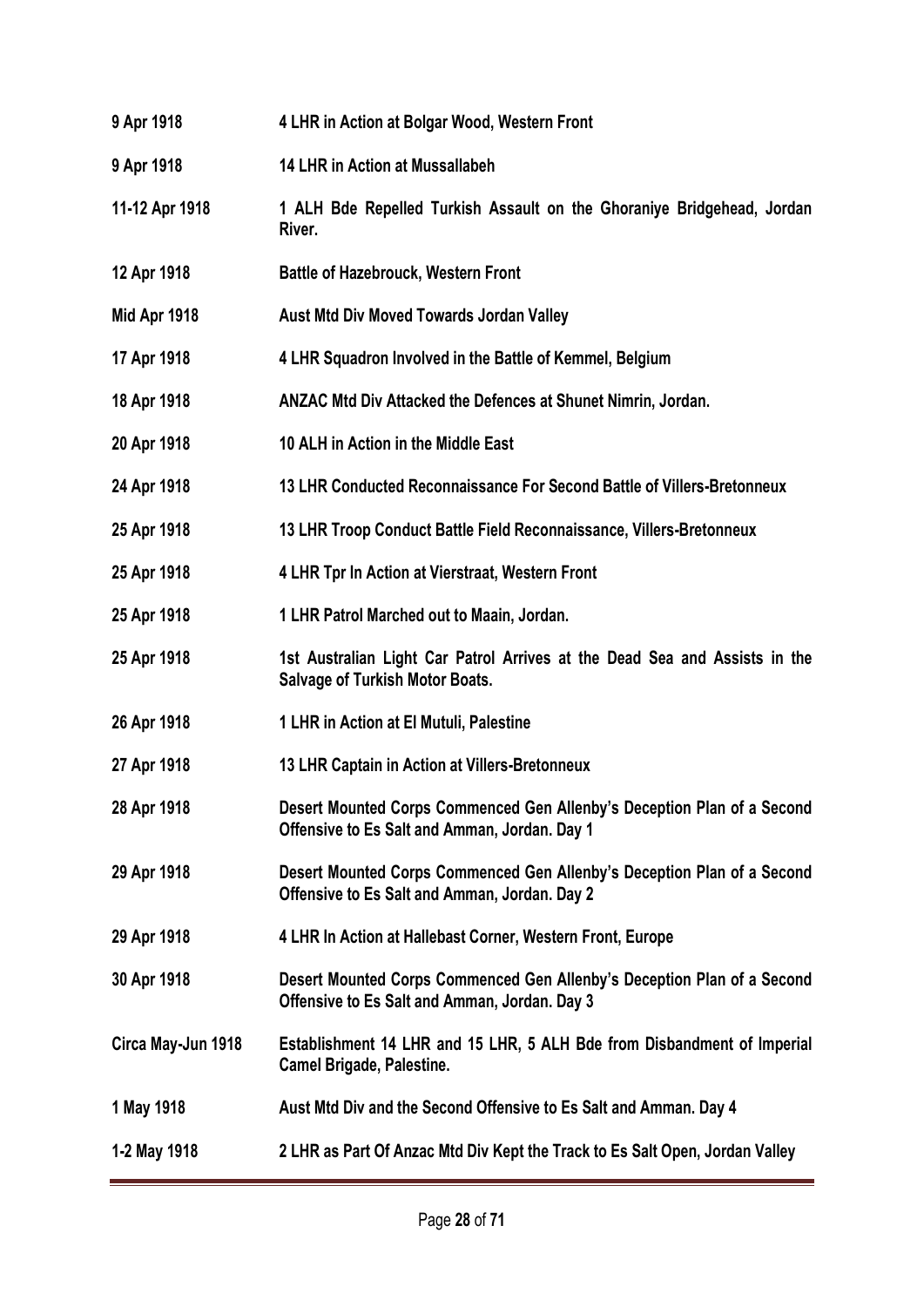- **2 May 1918 Aust Mtd Div and the Second Offensive to Es Salt and Amman. Day 5**
- **3 May 1918 Desrt Mtd Corps and the Second Offensive to Es Salt and Amman. Day 6**
- **3-5 May 1918 2 LHR Formed Part of the Rearguard for the Successful Desert Mtd Corps Withdrawal from Es Salt Plateau, Jordan.**
- **4 May 1918 Desert Mtd Corps and the Second Offensive to Es Salt and Amman. Day 7**
- **21 May 1918 13 LHR Continued Action In France**
- **Early Jun 1918 Light Horse Dispositions, Palestine.**
- **Circa 4-20 Jan 1918 2 LHR Relieved Elements of 4 ALH Bde at Midieh and Nalin East of Ludd, Palestine**
- **Jun–Aug 1918 1st Australian Light Car Patrol Launches Patrols on the Dead Sea Using Captured Turkish Boats and Continue Motor Patrols from the Dead Sea Post.**
- **6 Jun 1918 2 LHR as Part Of 1 ALH Bde Returned to Jordan Valley**
- **22 Jun 1918 Adjutant 6 LHR Decorated for Excellent Work during Es Salt Operations**
- **30 Jun 1918 2 LHR Relieved 1 LHR in the Right Sector of 1 ALH Bde Position Anju Sector, Jordan Valley Palestine.**
- **4 Jul 1918 Battle of Hamel, France**
- **4 Jul 1918 2 LHR Successfully Defended Musallabeh Against Turkish Raid, Jordan Valley, Palestine.**
- **6 Jul 1918 2 LHR Drove Off Turkish Raid in Defence of Abu Tellul, Jordan Valley.**
- **7 Jul 1918 2 LHR Endured Increased Turkish Shelling in Defence of Abu Tellul, Jordan Valley.**
- **11 Jul 1918 2 LHR Sergeant Recognised for Bravery**
- **13 Jul 1918 2 LHR CO Recommended Reserve Sqn Occupy its Battle Position on Abu Tellul, Jordan Valley.**
- **14 Jul 1918 2 LHR & 3 LHR as Part Of 1 ALH Bde Successfully Defend Musallabeh and Abu Tellul, Jordan Valley**
- **13 Jul 1918 3 LHR Active in Jordan**
- **14 Jul 1918 Fighting at Abu Tellul, Palestine**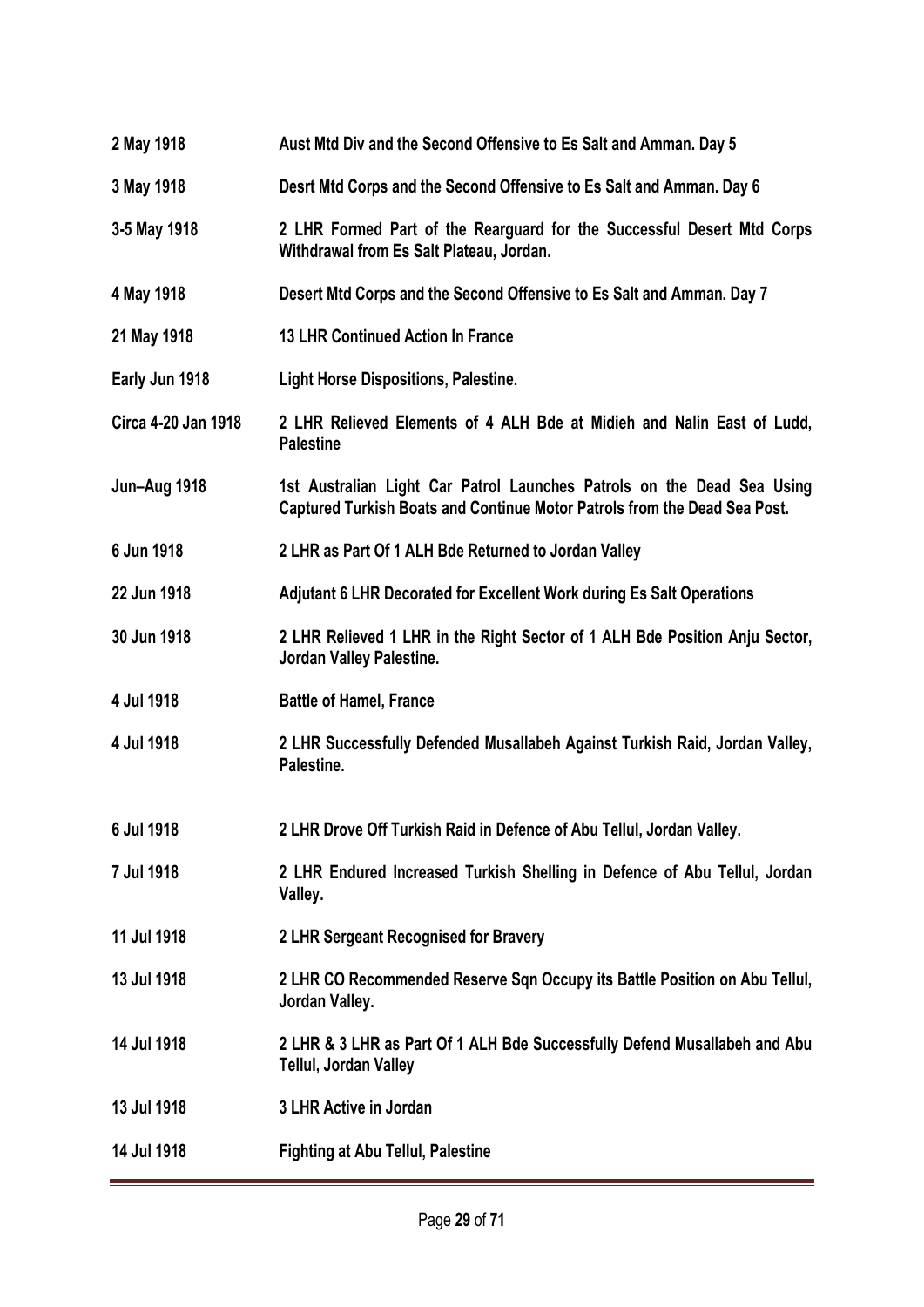**14-15 Jul 1918 Australian Lighthorse Repelled Fierce German and Turkish Attacks on Abu Tellul, Palestine 16 Jul 1918 2 LHR Suffered Casualties from En Shellfire at Mussallabeh and were Relieved by 8 LHR 16 Jul 1918 10 LHR NCO Awarded DCM Whilst Attached to Camel Corps, Wadi Augala 18 Jul 1918 2 LHR Congratulated by Lt Gen H. Chauvel for Actions on Abu Tellul, Mussallabeh, Jordan Valley 21 Jul 1918 2 LHR Provided Town Piquets for Jerusalem and Bethlehem, Palestine 26 Jul – 16 Aug 1918 Anzac Mtd Div Retired to Rest After the Actions at Abu Tellul 27 Jul 1918 4 LHR in Action with Machine Guns at Bligny, France 31 Jul 1918 2 LHR as Part Of 1 ALH Bde Inspected By C-C Gen Sir Edmund Allenby, Palestine 8-13 Aug 1918 13 LHR Deployed as Corps Cavalry in the Battle of Amiens, Somme Mid Aug 1918 Aust Mtd Div Light Horse Issued with Swords 17-21 Aug 1918 2 LHR as Part Of 1 ALH Bde Returned to Jordan Valley 25 Aug 1918 4 LHR in Action at Mametz, Western Front 28 Aug 1918 4 LHR Patrol Leader Conducted Valuable Reconnaissance at Maricourt, Western Front 29 Aug 1918 13 LHR Operations Demonstrated the Reliability and Effectiveness of Small Cavalry Patrols, Somme Valley, Western Front 29 Aug 1918 13 LHR Officer Leads Bayonet Charge in the Somme 30 Aug 1918 13 LHR Sgt Conducted Successful Patrols on the Somme, Western Front 31 Aug-2 Sep 1918 13 LHR Act as Corps Cavalry to Support the Attack and Capture of Mont St Quentin Circa Sep 1918 5 LHR Took the Surrender of Turks at Ziza and Protected Them From 10,000 Arabs, Jordan Valley Circa Sep 1918 14 LHR as Part Of 5 ALH Bde Issued with Swords In Preparation For The Drive to Damascus, Palestine 2 Sep 1918 4 LHR in Action at Moslains**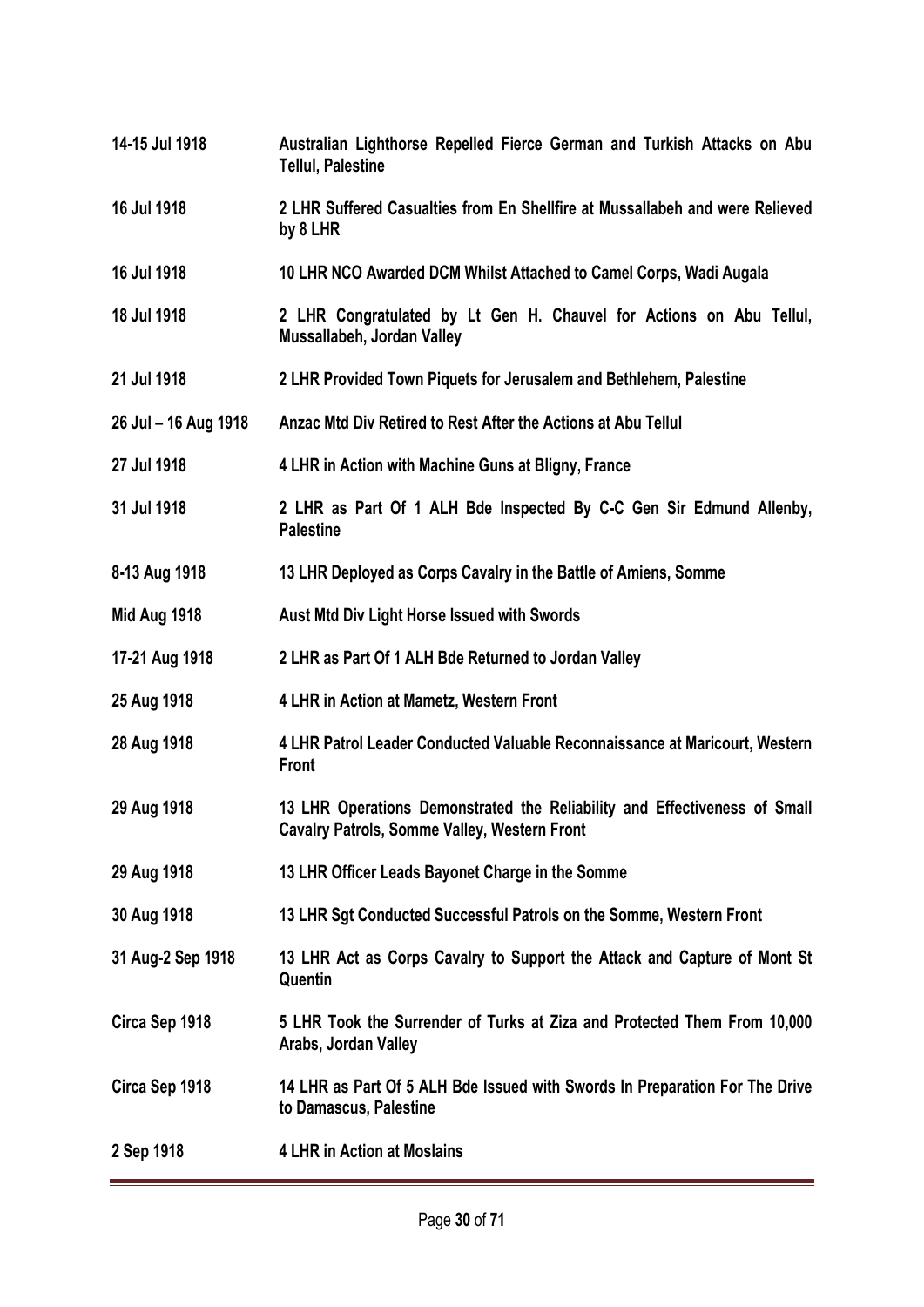| 2 Sep 1918                 | 13 LHR in Action at Peronne                                                                                                         |
|----------------------------|-------------------------------------------------------------------------------------------------------------------------------------|
| 2 Sep 1918                 | 1st Australian Light Car Patrol Capture a German Touring Car which is Retained<br>for Transport Services.                           |
| 4 Sep 1918                 | <b>4 LHR Action Continues at Moslains</b>                                                                                           |
| 5-13 Sep 1918              | 13 LHR Acted as Advance Guard to the Australian Corps Advance on the<br><b>Hindenburg Outpost Line</b>                              |
| 6 Sep 1918                 | 13 LHR SGTs Led Patrols in Action at Peronne and Buire Wood, Western Front                                                          |
| 7 Sep 1918                 | 13 LHR Engaged in Heavy Action in the Somme, France                                                                                 |
| 8 Sep 1918                 | 13 LHR L/CPL Knocked Out Enenmy MG in Action At Vendelles France                                                                    |
| 12 Sep 1918<br>15 Sep 1918 | 4 LHR Squadron Commander Awarded DSO for Cavalry Tasks in the Somme<br>B Sqn 2 LHR Selected as Escort to The Corps Commander        |
| 17 Sep 1918                | Australian Mounted Division Briefed by General Allenby on the Great Ride to                                                         |
| 17 Sep 1918                | <b>Damascus</b><br><b>Australian Attack on Hindenburg Line</b>                                                                      |
| 18 Sep 1918                | Australian Mounted Division Conducts Final Preparation For The Great Ride To<br><b>Damascus</b>                                     |
| 19 Sep-24 Dec 1918         | A Summary of B Sqn 2 LHR's Great Ride to Damascus and Experiences as the<br>Escort to Lt Gen H. Chauvel, Commander Desert Mtd Corps |
| 19 Sep 1918                | The Battle of Sharon and Samaria Commences & the Great Ride to Damascus<br>Began.                                                   |
| 19 Sep 1918                | 14 LHR as Part Of Aust Mtd Div and Gen Allenby's Offensive to Damascus<br><b>Begin The Great Ride, Palestine</b>                    |
| 20 Sep 1918                | Aust Mtd Div Continued the Battle of Sharon and Samaria. Day 2 Great Ride To<br><b>Damascus</b>                                     |
| 20-22 Sep 1918             | 2 LHR as Part Of Chaytor's Force Operated on the Right Flank of the Imperial<br><b>Forces Advance to Damascus</b>                   |
| 20 Sep 1918                | 14 LHR as Part Of 5 ALH Bde Captured Nablus After Destroying Rail Track,<br><b>Palestine</b>                                        |
| 20 Sep 1918                | No 1 Light Car Patrol in Action in Ajule, Palestine                                                                                 |
| 21 Sep 1918                | Aust Mtd Div. Day 3 The Great Ride To Damascus                                                                                      |
| 22 Sep 1918                | 9 LHR Action at Jeldon. Day 4 The Great Ride To Damascus                                                                            |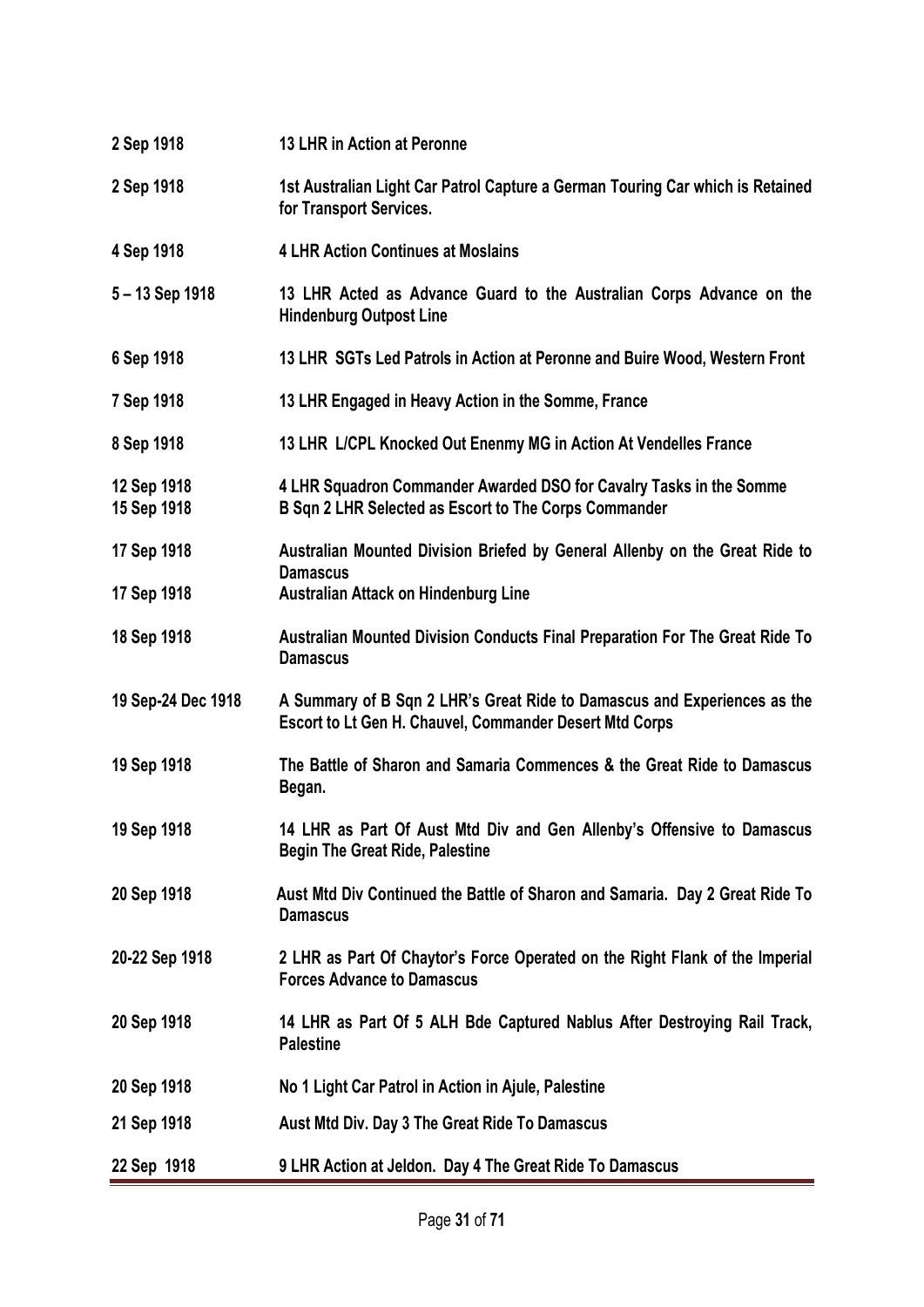**22 Sep 1918 B Sqn 2 LHR (Chauvel's Escort) Taxed by Increased Prisoner Guard Duties, Jenin, Palestine 23 Sep 1918 ANZAC Mtd Div Probe Amman. Day 5 The Great Ride To Damascus 23 Sep 1918 2 LHR as Part Of 1 ALH Bde Captured Mafid Jozele, Jordan Valley 24 Sep 1918 Desert Mtd Corps. Day 6 The Great Ride To Damascus Contiued. ANZAC Mtd Div Continued Operations in Jordan Valley and 5 LHR Entered Amman Circa 24 Sep 1918 Desert Mtd Corps and the Fall of Haifa and the Plan to Ride To Damascus 24-25 Sep 1918 2 LHR as Part Of Chaytor's Force Captured Amman, Jordan 25 Sep 1918 Desert Mtd Corps Aust Mtd Div: Day 7 The Great Ride To Damascus Reaches Tiberias. ANZAC Mtd Div: Operations in Jordan Valley Continued and Amman Captured 26 Sep 1918 Desert Mtd Corps Aust Mtd Div: Day 8 The Great Ride To Damascus consolidated at Tiberias ANZAC Mtd Div: Operations in Jordan Valley Continued with Patrols Beyond Amman 26 Sep 1918 2 LHR as Part Of 1 ALH Bde Occupied Wadi el Hamman, Jordan Valley 27 Sep 1918 Desert Mtd Corps Aust Mtd Div: Day 9 The Great Ride To Damascus Moved North Towards the Jordan ANZAC Mtd Div: Operations in Jordan Valley Continued with news of Turkish Reinforcements advancing on Amman 28 Sep 1918 Desert Mtd Corps Aust Mtd Div: Day 10 The Great Ride To Damascus Sought a Crossing Point over the Jordan ANZAC Mtd Div: Operations in Jordan Valley Continued with the Capture of 6000 Turks on the Moab Uplands 29 Sep 1918 Battle of St Quentin Canal 29 Sep 1918 13 LHR in Action on the Hindenberg Line 29 Sep 1918 Desert Mtd Corps Aust Mtd Div: Day 11 The Great Ride To Damascus Continued and was Fired Upon from the Golan Heights ANZAC Mtd Div: Operations in Jordan Valley**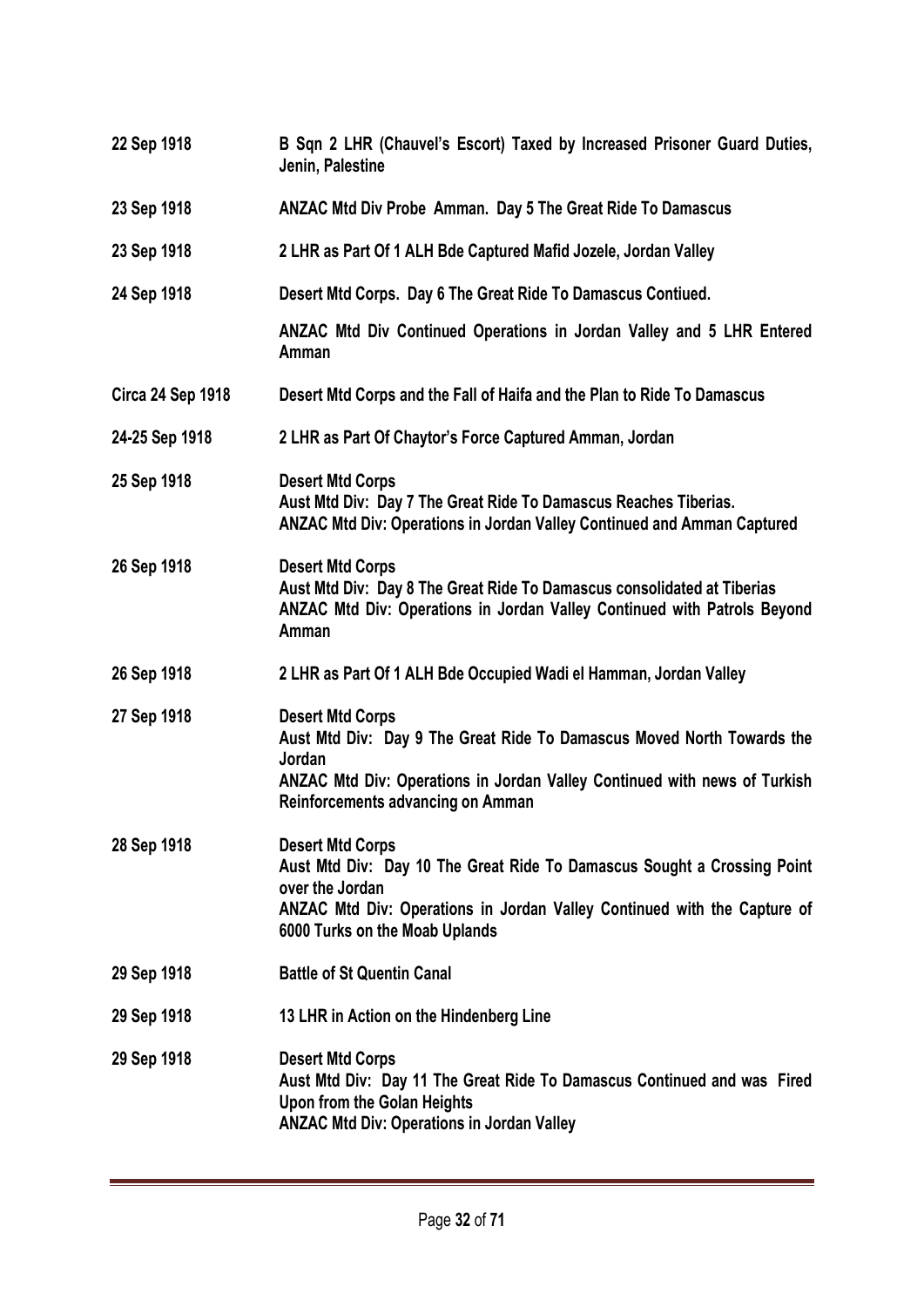| 29 Sep 1918         | 5 LHR Confronted En Garrison Forces From Maan Forcing Their Surrender at El<br>Kastal, Jordan Valley                                                                                  |
|---------------------|---------------------------------------------------------------------------------------------------------------------------------------------------------------------------------------|
| 30 Sep 1918         | <b>Desert Mtd Corps</b><br>Aust Mtd Div: Day 12 The Great Ride To Damascus Reached the Outskirts of<br><b>Damascus</b><br><b>ANZAC Mtd Div: Operations in Jordan Valley Continued</b> |
| 30 Sep 1918         | 3 ALH Bde and 5 ALH Bde Destroyed German and Turkish Columns, Barada<br>Gorge, Syria                                                                                                  |
| 30 Sep-5 Oct 1918   | A Sqn 2 LHR Ordered to Enter Suweileh and is Later Joined by The Regt,<br><b>Jordan Valley</b>                                                                                        |
| Circa Late Sep 1918 | 4 LHR and 14 LHR Located and Secured a Ford Over the Jordan River In The<br><b>Great Ride To Damascus</b>                                                                             |
| Circa Late Sep 1918 | 4 LHR and 12 LHR Charge Kankab Causing Some 2,500 Turks To Flee                                                                                                                       |
| Circa Late Sep 1918 | 14 LHR Outflanked Withdrawing Turks West Of Daraya Along the Foothills of<br>the Anti-Lebanons                                                                                        |
| 1 Oct 1918          | <b>Desert Mtd Corps</b><br>Aust Mtd Div: Day 13 The Great Ride To Damascus. ALH Entered Damascus                                                                                      |
| 1 Oct 1918          | 10 LHR First To Accept Surrender of Damascus, Syria                                                                                                                                   |
| 2 Oct 1918          | <b>Desert Mtd Corps</b><br>Aust Mtd Div: Day 14 The Great Ride To Damascus Concluded with a 9 LHR<br>Dashing Victory at Khan Ayash                                                    |
| 2 Oct 1918          | B Sqn 2 LHR Escorted Gen Chauvel In A Show Of Strength Through Damascus,<br>Syria                                                                                                     |
| 3 Oct 1918          | <b>Desert Mtd Corps</b><br>Aust Mtd Div: 3 ALH Bde Withdrew to Kaukab to Replenish and Heralded the<br>Last Actions of the War for the Australian Light Horse.                        |
| 5 Oct 1918          | 13 LHR Trooper in Action at Montbrehain, Hindenburg Line                                                                                                                              |
| 7 Oct 1918          | 12 LHR Sergeant Recognised for Caring of the Sick and Wounded in Damascus                                                                                                             |
| 23 Oct 1918         | Valour Award to Australian Light Car Patrol for Actio at Khan Tuman, Palestine.                                                                                                       |
| 27 Oct 1918         | Courageous Action By 6 LHR Section Leader During Street Fighting in Amman,<br>Jordan                                                                                                  |
| 28 Oct 1918         | 2 LHR Participated in Anzac Mtd Div Ceremonial Parade at Amman, Jordan                                                                                                                |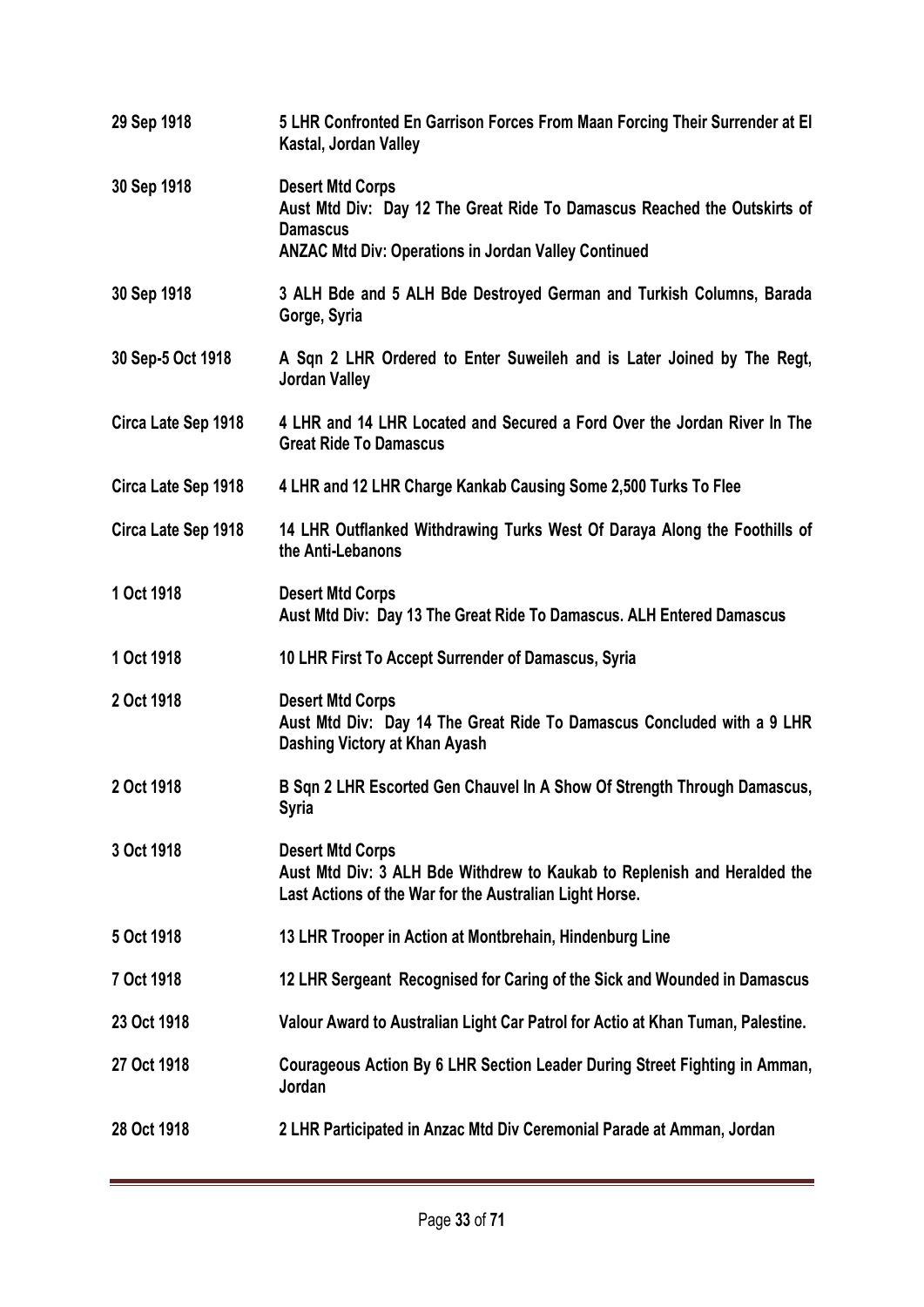- **31 Oct 1918 The Capture of Damascus at the end of the Palestine Campaign**
- **31 Oct 1918 A Sqn 2 LHR Moved to Amman as Covering Party For Details Salvaging Materials**
- **1 Nov 1918 Light Horse Hear Official News of Armistice with Turkey, Middle East.**
- **2 Nov 1918 2 LHR and 3 LHR Marched via Es Salt to Nimrin En Route for Jerusalem, Palestine**
- **4 Nov 1918 4 LH Sqn in Action in Sebourg**
- **1 Nov 1918 Light Horse Hear Official News of Armistice with Austria, Middle East.**
- **5 Nov 1918 4 LH in Action at Angreau**
- **6 Nov 1918 LH in Action in Europe**
- **6-9 Nov 1918 3 ALH Bde Conducted the Four Day March from Homs To Tripoli on the First Leg of the Journey Home**
- **9 Nov 1918 4 LHR in Action in France**
- **10 Nov 1918 4 LHR in Action in Europe**
- **30 Nov 1918 4 LH in Action in Europe**
- **2 Jan 1919 Sergeant Langley DCM, 1st Australian Light Car Patrol, Dies of Malaria in Palestine, Middle East.**
- **30 Jan 1919 2 LHR Demobilisation Commenced at Jerusalem, Palestine**
- **13 Feb 1919 2 LHR Received Orders to Destroy All Horses Over Eight Years Old, Jerusalem**
- **3 Mar 1919 1st Australian Light Car Patrol Returned Vehicles to the Stores Depot at Aleppo, Syria.**
- **5 Mar 1919 1st Australian Light Car Patrol Members Proceeded by Train to Egypt.**
- **13 Mar 1919 1 LHR and 2 LHR Embarked From Kantora For Australia on H.M.T. Ullmaroa, Middle East**
- **13 March 1919 3 ALHB alerted to prepare for duty in the Egyptian Uprising**
- **13 Mar 1919 1st Australian Light Car Patrol Report to AIF Details Camp Pending Return to Australia.**
- **13 Mar 1919 ... 1st Australian Light Car Patrol is Disbanded at Moascar.**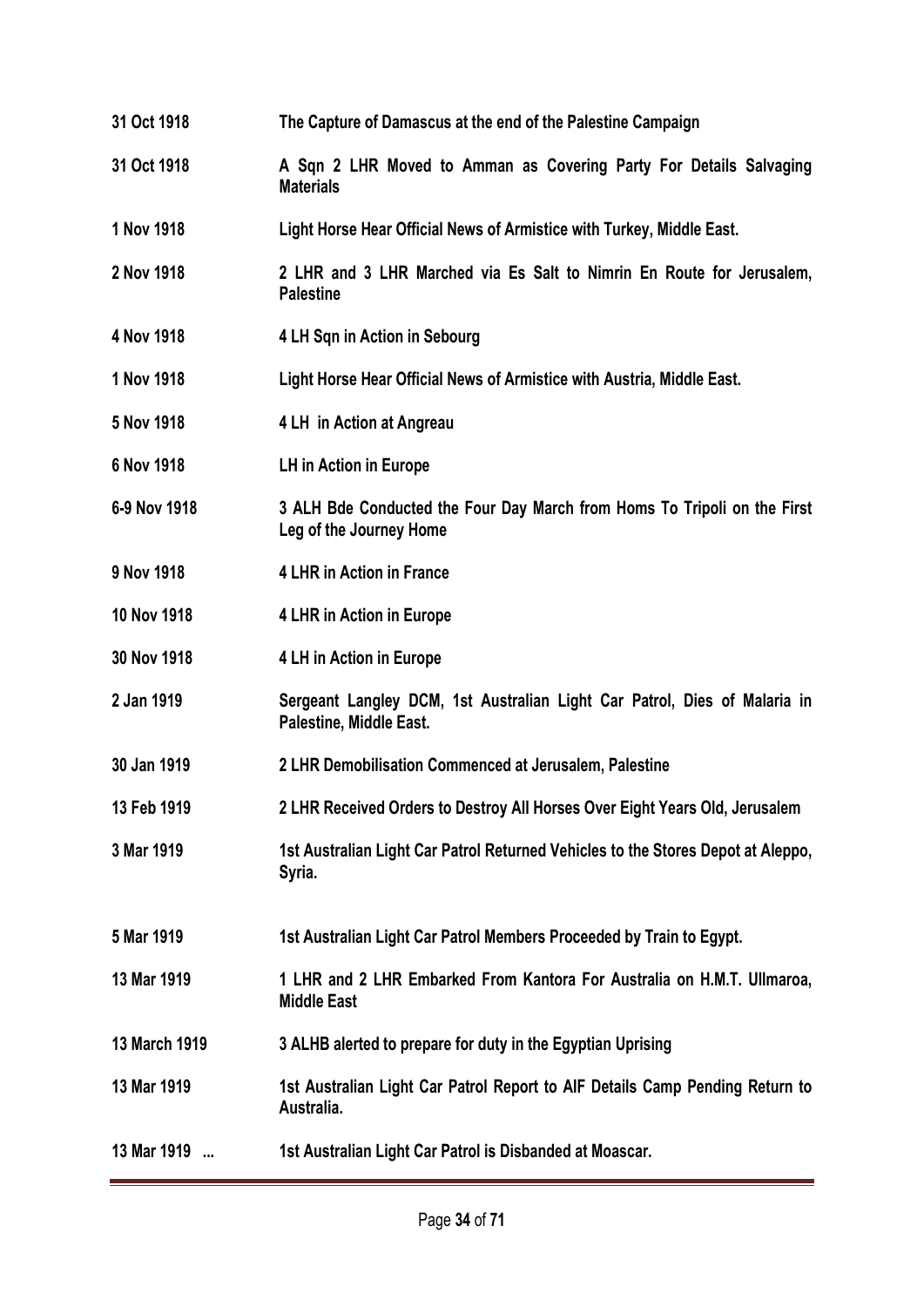**Mid Mar 1919 14 LHR as Part Of Remaining Anzac Regts Assist In Quelling the Egyptian Riot, Middle East 16 Apr-30 Apr 1919 2 LHR Soldiers Return to Australian Cities and a March Past In Brisbane 30 Apr 1919 2 LHR Welcomed Home From WW I to Brisbane 16 May 1919 Captain James and Ten Members of the 1st Australian Light Car Patrol Embark on the HMAT** *Kaiser-i-Hind* **for Return to Australia. 1 Jul 1919 14 LHR Congratulated For Work in The Egyptian Uprising, Middle East 18 Jul 1919 6 LHR Sergeant Led Section in Attack on Enemy Position, Palestine 24 Jul 1919 14 LHR Sail For Australia From Suez, Middle East 10 Aug 1919 9 LHR Returned to South Australia from the Middle East 22 Jan 1920 A Tank Brigade Considered as Part of the Re organisation of the Army, Australian Government Planning Conference, Melbourne 11 Aug 1926 Australian General staff Submitted a Proposal Authorising the Formation of the Aust Tank Corps, the Training of Tank Instructors and the Creation of a Permanent Tank Section Aug 1926-Aug 1927 Australian Soldiers Completed Tank Training at RTC Central School, Britain 7 Oct 1927 Four Vickers Medium Mark II Tanks Arrived in Sydney for Australian Military Forces. 13 Dec 1927 The Formation of the Australian Tank Corps 13 Jan 1930 Ist Australian Tank Section Established with Permanent and CMF Personnel in Sydney 22 Mar 1930 1st Australian Tank Section, the First Tank Unit in the Australian Army Held its First Parade in Sydney and Wore Black Berets, 7 Apr 1931 CMF Armd Car Regt Proposed By Maj Hopkins 29 Apr 1933 Australian Tank Corps Granted Affiliation with the Royal Tank Corps 3 May 1933 CMF Armoured Car Regt Approved by Military Board Resurrects 19th Light Horse Regt 1933 19th LH Armoured Car Regt Formed at Horsham, Victoria**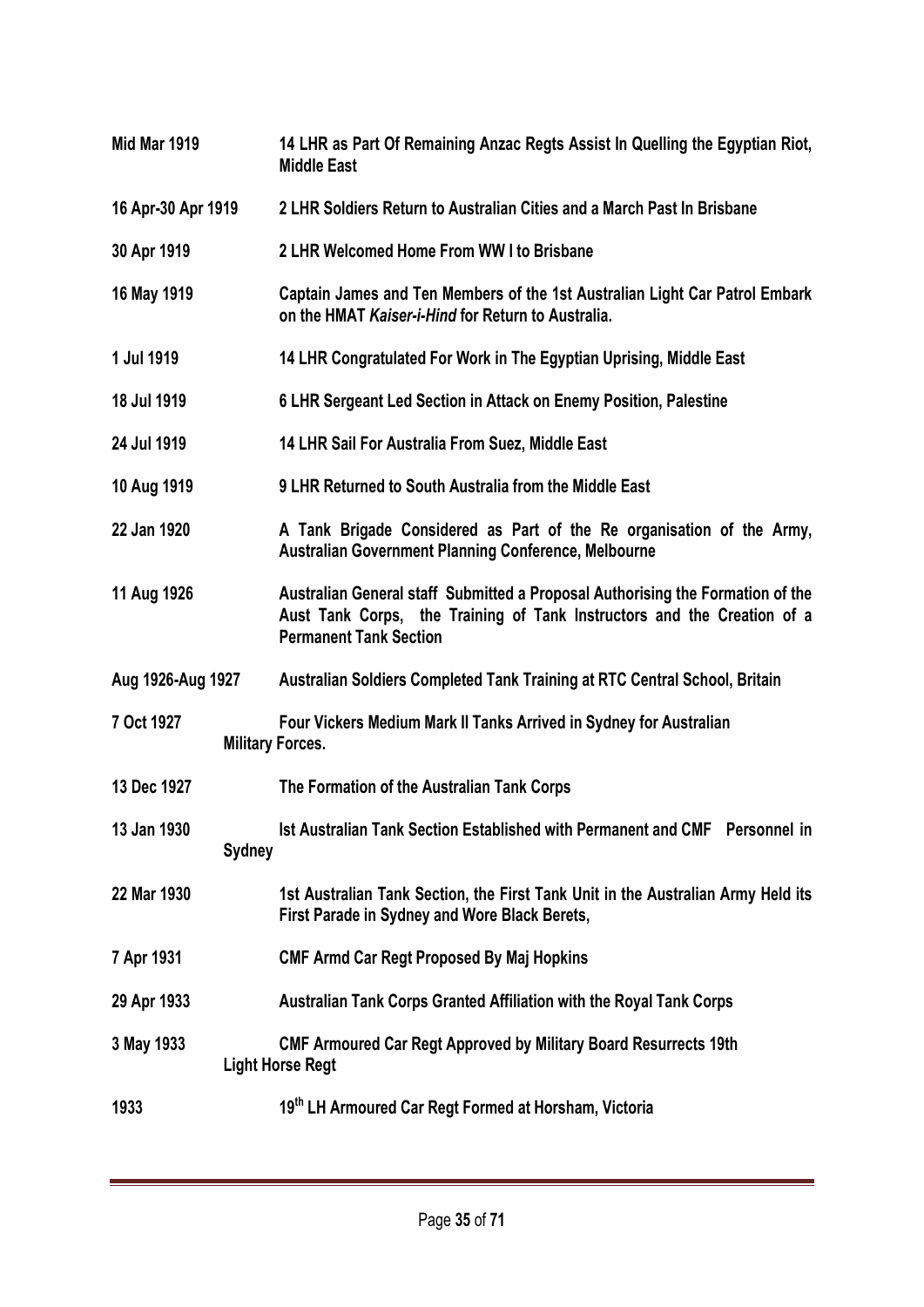| 1934               | 1 <sup>st</sup> Armoured Car Regt Renamed from 19 <sup>th</sup> LH Armoured Car Regt as part of 2<br><b>Cav Div</b>                                                     |
|--------------------|-------------------------------------------------------------------------------------------------------------------------------------------------------------------------|
| 1936               | Conversion of Two Horsed Regiments in each Cavalry Division to Motorised MG<br>Regiments.                                                                               |
| <b>Early 1937</b>  | Key Tank Instructors Selected and Trained for Australian Tank Corps                                                                                                     |
| 5 May 1937         | Military Board Proposes Two Tank Battalions and a Tank Corps as Mobilisation<br><b>Seems Likely</b>                                                                     |
| <b>Circa 1937</b>  | 1 <sup>st</sup> Tank Section (Medium) Randwick became 1 <sup>st</sup> Light Tank Coy at Randwick<br>with 2 <sup>nd</sup> Light Tank Coy to be Formed Later at Caulfield |
| <b>Late 1937</b>   | Eleven Mark VIA Light tanks Arrived from Britain                                                                                                                        |
| Feb Mar 1938       | <b>Motorised Scout Troops Trialled for LHRs in 2 Cav Div</b>                                                                                                            |
| 1938               | 2nd Armoured Car Regt Raised as a new CMF Unit in 1st Cav Div                                                                                                           |
| 3 Mar 1939         | 2nd Light Tank Coy authorised in Caulfield, Melbourne.                                                                                                                  |
| 3 Sep 1939         | <b>Australian Government Declaration of War Against Germany</b>                                                                                                         |
| 4 Sep 1939         | <b>Militia Began Mobilising For WW II</b>                                                                                                                               |
| Circa Mid Sep 1939 | Origin of 6 Aust Div Cav and the Aust Government Decision to Add a<br>Reconnaissance Regiment to Expeditionary Force in Support of Britain.                             |
| 19 Sep 1939        | 2nd AIF Began Recruiting for WW II                                                                                                                                      |
| 18 Oct 1939        | Australian Cruiser Tank Production Process Commences for AIF Armoured<br><b>Division</b>                                                                                |
| 3 Nov 1939         | 6 Div Reconnaissance Regt Comes into Existence at Ingleburn, Sydney                                                                                                     |
| <b>Nov 1939</b>    | 1st and 2nd Armoured Car Regiments Receive a Few Ford Engined Armoured<br>cars.                                                                                         |
| <b>Early 1940</b>  | Qld LHRs Trained at Cav Bde Camp, Beaudesert and Some Enlist to A Sqn and<br>B Sqn 2/7 Div Cav Regt                                                                     |
| 4 Jan 1940         | 6 Div Recon Regt Parade as Part of 18 Brigade, Sydney, Prior to Embarkation to<br>the Middle East.                                                                      |
| 12 Feb 1940        | First Convoy of Second AIF Reached the Middle East                                                                                                                      |
| 13 Feb 1940        | 6 Div Recon Regt Disembarked in the Middle East.                                                                                                                        |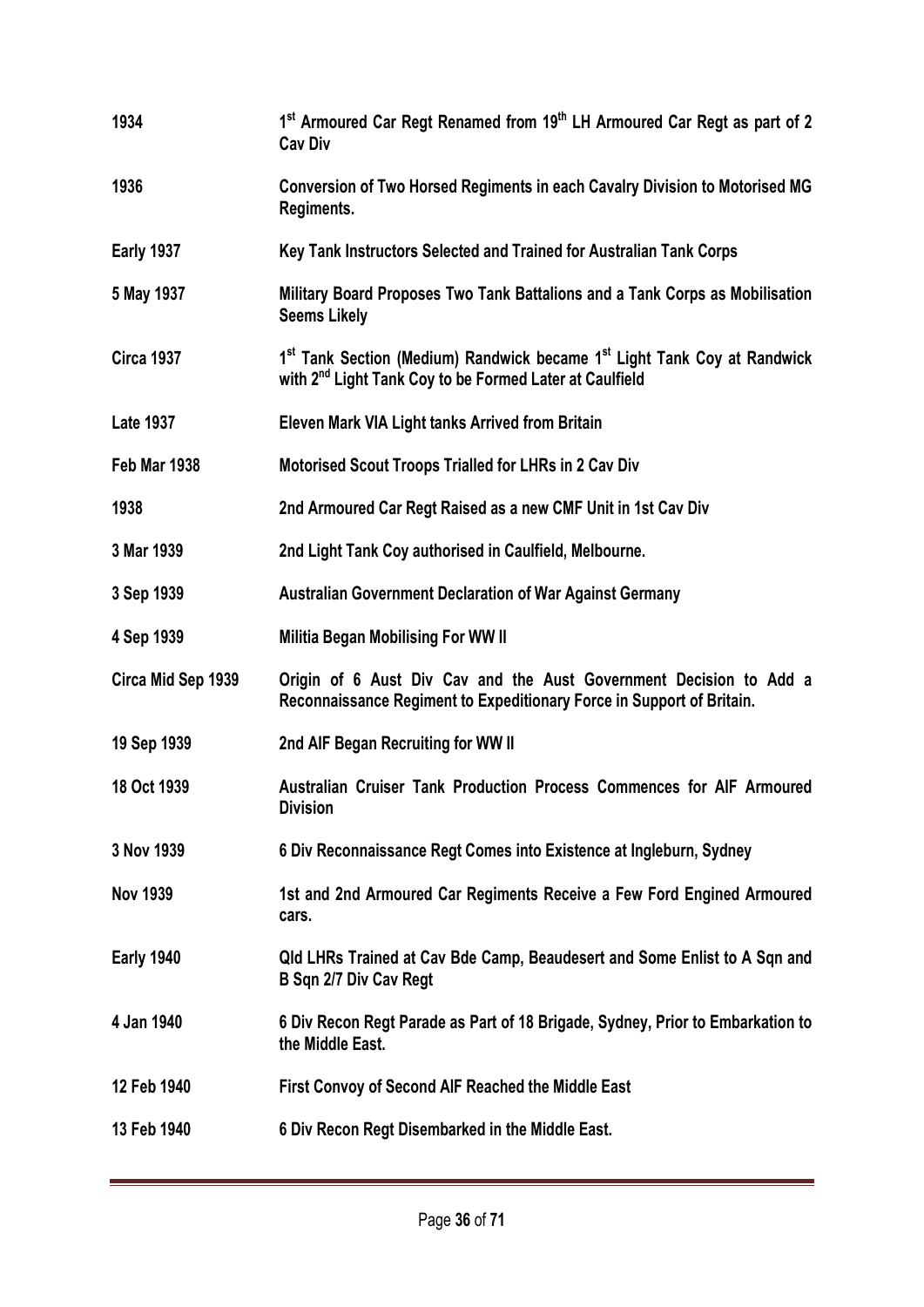| 30 Apr 1940        | 7 Div Cav Regt (Mechanised) Formed for Overseas Service                                                                          |
|--------------------|----------------------------------------------------------------------------------------------------------------------------------|
| 8 Jun 1940         | 6 Div Reconnaissance Regt Renamed 6 Aust Div Cav Regt                                                                            |
| 11 Jun 1940        | Instructions to Form 8 Div Cav Regt in Routine Orders by Lt Col H.E. Bastin,<br>MC, Officer Appointed To Command 8 Div Cav Regt. |
| 1 Sep 1940         | 6 Aust Div Cav Regt Led 6 Div Move from Palestine to Egypt.                                                                      |
| <b>Oct 1940</b>    | 6 Aust Div Cav Regt Joined British & Aust Forces Protecting Egypt Against<br><b>Italians in Western Desert</b>                   |
| 1 Nov 1940         | B and C Sqns 8 Div Cav Regt Marched into Camp Site 29 at Rokeby, Vic. 16<br>Officers and 198 Ors and two ORs attached            |
| Circa Mid Nov 1940 | Plans for the Raising of an AIF Armd Div Commenced                                                                               |
| 2 Dec 1940         | B Sqn (+) 6 Div Cav Regt Moved to Siwa in Preparation to Attack the Italians at<br>Giarabub, North Africa.                       |
| 3 Dec 1940         | B Sqn 6 Aust Div Cav Regt Arrived at Siwa after Training at Amiriya, North<br><b>Africa</b>                                      |
| 11-12 Dec 1940     | 6 Aust Div Cav Regt are the First AIF Unit to go into Action in WW II when they<br>Attacked Garn el Grein in North Africa        |
| 13 Dec 1940        | 8 Div Cav Regt Left Rokeby for Balcombe Victoria for Training under Code<br>Names Kanfaroo, Koala, Wallaby, Wombat and Platypus. |
| 16 Dec 1940        | B Sqn 6 Div Cav Engaged Italian Convoy with Vickers and Brens at Garn el<br>Grein, North Africa                                  |
| 17 Dec 1940        | 6 Div Cav RHQ and C Sqn Joined B Sqn at Siwa, North Africa                                                                       |
| 20-22 Dec 1940     | A Sqn 6 Div Cav Regt Moved to Sidi Haneish near Mersa Makruth in Preparation<br>for Attack on Bardia.                            |
| 18-24 Dec 1940     | 6 Div Cav Conducted Raids and Reconnaissance around Giarabub, North Africa                                                       |
| 25 Dec 1940        | B Sqn 6 Div Cav Conducted Night Raid Against Guns at Giarabub, Noth Africa                                                       |
| 26 Dec 1940        | 6 Div Cav Attacked Italian Sangars in the Giarabub Depression, North Africa                                                      |
| 26-27 Dec 1940     | 7 Div Cav Regt Embarked from Sydney for Overseas Service                                                                         |
| 28 Dec 1940        | A Sqn 6 Div Cav are Part of Preliminary Actions of 6 Division First Action Near<br><b>Bardia</b>                                 |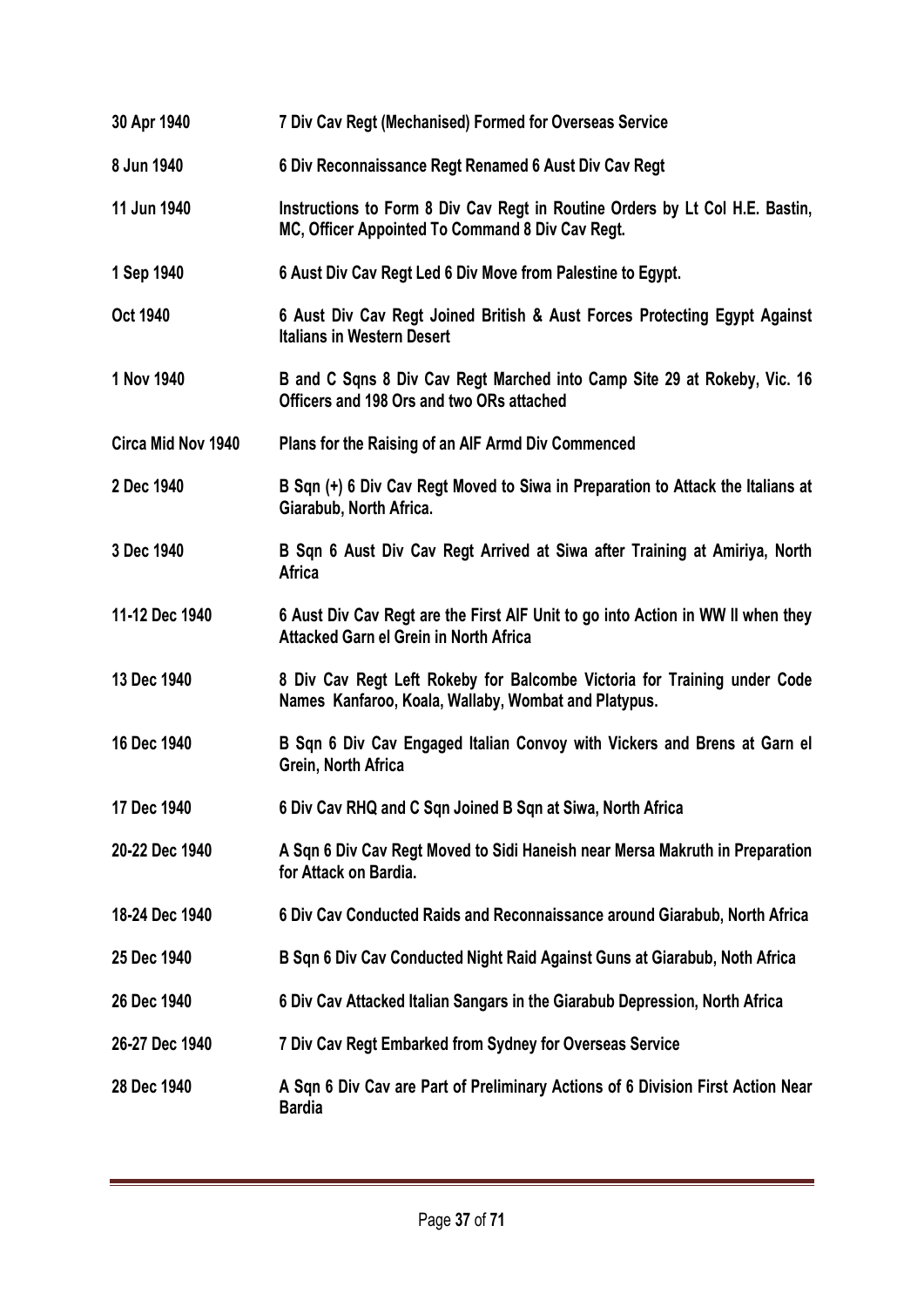**31 Dec 1940 B Sqn 6 Div Cav Conducted a Detailed Reconnaissance of Giarabub and Returned to Siwa after Three Weeks in the Desert Late 1940 The Armed Fighting Vehicle School established at Balcombe in Victoria 3 Jan 1941 6 Aust Div Attacks Bardia, Nth Africa 3 Jan 1941 A Sqn 6 Div Cav Went into Action with 2/3 Bn in the Battle of Bardia: Day 1 4 Jan 1941 A Sqn 6 Div Cav Carriers Entered Bardia in the Battle of Bardia: Day 2 5 Jan 1941 6 Aust Div Captures Bardia, Nth Africa 5 Jan 1941 6 Div Cav Carriers Acted as Flank Protection & Silenced Anti-Tank Guns Firing on Infantry Carrier, Sidi Hassen, Nth Africa. Battle of Bardia Day 3 7 Jan 1941 A Sqn 6 Div Cav Regt Commenced Advance to Tobruk, Nth Africa 8 Jan 1941 War Cabinet Approves the Constitution of an AAC, Creation of an Australian Armoured Division and an AFV School 21 Jan 41 A Sqn 6 Div Cav Regt Carriers in Action at the Battle of Tobruk: Day 1 22 Jan 1941 A Sqn 6 Div Cav Regt Offered the Surrender of Tobruk: Day 2 23-25 Jan 1941 A Sqn, 6 Div Cav Regt Formed Part of 6 Div Advance Guard to Derna, North Africa 25 Jan 1941 A Sqn 6 Div Cav Regt and the Battle for Derna, Nth Africa. Day 1. 26 Jan 1941 A Sqn 6 Div Cav Regt and the Battle for Derna, Day 2. 27 Jan 1941 A Sqn 6 Div Cav Regt Suffered Casualties in Battle for Derna, Day 3. 28-30 Jan 1941 A Sqn 6 Div Cav Regt Formed Part of the Encirclement of Derna 31 Jan 1941 A Sqn 6 Div Cav Regt Advanced to Giovanni Berta, North Africa. Feb 1941 8 Div Cav Regt Renamed 9 Div Cav Regt 1 Feb 1941 2/7 Div Cav Regt Disembarked at Suez Canal Entrance For El Kantara, Egypt, Middle East 2 Feb 1941 2/7 Div Cav Regt. Arrived at Dimra, Palestine 2 Feb 1941 A Sqn 6 Div Cav Carriers Entered an Abandoned Giovanni Berta, North Africa. 3 Feb 1941 A Sqn 6 Div Cav Advanced West Towards Benghazi, North Africa**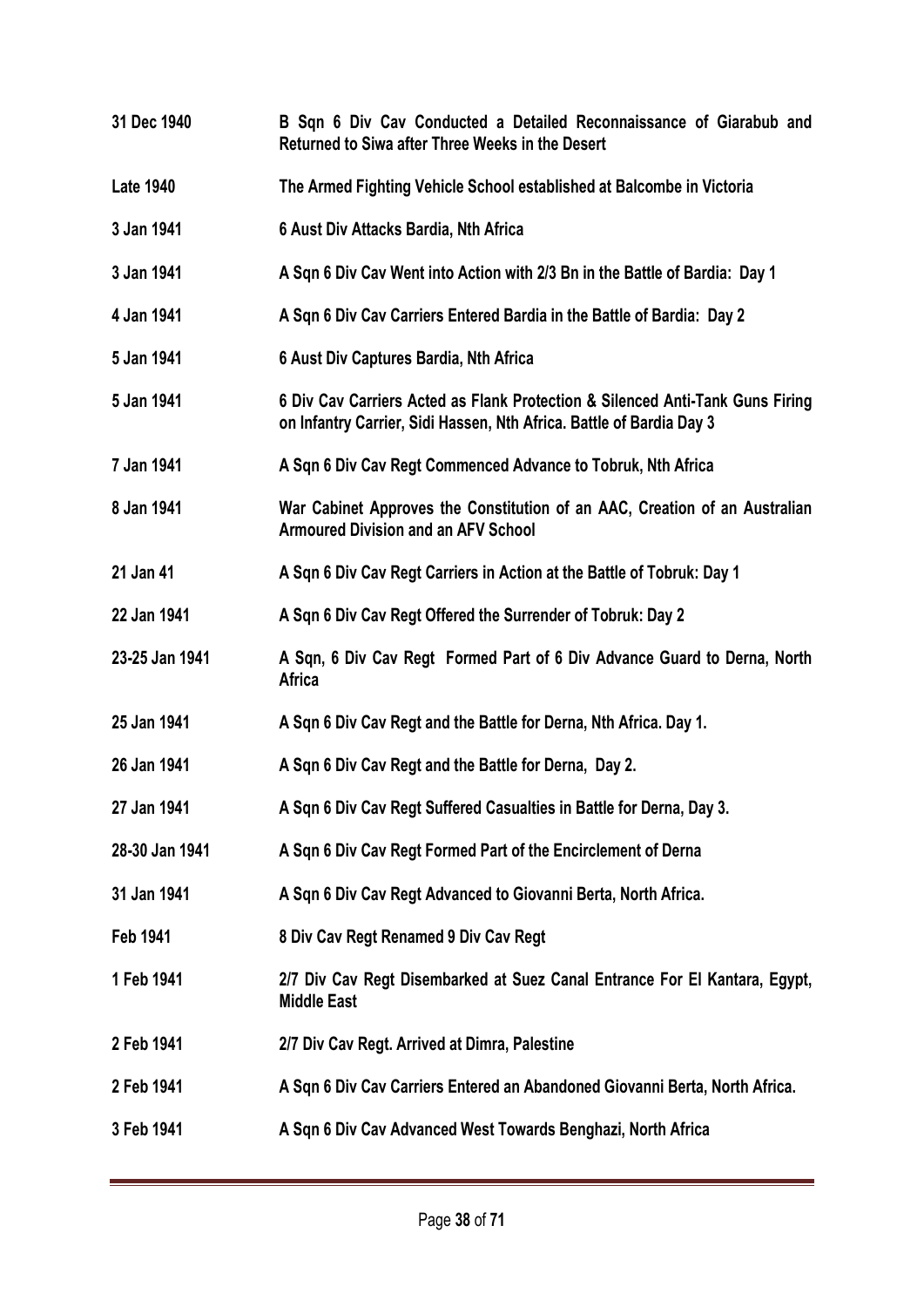**4 Feb 1941 A Sqn 6 Div Cav Advanced West Through Apollonia and Luigi Razza En Route to Benghazi, North Africa 5 Feb 1941 A Sqn 6 Div Cav Regt Reconnoited a Route to Barce on the plains of North Africa 6 Feb 1941 A Sqn 6 Div Cav Entered Benghazi to Prepare for 19 Bde Commanders' entry 7 Feb 1941 A Sqn 6 Div Cav Carriers Formed Part of Column to Engage Italians South of Benghazi, North Africa 15 Feb 1941 AFV School Cadre Completed Training and Moved from `Balcombe to Puckapunyal, 24 Feb 1941 School of Armour Birthday 16-17 Mar 1941 6 Div Cav Regt Conducted Reconnaissance for Battle of Giarabub, Nth Africa 19-20 Mar 1941 6 Div Cav Regt Supported the Successful Exploratory Attack on Giarabub, North Africa 20 Mar 1941 9 Div Cav Regt Ceremonial March Through Melbourne, Victoria, Australia 21 Mar 1941 6 Div Cav Regt Secured the Airfield north of Giarabub, North Africa 26-27 Mar 1941 6 Div Cav Requested for Reconnaissance Resource by General Morsehead GOC 9 Div Apr 1941 9 Div Cav Regt Formed from 8 Div Cav Regt Raised in May 1940 9-10 Apr 1941 9 Div Cav Regt Moved From Balcolmbe in Victoria to Sydney, NSW in Preparation for Embarkment for Overseas Service. 11 Apr 1941 9 Div Cav Regt Departed Australia on** *Ile de France* **For service In Middle East Circa Mid Apr 1941 6 Div Cav Took Over 7 Div Cav Equipment For Action in the "Benghazi Handicap", Nth Africa 21 Apr 1941 7 Div Cav Regt Moved to Stations Along the Suez Canal 26 Apr 1941 9 Div Cav Regt Arrived at Colombo Aboard Ile de France en Route to Operations in the Middle East 30 Apr 1941 2/7 Div Cav Regt Ordered to Relocate From The Canal to Abbasia Barracks, Egypt 30 Apr 1941 Important Early Meeting in the Story of the Australian Tank Production of-the Sentinel (AC1).**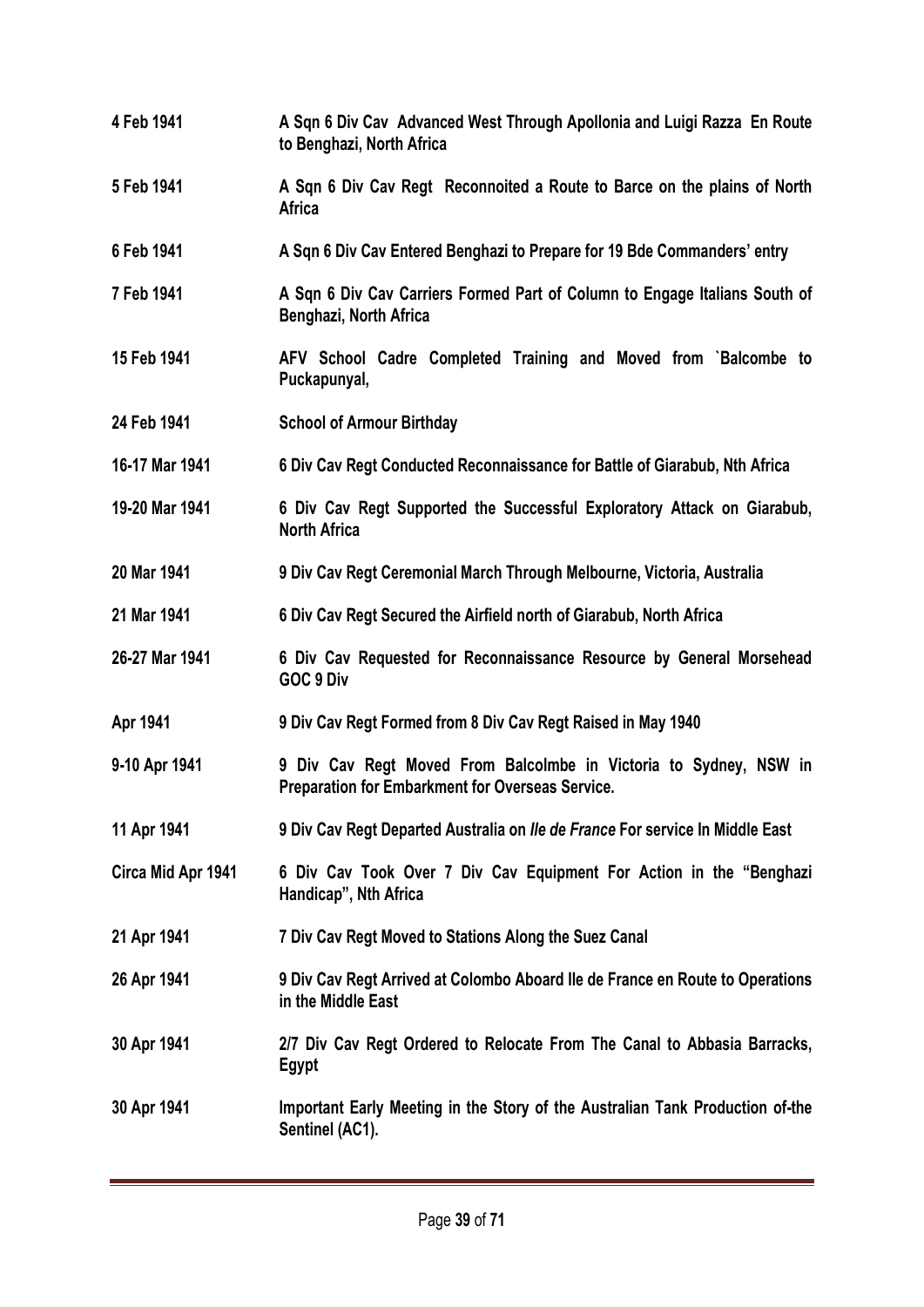| 3-5 May 1941   | 7 Aust Div Cav Regt Sailed to Famagusta, Cyprus                                                                                                                                  |
|----------------|----------------------------------------------------------------------------------------------------------------------------------------------------------------------------------|
| 6 May 941      | 9 Div Cav Regt Departed Colombo Aboard Ile de France en Route to Operations<br>in the Middle East                                                                                |
| 10 May 1941    | 2/7 Div Cav Regt Relocated to Athoulassa, Cyprus and are Issued with Vickers<br><b>MGs and Other Equipment</b>                                                                   |
| 13 May 1941    | 9 Div Cav Regt Arrived at Suez Aboard Ile de France En Route to Operations in<br>the Middle East                                                                                 |
| 14 May 1941    | 9 Aust Div Cav Regt Disembarked by Lighters at Suez                                                                                                                              |
| 14 May 1941    | 9 Aust Div Cav Regt Arrived at Suez Without Equipment At the start of their<br><b>Campaigns in Syria and at El Alamein.</b>                                                      |
| 15 May 1941    | 9 Aust Div Cav Regt Arrived at Beit Jirja Camp, Palestine En Route to Syria                                                                                                      |
| 5 Jun 1941     | <b>Cyprus Reinforced by Australian Troops</b>                                                                                                                                    |
| 7 Jun 1941     | 9 Div Cav Regt Joined 7 Aust Div in Syria                                                                                                                                        |
| 8-9 Jun 1941   | 6 Aust Div Cav Supported 7 Aust Div in the Advance from Palestine to Beirut<br><b>Against Vichy French, Syria</b>                                                                |
| 10 Jun 1941    | 6 Aust Div Cav Regt Continue the Fight In Syria                                                                                                                                  |
| 11 Jun 1941    | A Sqn 6 Div Cav Continued the Coastal Advance to Sidon, Syria                                                                                                                    |
| 11 June 1941   | C Sqn 6 Div Cav Regt Consolidated and Returned to Kafr Giladi, Syria.                                                                                                            |
| 12 Jun 1941    | A Sqn 6 Div Cav Advanced to Within Two Miles of Sidon along the Coastal Strip<br>of Syria                                                                                        |
| 12-14 Jun 1941 | B Sqn 6 Div Cav Pursued Withdrawing French Forces from Merdjayoun, Syria.                                                                                                        |
| 13 Jun 1941    | 7 Div Cav Regt in Cyprus without Australian Government Knowledge                                                                                                                 |
| 13 Jun 1941    | A Sqn 6 Aust Div Cav Provided Flank Protection for the Attack on Sidon, Syria                                                                                                    |
| 13 June 1941.  | 9 Aust Div Cav Regt Entered, Became Established in Syria and Recieved their<br>First Battle Orders Under Command 7 Aust Inf Div South of Saida and in the<br>Merdjayoun Sectors. |
| 13 Jun 1941    | C Sqn 9 Aust Div Cav Regt Led the 25 Bde Advance Guard through<br>Mountainous Defile from Merdjayoun to Jezzine in the Regiments First Taste of<br>Battle.                       |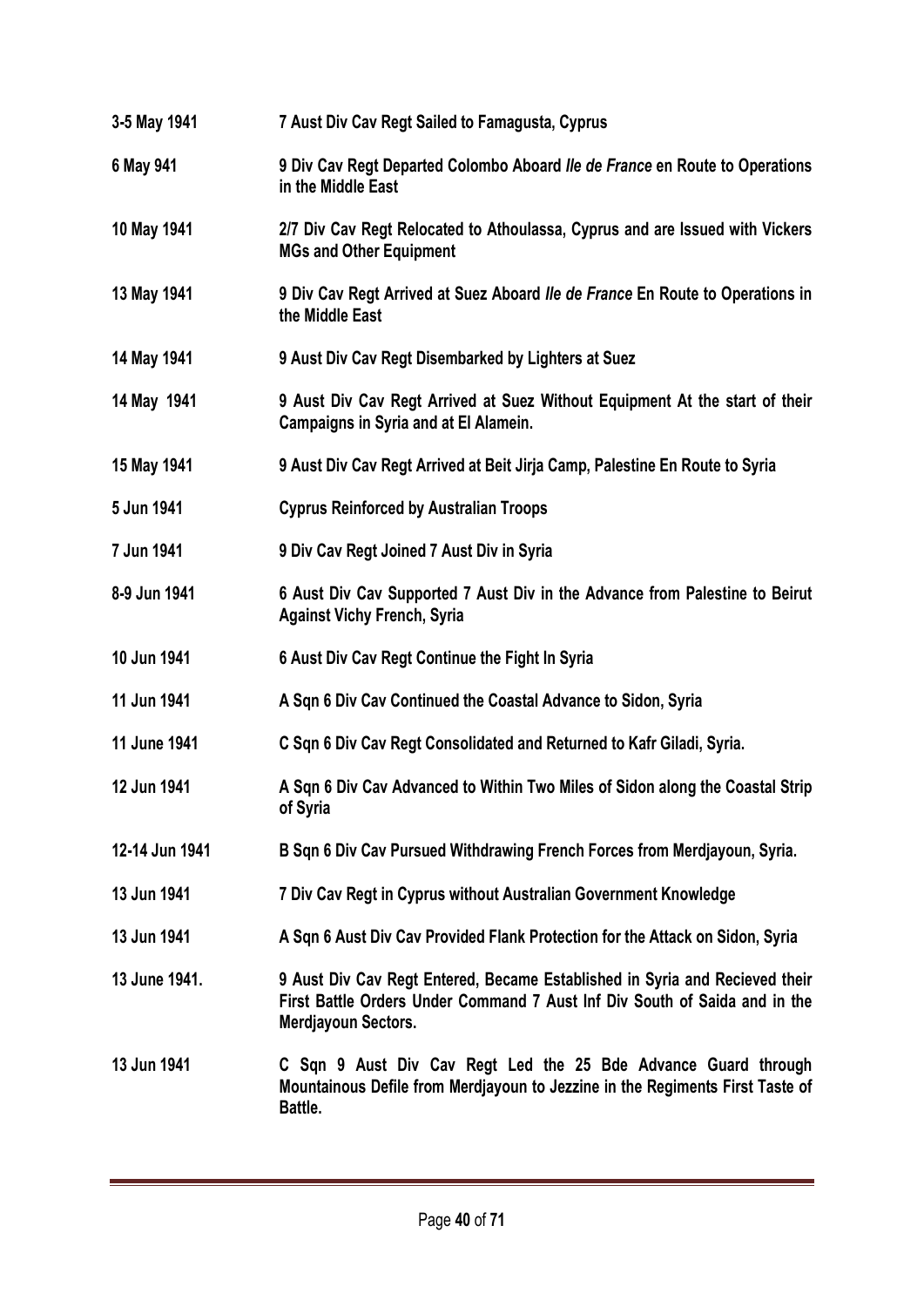**14 Jun 1941 C Sqn 9 Div Cav Supported Attack on Jezzine, Middle East and A Sqn Were in the Forward Elements of the Advance on Saida. 15 Jun 1941 B Sqn 6 Aust Div Cav Active Against Heavy French Counter Attack at Merdjayoun, Syria . 15 Jun 1941 A and C Sqns, 9 AustDiv Cav Regt Patrolled the Jezzine to Sidon Road and Entered Saida, Syria Mid Jun 1941 B Sqn 9 Aust Div Cav Regt Moved from Palestine to Syria 16 Jun 1941 B &C Sqns 6 Div Cav Regt Active in the Defence Zone of Khirbe-Qleaa Zone, Syria 17 Jun 1941 B Sqn 6 Div Cav Regt Moved to Support Attack on the Fort at Merjayoun, Syria 18 Jun 1941 B Sqn 6 Div Cav Suppored the Attack on the Fort at Merjayoun, Syria 19 Jun 1941 1 Tk Tp A Sqn 9 Div Cav Located Mines and Engaged French along Coast Road, Syria 19 Jun 1941 2/8 Aust Armd Regt CO Appointed to Form and Command 2/8 Aust Armd Regt 20 Jun 1941 A Sqn 6 Div Cav Regt Relieved A Sqn 9 Div Cav Regt on the Mediterranean Coastline thus Allowing A & C Sqns 9 Div Cav to Consolidate with RHQ at El Malikiye, Syria 21 June 1941 Damascus Occupied 22 Jun – 3 July 1941 "The Kelly Gang" Horsed Cavalry Formation of 6 Aust Div Cav Fought in Syria-22 Jun 1941 Col R.N.L. Hopkins Informed Gen Blamey of the Lack of Middle East Lessons Being Learnt in Aust. 22 Jun 1941 C Sqn 6 Div Cav Form a Troop of Horsed Cavalry in Syria- "The Kelly Gang" 24-25 Jun 1941 B Sqn 6 Div Cav Regt Tanks in Action North East of Merdjayoun, Syria 25 Jun 1917 4 LHR In Action At Khirbat 30 Jun 1941 6 Aust Div Cav Regt Occupied Mazraat el Dahr, Syria. 1 Jul 1941-27 Jul 1942 1 Aust Armd Div Raised to Support the British in Middle East 2 Jul 1941 C. Sqn 9 Aust Div Cav Aided by Circassian Horsed Cavalry Fought in the Hills Behind Qatana, Syria 3 July 1941 6 Div Cavalry Regt Moved from the Merdajoun Massid to Join A Sqn**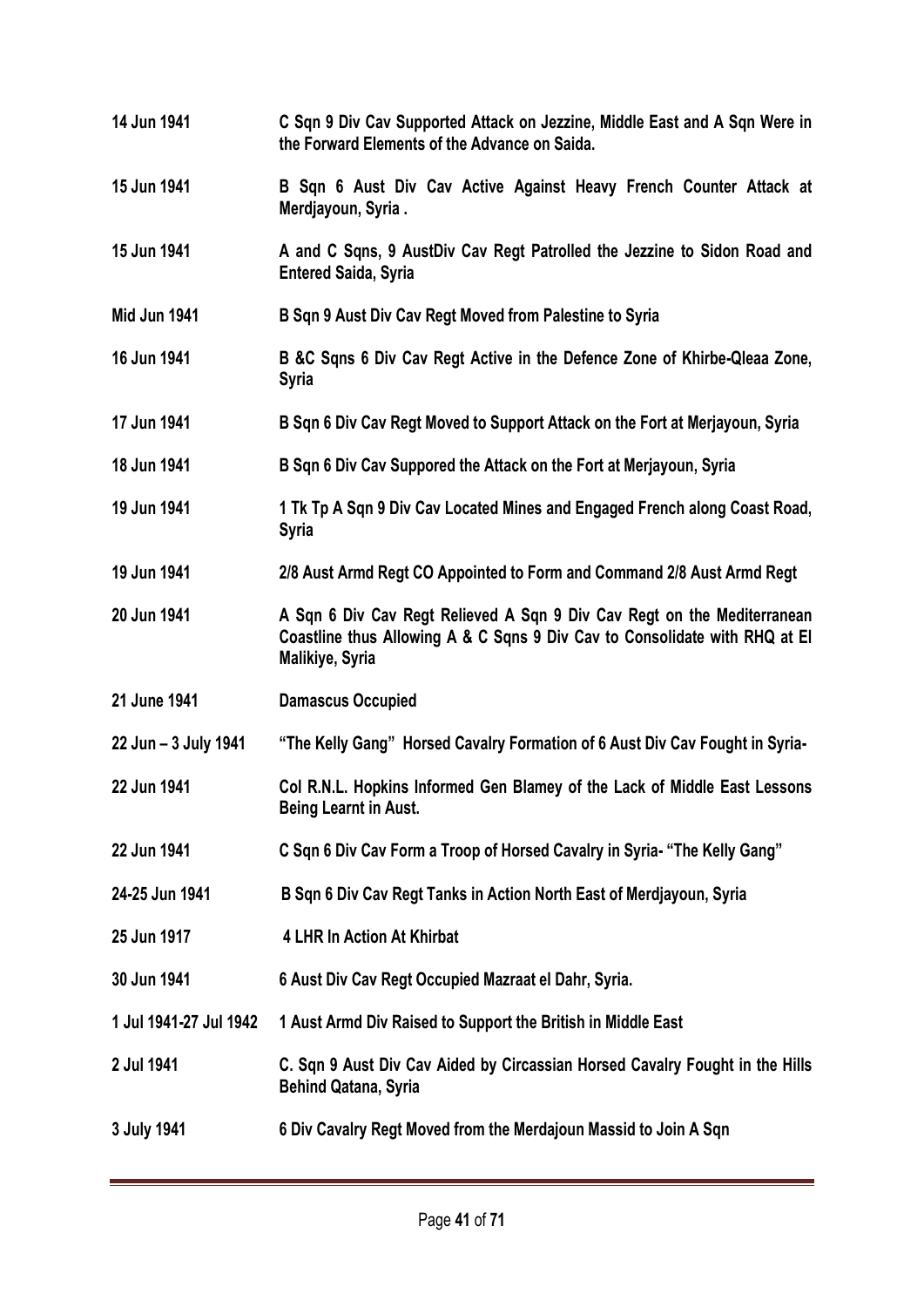| 5 Jul 1941         | <b>Location of Aust Div Cav Regts</b>                                                                                    |
|--------------------|--------------------------------------------------------------------------------------------------------------------------|
| 6 July 1941        | A Sqn 6 Division Cavalry Carriers Supported the Attack on Damour                                                         |
| 7 Jul 1941         | A Sqn 6 Div Cav Tanks and Carrierrs in Action at Damour, Syria.                                                          |
| 8 July 1941        | A Squadron 6 Australian Division Cavalry Carriers and Tanks in Action on the<br><b>Outskirts of Damour</b>               |
| Early Jun 1941     | <b>Australian Armoured Corps History and Important Foundation Documents.</b>                                             |
| 9 July 1941        | B Squadron 6 Aust Div Cav Tp Entered Damour, Syria.                                                                      |
| 9 Jul 1941         | Det 6 Div Cav Regt in Syria                                                                                              |
| 9 Jul 1941         | The Australian Tank Corps was Incorporated in the Newly Formed Australian<br><b>Armoured Corps (AAC)</b>                 |
| 10 Jul 1941        | B Squadron 6 Australian Division Cavalry Relieved Threatened Infantry,<br>Kihalde, Syria                                 |
| 10 Jul 1941        | Sqn of 9 Div Cav Tasked to Capture Jebel Habil, Syria                                                                    |
| 11 Jul 1941        | 6 Aust Div Cav Regt and the end of Syrian Campaign.                                                                      |
| 12 Jul 1941        | 6 Aust Division Cavalry CO Escorted French Reps to Peace Discussions in Acre<br>and Ended its Warfare in the Middle East |
| 14 Jul 41          | 6 Div Cav Regt Horse Mounted "Kelly Gang" Disbanded in Syria                                                             |
| 15 Jul 1941        | A Sqn 6 Aust Division Cavalry Led Ceremonial Entry into Beirut and AIF<br><b>Formally Occupied Syria</b>                 |
| Circa Mid Jul 1941 | 7 Aust Div Cav Returned from Cyprus and Joined 6 Aust Div Cav Patrolling in<br>Northern Syria                            |
| 16 Jul 1941        | 6 Div Cav Regt HQ and C Sqn Entered Tripoli                                                                              |
| 24 Jul 1941        | <b>Remaining Light Horse Units Converted to Motor regiments</b>                                                          |
| Aug 1941           | 2/8 Aust Armd Regt Formed at the Armoured Training Regiment, Puckapunyal                                                 |
| 16-17 Aug 1941     | 7 Aust Div Cav Regt Moved from Cyprus to Tripoli Without Equipment                                                       |
| 17 Aug 1941        | 6 Aust Div Cav Hand Over Vehicles to 7 Aust Div Cav Syria.                                                               |
| 18 Aug 1941        | 7 Div Cav Regt withdawn from Cyprus Enabling 6 Div Cav to Join a<br><b>Reassembling 6 Div</b>                            |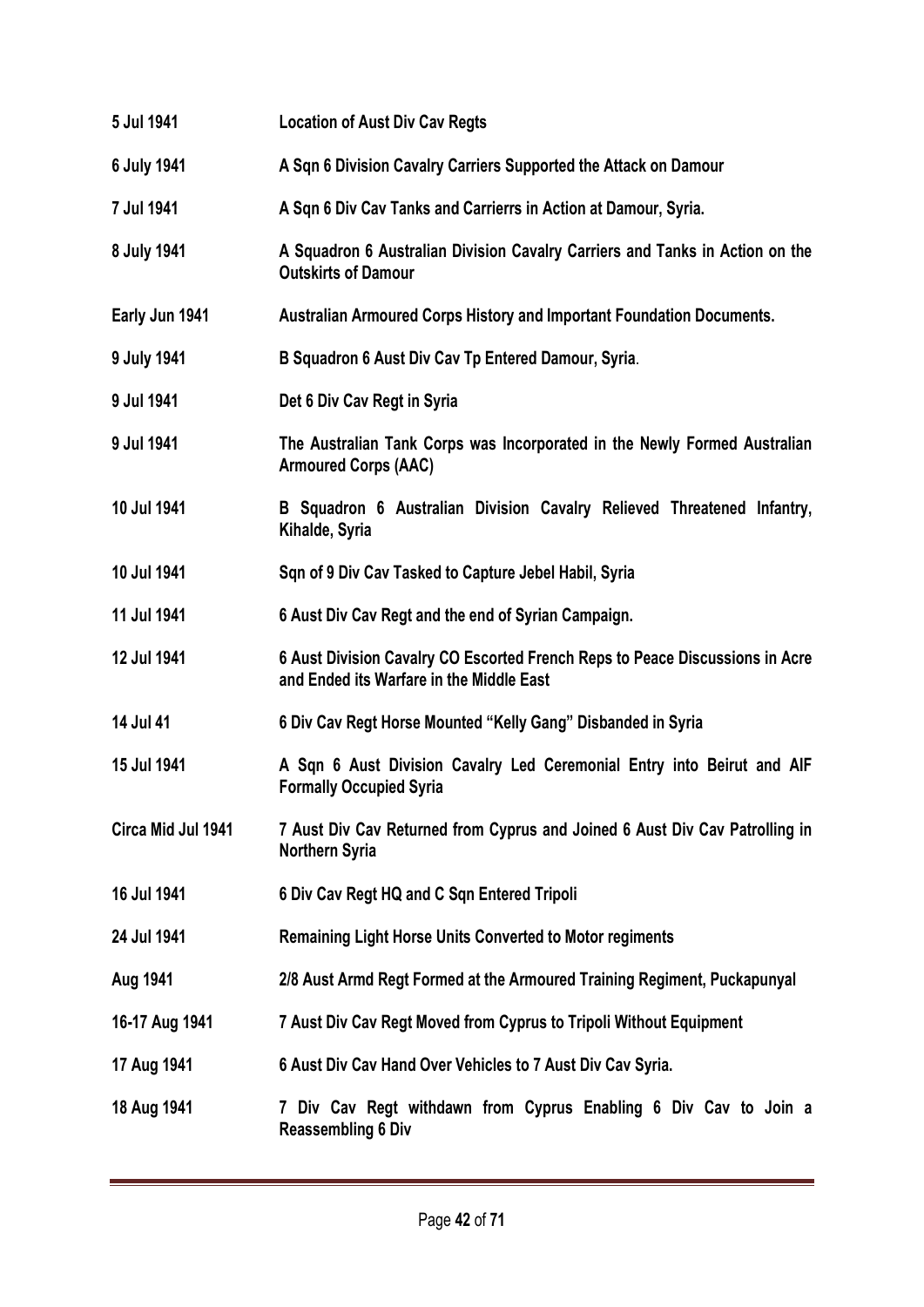- **18 Aug 1941 First CO 2/9 Armd Regt Assumed Command of the Nascent Regt**
- **25 Aug 1941 6 Armd Regt Formed at Greta Camp, NSW as part of 1 Armd Division**
- **25 Aug 1941 2/9 Aust Armd Regt Recruiting Commenced in Adelaide**
- **Sep 1941 First shipment of American M3 Light Tanks (General Stuart ) Arrived in Australia**
- **1 Sep 1941 1 Armd Div with Practically No Tanks as Part of the AIF Organisational Summary**
- **9 Sep 1941 9 Aust Div Cav Regt. Left Baalbeck for Homs, Syria.**
- **Circa 2 Oct 1941 2/9 Aust Armd Regt Squadrons from Sth Aust and Tasmainia Moved to Puckapunyal after Basic Training.**
- **27 Oct 1941 6 Aust Div Cav Regt Relocated to Aleppo, Syria.**
- **Nov 1941 9 Aust Div Cav Regt Handed Over Their vehicles to 6 Aust Div Cav. Syria**
- **1 Dec 1941 1st Light Horse (Machine Gun) Regiment Designated as 1st Machine Gun Regiment**
- **24 Dec 1941 Benghazi Recaptured**
- **Circa End 1941 2nd Cav Div in Victoria Reorganised as 2nd Motor Division and Tasked to Guard Victorian Coastline**
- Late Dec 1941 9 Aust Div Cav Regt Rejoined the 9 Division in Palestine After the Siege of **Tobruk had been Raised.**
- **Jan 1942 9 Aust Div Cav Regt Located at Aleppo, Syria**
- **5 Jan 1942 2/2nd Independent Light Tank Squadron Members Informed It Would Not Be Going to Malaya to Support 8th Division Against the Japanese.**
- **11 Jan 1942 7 AustDiv Cav Regt Relieved by 9 Div Cav at Aleppo, Syria**
- **Feb 1942 7 Aust Div Cav Left Middle East for Australia after Japan Entered WW II**
- **Feb 1942 B Sqn 9 Aust Div Cav Regt, Conducted Reconnaissance East of the Euphrates.**
- **6 Feb 1942 2 Aust Armd Bde, 1 Aust Armd Div Held Initial Exercises at Yanakie Gate on Wilson's Promontory, Vic**
- **8-9 Feb 1942 Japanese Forces Crossed the Straits of Johore and Engaged 22nd and 27th Aust Inf Bdes 8 Div.**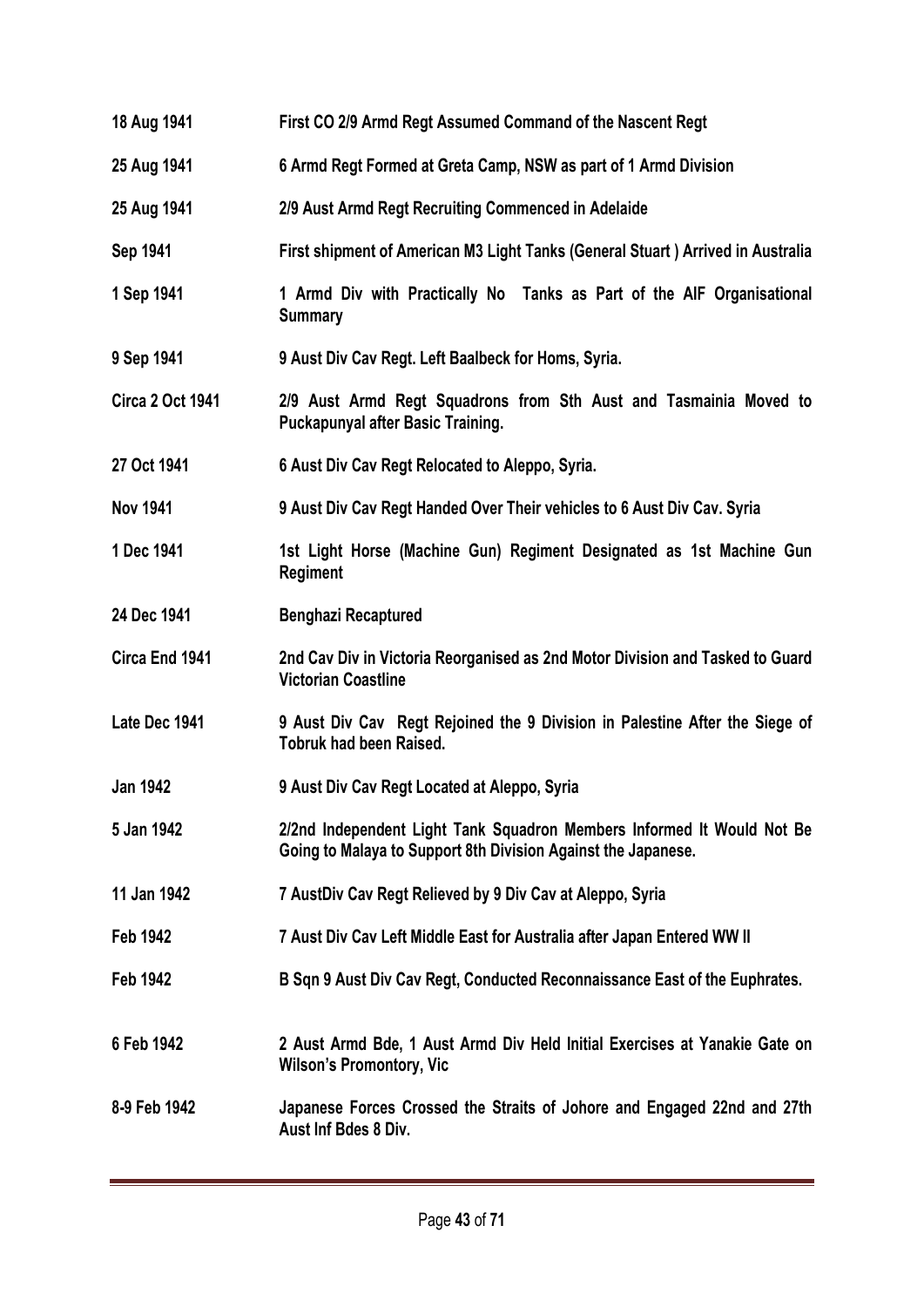- **15 Feb1942 The Fall of Singapore and NO Armour in 8th Aust Div to Counter Japanese Armour Offensive Operations**
- **19 Feb 1942 Notable Future RAAC Soldiers serving in Darwin During the First Japanese Air Raids**
- **21 Feb 1942 2 Armd Div Created**
- **23 Feb 1942 Early Model of Australian Cruiser Tank was Tested at Puckapunyal, Vic**
- **Mar 1942 6, 7 & 9 Aust Div Cav Status in the Middle East and the Return to Australia after Japan Entered WW II**
- **March 1942 9 Aust Div Cav Regt Moved to Lattaquie, Syria**
- **3 Mar 1942 Japanese Bomb Broome W.A. in the Second Deadliest Air Attack on Aust.**
- **9 Mar 1942 Leading Brigade of 7 Division 2 AIF Arrived Back in Adelaide**
- **14 Mar 1942 I LHR Retitled as 1st Australian Motor Regiment Within 1 Cav Div Which was Retitled 1 Motor Div**
- **16 Mar 1942 7 Aust Div Cav Regt Arrived Back in Adelaide, Australia**
- **30 Mar 1942 6 Aust Div Cav Arrived back in Australia and Joined the NT Force and was Stationed at Adelaide River.**
- **Late Mar 1942 Mag Gen H. C.H. Robertson Succeeded Maj Gen Northcott as GOC 1 Armd Div and Planned to Re-locate all Units Together to Culminate War Training at Narrabi, NSW**
- **April 1942 The First M3 Medium Tank (Grant) Arrived in Australia from The United States for Issue to Regiments of the 1 Armd Div incl 2/9 Aust Armd Regt**
- **Mid Apr 1942 9 Aust Div Cav Regt Remained at Latakia, Syria, When 20 Bde Relocated to Tripoli**
- **23 Apr 1942 2/5 Aust Armd Regt, 1 Bde , 1 Armd Div Regt Received their First M3 Medium Tank (Grant)**

**6 May 1942 AAC Major Formation Changes: 1 Armd Div No Change 3 Aust Army Tank Bde Formed to Provide Close Support to Infantry in Battle 2 Motor Division (CMF) Recieved CMF 6th Armd Bde & Resembled a Lt Armd Div**

**Circa May 1942 2 Recon Bn Moreton LH (QMI) Troopers Enlist in Original York Force Unit**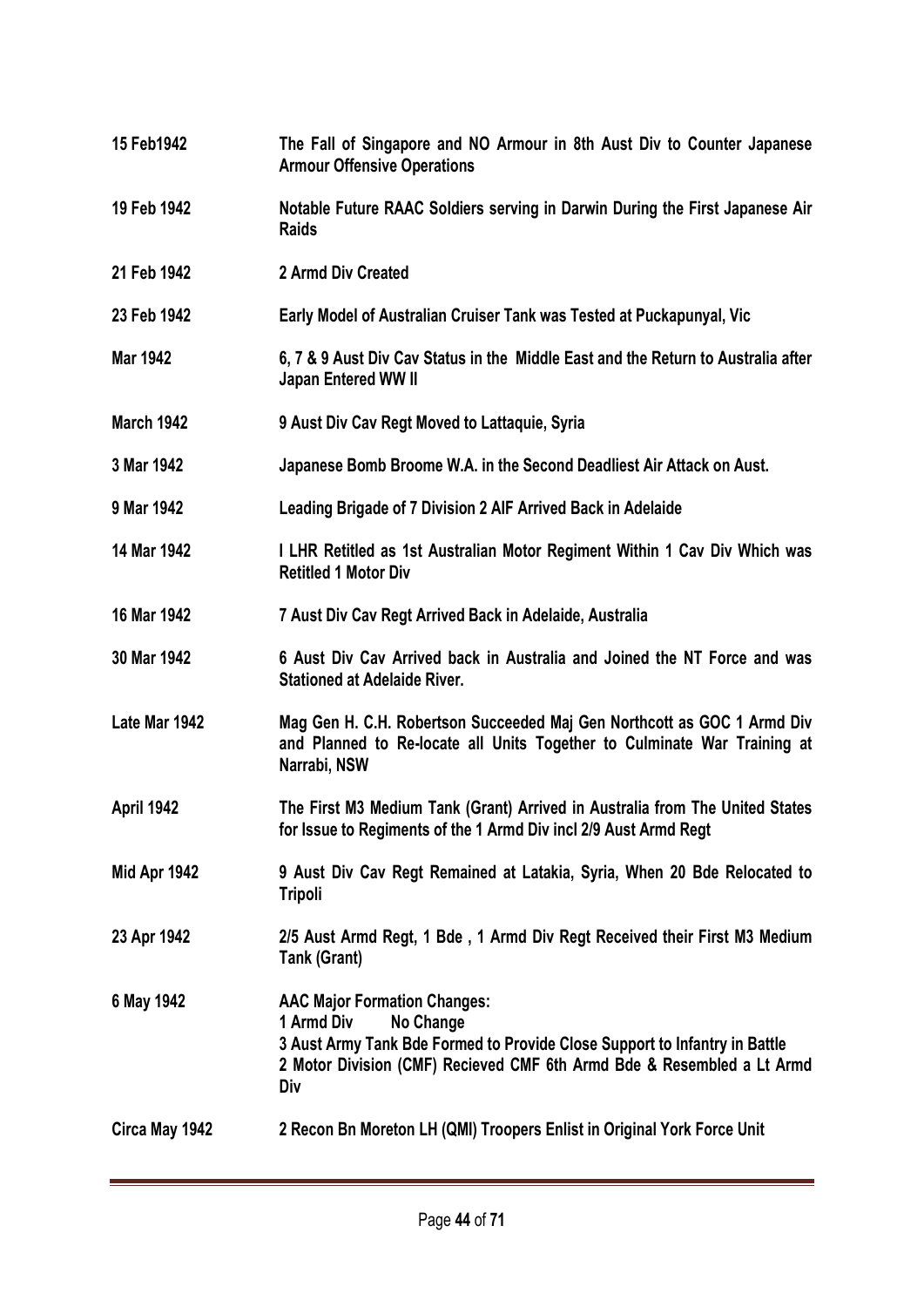| 8 May 1942         | All ALH Units Transferred to Australian Armoured Corps (AAC)                                                          |
|--------------------|-----------------------------------------------------------------------------------------------------------------------|
| 8 May 1942         | 1st Machine Gun Regiment Retitled 1st Australian Army Tank Battalion, 3rd<br>Army Tank Brigade.                       |
| 20 Jun 1942        | 1 Armoured Division Reviewed at Puckapunyal by Generals Blamey and<br><b>Robertson</b>                                |
| 30 Jun 1942        | Three Australian Armoured Divisions Proposed by Gen Blamey to War Cabinet                                             |
| 30 Jun -4 Jul 1942 | 9 Div Cav Regt Left Latakia, Syria, to Join Delta Force in Amariye, Egypt and are<br>later Issued with Crusader Tanks |
| Circa Jul 1942     | <b>Location of Major Australian Armoured Formations and Units</b>                                                     |
| <b>Jul 1942</b>    | British Matilda Tanks Began Arriving in Australia                                                                     |
| 1 Jul 1942         | 9 Aust Div Cav regt En Route From Lattaquie to Alexandria, Egypt.                                                     |
| 2 Jul 1942         | 9 Aust Div Cav Regt Travelled from Beersheba on to Ismailia.                                                          |
| 3 Jul 1942         | 9 Aust Div Cav Regt Passes Through Alexandria En Route to El Alamein, North<br>Africa to a Rousing Reception.         |
|                    |                                                                                                                       |
| 4 Jul 1942         | 9 Aust Div Cav Regt Issued with Crusader Tanks                                                                        |
| 7 Jul 1942         | 9 Aust Div Cav Regt In Postion at El Alamein with B and C Sqns Up and A Sqn<br>In Reserve.                            |
| 7 Jul 1942         | 9 Aust Div Cav Regt Provided Protection for 9 Div HQ near El Imayid                                                   |
| 7 Jul 1942         | 2/9 Aust Armd Regt Marched Out of Puckapunyal En Route to the Divisional<br>training Areas at Greta and Narrabri, NSW |
| 10 Jul 1942        | 9 Aust Div Cav In Action at the First Battle of El Alamein, Day 1                                                     |
| 10 Jul 1942        | 9 Aust Div Cav Regt In Action at El Alamein Railway Station                                                           |
| 11 Jul 1942        | 9 Aust Div Cav Regt and the First Battle of El Alamein Day 2                                                          |
| 17-20 Jul 1942     | B Sqn 9 Aust Div Cav Regt Attacked Ruin Ridge, First Battle of El Alamein, Nth<br><b>Africa</b>                       |
| 21-22 Jul 1942     | 9 Aust Div Cav Regt Tasked as Delaying Force West of El Alamein, Nth Africa                                           |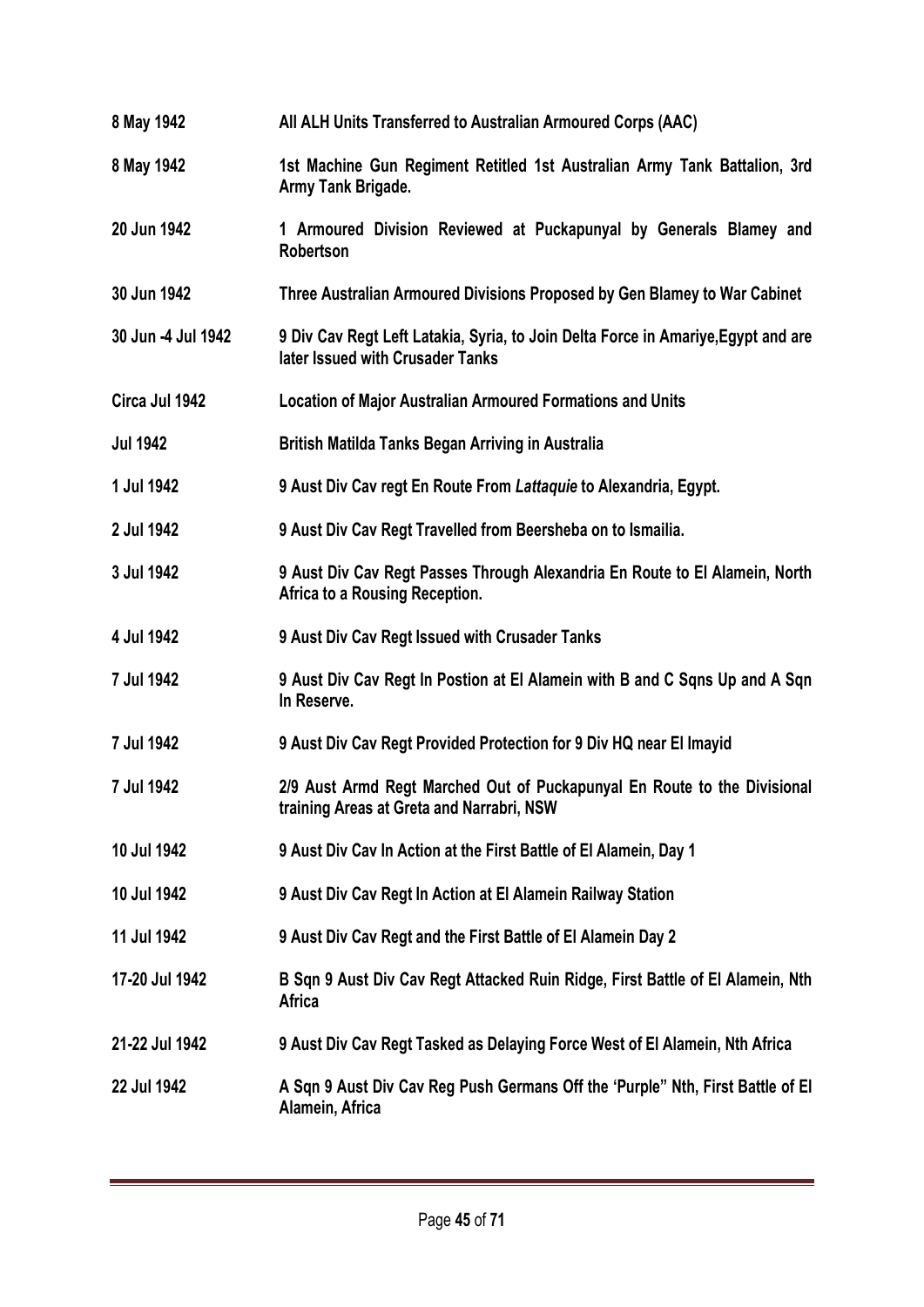**23 Jul 1942 A & C Sqns 9 Aust Div Cav Regt Cleared Ground out to "Friendly 23", First Battle of El Alamein 24 Jul 1942 A & C Sqns 9 Aust Div Cav Established Observation Posts. First Battle of El Alamein 27 Jul 1942 A Sqn 9 Aust Div Cav Witnessed the Capture of Australian Troops on Ruin Ridge, First Battle of El Alamein 31 Jul 1942 C Sqn 9 Aust Div Cav Regt Take 17 Prisoners, El Alamein, North Africa**. **Early Aug 1942 AHQ Plans for Creating Lt Armd Divs by Breaking Up 1 Armd Div to Form 3 Armd Div Unsuccessfully Challenged by Gen Robertson Aug 1942 7 Aust Div Cav Regt Begins Title Change of Div Cav Regts to reflect Change of Role to Aust Cav (Cdo) Regts 5 Aug 1942 9 Aust Div Cav Regt Officers Mess Funds Lost, El Alamein 13 Aug 1942 9 Aust Div Cav Regt Carrier Destroyed on Unmarked Minefield, First Battle of El Alamein 15 Aug 1942 9 AustDiv Cav Regt Conducted Day Patrols in the Tel el Eisa Area, Nth Africa 19 Aug 1942 9 Aust Div Cav Regt Expected to Receive More Crusader tanks. 22 August 1942 18 Aust Bde Landed at Milne Bay, New Guinea 22 Aug 1942 9 Aust Div Cav Tank Troop Failed to Spot Enemy, Battle of El Alamein 25 Aug 1942 Battle of Milne Bay Began 31 Aug 1942 9 Aust Div Cav Regt Took Part in Operations Bulimba to Repel Renewed Enemy Attacks, Battle of El Alamein. Early Sep 1942 40 M3 (Diesel) Medium Tank (Grant) Issued to 2/9 Aust Armd Regt 1 Sep 1942 9 Aust Div Cav Soldiers Recognised in Action with 2/15 Bn at Tel el Eisa, Nth Africa 4 Sep 1942 Japanese Evacuation of Milne Bay, New Guinea begins 5-13 Sep1943 Ist Tk Bn Gp Placed Under Admin Command Milne Bay Fortress Command and Relocated to Morobe in LSTs 12 Sep 1942 C Sqn 2/9 Armd Regt Commenced Trainng With Grant Tanks At Puckapunyal, Vic Sep-October 1942 9 Aust Div Cav Regt. Moved out of First Battle of El Alamein**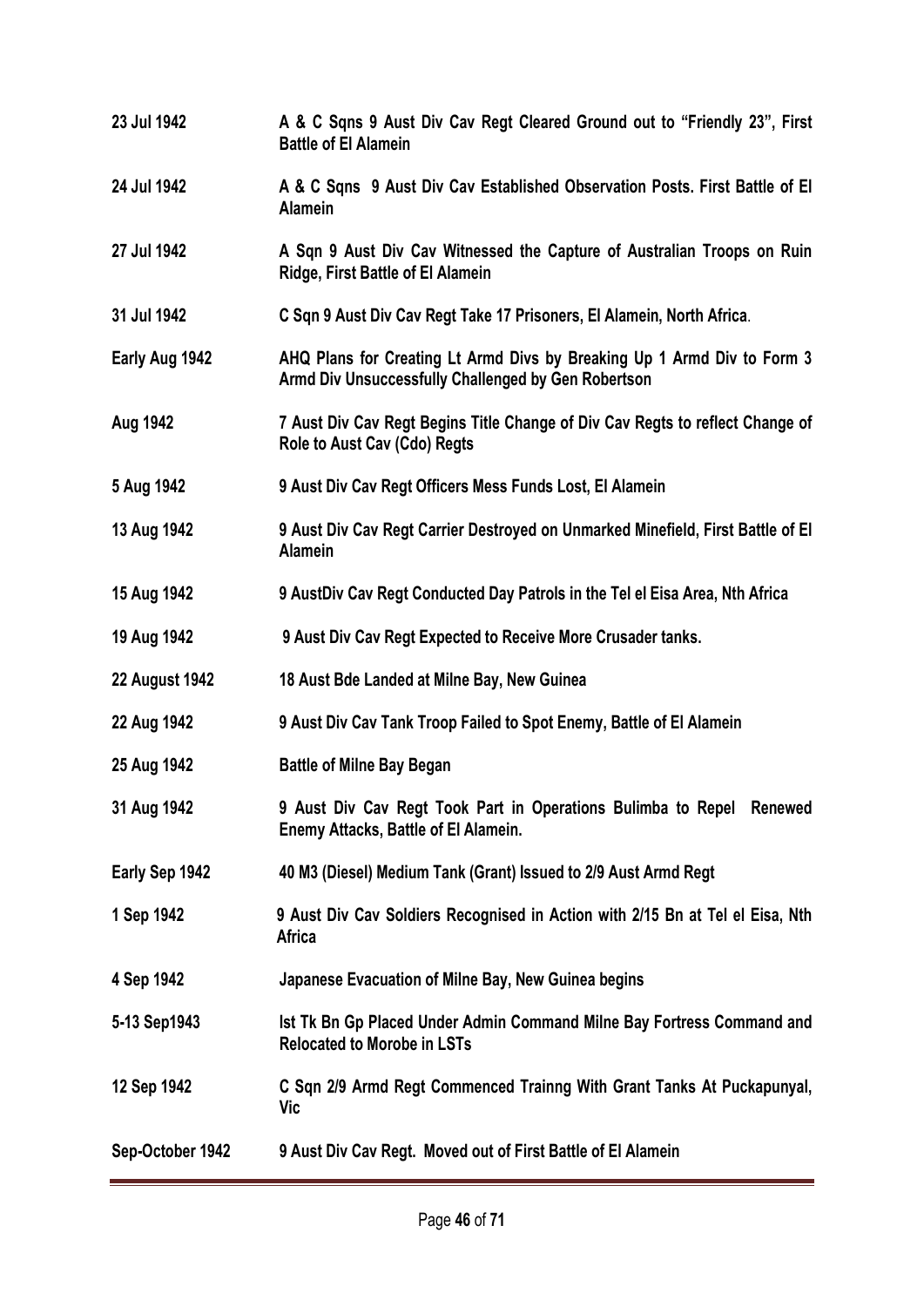- **20 Sep 1942 2/6 Aust Armd Regt Began its Embarkment from Australia for the New Guinea Campaign**
- **28 Sep 1942 A Sqn 2/6 Aust Armd Regt Arrived in Pt Moresby to Begin their New Guinea Campaign**
- **10 Nov 1942 HQ and C Sqn 2/6 Aust Armd Regt Arrived in Pt Moresby and B Sqn in Milne Bay to Begin their New Guinea Campaign.**
- **17 Oct 1942 AAC Raised To its Peak with Major Formation Changes**
- **23 Oct 1942 9 Aust Div Cav Regt Role in the Allies El Alamein Offensive.**
- **28 Oct 1942 1 Armd Div Commanded by Maj Gen Horace (Red Robbie) Robertson Ready to Fight**
- **1-3 Nov 1942 9 Aust Div Cav Regt Reconnaissance Up To Enemy Wire, Battle of El Alamein.**
- **2-4 Nov 1942 9 Aust Div Cav Regt Tasked to Support Clearing of Mines and Attack West, Nth Africa.**
- **3 Nov 1942 9 Aust Div Cav Regt Advanced in Three Columns Against Germans in the Break-Through at El Alamein**
- **4 Nov 1942 2/4th Aust Armd Regt Formed From 1st Armoured Division Units and Sub units.**
- **4-5 Nov 1942 9 Aust Div Cav Regt Acted as Advance Guard of 8th Army Pursuit of Retreating Germans and Capture Daba. Battle of El Alamein.**
- **15 Nov- Dec 1942 The AAC at it Greatest Expansion Peak During WW II and its Locations Within Australia**
- **15 Nov 1942 9 Armd Regt Transferred to 3rd Armoured Division**
- **6 Nov 1942 13 Aust Armd Regt Grant Tank Involved in a Training Accident which Caused the Death by Drowning of Five Crew Members:**
- **Late Nov 1942 9 Aust Div Cav Regt Moved to Palestine**
- **2 Dec 1942 2/6 Aust Div Cav Regt Renamed 6 Div Cav (Commando) Regt.**
- **Circa 5 Dec 1942 2/6 Aust Armd Regt Replaced 2/5 Aust Armd Regt as the Tank Unit Called To Support Infantry Attempting to Dislodge Japanese on Northern coast of New Guinea.**
- **9 Dec 1942 Australians Occupied Gona, New Guinea**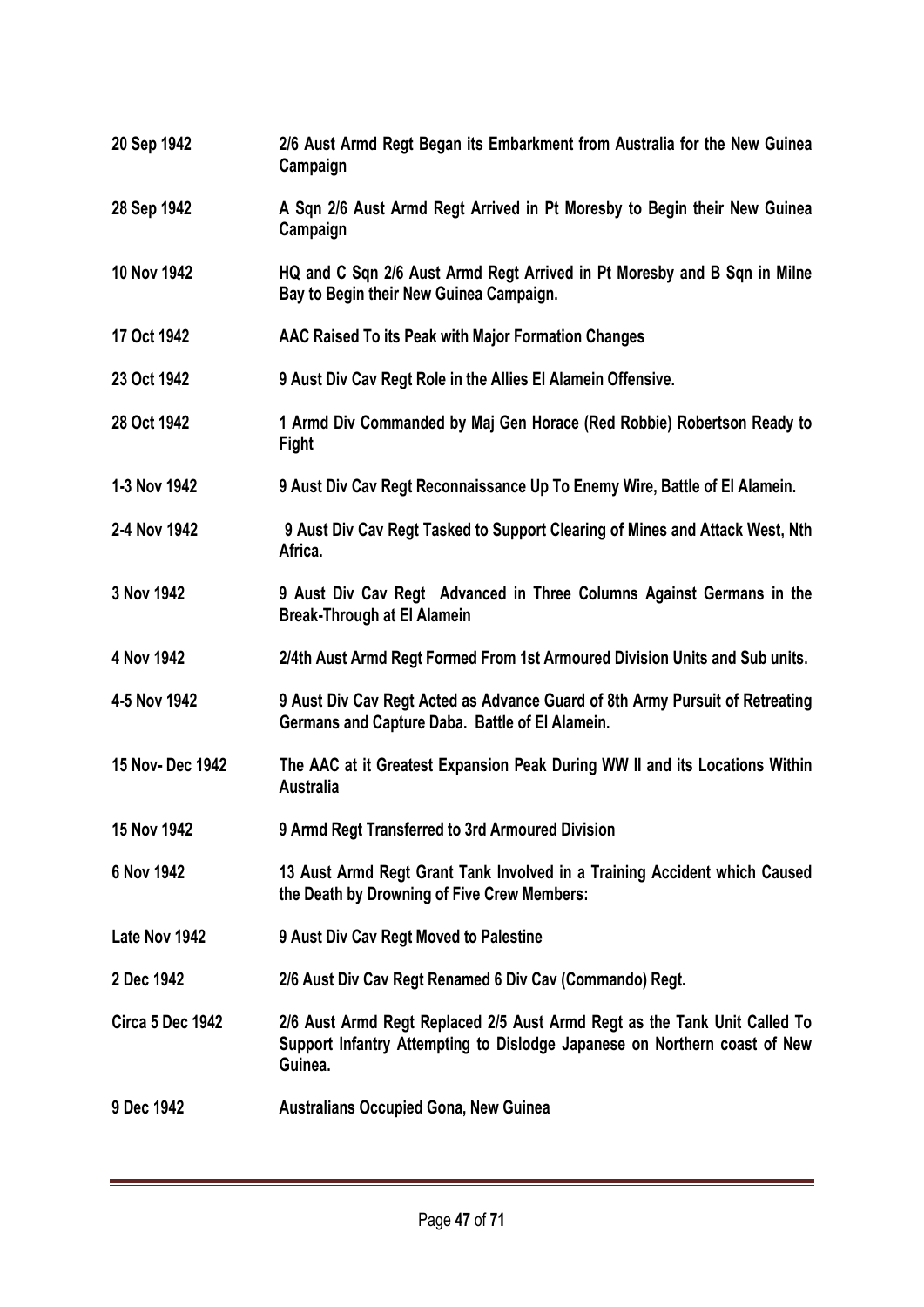- **9-16 Dec1942 2/6 Aust Armd Regt Initial Group of Tanks Arrived at Buna From Pt Moresby and Milne Bay, New Guinea**
- **15 Dec 1942 2/7 Aust Div Cav Regt Move Up to Sanananda Road Ready to Fight the Japanese, New Guinea**
- **16-17 Dec 1942 7 Div Cav Regt Reconnoitre the Approach to Huggins Junction on Sanananda Road, New Guinea Day 1 & 2**
- **18 Dec 1942 2/7 Div Cav Regt Fought as Infantry on the Sanananda Road, New Guinea Day 3**
- **18 Dec 1942 2/6 Aust Armd Regt Are First to Use Aust Tanks in Pacific When Assisting to Defeat the Japanese Defences at Buna, Day 1**
- **19 Dec 1942 2/6 Aust Armd Regt Assisted 2/9 Inf Bn to Mop Up Battle site at Cape Endaiadere, Buna New Guinea, Day 2**
- **19 Dec 1942 2/7 Div Cav Regt Attack the Japanese at Huggins Corner, Sanananda Road, New Guinea, Day 4**
- **20 Dec 1942 2/7 Div Cav Regt (-)Suffer Heavy Casualties Attacking the Japanese and the Fate of D Sqn 17-20 Dec , Sanananda Road, New Guinea, Day 5**
- **20 Dec 1942 2/6 Aust Armd Regt Continue Action at Cape Endaiadere, Buna New Guinea, Day 3**
- **21 Dec 1942 2/7 Div Cav Regt Consolidate Their Position and Attack Again, Sanananda Road, New Guinea, Day 6**
- **21 Dec 1942 2/6 Aust Armd Regt Paused for Tank Maintenance and Crew Rest in Advance Against Japanese Cape Endaiadere, Buna New Guinea, Day 4**
- **21-22 Dec 1942 C Sqn 2/6 Aust Armd Regt Departed Port Moresby and Arrived at Milne Bay to Relieve B Sqn**
- **22 Dec 1942 2/7 Div Cav Regt Repelled Determined Japanese Counter Attacks on both Huggins and James Positions, Sanananda Road, New Guinea, Day 7**
- **22 Dec 1942 2/6 Aust Armd Regt Supported 2/9 Inf Bn in the Advance Towards Strip Point, Cape Endaiadere, Buna, New guinea, Day 5**
- **23 Dec 1942 C Sqn 2/7 Div Cav Regt Conducted Resupply to James and D Sqn Continue to Struggle Back to Huggins, Sanananda Road, New Guinea, Day 8**
- **23 Dec 1942 2/6 Aust Armd Regt Conducted Tank Maintenance and Crews Rested, Cape Endaiadere, Buna New Guinea, Day 6**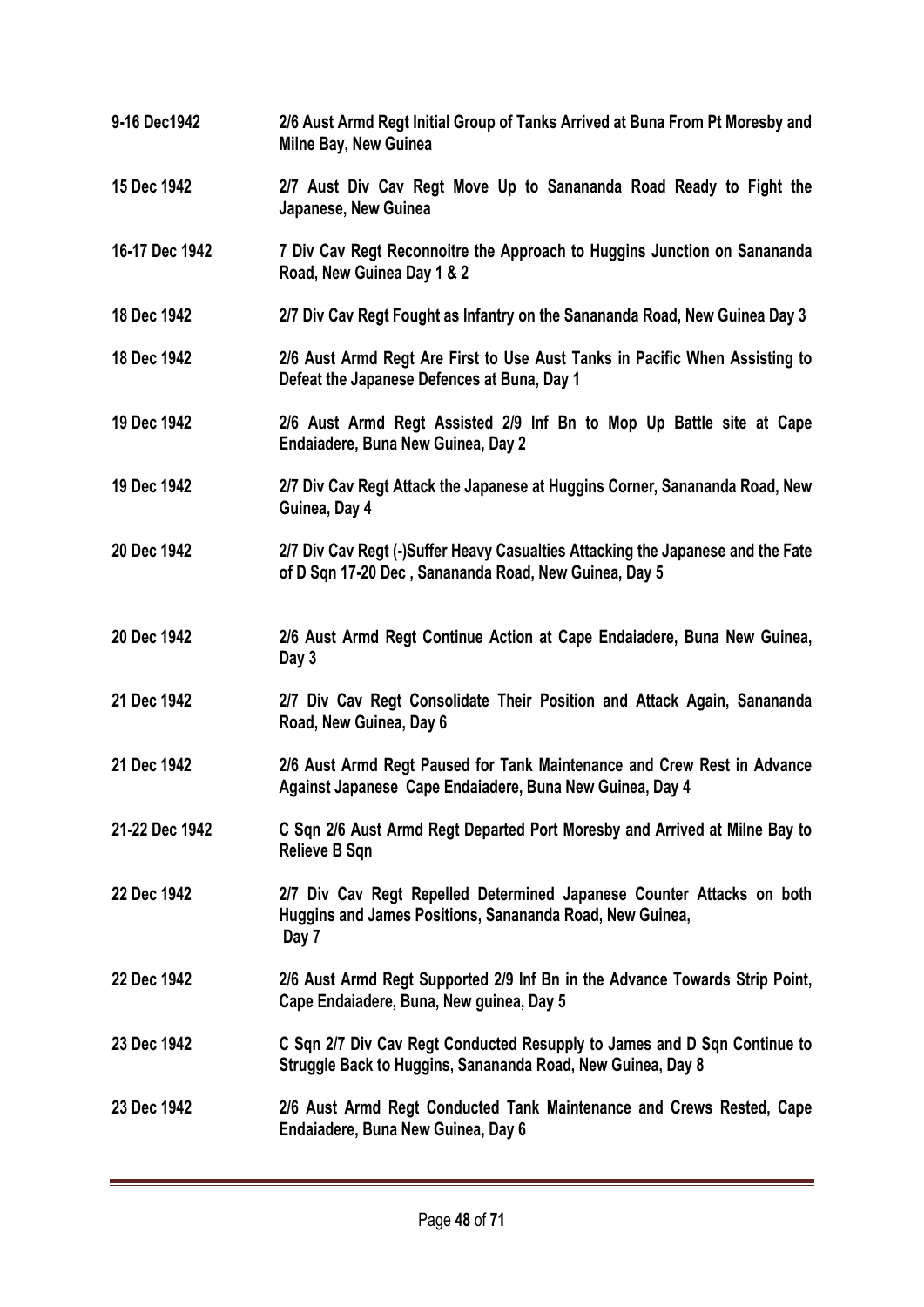**24 Dec 1942 C Sqn 2/7 Div Cav Regt Returned To Huggins, Sanananda Road, New Guinea, Day 9 24 Dec 42 2/6 Aust Armd Regt Tanks Advanced to Capture the Old Strip at Cape Endaiadere, Buna New Guinea, Day 7 25 Dec 1942 2/6 Aust Armd Regt Rest in Battle for Endaiadere Point, Buna New Guinea, Day 8 25 Dec 1942 2/7 Div Cav Regt Allocated a New Commander. Christmas Day on the Sanananda Rd., New Guinea. Day 10 26-27 Dec 1942 2/7 Div Cav Regt Established Supply Lines Between Huggins and James Positions Sanananda Rd., New Guinea. Days 11 & 12 26 Dec 1942 2/6 Aust Armd Regt at Cape Endaiadere Received the First Two Replacement Tanks from B Sqn Milne Bay, Day 9 27 Dec 1942 2/6 Aust Armd Regt and 18 Inf Bde Consolidate Gains and Defended Simemi Creek from Japanese Counter Attack, Buna New Guinea, Day 10 27-28 Dec 1942 2/7 Div Cav Regt New CO Arrived at Bachelor's Post and Reviewed Patrol Plan, Sanananda Rd., New Guinea. Days 13 & 14 28 Dec 1942 2/6 Aust Armd Regt Prepare for Battle Aimed at Finalising the Buna Campaign, Day 11 29 Dec 1942 Troop of B Sqn 2/7 Div Cav Regt Engaged in Battle to Secure Ration Trail, Sanananda Rd., New Guinea. Days 15 29 Dec 1942 C Sqn 2/6 Aust Armd Regt in Unsuccessful Tank Support of Attacking Infantry, Giropa Pt, Buna, New Guinea, Day 12 30 Dec 1942 A Sqn 2/7 Div Cav Regt Attacked Japanese Defensive Positions, Sanananda Rd., New Guinea. Days 16 30-31 Dec 1942 2/6 Aust Armd Regt Regouped in Preparation for Final Assault Against Japanese Defences at Giropa Pt, Buna, New Guinea, Day 13-14 31 Dec 1942 2/7 Div Cav Regt Continue Patrol Work, Sanananda Rd., New Guinea. Days 17 Early 1943 The AAC Future Manpower and Tank Development as Part of National War Effort in Doubt Jan 1943 Armoured Formation Officers in Aust and 9 Aust Div Cav Officers in ME Seconded to British 8th Army in North Africa For Experience. Jan 1943 AFV School at Puckapunyal Changes Courses to Cope With Demand For Armoured Officers.**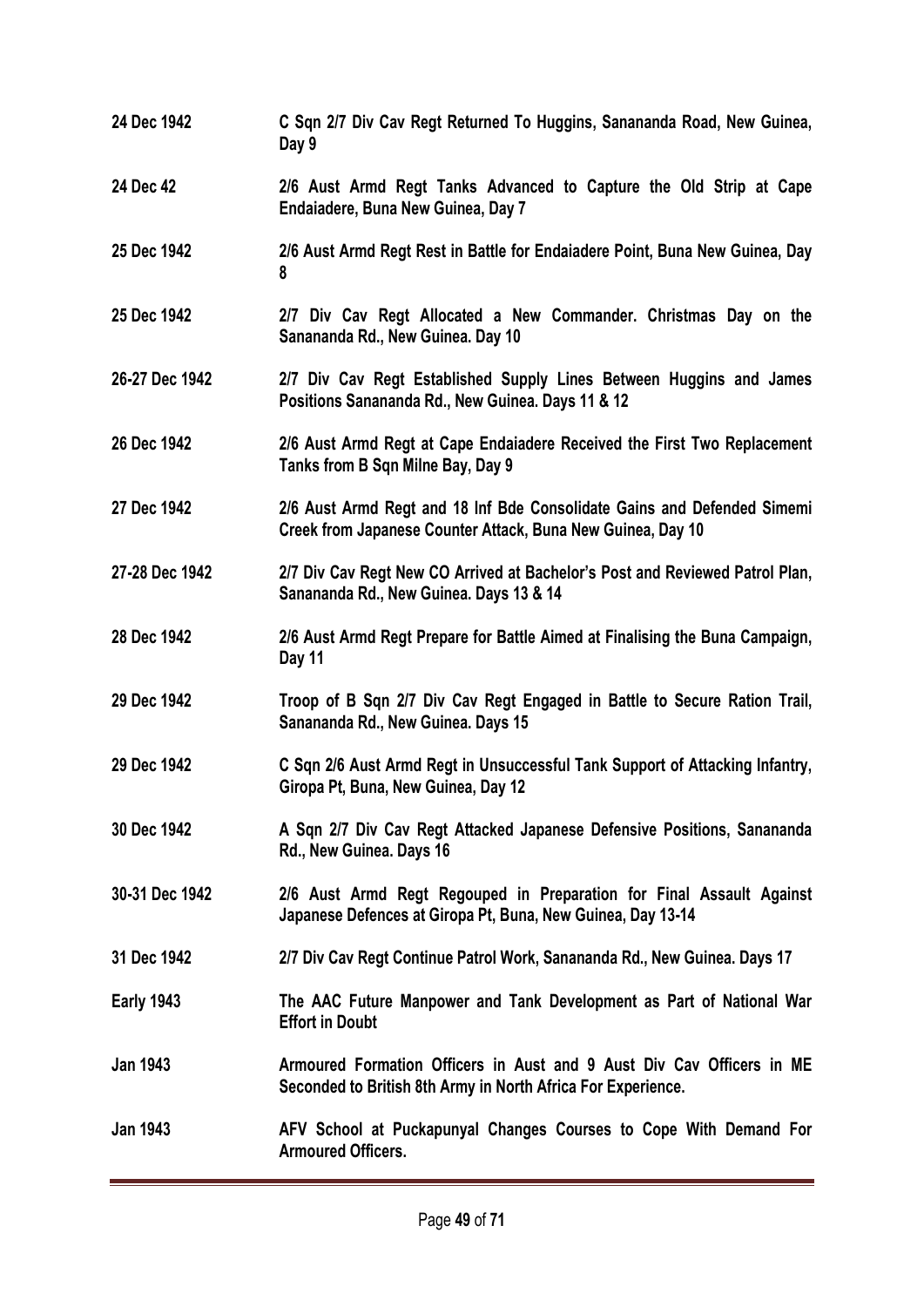| 1 Jan 1943       | 2/6 Aust Armd Regt formed Part of Combined Arms Team in Flnal Assault on<br>the Japanese Positions at Giropa Point, Buna New Guinea. Day 15        |
|------------------|----------------------------------------------------------------------------------------------------------------------------------------------------|
| 2 Jan 1943       | 2/6 Aust Armd Regt Assisted in the Battlefield Clearance of the Captured<br>Japanese Positions at Giropa Point, Buna New Guinea. Day 16            |
| 3-6 Jan 1943     | 2/7 Div Cav Regt relocate and Replace 36th Aust inf Bn on Sanananda Road,<br>New Guinea, Day 21-23                                                 |
| 3 Jan 1943       | 2/6 Aust Armd Regt Moved Back to Cape Endaiadere to Regroup After the<br>Battles at Cape Endaiader and Giropa Point, Buna New Guinea. Day 17       |
| 5-7Jan 1943      | Detachment of B Sqn 2/6 Aust Armd Regt Left Buna and Moved to Soputa as<br>Part of Preparing for the Sanananda Campaign, New Guinea                |
| 5-19 Jan 1943    | 2/9 Armd Regt Relocated From Puckapunyal to Murgon Qld to Join Other Units<br>of the 2 Bde 3 Armd Div                                              |
| 9 Jan 1943       | 2/6 Aust Armd Regt Suffer Casualties from Range Practice Shoot, Friendly Fire,<br><b>Buna Area, New Guinea</b>                                     |
| 10-11 Jan 1943   | 2/7 Div Cav with a Reinforced 18 Aust Inf Bd Prepared for Attack To Smash<br>Japanese Resistance in Sanananda Area, New Guinea                     |
| 10-11 Jan 1943   | 2/6 Aust Armd Regt receive Orders and Recce the Advance Route for the 7 Aust<br>Div Drive Against the Japanese at Sanananda, New Guinea. Day 1 & 2 |
| 12 Jan 1943      | 2/7 Div Cav and a Reinforced 18 Aust Inf Bd Attacked The Japanese Resistance<br>in Sanananda Area, New Guinea                                      |
| 12 Jan 1943      | 2/6 Aust Armd Regt Tanks Supported a Combined Arms Assault on Pill Boxes,<br>Sanananda Track, New Guinea. Day 3                                    |
| 13 Jan 1943      | 2/6 Aust Armd Regt Reorganised After a Combined Arms Assault on Pill Boxes,<br>Sanananda Track, New Guinea. Day 4                                  |
| 14-15 Jan 1943   | 2/7 Div Cav and 18 Aust Inf Bd Force The Withdrawal Of TheJapanese<br>Resistance in Sanananda Area, New Guinea                                     |
| 14 Jan 1943      | 2/6 Aust Armd Regt Reorganised After a Combined Arms Assault on Pill Boxes,<br>Sanananda Track, New Guinea. Day 5                                  |
| 22 Jan 1943      | Centres of Enemy Resistance Along the Sanananda and Killerton Tracks Finally<br><b>Cleared, New Guinea</b>                                         |
| 23 - late Jan 43 | 2/7 Div Cav Regt March out to Soputa and Flown to Dobodura and Home to<br>Australia to Complete their Sanananda Campaign, New Guinea               |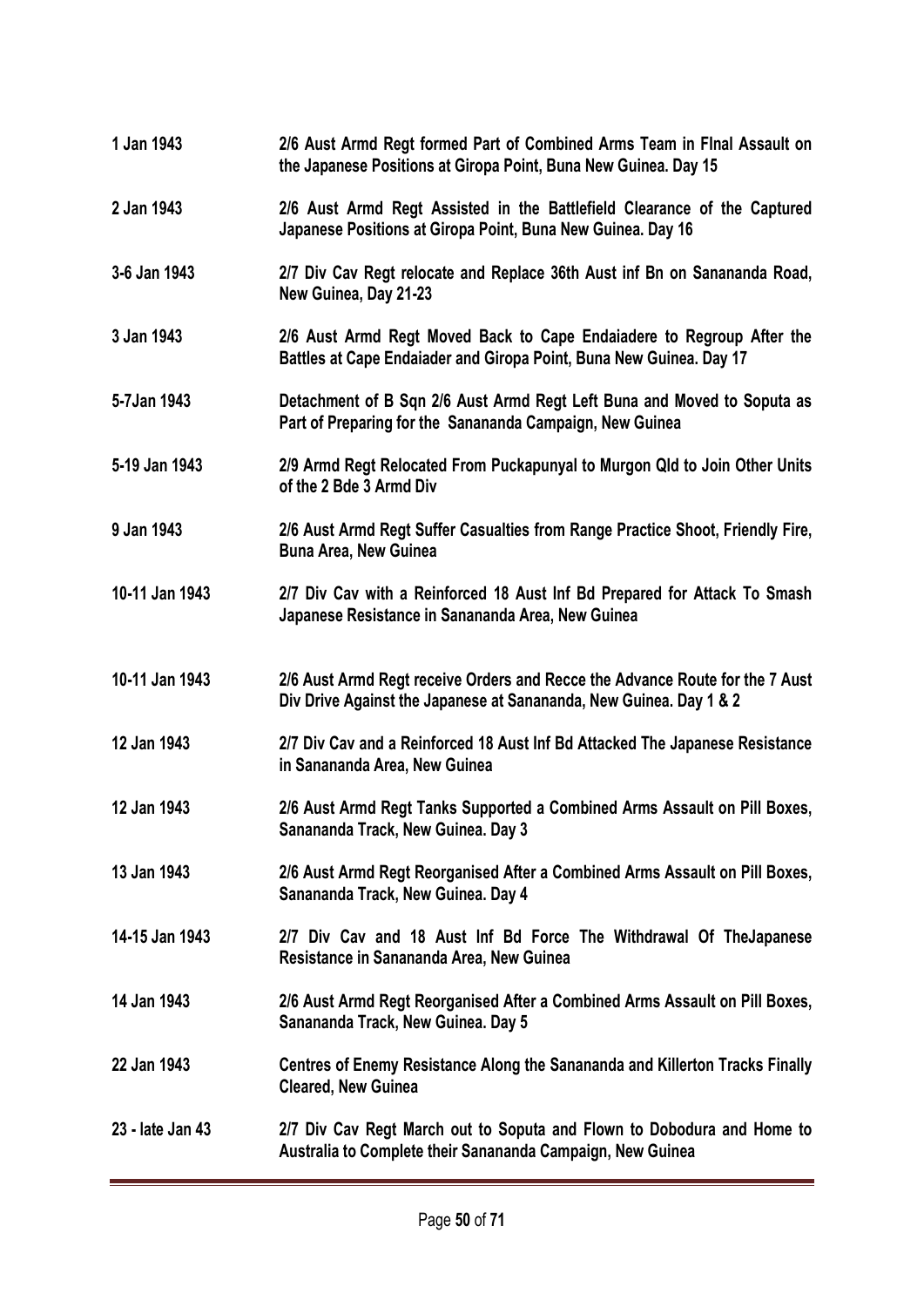**23 Jan 1943. 2/6 Aust Armd Regt Effective in Supporting the Final Defeat of Japanese in the Gona-Sanananda Pocket, New Guinea. 23 Jan 1943 4th Armoured Brigade First Assembled at Singleton, NSW 24 Jan 1943 9 Aust Div Cav Regt Embarked on Queen Mary from Middle East to Return to Australia. 24 Jan 1943 A Sqn 2/8 Aust Armd Regt Ordered to Prepare for Embarkation to Port Moresby, New Guinea 27 Jan 1943 Battle of Benghazi Ends End Jan 1942 2/6 Aust Amd Regt Tank Strength, New Guinea 5 Feb 1943 1st Australian Army Tank Battalion Classified as an AIF Unit and Hopes of Overseas Service Rise 10 Feb 1943 B Sqn Det 2/6 Aust Armd Regt Tasked to Defend Popondetta Main Airstrip, New Guinea 16 Feb 1943 4th Armoured Brigade Formed for Action in New Guinea and the SW Pacific Feb 1943 Important Changes to AAC and the Formation of 4th Armd Bde to Fight in the Pacific. 18 Feb 1943 9 Division Returned to Fremantle from the Middle East Mar 1943 Armoured Corps Training Centre Established at Puckapunyal for all Armoured Formation Reinforcement Training 10 Mar 1943 Newly Formed 4th Armd Bde Concentrated on Singleton, NSW 11 Mar 1943 2/9 Aust Armd Regt Issued With New Colur Patch and Black Berets as Part of 4 Armd Bde 19 Apr 1943 RHQ & B Sqn 2/8 Aust Armd Regt Arrived in Port Moresby as Part of the Regt Relieving 2/6 Aust Armd Regt in New Guinea 22 Apr- 1943 2/6 Aust Armd Regt Begin To Arrive Back in Australia fro New Guinea Operations 28-29 Apr 1943 C Sqn 2/6 Aust Armd Regt at Milne Bay Relieved by A Sqn 2/8 Aust Armd Regt and Sail for Australia 29 Apr 1943 A &C Sqns 2/8 Aust Armd Regt Arrived in Milne Bay and C Sqn 2/6 Aust Armd Regt Left for Australia**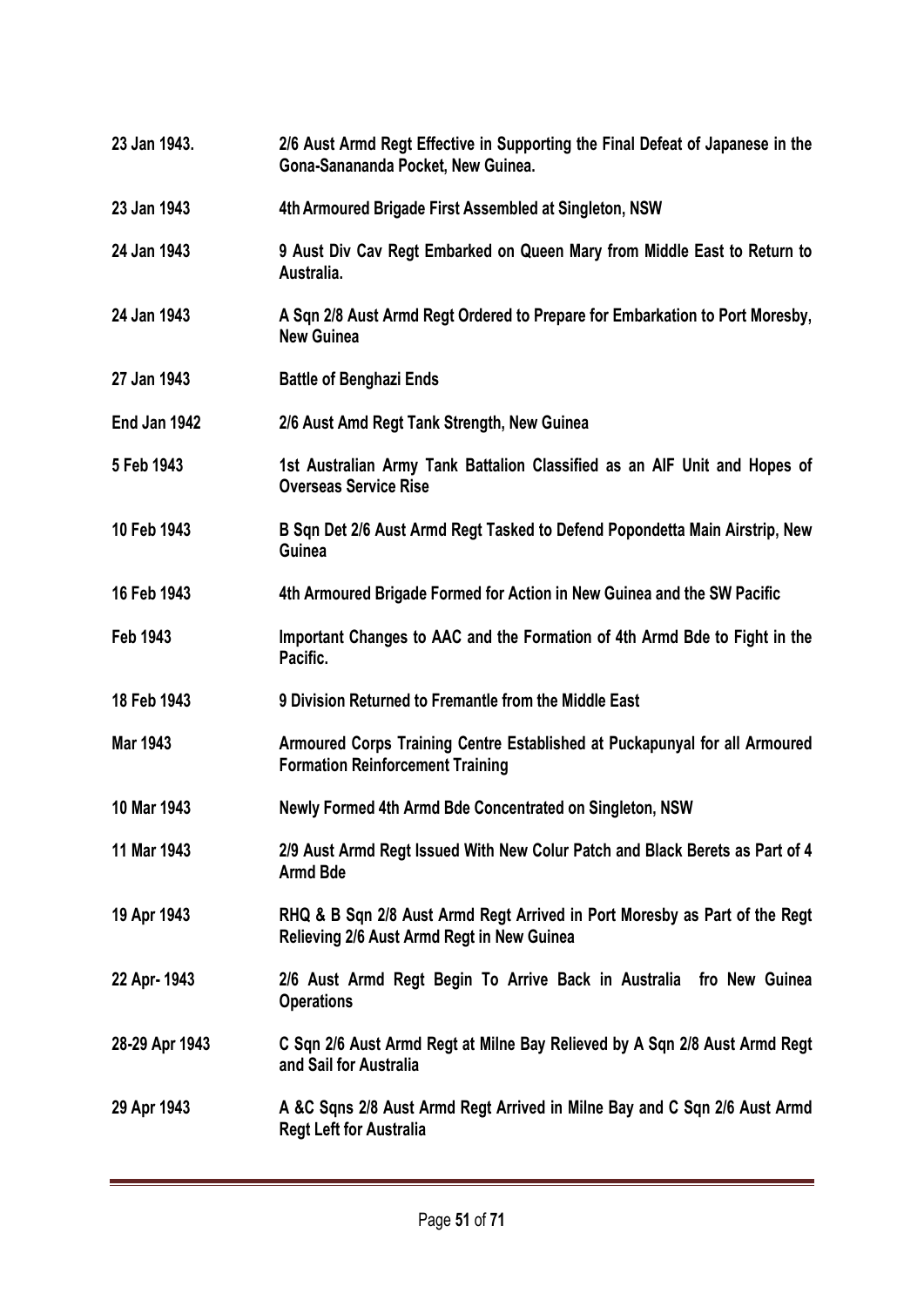| 5-12 May 1943        | C Sqn 2/8 Aust armd Regt and 2/94 LAD Arrived at Buna to relieve B Sqn 2/6<br>Aust Armd Regt and 2/92 LAD Left for Australia                          |
|----------------------|-------------------------------------------------------------------------------------------------------------------------------------------------------|
| 7 May 1943           | <b>Report Sounds Death Knell of Australian Tank Production Program</b>                                                                                |
| 11 May 1943          | B Sqn and 2/92 LAD Are the Last of 2/6 Aust Armd Regt To Leave New Guinea<br>for Home & Lessons Learnt Buna -Sanananda                                |
| 15 May 1943          | AAC Officer with British 5 RTR at Final Surrender of All German Forces In North<br>Africa.                                                            |
| 17-23 May 1943       | 1st Australian Army Tank Battalion (AIF) Relocated from Singleton to<br><b>Caboolture to Commence Amphibious Training</b>                             |
| 19 May 1943          | 2/9 Aust Armd Regt Commenced Relocation From Singleton to Coboolture in<br><b>Qld for Inf-Tank Co-operation Training.</b>                             |
| 10 Jun 1943          | 1st Australian Army Tank Battalion (AIF) Drops "Army" from Title to Become 1st<br><b>Australian Tank Battalion (AIF)</b>                              |
| 10 Jun 1943- Apr 195 | 2/9 Aust Armd Regt Resources Strained In Providing Inf-Tank Co-Operation Trg<br>for Three AIF Divs on QId Atherton Tablelands.                        |
| 16 Jul 1943          | AAC Formation Changes with 3rd Tank Bde Instructed to Convert to Two Tank<br>Bn Groups as Result of War Cabinet Decision Changes in Policy and Action |
| 8-15 Aug 1943        | 1st Aust Tank Bn Sailed for Milne Bay, New Guinea                                                                                                     |
| 11-25 Aug 1943       | 1st Aust Tank Bn Arrived at Milne Bay to Support 9 Div in Assualt On Lae but<br><b>Are Not Used</b>                                                   |
| 26 Aug 1943          | Australian Cruiser Tank Production Process for AIF Armoured Division is<br><b>Cancelled</b>                                                           |
| 31 Aug 1943          | The Composition of Australian Armoured Corps (AAC) and the Tank Battalion<br><b>Groups</b>                                                            |
| 3 Sep 1943           | AAC Officer with British 5 RTR During the Invasion of Italy                                                                                           |
| 4 Sep 1943           | 9 Division Land at Lae, New Guinea                                                                                                                    |
| 16 Sep 1943          | Japanese Abandoned Lae After heavy fighting                                                                                                           |
| 22 Sep 1943          | 1st Tank Battalion Not Involved in 20th Inf Bde Initial Landing Near Finschhafen,<br><b>New Guinea</b>                                                |
| 24 Sep 1943          | AAC Mainland Formation Changes Include Disbandment of 1st Armoured<br>Division Due to Successful Allied Forces Offensive at Lae                       |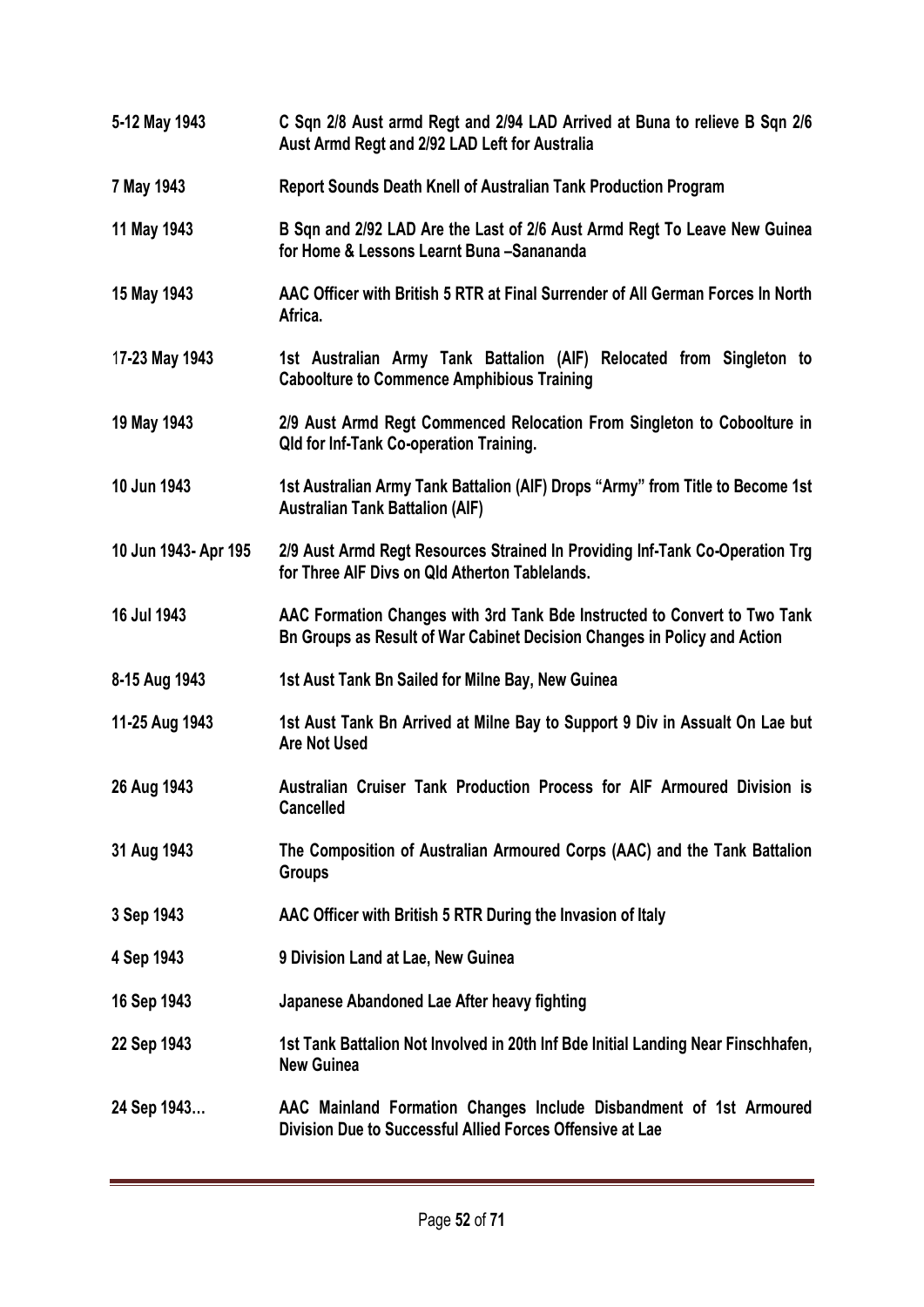- **27 Sep 1943 Sqn of 1st Tank Bn Requested to Support 20th Bde Fighting at Finschhafen, New Guinea**
- **Oct 1943** Aust Advisory War Council agreed to the Cessation of tank production in **Australia**
- **2 Oct 1943 9 Division Captured Finschhafen**
- **14 Oct 1943 The Advisory War Council approved Cessation of the Aust Tank Production Program**
- **19-20 Oct 1943 C Sqn 1st Tank Bn Transported by LST from Morobe to Finschhafen, New Guinea.**
- **25 Oct 1943 C Sqn 1st Tank Bn Moved to Pola on Northern Side of Longemark Bay Huon Peninsular and from 9 Div to Under Direct Command 1st Australian Corps.**
- **9 Nov 1943 C Sqn 1st Tank Bn Moved Their Matilda Tanks From Pola on Longemark Bay to Jivevaneng in Preparation to Support the 26th Aust Inf Bde Attack on Sattelberg, Huon Peninsular, New Guinea.**
- **13 Nov 1943 C Sqn 1 Tank Bn Reached the Assembly Area at Jivevenang Prior to the Start of the Finschhafen Campaign, New Guinea**
- **16 Nov 1943 The Assault on Sattelberg, the Third Major Action of the Finschhafen Campaign Began Without Tank Support. Huon Peninsular, New Guinea. Day 1**
- **17 Nov 1943 C Sqn 1st Tank Bn Supported the Infantry Advance to Sattelberg with Matilda Tanks, Finschhafen Campaign, New Guinea. Day 2 & 3**
- **18 Nov 1943 Elements of 1 & 2 Tp of C Sqn 1st Tank Bn Supported the Infantry Advance to Sattelberg onto Coconut Ridge, Finschhafen Campaign, New Guinea. Day 3**
- **19 Nov 1943 Elements of 1 & 2 Tps of C Sqn 1st Tank Bn continued to Support the Infantry Advance to Sattelberg, Finschhafen Campaign, New Guinea. Day 4**
- **20 Nov 1943 Tps of C Sqn 1st Tank Bn continued to Support the Infantry Advance to "Feature 2,400" Sattelberg, Finschhafen Campaign, New Guinea. Day 5**
- **21 Nov 1943 Tps of C Sqn 1st Tank Bn Continued to Support the Infantry Advance to Sattelberg, Finschhafen Campaign, New Guinea. Day 6**
- **22 Nov 1943 Tps of C Sqn 1st Tank Bn and infantry Advance to within 1,000 Yards of Sattelberg, Finschhafen Campaign, New Guinea. Day 7**
- **23-24 Nov 1943 Tps of C Sqn 1st Tank Bn and 2/48th Infantry Halted by Landslide for Two Days in Advance to Sattelberg on Centre Axis, Finschhafen Campaign, New Guinea. Days 8 & 9**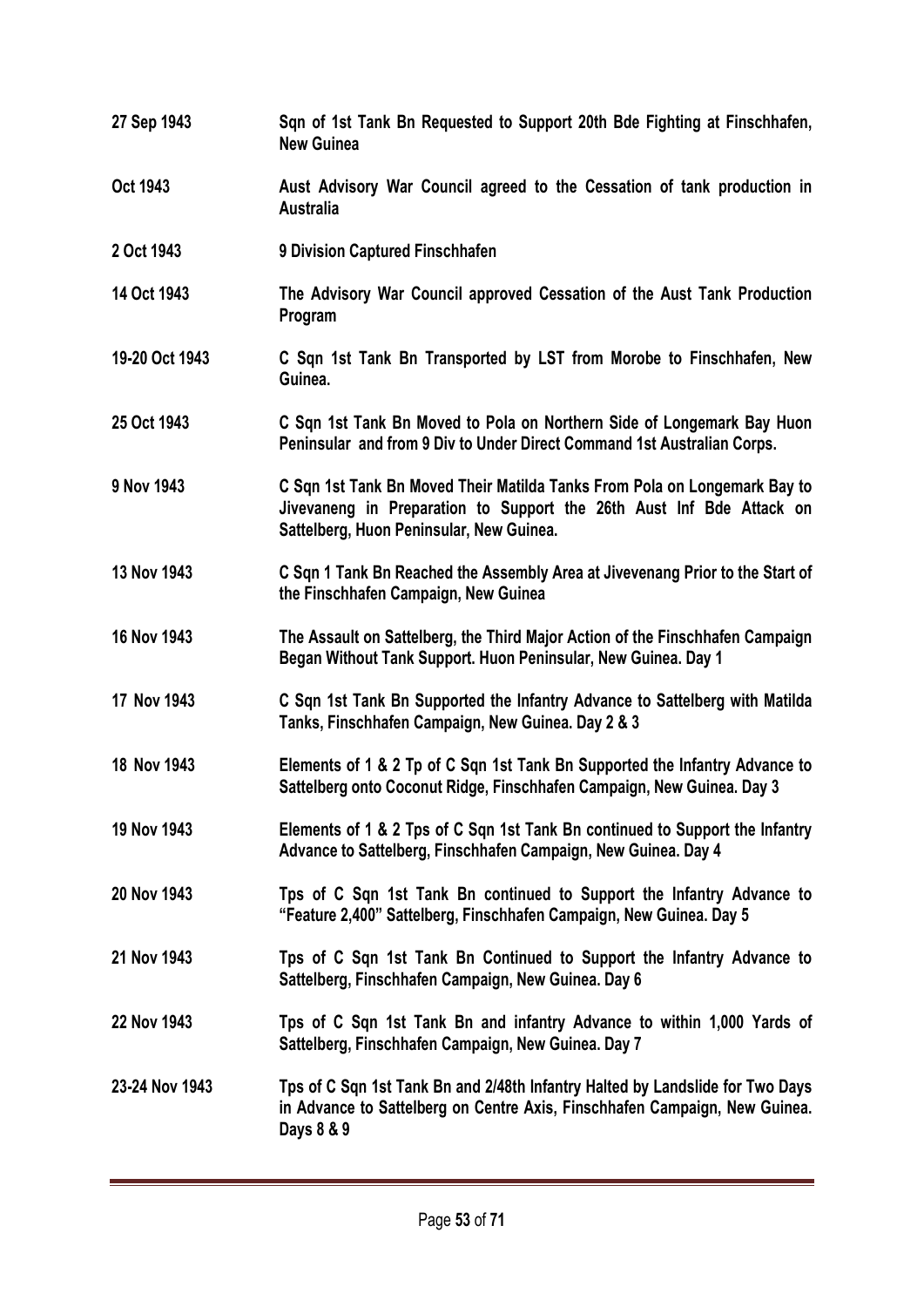**25 Nov 1943 Composite Tp C Sqn 1st Tank Bn Moved to Support 2/23rd Bn and Sattelberg Occupied, Finschhafen Campaign, New Guinea. Day 10 25 Nov 1943 3 Tp (+ One Tank of 2 Tp) C Sqn 1st Tank Bn Supported 24th Bde Attack to Clear the Way to Pabu and Secure Ground North to Wareo Track, Huon Peninsular, New Guinea. Day 1 26 Nov 1943 3 Tp (+ One Tank of 2 Tp) C Sqn 1st Tank Bn Support Relief of D Coy 2/32nd Bn, 24th Bde Attack to Clear the Way to Pabu and Secure Ground North to Wareo Track, Huon Peninsular, New Guinea. Day 2 28-30 Nov 1943 3 Tp C Sqn 1 Tank Bn Supported 2/28 Bn in the Counter Attack to Clear the Coast Between North Hill and Bonga, Huon Peninsular, New Guinea 29 Nov 1943 CO 9 Aust Div Cav Regt Announced Re-Designation of Regt to 2/9 Aust Cav (Commando) Regt. Dec 1943 2/9 Aust Div Cav Regt Changed Role and Renamed 2/9 Aust Div Cav (Cdo) Regt 1-2 Dec 1943 3 Tp C Sqn 1st Tank Bn Supported 2/28 Bn Advance Along Wareo Track to Pabu, Huon Peninsular, New Guinea 2 Dec 1943 6 Aust Div Cav Regt Changed Role and Renamed 2/6 Aust Cav (Cdo) Regt. 2 Dec 1943 Headquarters Tanks and One of 2 Troop C Sqn 1 Tank Bn Resumed the Advance Along Wareo Track to Pabu with D Company, 2/43rd Bn, Huon Peninsular, New Guinea 3 Dec 1943 One 3 Tp Tank C Sqn 1 Tank Bn and Infantry Retrieve Damaged Matilda Tank Abandoned the Day Before in the Advance Along Wareo Track to Pabu, Huon Peninsular, New Guinea 3-6 Dec 1943 4 Tp and a Composite Tp of 1 and 5 Tps C Sqn 1 Tank Bn Supported 4th Bde Advance along the Coast from Bonga to Gusika, Huon Peninsular, New Guinea. Circa 6-8 Dec 1943 Composite Tp of 1 and 5 Tps C Sqn 1 Tank Bn Continued the 4th Bde Advance to Fortification Point along the Coast, Huon Peninsular, New Guinea. 8 Dec 1943 Remainder of 1st Tank Bn Group, Less B Sqn and C Sqn Began its Move from Buna to Finschhafen, New Guinea 11 Dec 1943 RHQ and 'A'Squadron 1st Tank Bn Reached Finschhafen and Linked Up with 'C'Squadron 12 Dec 1943 2 Tp A Sqn 1 Tank Bn Landed From Barges at Coconut Beach, Huon Peninsular, New Guinea 13 Dec 1943 2 Tp A Sqn 1st Tank Bn Moved Along Coast To Relieve C Sqn 1st Tank Bn, Huon Peninsular, New Guinea**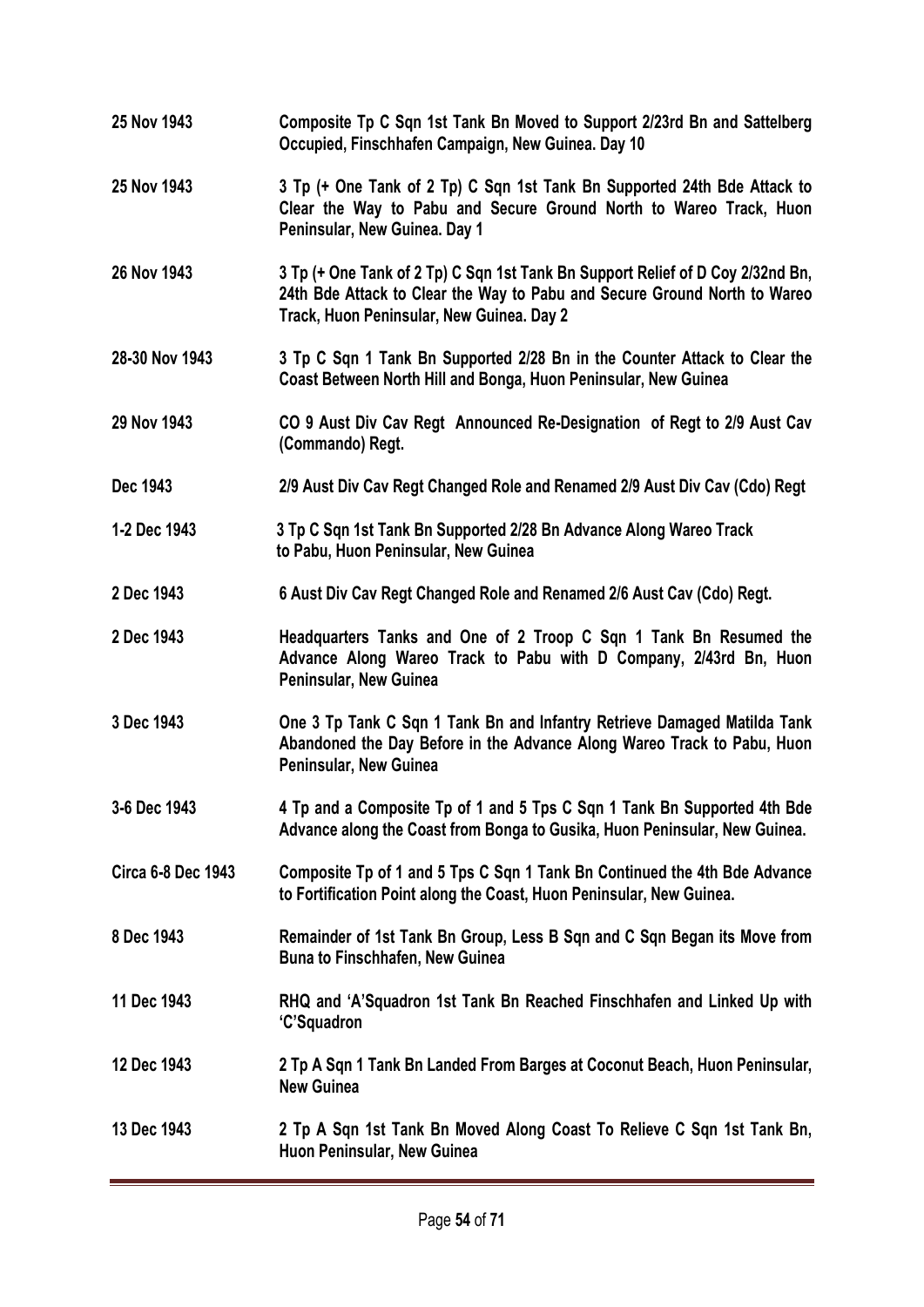**14-15 Dec 1943 5 Tp Joins 2 Tp A Sqn 1st Tank Bn at Kiligia and Continued the Advance to Lakona , Huon Peninsular, New Guinea. 16 Dec 1943 2 Tp & 5 Tp A Sqn 1st Aust Army Tk Bn (AIF) Supported Successful Attack on Lakona, Huon Peninsular, New Guinea 17 Dec 1943 A Sqn 1st Aust Army Tk Bn Recce Likely Routes North West of Lakona, Huon Peninsular, New Guinea 18 Dec 1943 2 & 5 Tps A Sqn 1st Aust Army Tk Bn Advanced North of Masaweng River, Huon Peninsular, New Guinea 19 Dec 1943 2 & 5 Tps A Sqn 1st Aust Army Rested at Masaweng River, Huon Peninsular, New Guinea 20 Dec 1943 4 Tp Joins 2 & 5 Tps A Sqn 1st Tank Bn at the Masaweng River, Huon Peninsular, New Guinea 21 Dec 1943 2 Tp A Sqn 1st Tank Bn Supported the 2/13 Bn Advance To Hubika, Huon Peninsular, New Guinea 22-24 Dec 1943 Forward Tanks A Sqn 1st Tank Bn Commenced Move by Barge From Hubrika to Wandokai Due to Unsuitable Coastal Terrain, Huon Peninsular, New Guinea 25 Dec 1943 5 Tanks from A Sqn 1st Tank Bn Moved by Barge From Masaweng to Wandokai, Huon Peninsular, New Guinea 26 Dec 1943 4 Tp A Sqn 1st Tank Bn Moved to F.D.L. Ready To support 2/13 Bn Advance to Ago , Huon Peninsular, New Guinea 27 Dec 1943 4 Tp A Sqn 1st Tank Bn supporting 2/13th Bn Capture Ago and Walingai, Huon Peninsular, New Guinea 28 Dec 1943 A Sqn 1st Tank Bn Continued To Advance North with 20 Bde to Kanomi, Huon Peninsular, New Guinea 29-30 Dec 1943 A Sqn 1st Tank Bn Conducted Maintenance In Preparation for Advance to Nuzen, Huon Peninsular, New Guinea 31 Dec 1943 A Sqn 1st Tank Bn Supported 2/15 Bn in the Advance Into Nuzen, Huon Peninsular, New Guinea 1944 The Run-Down of WW II Armoured Units Accelerated. Jan 1944 2/6th and 2/9th Aust Cav Regts Reorganised as the 2/6th and 2/9th Australian Cavalry (Commando) Regiments**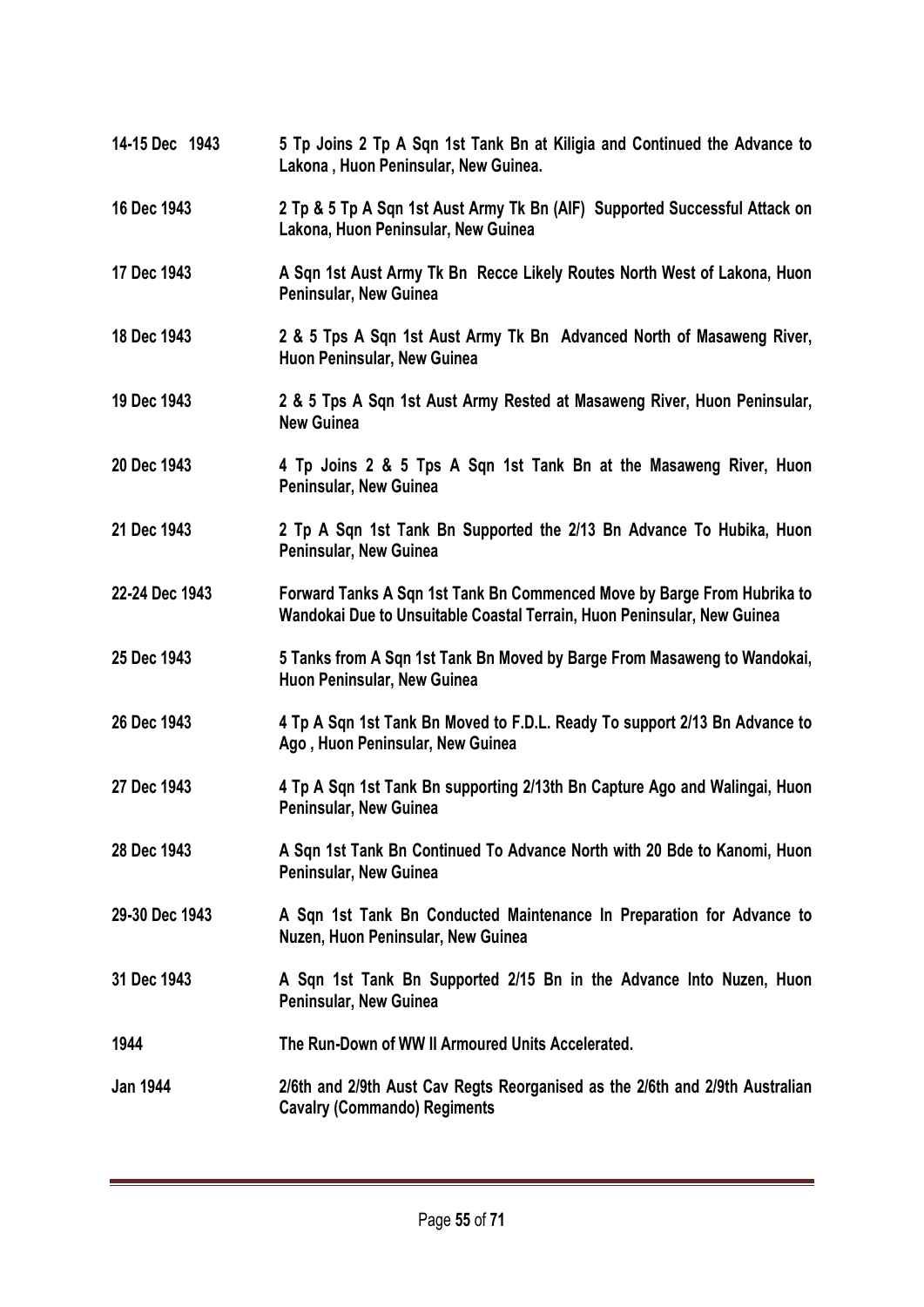- **1-2 Jan 1944 A Sqn 1st Tank Bn Assisted 2/15th Bn In the Advance to and the Attack and Capture of Kwamkwam, Huon Peninsular, New Guinea**
- **3-7 Jan 1944 A Sqn 1st Tank Bn advanced with 20th Bde to Kelanoa, Huon Peninsular, New Guinea**
- **7 Jan 1944 2/7 Armd Regt Disbanded.**
- **8-9 Jan 1944 4 Tp A Sqn 1st Tank Bn Landed on Beach close to Buri River and Attacked South of Scharnhorst Point, Huon Peninsular, New Guinea**
- **10-15 Jan 1944 4 Tp A Sqn 1st Tank Bn In Action with 2/17 Bn are Finally Halted by Insurmountable Gorge West of Gneisenau Point, Huon Peninsular, New Guinea**
- **16-22 Jan 1943 2/7 Div Cav Regt Conducted Battlefield Clearance After 18th Aust Inf Bde Defeated Japanese at Sanananda Road, New Guinea**
- **16-20 Jan 1944 A Sqn 1st Tank Bn Relocated Back to Sialum, Huon Peninsular, New Guinea**
- **23-24 Jan 1944 A Sqn 1 Tank Bn Requested to Provide Recce Party to 8 Bde for the Advance to Saidor, Huon Peninsular, New Guinea**
- 29 Jan 1944 1st Tank Bn Gp Less "B" Sqn Requested to Concentrate in the Bonga-Guiska-**Wareo Track Area, Huon Peninsular, New Guinea**
- **2-7 Feb 1944 Forward Tanks of A Sqn 1st Tank Bn Moved Back to Gusika Due to Lack of Organised Japanese Resistance , Huon Peninsular, New Guinea**
- **9 Feb 1944 4 Tp A Sqn 1st Tank Bn Moved by Barge from Kelanoa to Sialum, Huon Peninsular, New Guinea**
- **10 Feb 1944 Huon Peninsular in New Guinea Captured**
- **11-12 Feb 1944 Balance of A Sqn 1 Tank Bn Moved Back to Finschhafen, Huon Peninsular, New Guinea**
- **29 Feb 1944 AAC Formation Status**
- **Mar 1944 182 American M6 Staghound Armoured Cars Arrive to Re-equip Armoured Car Regts**
- **Mar 1944 2/4 Ind Coy Came Under Command 2/9 Aust Cav (Commando) Regt at Ravenshoe Camp, Queensland.**
- **Mar 1944 2/11th Armoured Car Regiment Ceased.**
- **17 Mar 1944 2nd Army Tank Battalion Disbanded.**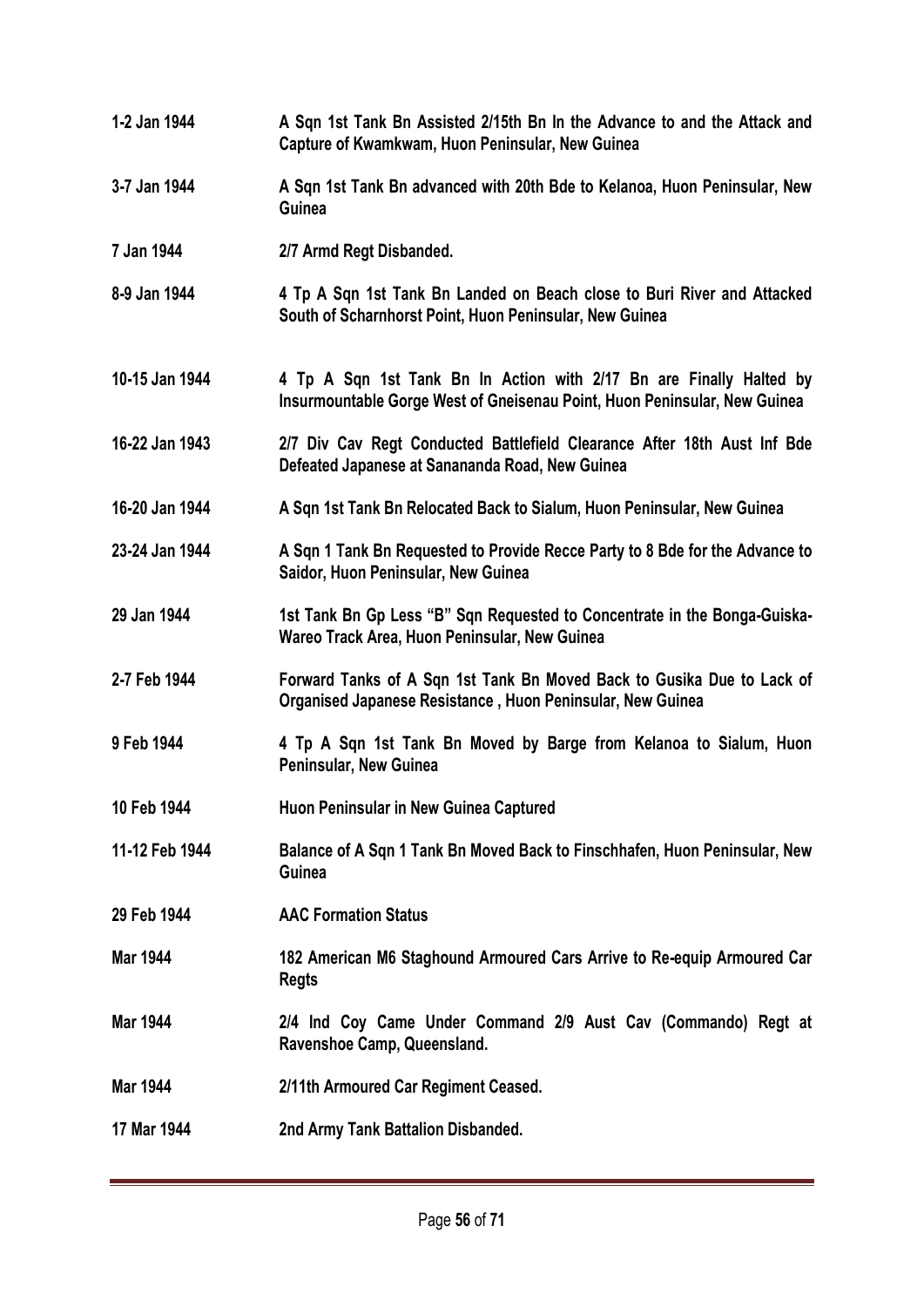| 19 Mar 1944     | 3rd Army Tank Battalion Disbanded.                                                                                                |
|-----------------|-----------------------------------------------------------------------------------------------------------------------------------|
| 4 -9 May 1944   | Main Body of "B" Sqn 1st Tank Bn Moved Back to Australian Mainland                                                                |
| 22 May 1944     | Aust PM Travels Overseas with Agreed Proposal to Reduce Australian Forces in<br>the Pacific.                                      |
| 28 May 1944     | Main body of 1st Tank Bn Gp (-) Left Finschhafen for Australia.                                                                   |
| Circa Jun 1944  | 3rd Motor Brigade Disappeared From the Order of Battle.                                                                           |
| <b>Jun 1944</b> | 2/4 Ind Coy Officially Became Part of 2/9 Aust Cav (Cdo) Regt as the Re-<br>Designated 2/4 Cav (Cdo) Sqn                          |
| 1 Jun 1944      | 1st Tank Bn Redesignated 1st Australian Armoured Regiment (AIF)                                                                   |
| <b>Jun 1944</b> | 4 Armd BdeEstablished a Tank Firing Range at Nerang in Queensland                                                                 |
| <b>Jun 1944</b> | 1st Australian Armoured Regiment (AIF) returned From New Guinea                                                                   |
| 29 Jun 44       | 2/8 Aust Armd Regt Sub-Units Consolidated at Puckapunyal and are Disbanded.<br>The Soldiers Allocated to 9 Div Landing Craft Coys |
| Aug 1944        | 1st Aust Armd Regt (A.I.F.) Commenced Conversion Training on General Grant<br><b>Tanks</b>                                        |
| 25 Aug 1944     | 2/4th Armd Regt Sailed From Brisbane to Madang to Support 1st Aust Army To<br><b>Clear Remaining Japanese from New Guinea</b>     |
| Aug 1944        | <b>Status of AAC</b>                                                                                                              |
| 28 Aug 1944     | 1st Aust Armd Regt (AIF) Detachment from Milne Bay Arrived Back in Australia<br>with B Sqn and HQ Tanks.                          |
| Sep 1944        | <b>Status of AAC</b>                                                                                                              |
| Early Sep 1944  | A & C Sqns 1st Aust Armd Regt (AIF) Completed Handover of Matildas to 2/4<br><b>Armd Regt</b>                                     |
| 9 Sep 1944      | 1st Aust Armd Reg (AIF) Commenced Exchange of General Grants for a Return<br>to Matilda Tanks.                                    |
| 26 Sep 1944     | Madang Det of 1st Aust Armd Regt Returned to Brisbane from New<br><b>Guinea Operations.</b>                                       |
| <b>Nov 1944</b> | 1st Aust Armd Regt (AIF) Handed Over Special Equipment Matildas to 2/1 Armd<br><b>Bde Recce Sqn</b>                               |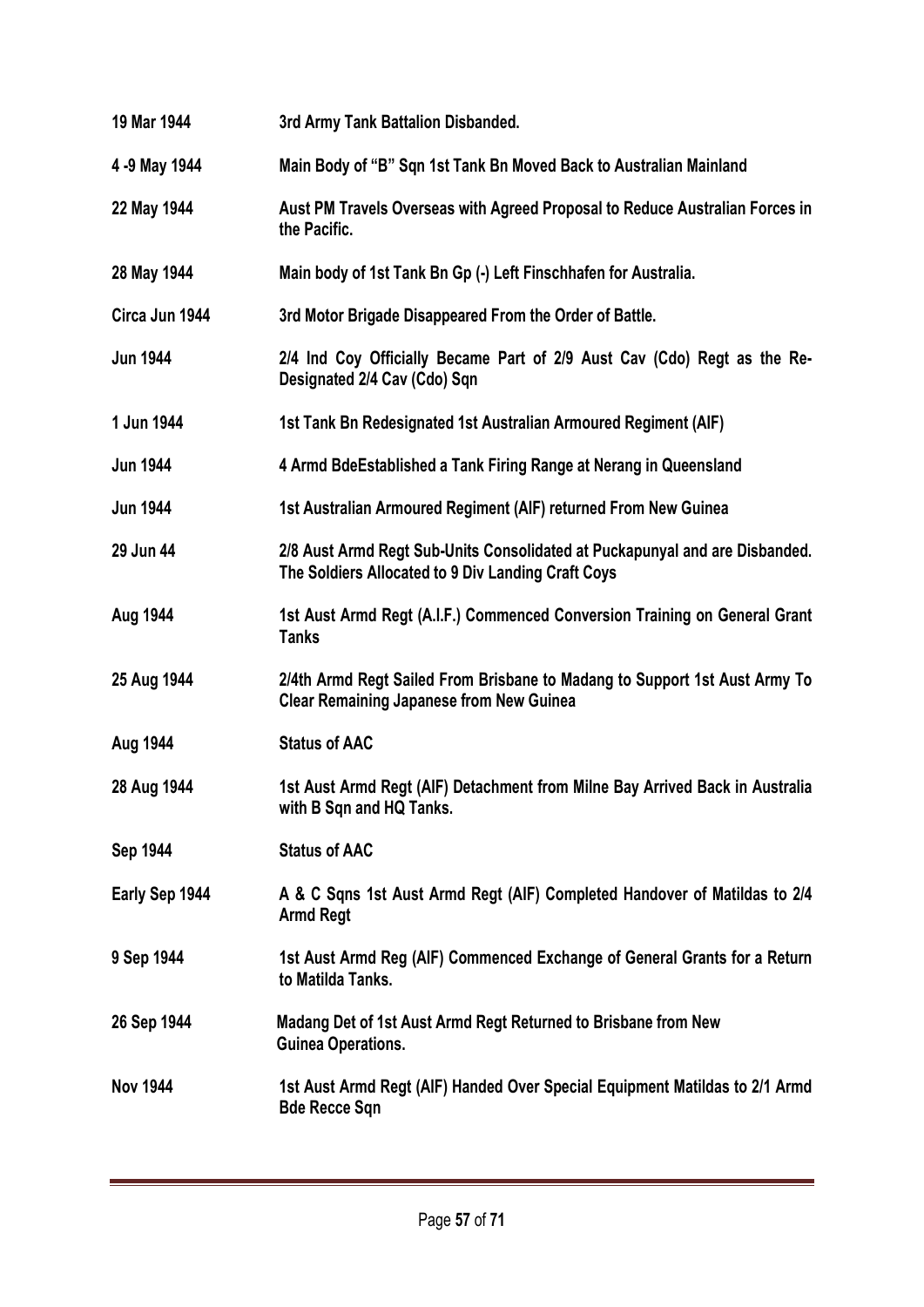| <b>Nov 1944</b>      | C Sqn 2/4 Aust Armd Regt Moved From Madang to Aitape to engage Japanese<br>in the Vicinity of Wewak, New Guinea                             |
|----------------------|---------------------------------------------------------------------------------------------------------------------------------------------|
| 23 Nov 1944          | Australian Troops Relieved Americans at Torokina, Bougainville                                                                              |
| 16-31 Dec1944        | B Sqn Gp 2/4 Aust Armd Regt Sailed From Madang for Torokina, Bougainville                                                                   |
| 31 Dec 1944          | B Sqn 2/4 Aust Armd Regtl Gp Disembarked at Torokina, Bougainville, SWPA                                                                    |
| 1 Jan-28 Mar 1945    | B Sqn 2/4 Aust Armd Regtl Gp Busy Preparing For Combat In Support 3 Aust Inf<br>Div, Bougainville, SWPA                                     |
| 6 Jan 1945           | C Sqn 2/4 Aust Armd Regt Fired First Shots Against Enemy, New Guinea.                                                                       |
| 14 Mar 1945          | A Sqn 1 Armd Regt AIF Soldiers Killed & Wounded in Training Exercise. Qld,<br>Aust.                                                         |
| 28 Mar 1945          | B Sqn 2/4 Aust Armd Regt Gp Moved from Torokina to Toko to Support Infantry<br>of 7th Aust Inf Bde                                          |
| 30 Mar 1945          | OC B Sqn 2/4 Aust Armd Regt Gp Told of Intent to Commit a Troop of Tanks to<br>Save Infantry of 25 Bn, Slater's Ridge, Bougainville.        |
| 31 Mar 1945          | The Relief of .2/25 Bn by Tanks of the 2/4 Aust Armd Regt Gp at Slater's Knoll in<br>South Bougainville.                                    |
| Circa 1 Apr 1945     | B Sqn 2/4 Aust Armd Regt Gp Established Camp at Toko Beach, Bougainville.                                                                   |
| 3-6 Apr 1945         | 2/4 Cav (Cdo) Sqn of 2/9 Aust Div Cav (Cdo) Regt Departed Townsville for<br>Morotai on USAT Sea Cat.                                        |
| $5 - 6$ Apr 1945     | Two Tanks from 7 and 9 Tps, B Sqn 2/4 Aust Armd Regt Gp Supported 25 Bn<br>Against Major Japanese Assaults on Slater's Knoll, Bougainville. |
| 13 Apr 1945          | B Sqn 2/4 Aust Armd Regt Gp Came Under Command 15 Inf Bde in the Advance<br>to Buin, Bougainville.                                          |
| 13-19 Apr 1945       | 2/9 Aust Armd Regt Gp (- C Sqn) Departed Cairns and Arrived in Morotai in<br>preparation for Operation Oboe 6, Borneo                       |
| Circa 16-17 Apr 1945 | 7 & 9 Tps, B Sqn 2/4 Aust Armd Regt Gp Advanced with 2/24 Bn Along Buin<br>Road to Dawes Creek and Anderson's Junction, Bougainville        |
| 18 Apr 1945          | 7 Tp, B Sqn 2/4 Aust Armd Regt Cleared Japanese Defences Beyond Dawe's<br>Creek, Buin Road, Bougainville.                                   |
| Circa 18-20 Apr 1945 | 9 Tp, B Sqn 2/4 Aust Armd Regt Cleared Buin Road to Hatai, Bougainville.                                                                    |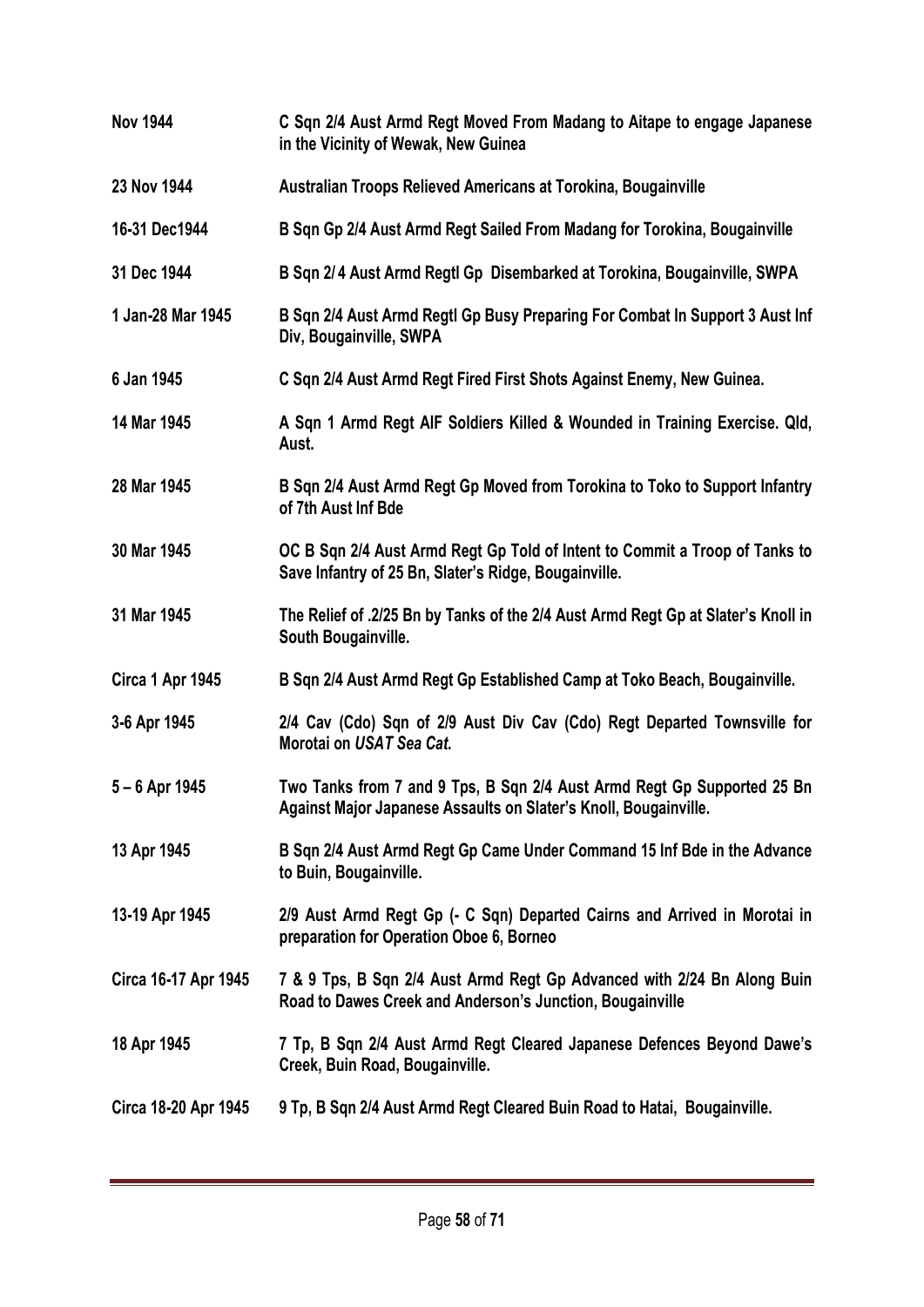| 25 Apr 1945                | B Sqn 2/4 Aust Armd Regt Tank Troops Continued To Support the Advance to<br><b>Buin, New Guinea</b>                                                                                                 |
|----------------------------|-----------------------------------------------------------------------------------------------------------------------------------------------------------------------------------------------------|
| 25-27 Apr 1945             | 2/4 Aust Armd Regt Tanks Supported Infantry at Karawop, & Wisling New<br>Guinea                                                                                                                     |
| 26 Apr 1945                | 2/4 Aust Armd Regt Tprs Amongst Injured in jeep Ambushes, Drive to Buin,<br><b>New Guinea</b>                                                                                                       |
| 27 May 1945                | 1 Armd Regt (AIF) Personnel and Main Body Departed Brisbane for Moratai.                                                                                                                            |
| 28 Apr 1945<br>28 Apr 1945 | RHQ and 2/12 Cav (Cdo) Sqn Embarked on SS Charles Lunmmis for Borneo<br>Tank Crew of 8 Tp B Sqn, 2/4 Aust Armd Regt Suffered Casualties from Friendly<br>Phosphorus Smoke Fire, the Advance to Buin |
| 29 Apr-20 May 1945         | 10 Tp, B Sqn 2/4 Aust Armd Regt Advanced with 57/60 Bn to Hongorai,<br>Bougainville.                                                                                                                |
| 30 Apr-May 1945            | 2/4 Cav (Cdo) Sqn of 2/9 Aust Div Cav (Cdo) Regt with a Battery of 2/7 Aust Fd<br>Regt Landed Unopposed on Sadau is At Start of Tarakan Campaign, Borneo.                                           |
| 1 May 1945                 | Disposition of 2/9 Div Cav (Cdo) Regt Sub Units                                                                                                                                                     |
| 1-31 May 1945              | 2/4 Cav (Cdo) Sqn of 2/9 Div Cav (Cdo) Regt In Action At Capture of Tarakan<br>Hill, Borneo                                                                                                         |
| 1 May 1945                 | C Sqn 2/9 Aust Armd Regt Gp Under Command 9 Aust Div, Landed at Tarakan<br>in Operation Oboe 1, Borneo, Day 1                                                                                       |
| 2 May 1945                 | C Sqn 2/9 Aust Armd Regt Gp Tanks Experience Difficulties Negotiating Bomb<br>Craters and Land Mines in the Advance to Tarakan, Operation Oboe 1, Borneo,<br>Day 2                                  |
| 3 May 1945                 | C Sqn 2/9 Aust Armd Regt Gp Tanks Refused Permission to Support Infantry<br>Attacks Resulted in Lives Lost at Tarakan, Operation Oboe 1, Borneo, Day 3                                              |
| 4 May 1945                 | 8 Tp B Sqn 2/4 Aust Armd Regt With D Coy 2/24 Bn Engaged by Japanese 75-<br>mm, Buin Road, New Guinea                                                                                               |
| 4 May 1945                 | C Sqn 2/9 Aust Armd Regt Gp Tank Troop Supported Commando Attack on<br>Tarakan Hill but were Not Utilised in some Attacks at Rippon,, Operation Oboe<br>1, Borneo, Day 4                            |
| 5 May 1945                 | 6 Tp & 8 Tp B Sqn 2/4 Aust Armd Regt Tanks Supported Infantry in Advance To<br><b>Contact Along Buin Road with Sgt Awarded MM, Bougainville</b>                                                     |
| 5 May 1945                 | C Sqn 2/9 Aust Armd Regt Gp and 26 Aust Inf Bde Consolidated at Tarakan,<br>Operation Oboe 1, Borneo, Day 5                                                                                         |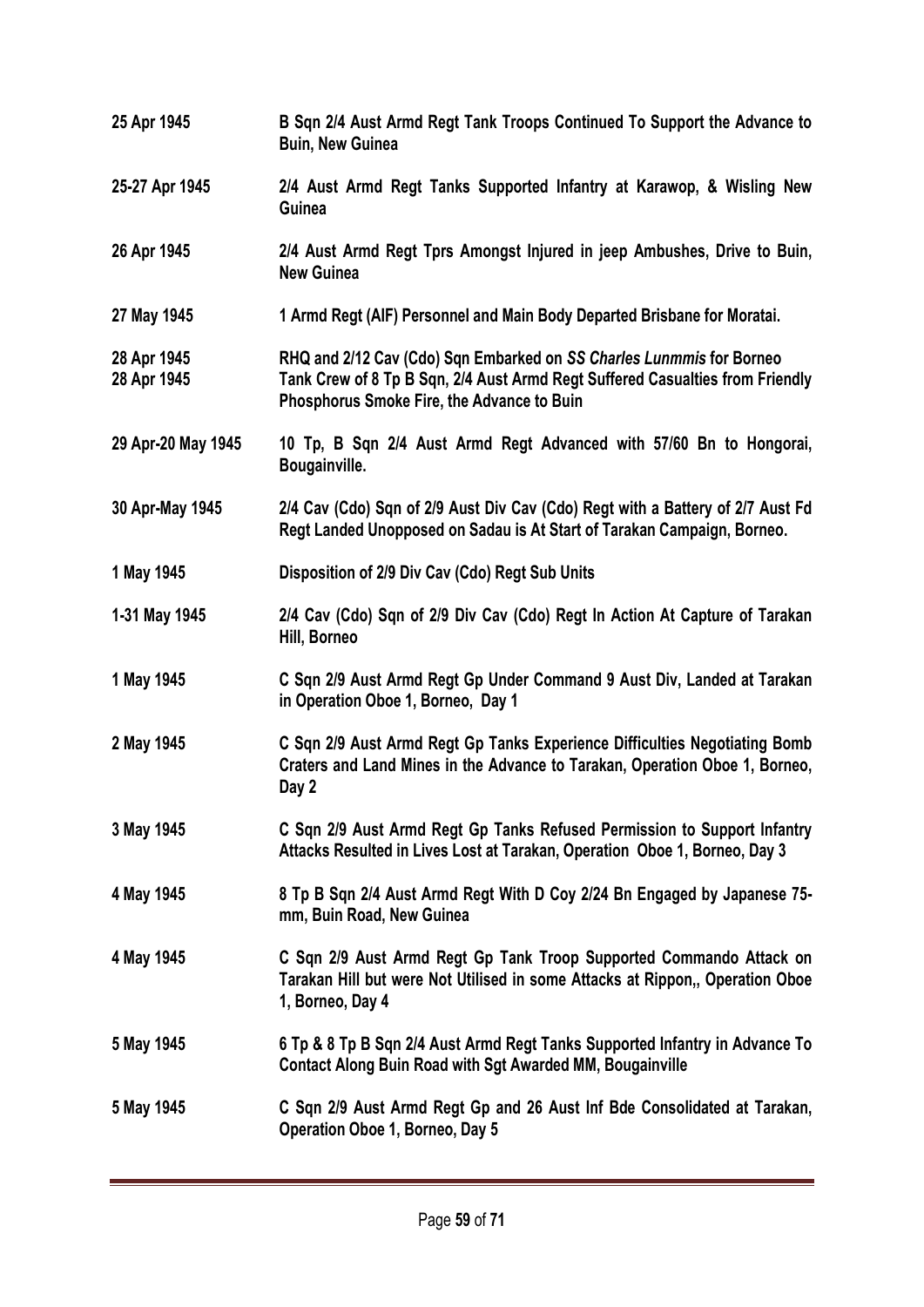| 6 May 1945     | 6 Tp B Sqn 2/4 Aust Armd Regt Tanks and 2/24 Bn Shelled Heavily on Buin<br>Road, Bougainville                                                                                                                   |
|----------------|-----------------------------------------------------------------------------------------------------------------------------------------------------------------------------------------------------------------|
| 6 May 1945     | 15 Tp C Sqn 2/9 Aust Armd Regt Gp Successfully Support 2/48 Bn Attack on<br>Sykes Hill, Tarakan, Operation Oboe 1, Borneo, Day 6                                                                                |
| 7-8 May 1945   | A Sqn 2/4 Aust Armd Regt Sailed from Mililat New Guinea to Arrive in Torokina,<br><b>Bougainville</b>                                                                                                           |
| 7 May 1945     | B Sqn 2/4 Aust Armd Regt and 15 Bde Reached Hongorai, Bougainville.                                                                                                                                             |
| 7-9 May 1945   | 11 Tp and 13 Tp C Sqn 2/9 Aust Armd Regt Gp Successfully Supported Attacks<br>on Eastern and Western Ends of Snag's Track against Fanatical Japanese<br>Resistance, Tarakan, Operation Oboe 1, Borneo, Days 7-9 |
| 8 May 1945     | Victory In Europe Day as the Axis Powers Surrender                                                                                                                                                              |
| 8-12 May 1945  | A Sqn 2/4 Aust Armd Regt Sailed from Mililat New Guinea to Arrive in Torokina,<br><b>Bougainville</b>                                                                                                           |
| 8-14 May 1945  | B Sqn 2/4 Aust Armd Regt Officers Reconnotre Lines of Approach Towards<br>Pororei and Hari, Bougainville                                                                                                        |
| 10 May 1945    | 2/4 Aust Armd Regt Tanks in Combined Operations, Bougainville, New Guinea                                                                                                                                       |
| 10 May 1945    | 11 Tp and 12 Tp C Sqn 2/9 Aust Armd Regt Gp Suffered Casualties in Grenade<br>Ambush on Snag's Track, Tarakan, Operation Oboe 1, Borneo, Day 10                                                                 |
| 11-12 May 1945 | 11 Tp and 12 Tp C Sqn 2/9 Aust Armd Regt Gp Allocated Tasks to Defend the<br>Airstrip and Support Operations in the Djoeata Oilfields Area, Tarakan,<br>Operation Oboe 1, Borneo, Day 11-12                     |
| 12 May 1945    | FHQ Tp, 3 Tp & 5 Tp A sqn 2/4 Aust Armd Regt Moved to Toko, Bougainville                                                                                                                                        |
| 13 May 1945    | 11 Tp C Sqn 2/9 Aust Armd Regt Gp Support 2/24 Bn in Attacks on The Elbow<br>Feature, Snag's Track, Tarakan, Operation Oboe 1, Borneo, Day 13                                                                   |
| 14 May 1945    | 12 Tp and 14 Tp C Sqn 2/9 Aust Armd Regt Gp Engaged in Attacking Bunkers on<br>Snag's Track and Supporting Company Attack at Djoeata Oilfields Area,<br>Tarakan, Operation Oboe 1, Borneo, Day 14               |
| 15 May 1945    | 6 Tp B Sqn 2/4 Aust Armd Regt Commenced Advance with 2/24 Bn from<br>Hongorai Towards Pororei, Buin Road, Bougainville.                                                                                         |
| 16 May 1945    | 3 Tp A Sqn 2/4 Aust Armd Regt joined D company 42 Bn, Bougainville                                                                                                                                              |
| 17 May 1945    | 1 Armd Regt (AIF) To Move From Southport for Embatrkation for Tropical<br><b>Operations</b>                                                                                                                     |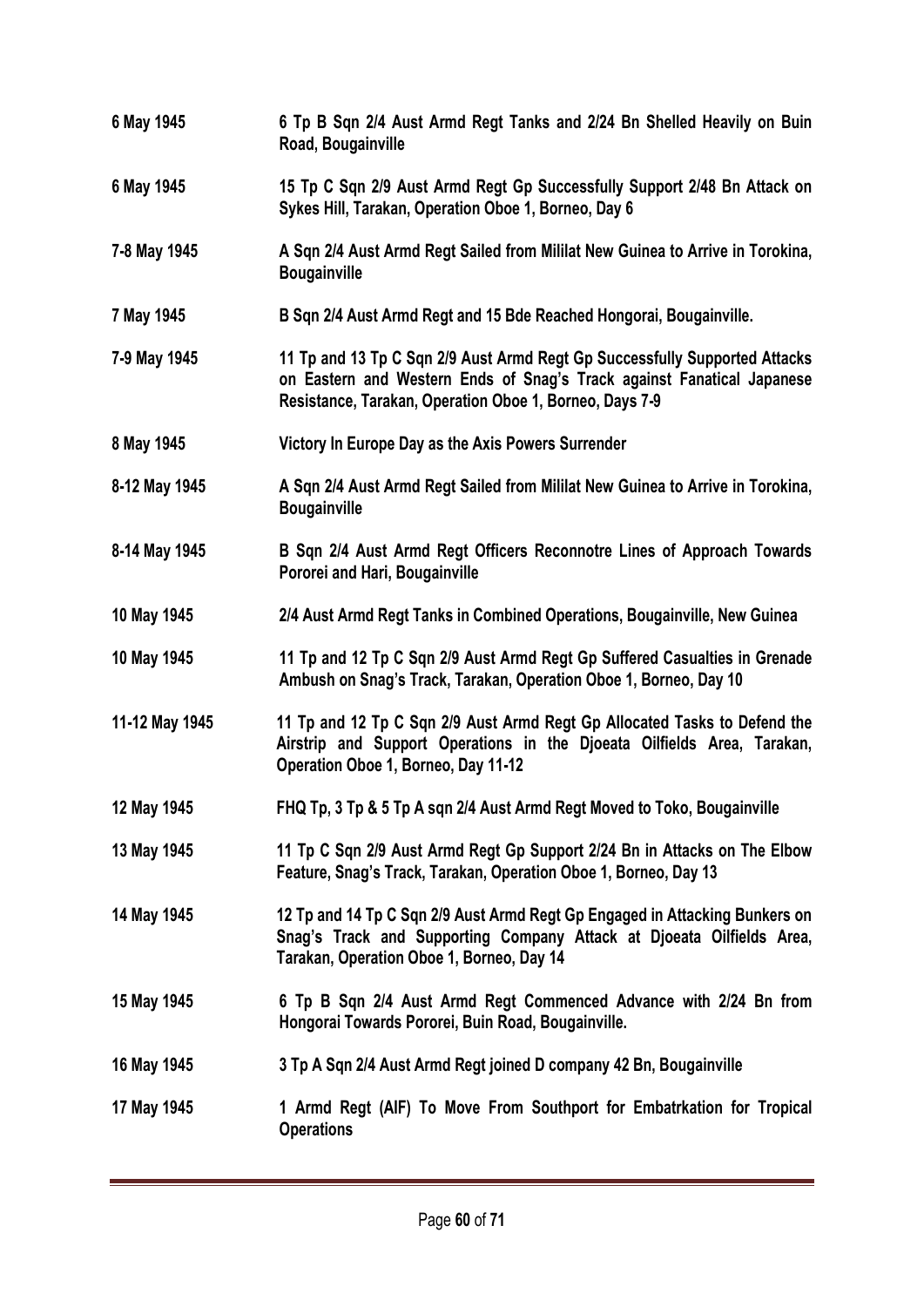| 17-21 May 1945  | HQ Sqn and Balance of 2/4 Aust Armd Regt Gp Sailed from Mililat New Guinea<br>to Arrive in Torokina, Bougainville                                         |
|-----------------|-----------------------------------------------------------------------------------------------------------------------------------------------------------|
| 17-21 May 1945  | 14 Tp C Sqn 2/9 Aust Armd Regt Gp Battle Thick Forest on Snag's Track to<br>support Infantry Attacks on Feature Margy, Tarakan, Operation Oboe 1, Borneo, |
| 18 May 1945     | Day 17-21<br>A Sqn 2/4 Aust Armd Regt Placed in Support of 29th Bde 3 Div, Bougainville                                                                   |
| 18-19 May 1945  | 9 Tp & F. H. Q. Tp B Sqn 2/4 Aust Armd Regt Cross the Hongorai Advancing to<br>Pororei, Buin Road, Bougainville.                                          |
| 19 May 1945     | A Sqn 2/4 Aust Armd Regt Ordered In Support 29 Bde, 3 Aust Div, Bougainville                                                                              |
| 20-22 May 1945  | B Sqn 2/4 Aust Armd Regt Engaged Enemy on Egan's Ridge and Supported<br>Infantry in Advances to the Aitara Track and Buin Road, Bougainville.             |
| 22-31 May 1945  | 14 Tp C Sqn 2/9 Aust Armd Regt Gp providedFire support to Infantry Attacks on<br>Feature Margy, Tarakan, Operation Oboe 1, Borneo, Days 22-31             |
| 27 May 1945     | 1 Armd Regt (AIF) Grp Personnel and Main Body Departed Brisbane for Moratai.                                                                              |
| 30 May 1945     | Tanks, Vehicles of "C" Sqn, L.A.D., Field Park Workshop. 1 Armd Regt Grp<br>(AIF) Emarked Brisbane for Morotai.                                           |
| 31 May 1945     | A & B Sqn 1 Armd Regt (AIF) Grp Tanks and Other Vehicles Embarked<br><b>Brisbane for Morotai.</b>                                                         |
| <b>Jun 1945</b> | 18 Frog Flamethrower Tanks Based on the MatildaTanks made in Australia for<br>Jungle Operations.                                                          |
| 2 Jun 1945      | 9 & F.H.Q Troops B S2/4 Aust Armd Regt Commenced the Battle of Hari River<br>and Used the Covenanter Bridge-Layer, Bougainville                           |
| 6 Jun 1945      | Courageous Dismounted Action by 2/4 Armd Regt Tank Tp Ldr at Hari River,<br><b>Bougalnville</b>                                                           |
| 10 Jun 1945     | 2/11 Cav (Cdo) Sqn of 2/9 Div Cav (Cdo) Regt Landed on Labuan Island in a Two<br>Bde Attack, Borneo.                                                      |
| 10 Jun 1945     | 2/9 Aust Armd Regt Landed at Labuan, Borneo                                                                                                               |
| 12 Jun 1945     | 2/12 Cav (Cdo) Sqn of 2/9 Div Cav (Cdo) Regt Landed on Labuan Island at<br>Scarlet Beach, Klias Peninsula, Borneo.                                        |
| 12 Jun 1945     | 2/9 Aust Armd Regt Troop Leader Awarded MC for Mounted and Dismounted<br>Action, Labuan                                                                   |
| 11 Jun 1945     | Use of Bridgelayers In Labuan                                                                                                                             |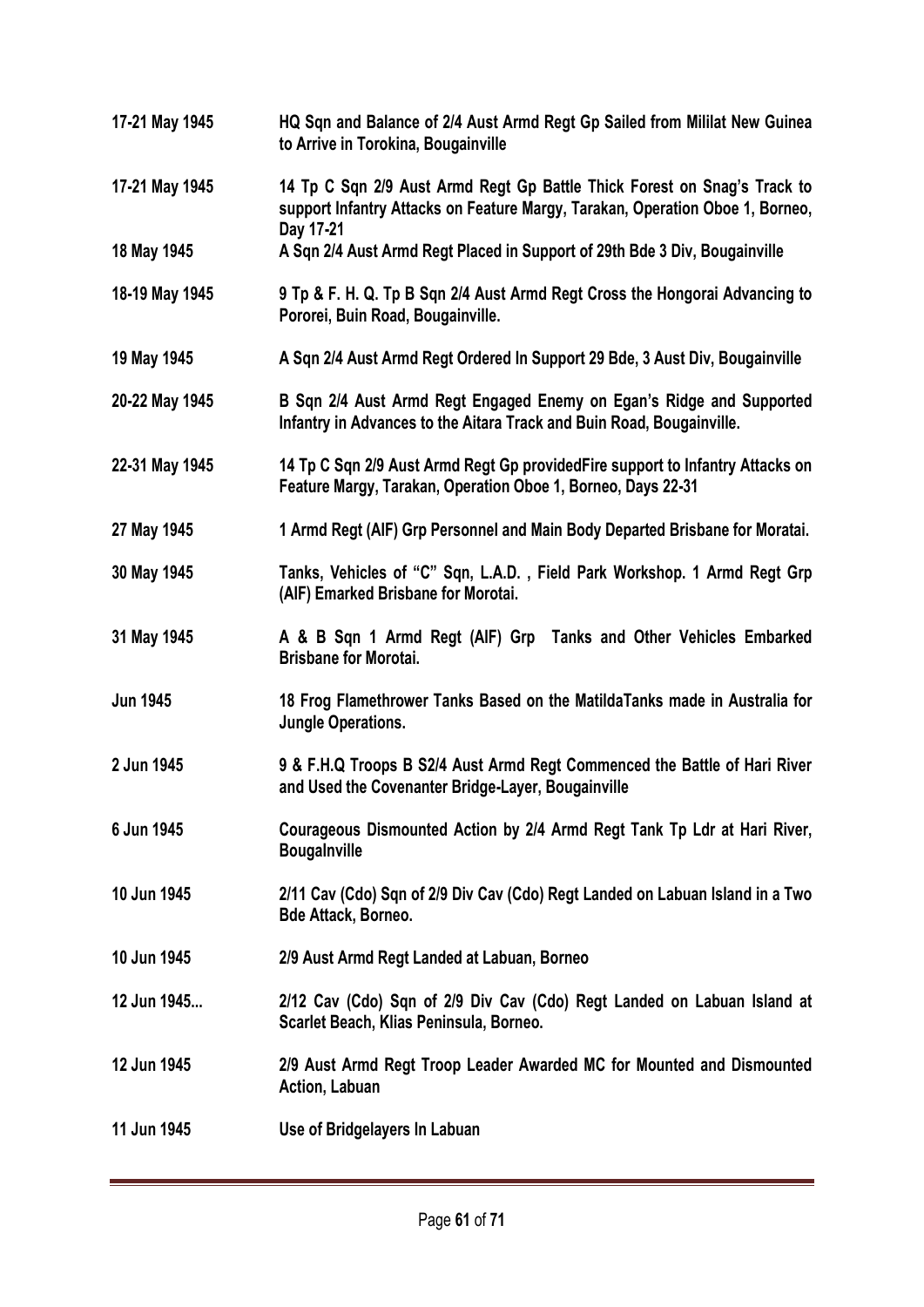| 13 Jun 1945               | <b>Australians Captured Brunei</b>                                                                                          |
|---------------------------|-----------------------------------------------------------------------------------------------------------------------------|
| 15-18 Jun 1945            | 2/4 Aust Armd Regt Tanks Relieve Infantry At Slaters Ridge, Bouganville                                                     |
| 16-17 Jun 1945            | 10 Tp B Sqn and 3 Tp A Sqn 2/4 Aust Armd Regt Supported Infantry Advance<br><b>Across the Ogorata River, Bougainville</b>   |
| 16 Jun 1945               | 2/9 Aust Armd Regt Tank Crew Fought Off Japanese Suicide Attack, Labuan                                                     |
| 21-23 Jun 1945            | RHQ 2/9 Aust Div Cav (Cdo) Regt Embarked on LST 993 at Morotai and Sailed<br>for Labuan, Borneo                             |
| 21 Jun 1945               | First Use Of Tank Flamethrowers By Australians, Labuan, Borneo                                                              |
| 22 Jun 1945               | Japanese Resistance on Tarakan ends                                                                                         |
| 1 Jul 1945                | 1 Aust Armd Regt (AIF) Part of 7 Div Landing At Balikpapan, Borneo                                                          |
| 5 July1945                | 1 Aust Armd Regt (AIF) Tanks Conducted Amphibious Operations At<br>Balikpapan, Borneo                                       |
| 10 Jul 1945               | 1 Aust Armd Regt (AIF) & 2/1 <sup>st</sup> Armd Bde Recce Sqn Conduct Amphibious<br><b>Operations in Balikpapan, Borneo</b> |
| 10-14 Jul 1945            | 3 Troops of Tanks Supported Bde Operations to Secure the Balikpapan area,<br><b>Borneo</b>                                  |
| 15 Aug 1945<br>1 Oct 1945 | Victory Over Japan (VJ) Day<br>Order of the Day . Brig D. Macartur Onslow Comd 4 Armd Bde<br>AIF,<br><b>Demobilisation</b>  |
| 1 Oct 1945                | 25 Late Model Churchill Tanks are Landed at Melbourne                                                                       |
| 21 Jan 1946               | 1st Australian Armoured Car Squadron Formed at Puckapunyal, Victoria.                                                       |
| 13 Feb 1946               | 2/9 Aust Div Cav (Cdo) Regt Disbanded.                                                                                      |
| 13 Feb 1946               | Main Australian contingent of BCOF sailed for Japan from Morotai                                                            |
| 14 Mar 1946               | 2/6 Aust Armd Regt Disbanded                                                                                                |
| 30 Mar 1946               | 1st Australian Armoured Car Squadron Sailed From Sydney En route to Japan<br>as Part of the BCOF, Japan                     |
| 1 Apr 1948                | 4/19 PWLH Regt Birthday and A Sqn 3/9 SAMR Birthday                                                                         |
| 14 Dec 1948               | AAC Granted the title "Royal" to Become the RAAC                                                                            |
| 7 Jul 1949                | 1 Armoured Regiment Birthday                                                                                                |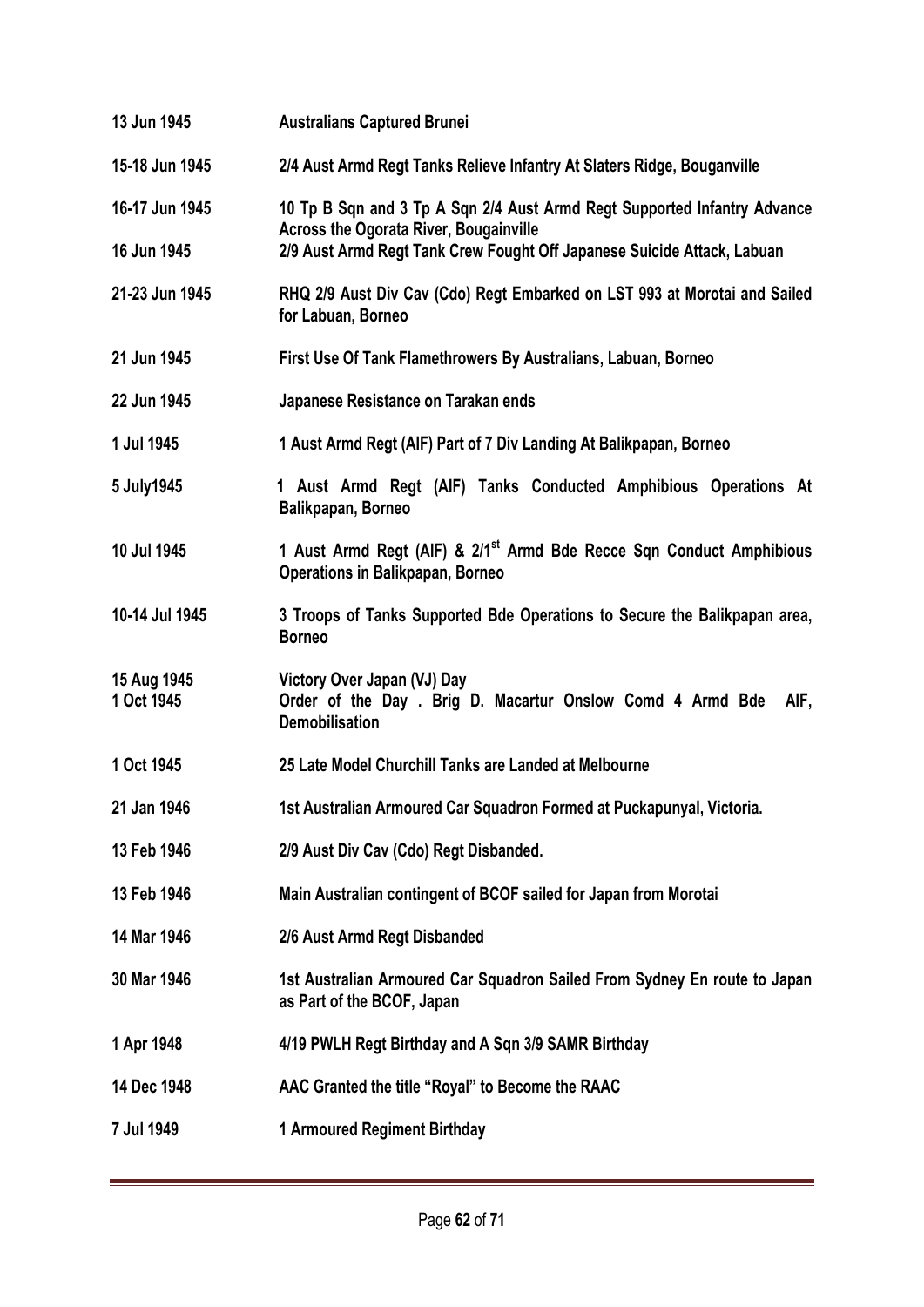| 29 June 1950          | Australia Commits Military To the United Nations Force, Korean War<br>(25 Jun 1950 - 27 Jul 1953)                                                         |
|-----------------------|-----------------------------------------------------------------------------------------------------------------------------------------------------------|
|                       | Circa Aug 1952 – Mar 1953 RAAC Officers Attached to British Armd Units Serving in Korean War                                                              |
| 28 Apr 1952           | Australia Ratifies Peace Treaty with Japan with Official Ending of the British<br><b>Commonwealth Occupation Force (BCOF)</b>                             |
| Circa Aug 1952-1953   | RAAC Officers Attached to British Armd Units Serving in Korean War                                                                                        |
| 16 Aug 1959           | 5 LHR and 11 LHR Guidons Laid Up Their Guidons, Brisbane                                                                                                  |
| 31 Jul 1962           | AATTV and Australia's Commitment to the Vietnam War Starts in Saigon, SVN                                                                                 |
| 3 Aug 1962            | RAAC CAPT Arrives in Vietnam as Original Team Member of AATTV, Saigon,<br><b>SVN</b>                                                                      |
| 28 May 1965           | 1 Tp A Sqn 4/19 PWLH Departed for Vietnam.                                                                                                                |
| 28 Jun 1965           | 1 APC Tp Troop Leader's Bravery Instrumental in Defending Troop Position,<br><b>Phuoc Loc, Sth Vietnam</b>                                                |
| 1 Jul 1965            | 1 APC Sqn Raised at Puckapunyal, Vic                                                                                                                      |
| 18 Mar 1965           | RAAC Soldier, Warrant Officer Thomas Dudley Phillips (AATTV) Earnt<br>Posthumous MID, Quang Ngai City SVN                                                 |
| 18 Aug 1966           | The Battle of Long Tan, South Vietnam                                                                                                                     |
| 19 Sep 1966-28 Dec 67 | RAAC Capt Served with AATTV as Deputy CIA Case Officer Phuoc Tuy<br>Province, SVN                                                                         |
| 17-18 Feb 1967        | A Sqn 3 Cav Regt and Infantry Suffer Heavy Casualties in Attack on Bunkers<br>Precipitating Recommendations for the Use of Tanks in SVN, Operation Bribie |
| 18-21 Feb 1967        | A Sqn 3 Cav Regt Conduct an Unsuccessful Search and Destroy Operation to<br>clear areas of the Long Hai Hills, SVN                                        |
| 21 Feb 1967           | A Sqn 3 Cav Regt and Infantry Casualties in Operation Renmark Add To The<br><b>Case To Send Tanks to South Vietnam</b>                                    |
| 7 Sep 1967            | AATTV WO2 K.A. Richards, RAAC, Awarded MM for Action as Advisor in Thua<br><b>Thien Province, SVN</b>                                                     |
| 17 Oct 1967           | Australians Informed Government to Send a Squadron of<br><b>Centurions to SVN</b>                                                                         |
| 1 Dec 1967            | A Sqn 10 LH Regimental Birthday                                                                                                                           |
| 28 Dec 1967           | <b>AATTV Member WO2 Percy White Distinguishes Himself in Battle</b>                                                                                       |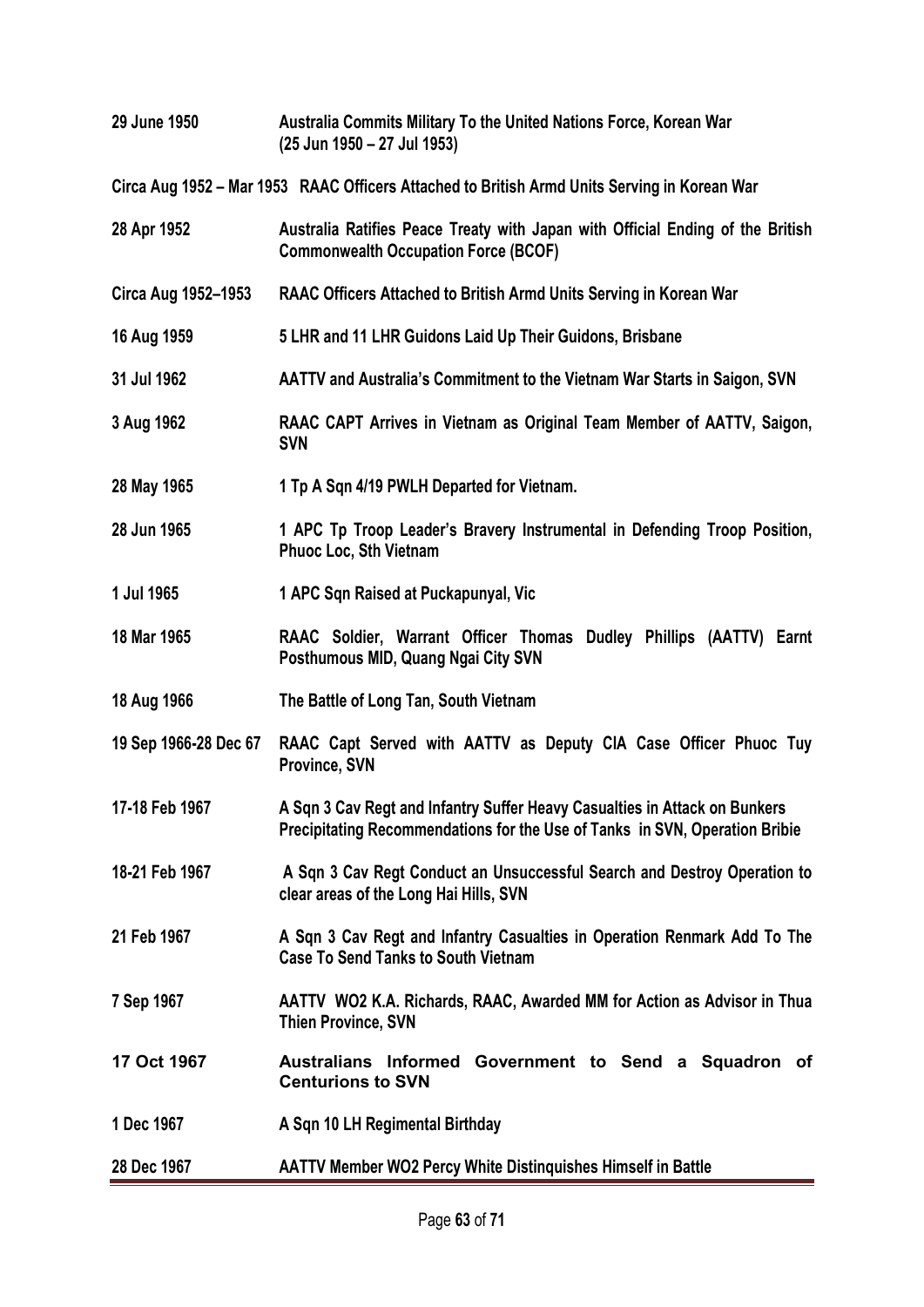| 31 Jan 1968         | Beginning of the Tet Offensive in Vietnam                                                                                                           |
|---------------------|-----------------------------------------------------------------------------------------------------------------------------------------------------|
| 31 Jan 1968         | 2 Tp A Sqn 3 Cav Regt Participated in Combined Arms Team Action to Retake<br>Trang Bom, SVN.                                                        |
| 1-2 Feb 1968        | 3 Tp A Sqn 3 Cav Regt and The Battle of Ba Ria, Tet Offensive, Phuoc Tuy Prov.<br><b>SVN</b>                                                        |
| 3 Feb 1968          | <b>AATTV Advisor, Armoured Corps Warrant Officer in Action Hue, SVN</b>                                                                             |
| 12 Feb 1968         | First contingent of 1st Armd Regt Centurion Variants Arrived in South Vietnam                                                                       |
| 19 Feb 1968         | 1 AR Vehicles Set off for Nui Dat Escorted by 2 Troop A Sqn 3 Cav Regt, SVN                                                                         |
| 24 Feb 1968         | First Centurion Gun Tanks of C Sqn I Armd Regt Tanks Arrived in South<br>Vietnam                                                                    |
| 27-28 Feb 1968      | 2 Tp 3 Cav Regt APC's Secured the Song Dinh Hard for the Off Loading of C<br>Sqn 1 AR Centurion Gun Tanks and Tank Dozers                           |
| 1 Mar 1968          | 3 Cav Regt Tp Sgt Displays Bravery as His APC Burns, Ba Ria, SVN                                                                                    |
| <b>Mid Mar 1968</b> | A Sqn 3 Cav Regt Operated in the Long Hai Areas of Phuoc Tuy Province                                                                               |
| Mar/May/Aug 1968    | A Sqn 3 Cav Regt Cpl Recognised For Battle Actions, South Vietnam                                                                                   |
| 18-23 Mar 1968      | Successful Use of Tanks In Long Hai Hills Sth Vietnam                                                                                               |
| 11-13 May 1968      | 2 Tp C Sqn 1 Armd Regt Conducted an Unsuccessful Trial to Clear Anti-<br>Personnel Mine Field with Centurion Tank, Phuoc Tuy Province South Vietnam |
| 12-13 May 1968      | First Night Defence of FSB Coral South Vietnam Without Armour                                                                                       |
| 13 May 1968         | 2 Tp A Sqn 3 Cav Regt Moved to Support FSB Coral, South Vietnam                                                                                     |
| 15 May 1968         | A Sqn 3 Cav Regt Officer Commander, Awarded MC for Actions at FSB Coral,<br><b>SVN</b>                                                              |
| 16 May 1968         | A Sqn 3 Cav Regt Assist To Repel Second Attack On FSB Coral, SVN.                                                                                   |
| 16 May 1968         | C Sqn 1 Armd Regt Received Warning Order Ref FSB Coral from Brig Hughes<br>and Told to Recce Routes, SVN                                            |
| 18 May 1968         | A Sqn 3 Cav Regt Officer Commander, Maj John (Blue) Keldie, Formally Tasked<br>as Local Defence Commander FSB Coral                                 |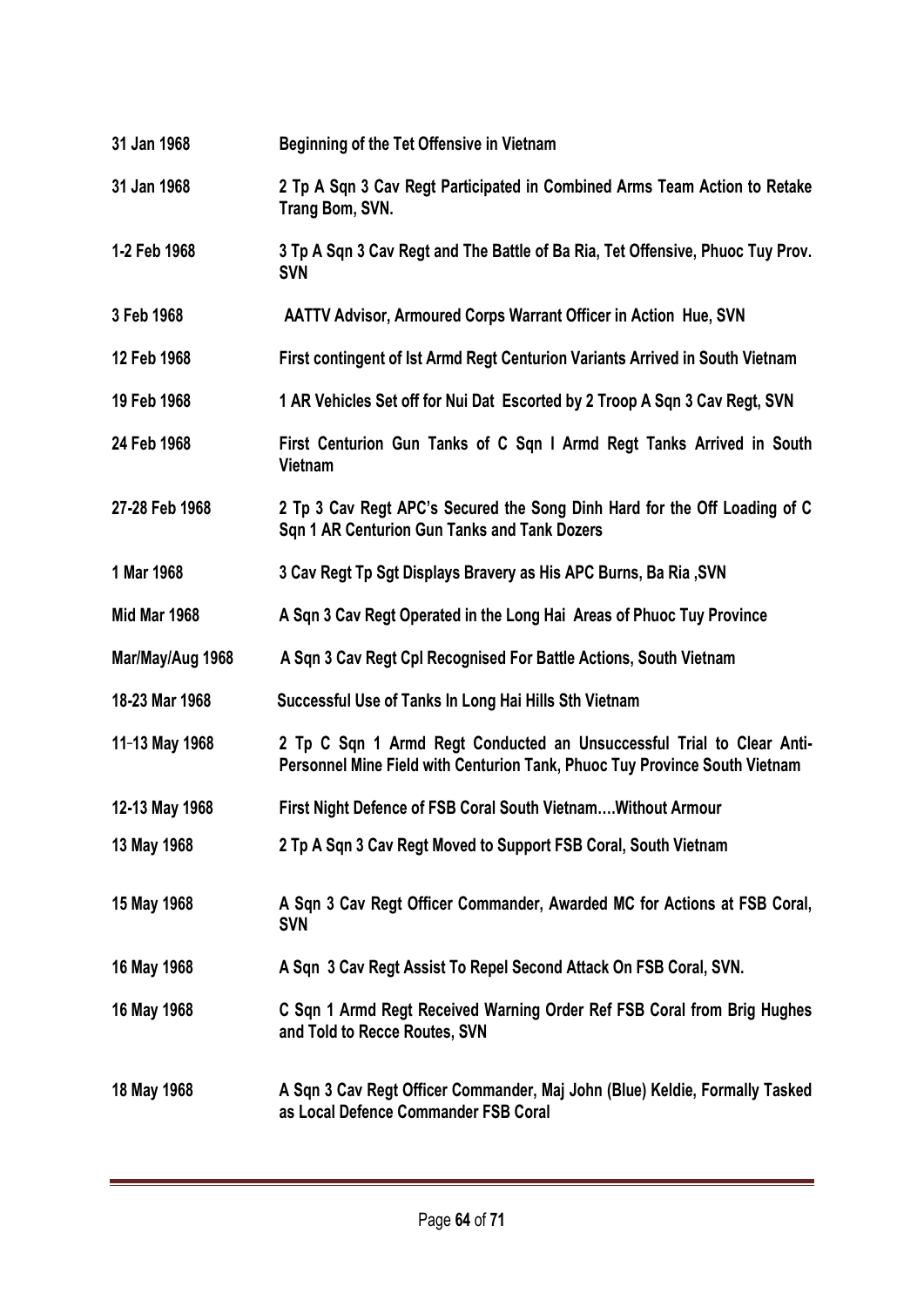**18 May 1968 C Sqn 1 Armd Regt Tanks Considered as Support to FSB Coral by Col D.B. Dunstan, Acting Commander of the Australian Task Force 21 May 1968 C Sqn 1 Armd Regt Ordered by Col Dunstan to Take Tanks to FSB Coral SVN 22 May 1968 C Sqn 1 Armd Regt Road Run To FSB Coral South Vietnam 23 May 1968 Arrival of C Sqn 1 Armd Regt Tanks at FSB Coral South Vietnam. 24 May 1968 APCs from 2 Tp A Sqn 3 Cav Regt Accompany Elemnts of 3 RAR from FSB Coogee to FSB Balmoral 25 May 1968 C Sqn 1 Armd Regt Tanks Facilitated Infantry Extraction from En Bunker System, Coral/Balmoral SVN. 25/26 May 1968 C Sqn 1 Armd Regt Tanks and A Sqn 3 Cav Regt APCs Assisted in the Defence of the First Attack on FSB Balmoral, South Vietnam. 26 May 1968 Morning Attack Against C Sqn 1 Armd Regt Tanks at FSB Balmoral, South Vietnam. 27/28 May 1968 Second Night Defence at FSB Balmoral 30 May 1968 The Use Of C Sqn 1 Armd RegtTanks To Engage En Bunkers and Support The Withdrawal of Infantry Near FSB Coral. 2 Jun 1968 Tank Tp Revisited the Contact Area of 30 May, FSB Coral 4- 6 Jun 1968 Armour Moved Out of FSB Coral, SVN. 22 Aug 1968 C Sqn 1 Armd Regt Tank Crew Commander Awarded MM for Action in Long Dien, South Vietnam 23 Oct 1968 C Sqn 1 AR Moved to FSB Wilton, SVN 14 Dec 1968 1 Armd Regt Centurion Driver Killed by Mine, Sth Vietnam 18 Jan 1969 A Sqn 3 Cav Regt APC Section Commander Killed by Anti-Tank Mine Whilst Conducting Resupply Mission, Phuoc Tuy Province South Vietnam 19 Jan 1969 A Sqn 3 Cav Regt Participate in Successful Combined Arms and Cav Ambushes, Phuoc Tuy Province South Vietnam. 16 Feb 1969 1 Tp B Sqn 1 Armd Regt Shock Action Helped Save Infantry Lives and Defeat the Enemy, Hat Dich, SVN. 18-23 Feb 1969 A Sqn 3 Cav Regt Tp Ldr Recognised for Actions at Long Dien and Baria, SVN**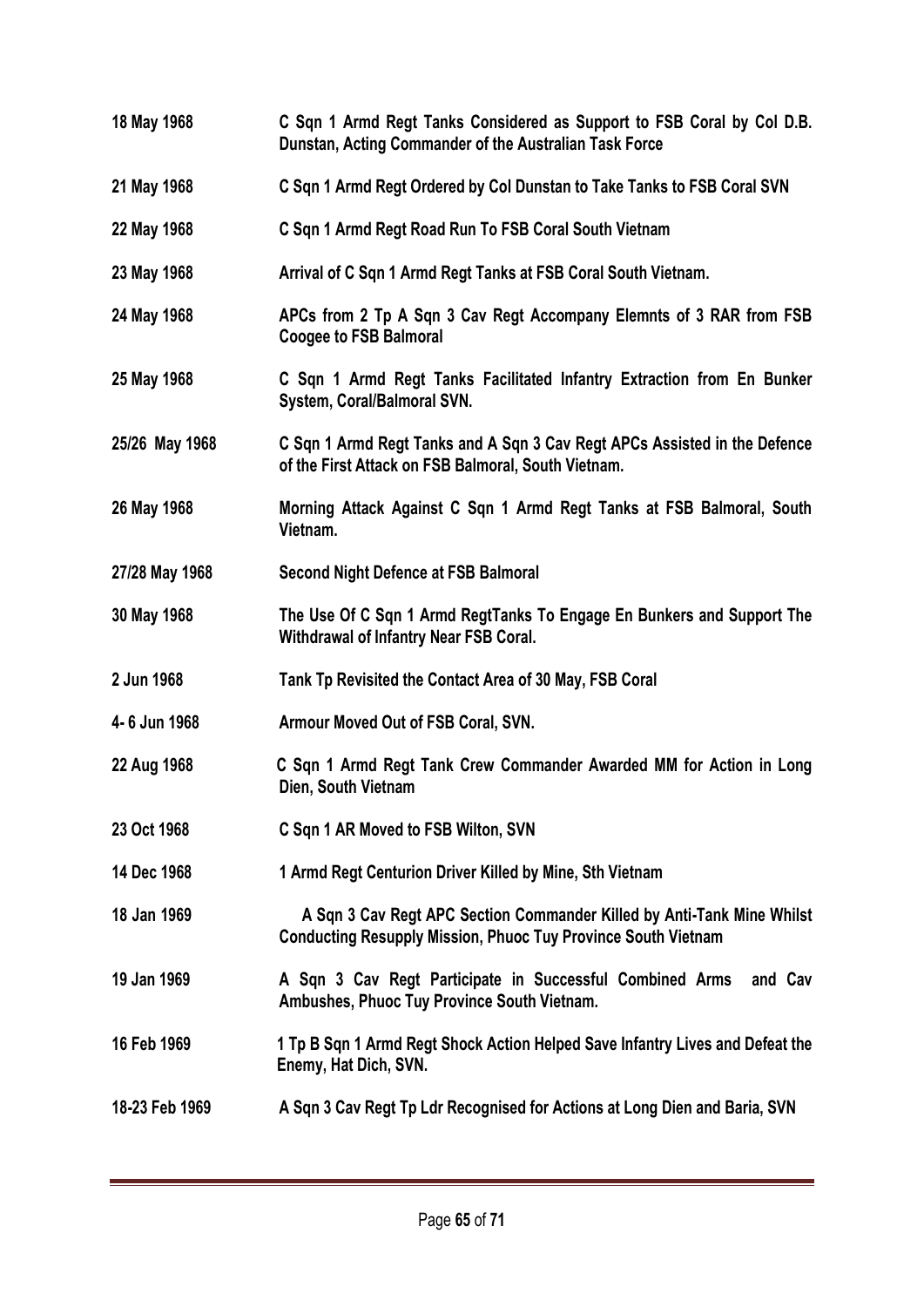| 22/23 Feb 1969 | A Sqn 3 Cav Regt and 1 Armd Regt Involved in Operations Against Enemy<br>Attack on BARIA, South Vietnam.                           |
|----------------|------------------------------------------------------------------------------------------------------------------------------------|
| 27 Mar 1969    | A Sqn Conducted Escort Duties Across Bien Hoa and Phuc Tuy Provinces, SVN                                                          |
| 25 Apr 1969    | RAAC WO2, AATV Adviser Attached to 7 ARVN Cav Killed in Heavy Action, SVN                                                          |
| 29 May 1969    | B Sqn 3 Cav Regt Conducted Ambushes in Phuoc Tuy Province, SVN                                                                     |
| 6 June 1969    | Operation Hammer, Battle of Binh Ba, Sth Vietnam                                                                                   |
| 7 Jun 1969     | 1 Armd Regt & 3 Cav Regt Action Following Binh Ba at Hoa Long                                                                      |
| 5 Aug 1969     | 3 Tp B Sqn 3 Cav Regt in Action Successful Ambush Nui Tam Bo Hills SVN                                                             |
| 17-20 Oct 1969 | B Sqn 3 Cav Regt Responded to Increasing Enemy Activities in Southern parts<br>of Phuoc Tuy Province, SVN                          |
| 22 Oct 1969    | B Sqn 3 Cav Regt Vehicles Attacked by Viet Cong, Phuoc Tuy Province, SVN                                                           |
| 23 Oct 1969    | <b>B Sqn 1 AR Conduct Routine Operations in SVN</b>                                                                                |
| 23 Oct 1969    | B Sqn 3 Cav Regt Vehicles Suffer Anti-Tank Mine Attacks, SVN                                                                       |
|                | 28 Oct 1969-28 Oct 1970 Maj C. S.S. Connor RAAC Recognised for Service as AATAV Military Adviser<br><b>Quang Tri Province, SVN</b> |
| 19 Nov 1969    | B Sqn 1 Armd Regt and B Sqn 3 Cav Regt Conducted Successful Operation<br>Against En in Bunkers, Thai Thien, SVN                    |
| 18 Feb 1970    | 1 Armd Regt & 3 Cav Regt in Action at the Battle of Long Hai                                                                       |
| 25 Feb 1970    | 2 Tp B Sqn 3 Cav Regt M113A1 Hit by Large Anti-tank Mine, Closing Stages<br><b>Operation Hammersley, South Vietnam</b>             |
| 26 Mar 1970    | B SQN 3 Cav Regt Vehicle Detonated Mine, Phuoc Tuy Province SVN                                                                    |
| 29 Mar 1970    | A Sqn 1 Armd Regt Detonated Mine                                                                                                   |
| 3 May 1970     | 1 Armd Regt & 3 Cav Regt in Armoured Combat Team's Successful Extraction<br>of Ambush Party, Dat Do South Vietnam                  |
| 21 May 1970    | 1 Armd Regt and 3 Cav Regt Support Combined Arms Inf Assault on En Bunker<br><b>System, SVN</b>                                    |
| 28 May 1970    | Australian Army Training Team Vietnam Awarded United States Meritorious<br><b>Citation</b>                                         |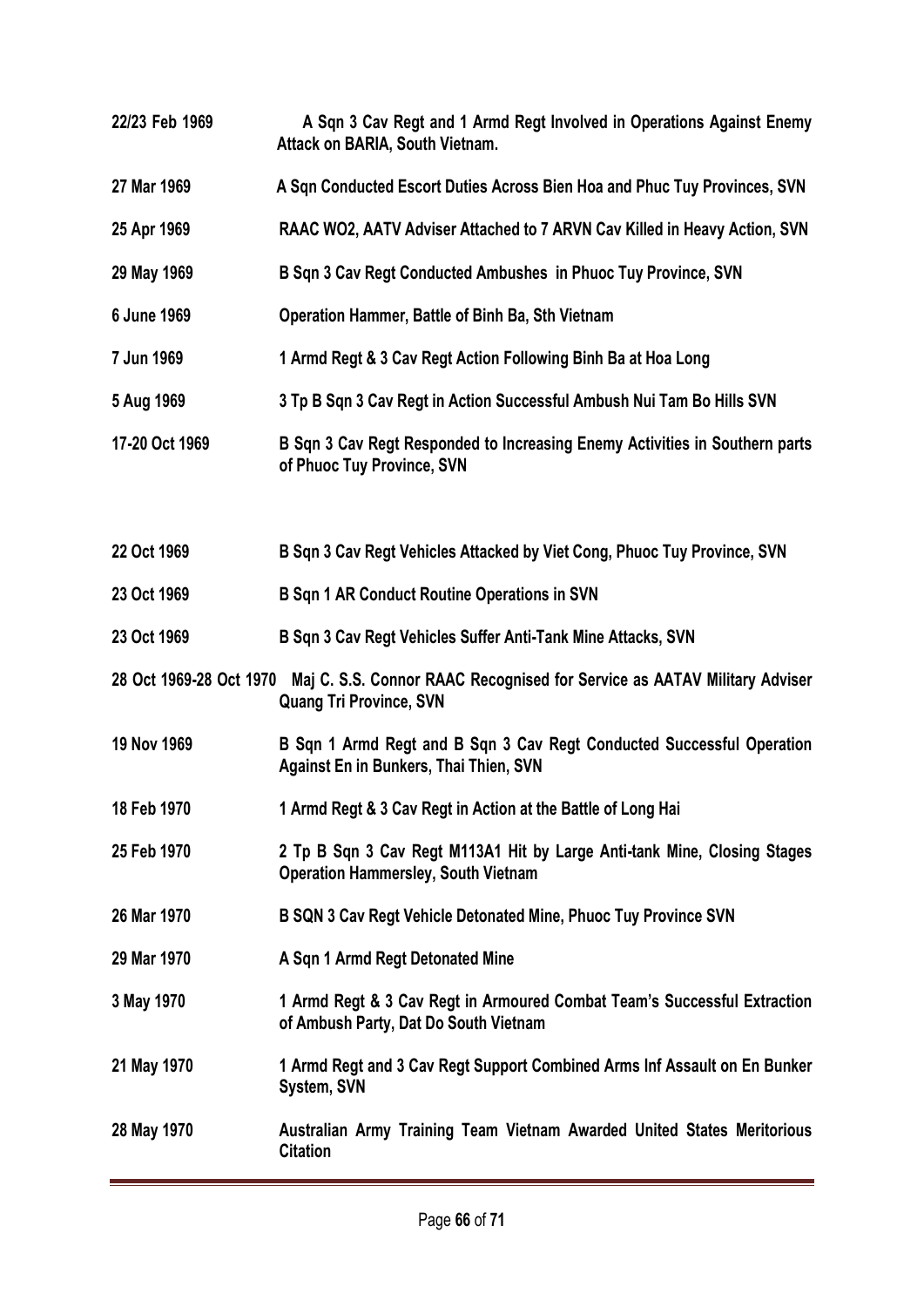| 2 July 1970         | Poor Operational Fire Control Results In Ambush Of Friendly Forces, South<br>Vietnam                                                       |
|---------------------|--------------------------------------------------------------------------------------------------------------------------------------------|
| 11-12 Aug 1970      | 1 AR and 3 Cav Demonstrated the Flexibility, Mobility and Firepower of<br><b>Armoured Support In Combined Action, SVN</b>                  |
| 29 Aug 20 Sep 1970  | 1 Tp B Sqn 3 Cav Led Operation Supported by 3 Tp A Sqn 1 AR in Combined<br>Action to Restrict VC Control and Influence, South Vietnam      |
| 24 Sep 70-7 Jan 71  | 3 Cav Regt Troop Leader Recognised for Effectiveness in Battle, SVN.                                                                       |
| 20 Nov 1970         | 2 Cavalry Regimental Birthday                                                                                                              |
| 27-29 Nov 1970      | B Sqn 3 Cav Regt in Action at Ngai Giao and the Callout of the Ready Reaction<br>Force, Xuyen Moc                                          |
| 30 Dec 1970         | 3 Cav Regt Action in Bunker System, Phuoc Buu, South Vietnam.                                                                              |
| 31 Dec 1970         | 1 Tp B Sqn 3 Cav Regt Conducted Successful Ambush in South Vietnam                                                                         |
| 5 Jun 1971          | Armour Acted As Blocking Force, Suoi River, Sth Vietnam                                                                                    |
| 7 June 1971         | 2Lt Bruce Cameron awarded MC For Actions In Operation Overlord, Sth<br>Vietnam                                                             |
| 12 Jun 1971         | 3 Cav Ambushed, South Vietnam MID Awarded to Tpr Dan Handley                                                                               |
| 25 Jun 1971         | 1 Armd Regt & 3 Cav Regt Part of Combined Arms Shock Action by Tanks To<br>Take Enemy Bunker System, Operation Hermit Park, South Vietnam. |
| 26 June 1971        | 5 Tp C Sqn 1 Armd Regt Centurion Muzzle hit By RPG, Sth Vietnam                                                                            |
| 30 Jul 1971         | 1 AR and 3 Cav Regt Involved in Combined Arms Attack On En Bunkers, Suoi<br>Ca, South Vietnam                                              |
| 2 Sep 1971          | OC C Sqn 1 AR Service Recognised in Review of Vietnam End of War List 3 Jun<br>1998                                                        |
| 27 Jan 1973         | <b>Conclusion of Australian Hostilities in Vietnam</b>                                                                                     |
| 1979-80             | <b>RAAC Soldiers Participate in Commonwealth monitoring Force Rhodesia</b><br><b>TBC</b>                                                   |
| 17 Jan 1981         | <b>B Sqn 3/4 Cav Regimental Birthday</b>                                                                                                   |
| 25 Apr 1982-Present | RAAC Soldiers Serve in Multi National Force and Observers (MFO) Sinai                                                                      |
| 31 Oct 1985         | Official Opening of the Armoured Centre by the Colonel In Chief                                                                            |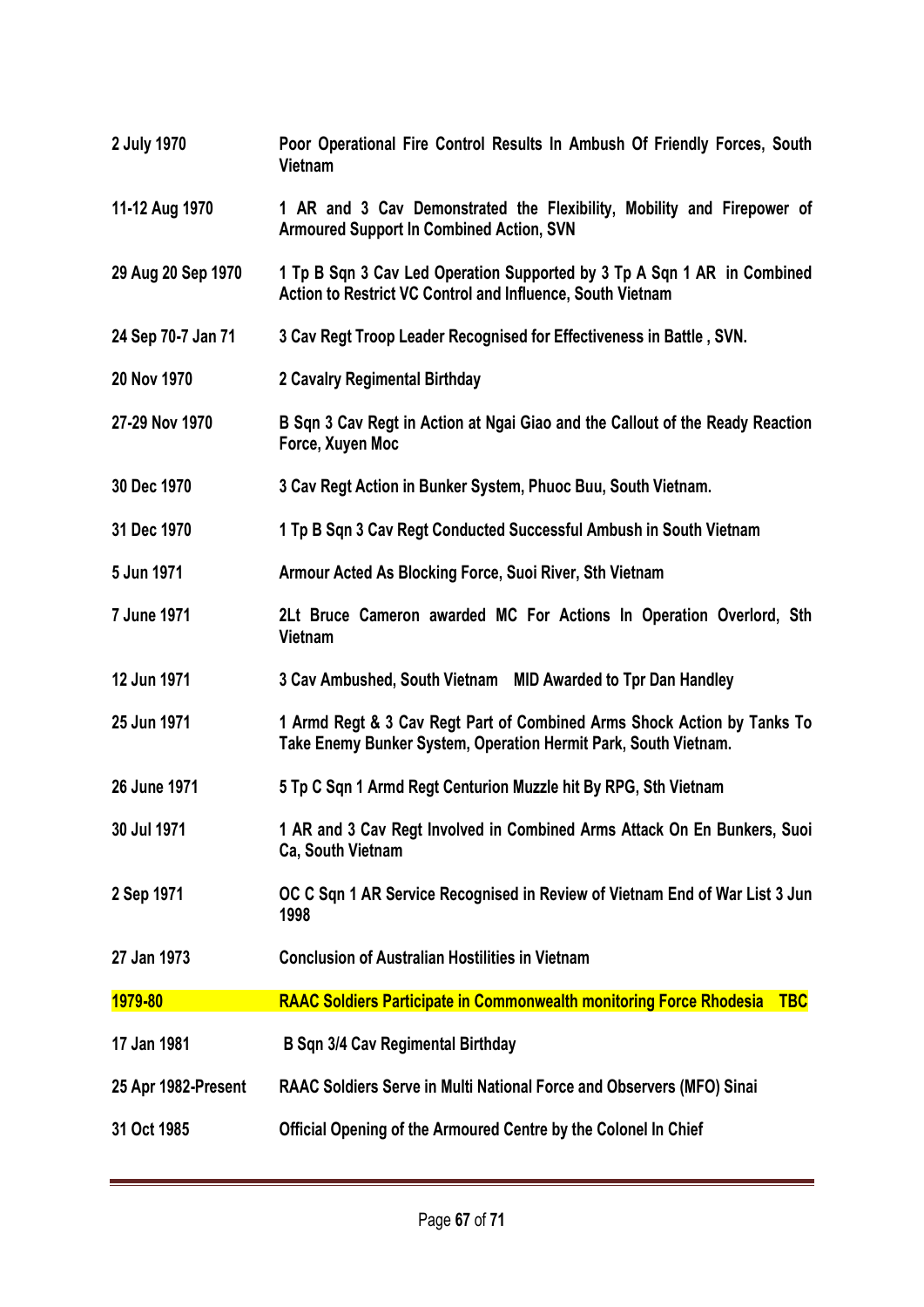| Aug 1988 - Feb 1991   | 2 Cav Regt Officers Participated in UN Iran - Iraq Military Observer Group<br>(UNIIMOG)                                                |
|-----------------------|----------------------------------------------------------------------------------------------------------------------------------------|
| 28 Feb1991            | RAAC Officer Served as Liaison Officer in Operation DESERT STORM, First Gulf<br>War, which Ended Today                                 |
| 1 Apr 1991            | 4/19 PWLH linked with A Sqn 8/13 VMR                                                                                                   |
| Mar 1992 - Sep 1993.  | 2 Cav Soldiers Participate in UN Transitional Authority in Cambodia (UNTAC).                                                           |
| 22 Dec 1992           | B Sqn 3/4 Cav Regt Advance Party Arrived in Somalia, Africa as Part of a Peace<br><b>Making Mission</b>                                |
| 15 Jan 1993           | Main Body Of B Sqn 3/4 Cav Regt Arrived in Somalia, Africa as part of a Peace<br><b>Making Mission</b>                                 |
| Feb - Nov 1993.       | 2 Cav Soldiers Serve in United Nations Operation in Somalia Number II<br>(UNSOM II).                                                   |
| 18 Aug 1994           | B Sqn 3/4 Cav Regt Arrived in Rwanda, Africa in Support of United Nations<br>(UNAMIR 11)                                               |
| 4-20 Oct 1994         | B Sqn 3/4 Cav Regt Soldiers Participate in OPERATION LAGOON, Combined<br>Force/South Pacific Peace Keeping Force (SPPKF), Bougainville |
| 31 Oct 1994           | B Sqn 3 / 4 Cav Regt United Nations Reaction Force Called Out in Kigarli,<br>Rwanda                                                    |
| 1995 Initial Date TBD | RAAC Soldiers Serve in United Nations Assistance Mission in Rwanda<br>(UNAMIR)                                                         |
| 5 Dec 1997-2003       | RAAC Soldiers Participated in Truce and Peace Monitoring Groups,<br><b>Bougainville., New Guinea</b>                                   |
|                       | 1997 Present <i>Initial Date TBD</i> 2 Cav Soldiers Served in Bougainville Truce Monitoring Group<br>(TMG)                             |
| 17 Sep 1999           | C Sqn 2 Cav Regt Leave Darwin for East Timor on Operation Warden,<br><b>International Force for East Timor (INTERFET)</b>              |
| 21 Sep-10 Oct 1999    | C Sqn 2 Cav Conduct Operations in Dili, East Timor, International Force for East<br>Timor (INTERFET)                                   |
| 24 Sep 1999           | C Sqn 2 Cav Conducted Cordon and Search in Dili, East Timor, International<br>Force for East Timor (INTERFET)                          |
| 25 Sep 1999           | 2 Cav Regt Patrol Conducted Route Clearance from Dili to Bacau, East Timor,<br><b>International Force for East Timor (INTERFET)</b>    |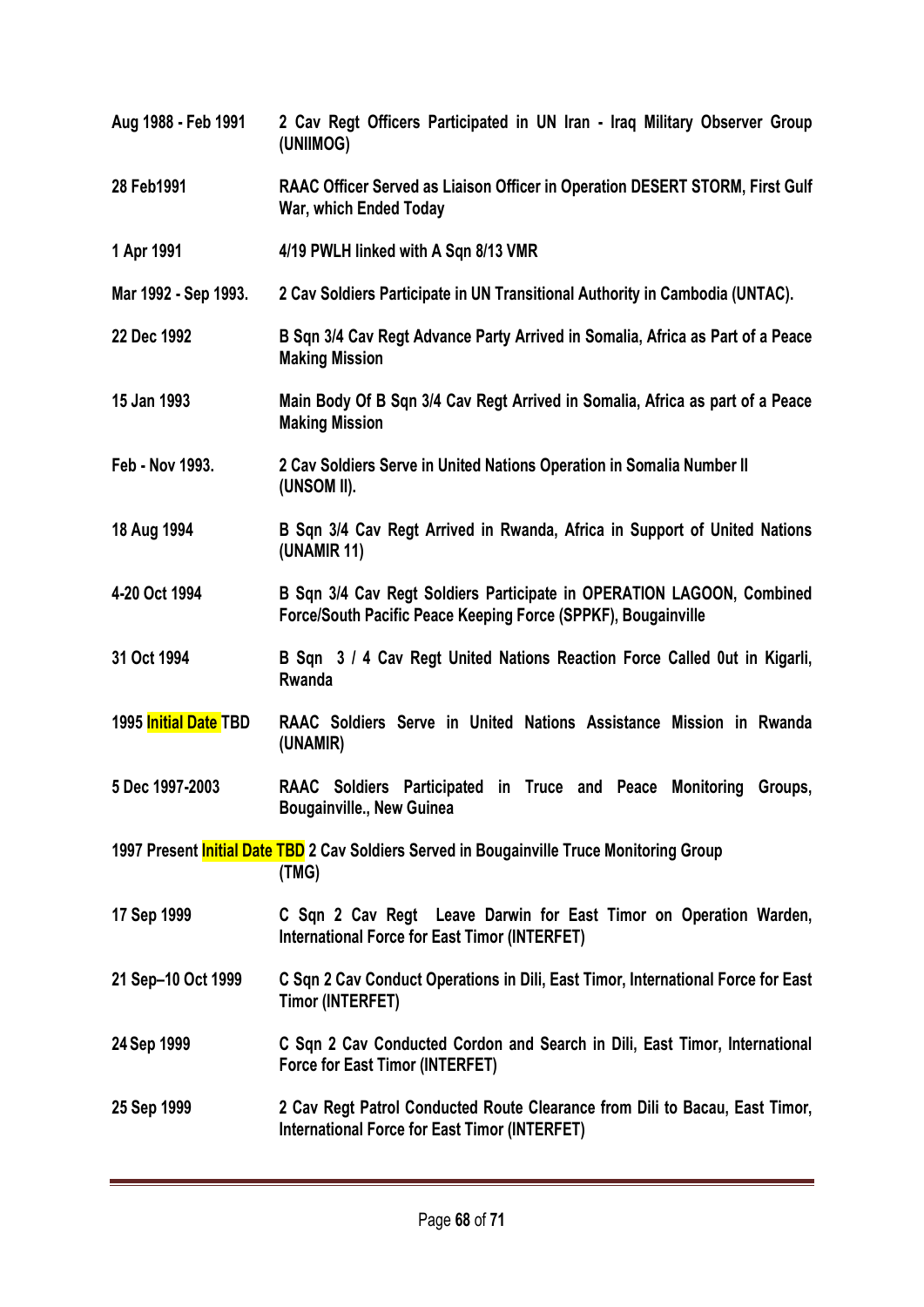**3 Oct 1999 2 Cav Regt Patrol Relieve Ambushed SAS Patrol, East Timor, International Force for East Timor (INTERFET) 10-27 Oct 1999 2 Cav Regt Conduct Border Security Operations, East Timor, International Force for East Timor (INTERFET) 28 Oct-7 Nov 1999 2 Cav Regt Maintained a Presence in Outlying Provinces, East Timor, International Force for East Timor (INTERFET) 28 Oct-9 Dec 1999 2 Cav Regt & 1 AR Provided Surveillance Capabilities, East Timor, International Force for East Timor (INTERFET) 10 - 16 Nov 1999 2 Cav Regt, Occussi, East Timor. International Force for East Timor (INTERFET) 17 Nov-10 Dec 1999 2 Cav Regt Conduct Civil Liaison, East Timor, International Force for East Timor (INTERFET) 19 Dec 1999 2 Cav Regt Returned to Australia after International Force for East Timor (INTERFET), East Timor Apr 2000 – 5 Apr 2002 2 Cav Regt Part of United Nations Transitional Administration East Timor (UNTAET) 9 Jun 2000 3 Tp B Sqn 2 Cav Regt Soldiers Contribute to Operation Plumbob, Solomon Islands 9 Aug 2000 2 Cav Regt Patrol Leader Dies of Accidental Shooting, East Timor Feb 2001 2 Cav Regt Officer Served in UN Mission in Ethiopia/Eritria (UNMEE). 20 Mar 2003–31 Jul 09 RAAC Soldiers Involved in Aust Defence Commitment to the Rehabilitation of Iraq, Operation Catalyst 3 May 2003 – On going 2 Cav Regt Operated Security for Aust Staff , Baghdad, Iraq. Jun 03-Oct-2004 RAAC Warrant Officer Attached to 1st LAR Bn USMC Recognised For Valour, Operation Iraqi Freedom, Iraq 24 Jul 2003 Commencement of Operation Anode, Solomon Islands. 28 Jul 2003 - 30 Jan 04 RAAC WO Recognised For Meritorious Service a as a Senior Non Commissioned Officer Instructor with the Coalition Military Assistance Training Team, Iraq 7 Sep 03-28 Jan 04 2 Cav Regt Provided Armoured Component SECDET 2 OP Falconer / Op Catalyst, Baghdad, Iraq 2 Jan - 1 Jul 04 RAAC Colonel Awarded US Bronze Star as Part of Multi National Force, Baghdad, Iraq**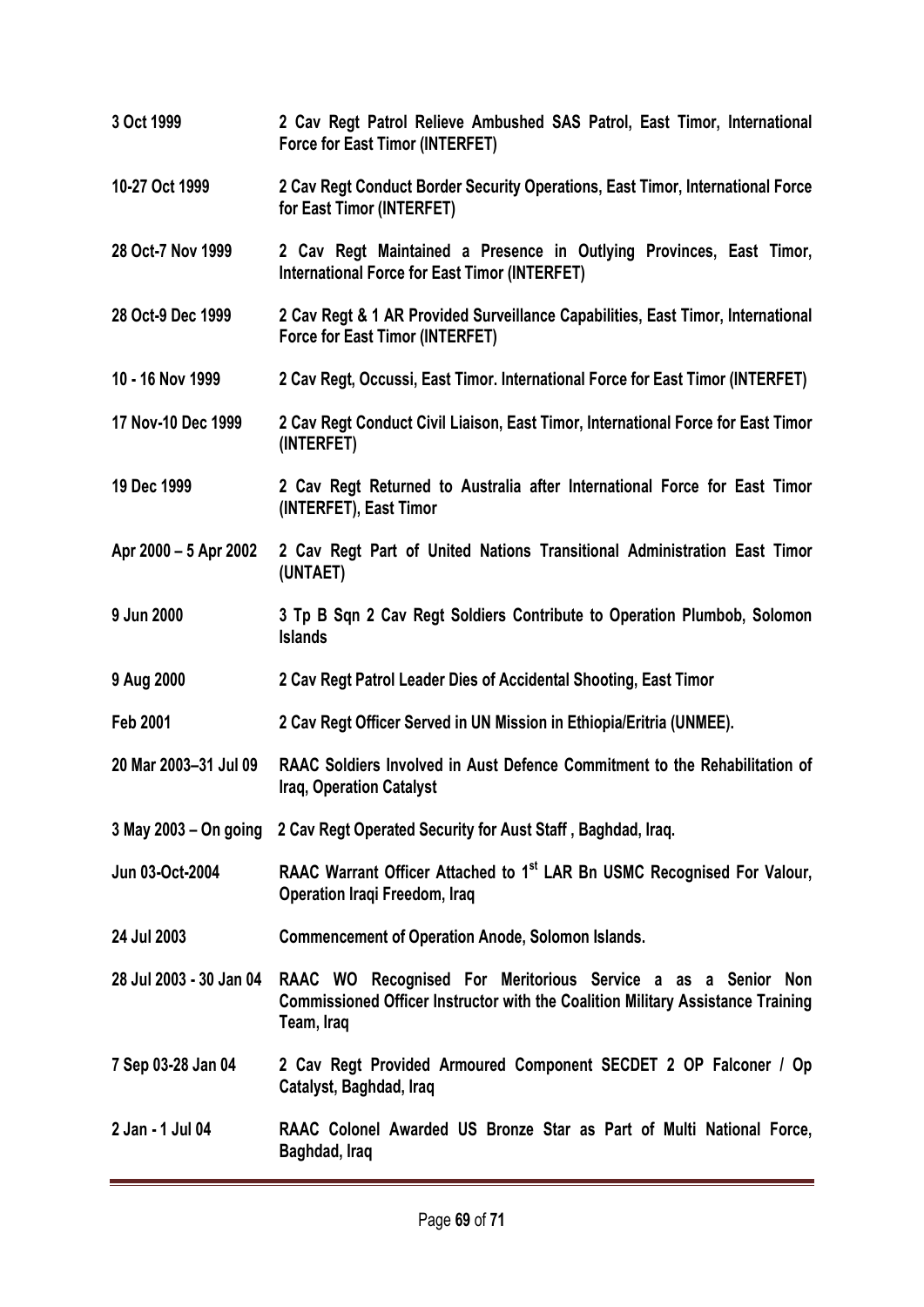- **3 Jan–23 May 04 2 Cav Regt Provided Armoured Component SECDET 3 OP Falconer / Op Catalyst, Baghdad, Iraq**
- **Mar -Jun 04 RAAC Colonel Military Advisor to the Special Coordinator. RAMSI, Solomon Islands**
- **4 May–1 Sep 04 2 Cav Regt Provided Armoured Component SECDET 4 OP Falconer / Op Catalyst, Baghdad, Iraq**
- **25 Oct 2004 2 Cav Regt Patrol Struck by IED, SECDET 5 Baghdad, Iraq**
- **26 Jan 2005 2 Cav Regt Patrol Struck by VBIED, secdet 6 Baghdad, Iraq**
- **15 Apr 2005 Al Muthanna Task Group Advance Party Left for Kuwait En Route to Iraq**
- **16 Apr 2005 2 Cav Regt Battle Group Deployed by RAF C5 to Iraq as Part of the first Al Muthanna Task Group (AMTG)**
- **23 Apr 2005 2 Cav Regt, as part of the Advance Party for Al Muthanna Task Group Drove into Iraq and Al Muthanna Province**
- **24 Apr -10 Nov 2005 2 Cav Regt Battle Group Conducted Operations in Al Muthanna Province, Iraq. The First Al Muthanna Task Group**
- **9 Sep 04 – 14 Jan 05 2 Cav Regt Provided Armoured Component SECDET 5A OP Falconer / Op Catalyst, Baghdad, Iraq**
- **6 Mar-20 Jul 05 2 Cav Regt Provided Armoured Component SECDET 6 OP Falconer / Op Catalyst, Baghdad, Iraq. (6A Unknown date SECDET 6B 6 Mar-20 Jul 05)**
- **13 Oct 2005 RAAC WO2 Attached to 1 Light Armoured Reconnaissance (LAR) Bn USMC Recognised For Courage Under Fire, Barwana, Iraq, Operation Iraqi Freedom,**
- **May 2006 Introduction of First Computer Generated Crew Procedural Trainers into RAAC Training at SOARMD**
- **22 Aug 2006 First Computer Generated Tank Gunnery and Driviing Training Simulators Commissioned in RAAC at SOARMD**
- **15 Sep 06- 15 Apr 07 2 Cav Regt Formed Part of Afghanistan Reconstruction Task Force 1, Operation Slipper**
- Oct 2006 Remote Weapon Stations (RWS) First Accepted Into Service For Use in Iraq and **Afghanistan**
- **Nov 06-Jun 07 2 Cav Regt Mounted the Overwatch Battle Group, OBG (W) 2: Iraq**